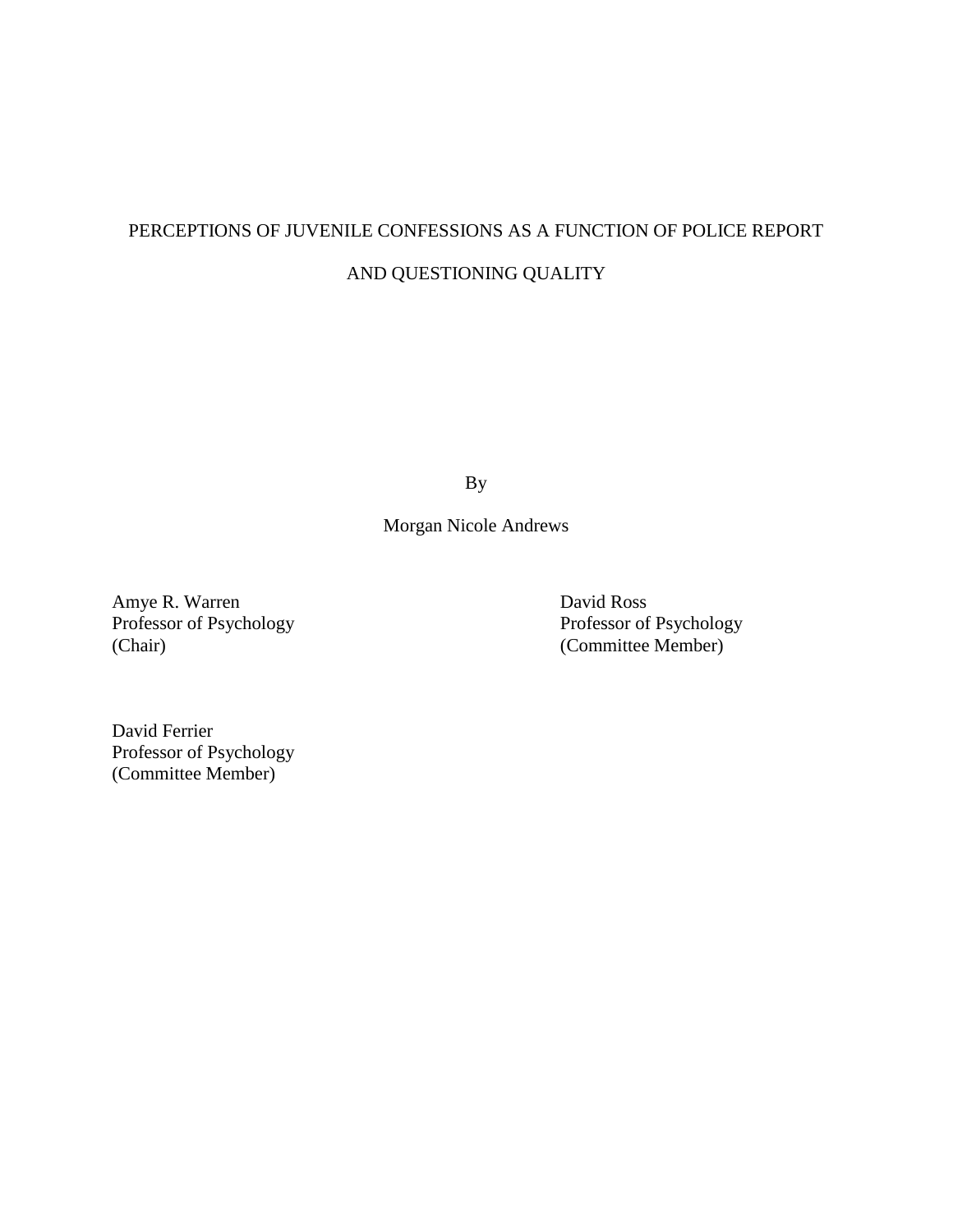# PERCEPTIONS OF JUVENILE CONFESSIONS AS A FUNCTION OF POLICE REPORT AND QUESTIONING QUALITY

By

Morgan Nicole Andrews

A Thesis Submitted to the Faculty of the University of Tennessee at Chattanooga in Partial Fulfillment of the Requirements of the Degree of Master of Science: Psychology

The University of Tennessee at Chattanooga Chattanooga, Tennessee

May 2019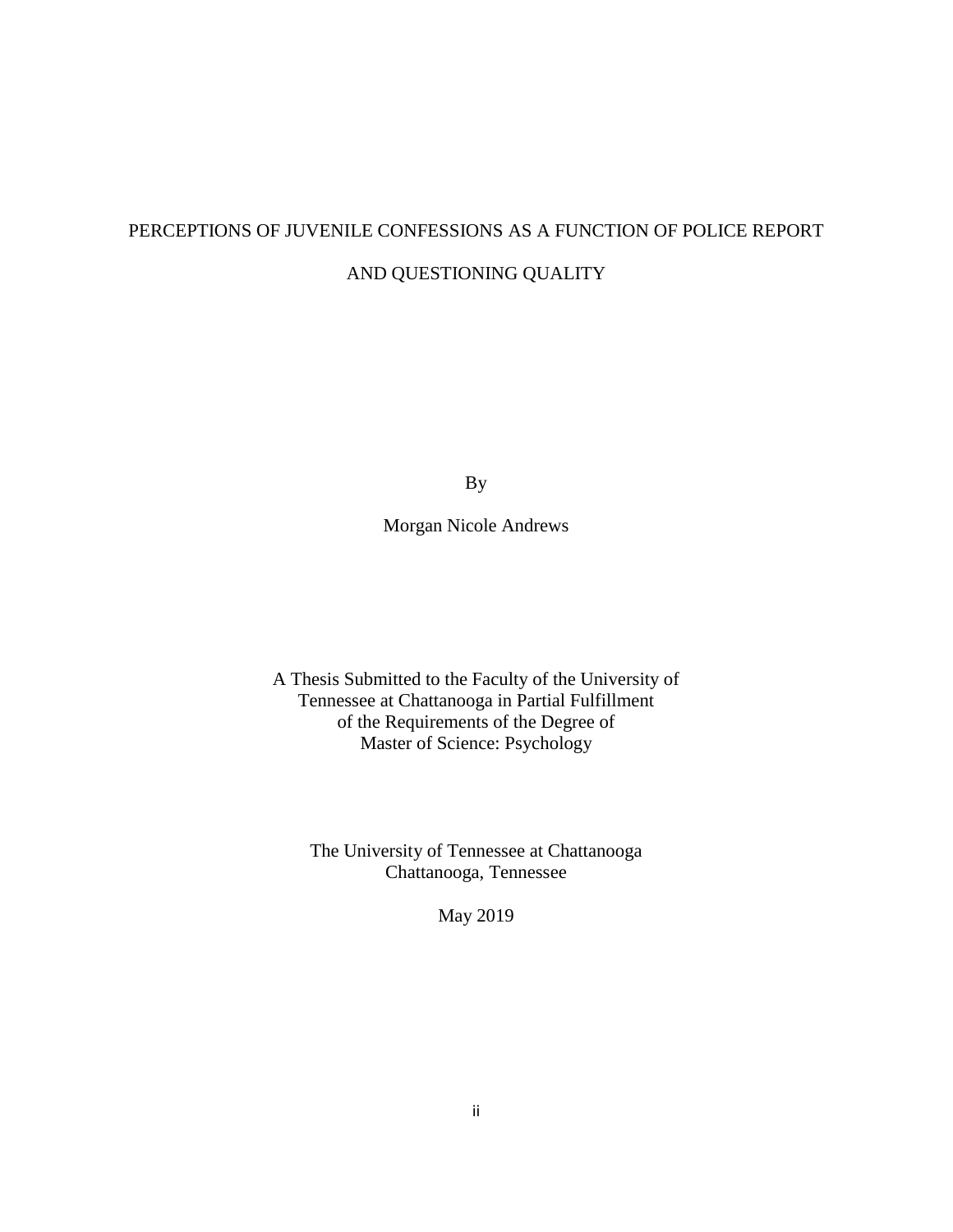## ABSTRACT

Recent research has shown that mock jurors are sensitive to interrogation coerciveness and its relation to risk of false confessions in adults if they can see interrogation tactics used, but not if provided with a police report that omits these tactics (Kassin et al., 2017). The present study was designed to extend these findings to a juvenile confession case. The current study analyzed the effects of interrogation quality and type of evidence presented on mock jurors' perceptions of a juvenile confession. Participants (N= 602) read a case in which coerciveness (highly vs slightly), police report type (accurate vs inaccurate vs no report), and interrogation transcript presence (present vs. not present) were manipulated. Regardless of coercion level or accuracy, police report presence led to more guilty verdicts. Consistent with prior studies of adult interrogations, results indicate that reading a police report significantly diminishes mock jurors' capacity to critically analyze juvenile confessions.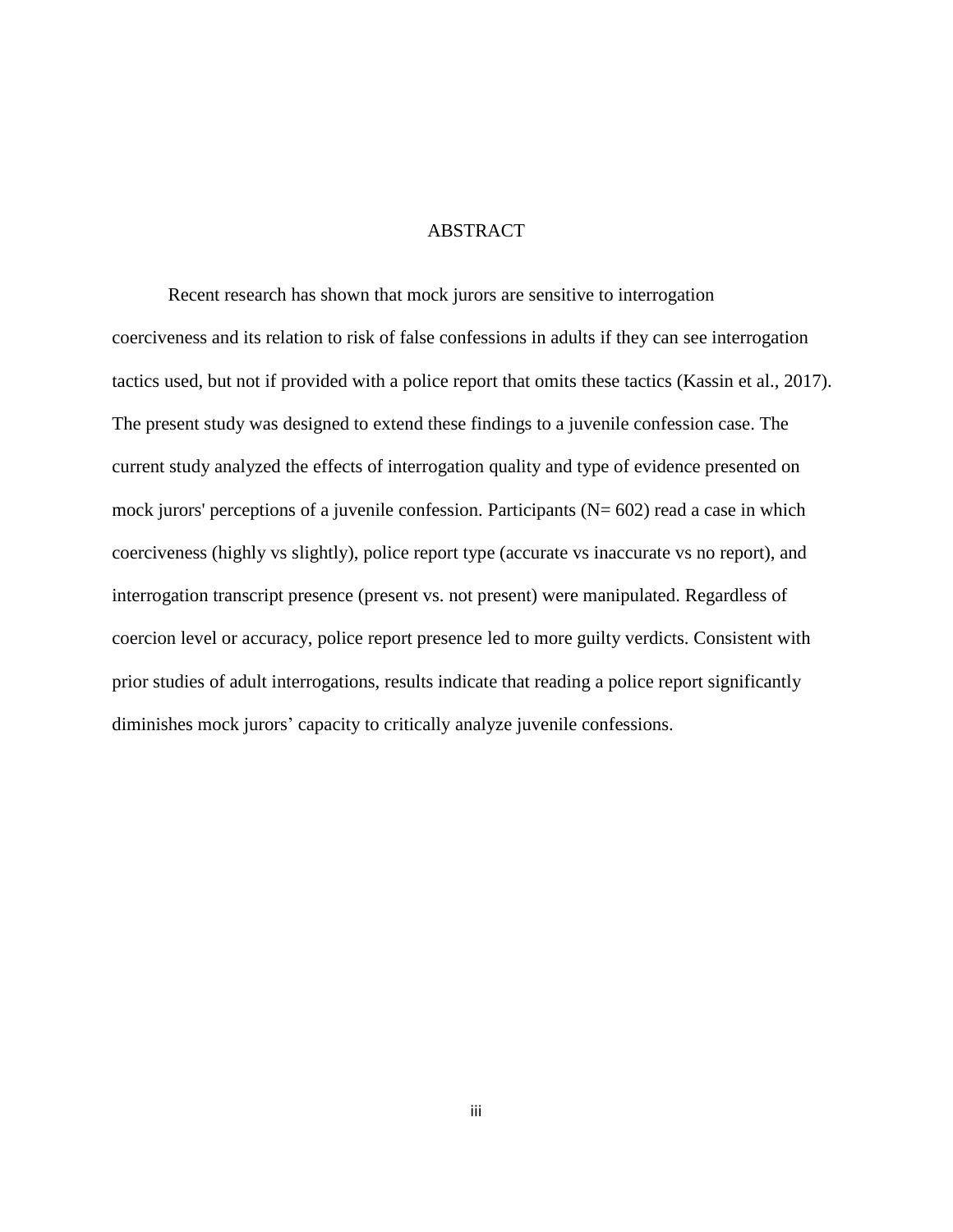## TABLE OF CONTENTS

| <b>CHAPTER</b> |                                                                               |  |
|----------------|-------------------------------------------------------------------------------|--|
| I.             |                                                                               |  |
|                |                                                                               |  |
|                |                                                                               |  |
|                |                                                                               |  |
|                |                                                                               |  |
|                |                                                                               |  |
|                |                                                                               |  |
| П.             |                                                                               |  |
|                |                                                                               |  |
|                |                                                                               |  |
|                |                                                                               |  |
|                |                                                                               |  |
|                |                                                                               |  |
|                |                                                                               |  |
|                |                                                                               |  |
|                |                                                                               |  |
|                |                                                                               |  |
|                |                                                                               |  |
|                |                                                                               |  |
|                |                                                                               |  |
|                |                                                                               |  |
|                |                                                                               |  |
|                |                                                                               |  |
|                |                                                                               |  |
| III.           |                                                                               |  |
|                |                                                                               |  |
|                |                                                                               |  |
|                |                                                                               |  |
|                | Predicted Main Effects of Police Report, Transcript, & Coercion on Verdict 36 |  |
|                | Effects of Independent Variables on Perceptions Scale Scores39                |  |
|                |                                                                               |  |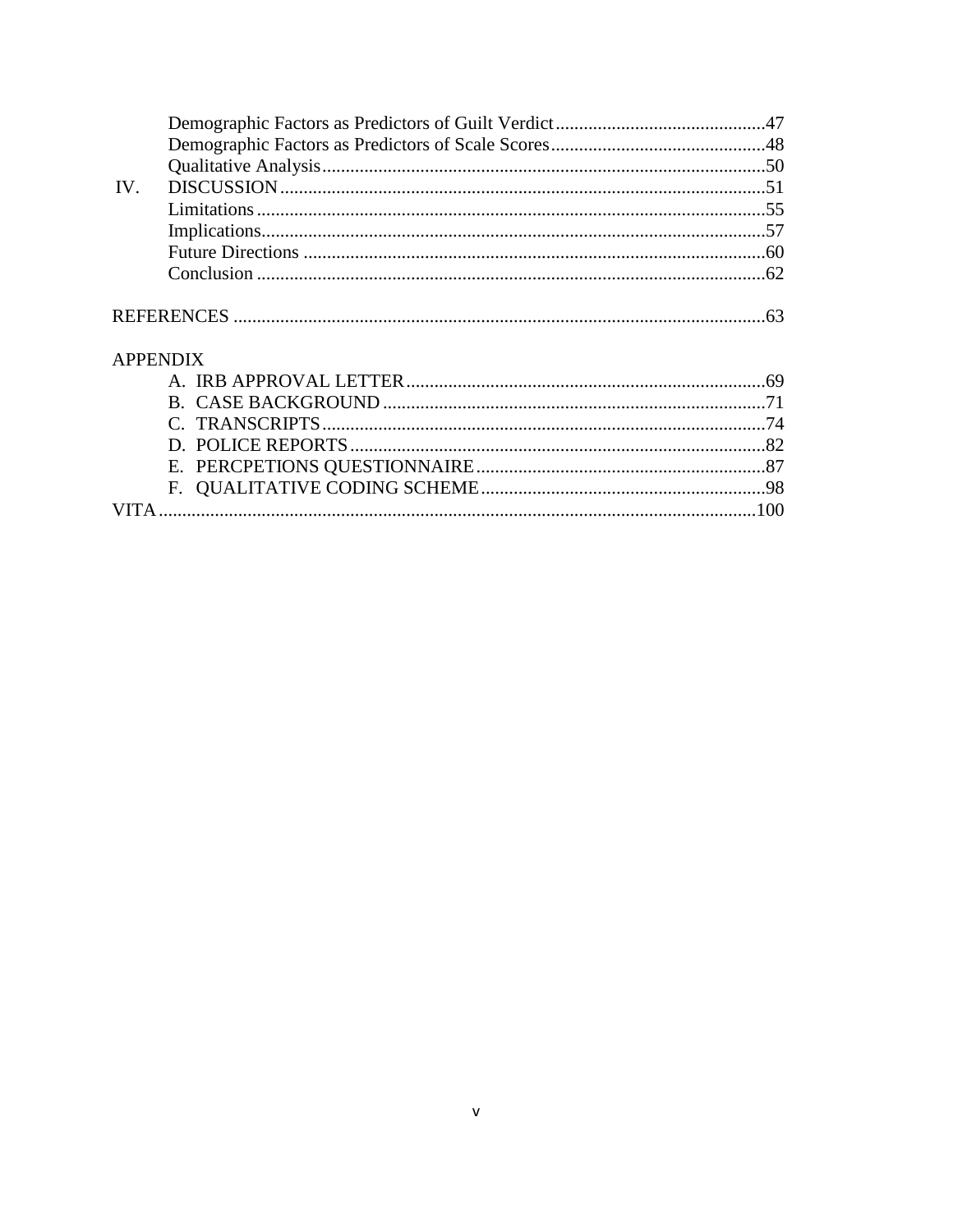# LIST OF TABLES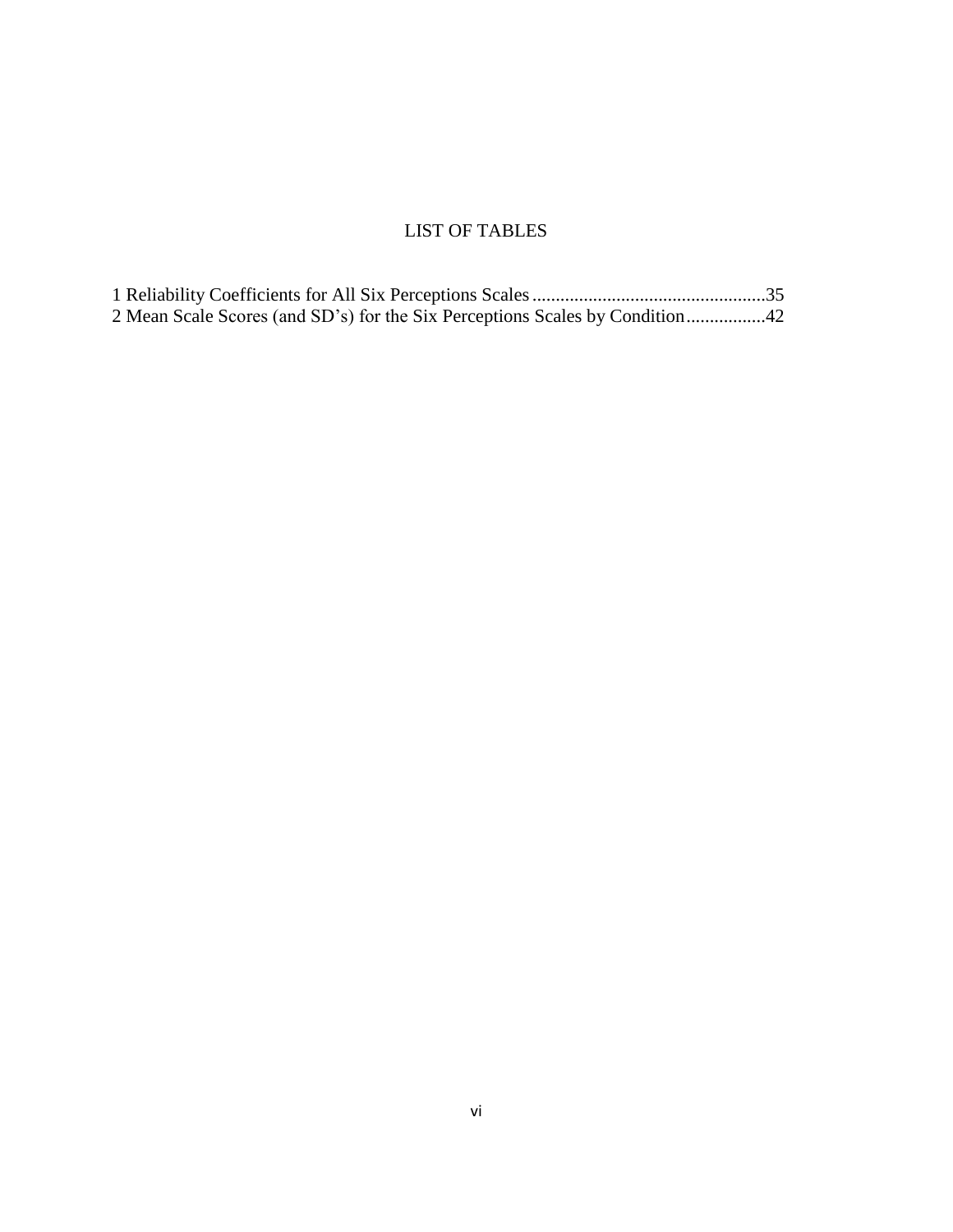## LIST OF FIGURES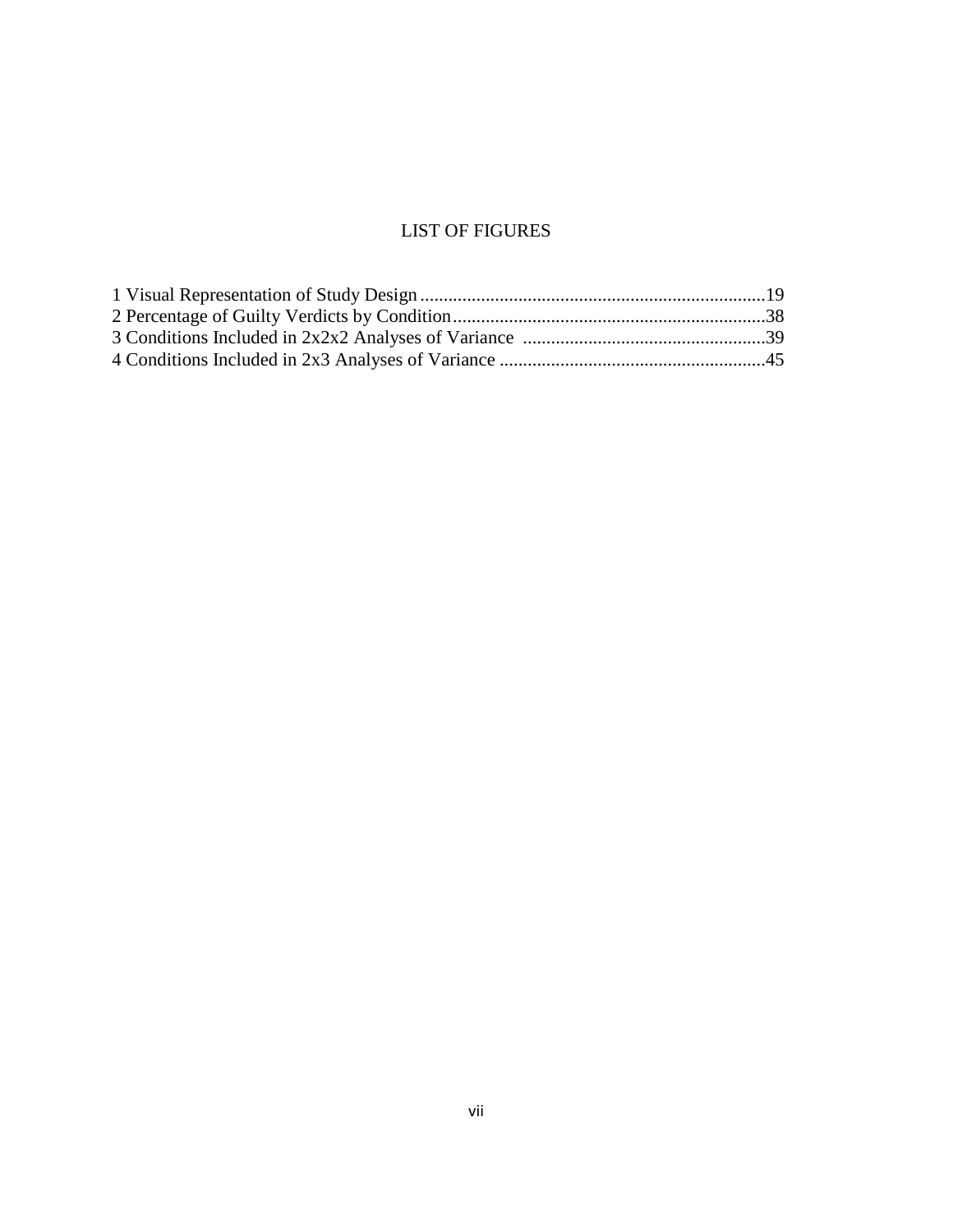## CHAPTER I

## **INTRODUCTION**

On November 19, 1991, fourteen-year old Cateresa Matthews disappeared after leaving her Dixmoor, Illinois home. After being missing for almost a month, her body was found along a path off of I-57. Forensic analysis determined that she had been sexually assaulted and suffered from a gunshot wound, resulting in her death. For over a year the case went unsolved until, on an anonymous tip, police brought in fifteen-year old Robert Lee Veal for questioning. Veal was interrogated for more than five hours in a small room in the police station without the presence of a lawyer or his parents. At the conclusion of the questioning, Veal signed a handwritten statement reading that he, along with four others teenage boys, was responsible for the rape and murder of Matthews. Within the next three days, three of the four remaining boys also confessed to the crime. Even though the four confessions contradicted one another and analysis of DNA taken from the victim's body excluded all five defendants as sources, all five boys were convicted at trial. In 2011, the convictions were overturned when DNA evidence was found to match that of violent serial offender Willie Randolph, and the Dixmoor Five were exonerated after spending fourteen years of their lives in prison for a crime they did not commit (InnocenceProject, 2017).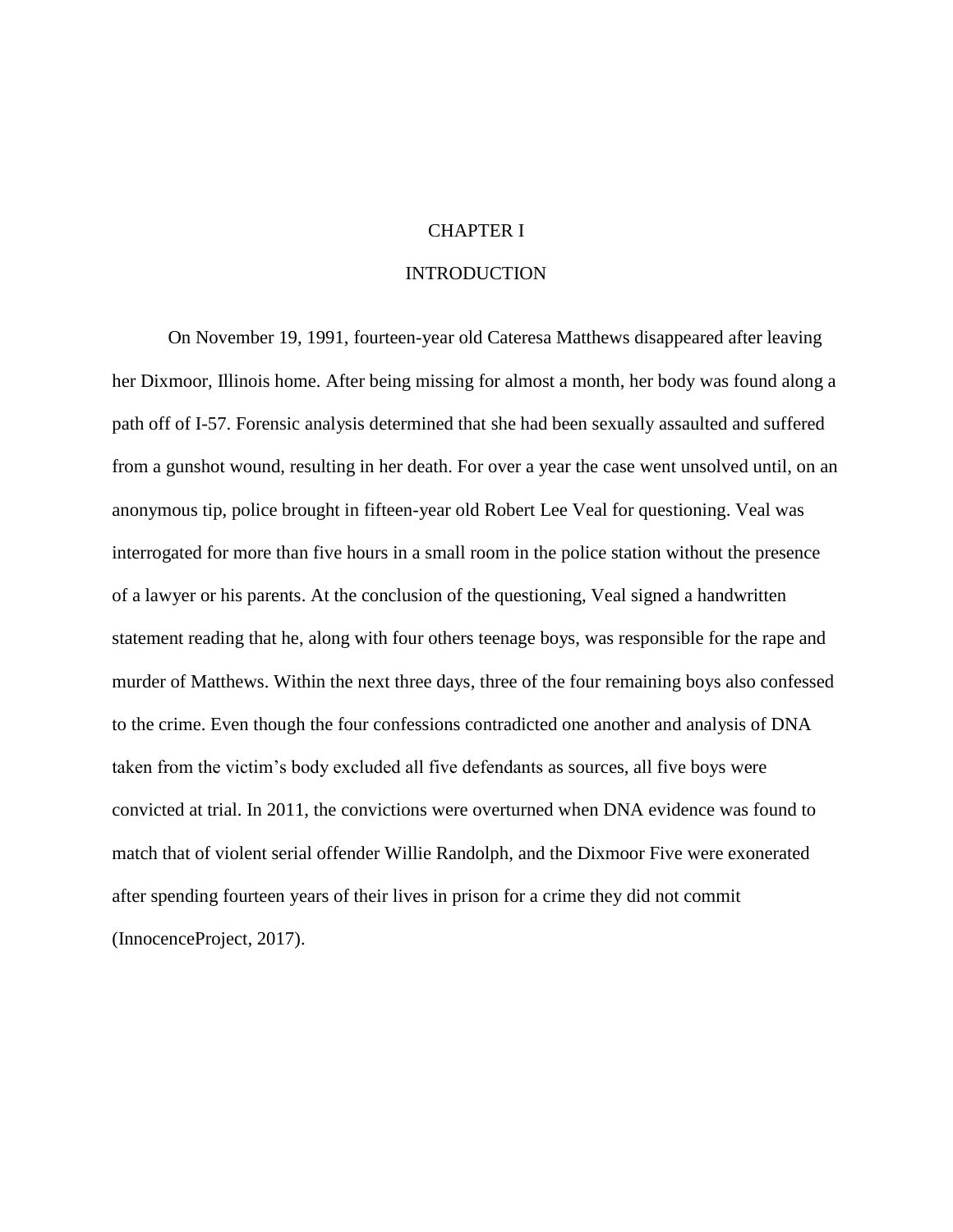## **False Confessions & Police Tactics**

False confessions occur when a suspect admits guilt to the commission of a criminal act in situations in which they are innocent (Hritz, Blau, & Tomezsko, 2010). False confessions account for around twenty-five percent of wrongful convictions (InnocenceProject, 2007). Types of false confessions include voluntary, coerced compliant, and coerced-internalized (Kassin & Wrightsman, 1985; Paton et al., 2018). Voluntary false confessions occur when an individual willingly admits to a crime they know they did not commit. Voluntary confessions occur independent of any coercion. Reasons for voluntary confessions may include attempts to protect the true perpetrator as well as desire for public attention or notoriety (Gudjonsson & Pearse, 2011). Coerced-compliant confessions involve a public admission of guilt; however, the suspect maintains an internal belief of innocence (Paton et al., 2018). The final type of false confession, coerced-internalized confessions, occur when the suspect is convinced of their guilt and begin to internalize the belief that they are responsible for the crime (Paton et al., 2018).

False confessions can occur as a result of a variety of circumstances including protecting someone else, instrumental gain, or notoriety (Malloy et al., 2014). However, the most frequently cited causes are coercive police interrogation tactics (Kassin & Mcnall, 1991; Kelly, Miller, Redlich, & Kleinman, 2013). Police interrogators are often taught to use coercive tactics in their interrogations of suspects in order to maximize the likelihood of eliciting a confession (Drizin, Colgan, & Lassiter, 2004). The most widely used training method is the Reid technique of (Reid, 1977). This technique is designed to increase suspect anxiety in response to denials and to reduce this anxiety only in response to a confession (Perillo & Kassin, 2011). In other words, interrogators are taught to continuously increase pressure as the suspect continues to deny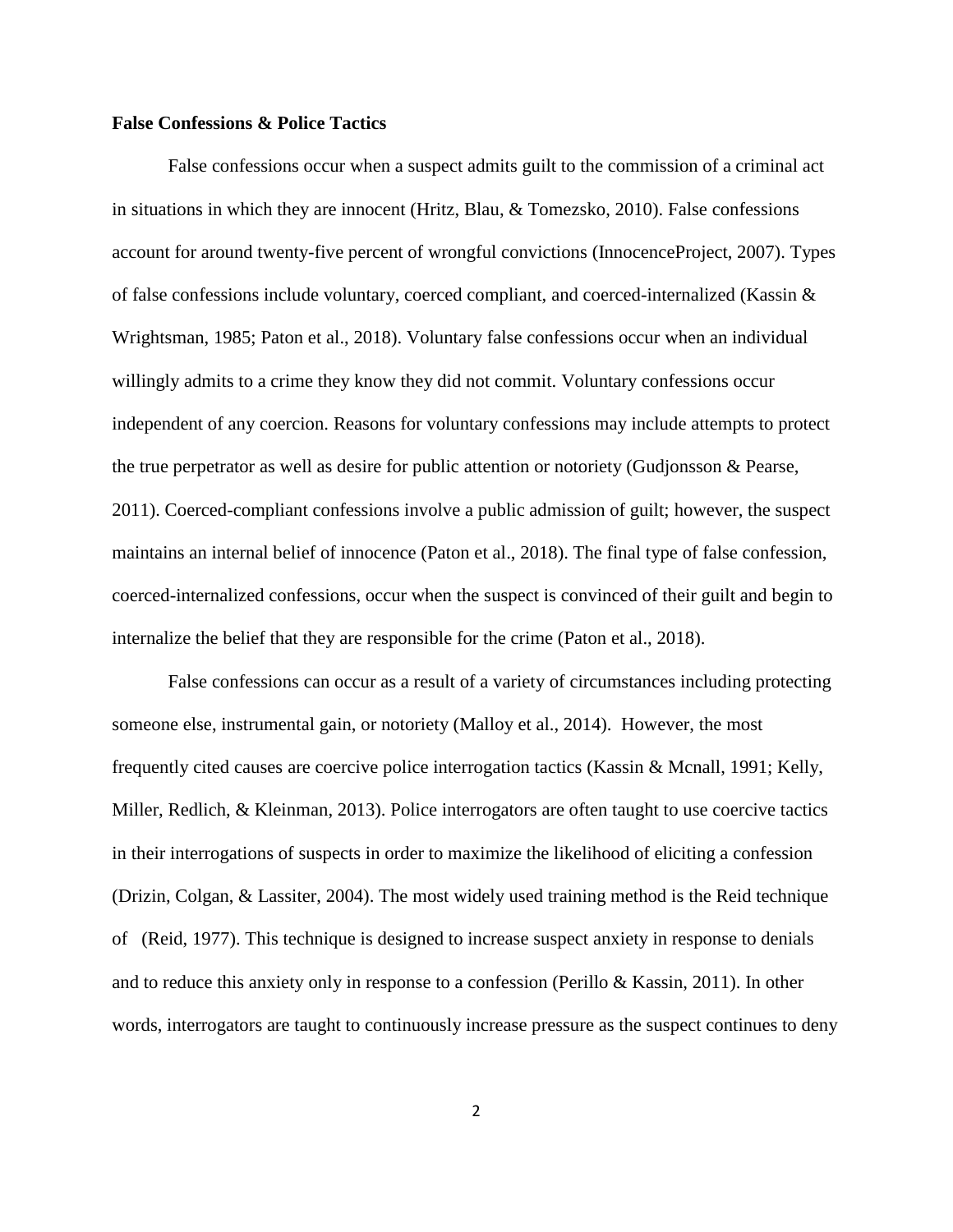accusations and resist police influence until a confession is ultimately given, at which point pressure is relieved.

The two main interrogation tactics endorsed by the Reid technique are minimization and maximization. Maximization involves an over-exaggeration of the strength of evidence and severity of the charges on the part of the interrogator (Kassin & McNall, 1991). For example, the interrogator may tell the defendant that all the evidence points to their guilt and they might as well confess. In addition, the interrogator may threaten that if the suspect does not confess, they will receive a more severe punishment. This tactic is designed so that the interrogator may assert control and authority over the suspect in order to gain compliance, and eventually a confession (Redlich, Kelly, & Miller, 2014). On the other hand, in minimization, interrogators play down the seriousness of the crime and may even provide the suspect with potential justifications for the crime. The goal of this tactic is to establish a sense of understanding between suspect and interrogator and a superficial sense of friendship (Kassin & Mcnall, 1991; Redlich, 2010). For example, an interrogator may say "I want you to know I understand why you did it, I think most people would've done the same thing in your situation". The use of minimization tactics creates the apperception of trust between the suspect and interrogator, making the suspect more susceptible to complying with requests to confess (Paton et al., 2018). Both maximization and minimization tactics have been proven psychologically manipulative and have been linked to increased likelihood of false confessions (Kassin & Mcnall, 1991).

In addition to these widely known techniques, researchers have identified additional techniques often used by interrogators to elicit a confession (Paton et al., 2018; Redlich et al., 2014). For example, interrogators will use repetitive questioning to increase uncertainty in the suspect by causing the suspect to question their answers, making them more susceptible to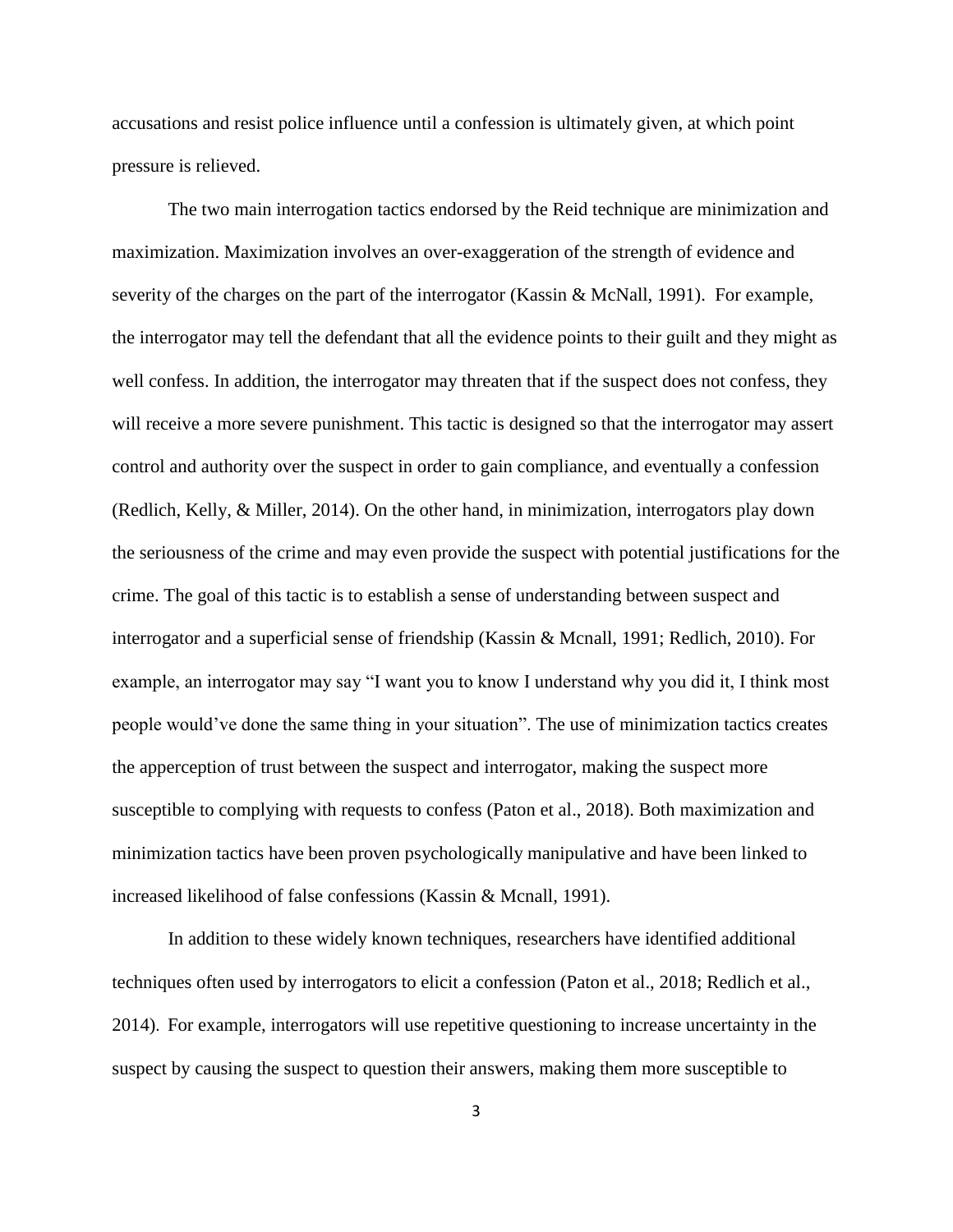suggestibility (Paton et al., 2018). Redlich and colleagues (2014) described techniques including rapport building, context manipulation, emotion provocation, as well as a specific type of maximization, presentation of false evidence. In rapport building interrogators attempt to establish a superficial bond with the suspect by creating common ground, offering kindness and respect, and meeting basic needs such as food and water. Context manipulation involves the alteration of the physical space where the interrogation is taking place (such as the interrogation room) in order to maximize the chance for a successful outcome. For example, many interrogators will arrange the interrogation room so that they are in a power position and therefore better able to assert their authority (Redlich et al., 2014). This may include sitting close to the suspect and standing while the suspect is sitting. Many interrogators will also physically isolate suspects within a closed off room in the police department in an attempt to make the suspect feel detached from the outside world. In emotion provocation, interrogators attempt to either elicit or subdue negative emotions such as anger, sadness, and fear depending on the personality of the suspect. Lastly, presentation of false evidence occurs when the interrogator provides the suspect with incriminating evidence that the police in fact do not have to increase their likelihood of confessing. In their survey of retired and active police interrogators, Redlich and colleagues (2014) found that majority of police surveyed believed that confrontation (maximization) techniques were the most successful in obtaining a confession, therefore making these tactics the most readily used in actual interrogations.

American interrogations also tend to be guilt presumptive and accusatorial. Police are taught to assume the suspect they are questioning is guilty and conduct their interrogation as such. This belief can lead to extreme bias causing many interrogators to question in a manner designed to confirm already established beliefs about the suspect's guilt and elicit incriminating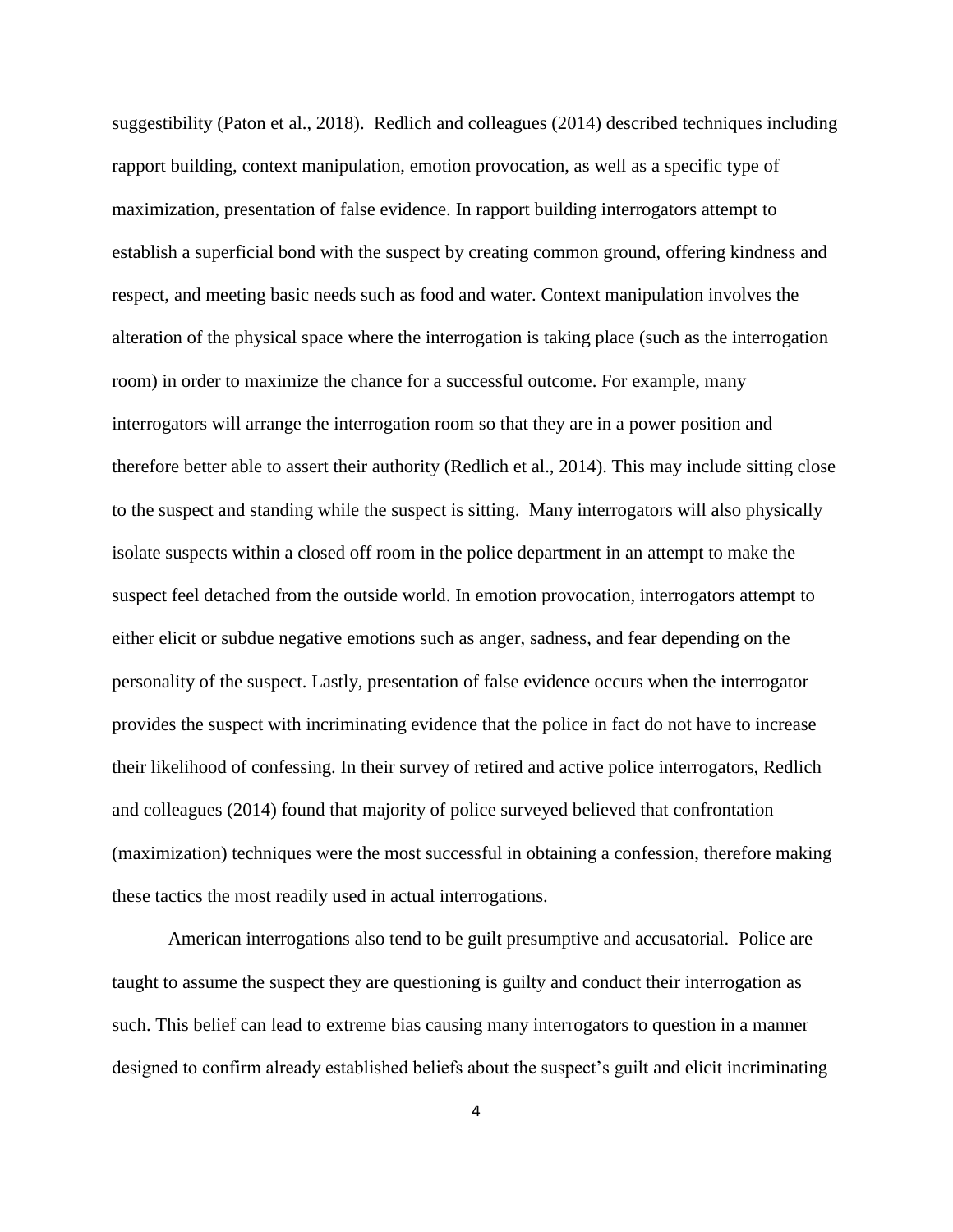statements and confessions instead of using interrogations as means to gather information about the crime (Kassin et al., 2010; Malloy et al., 2014). This fact can prove problematic as it has been directly linked to the suggestion of narratives on the part of the interrogator (Kassin et al., 2007). In other words, interrogators construct a narrative of the crime which they believe to be true and suggest pieces of this narrative to the suspect throughout the questioning. The suspect is merely asked to verify the suggested narrative, leading to contamination of the entire interrogation. Research has even shown that when confessions are inconsistent with facts of the crime, interrogators may remold a postadmission narrative to fit the statement given by the suspect (Appleby, Hasel, & Kassin, 2011).

Research has also indicated that guilt presumption can lead interrogators to conduct more high pressure, tactic filled interrogations (Kassin, Goldstein, & Savitsky, 2003). In fact, interrogators more readily use these coercive tactics when a suspect is innocent due to the denials innocent suspects present (Kassin et al., 2010). In addition, many police interrogators exhibit overconfidence in their ability to detect guilt in suspects, leading to an overall belief that only guilty suspects are interrogated (Gudjonsson & Pearse, 2011). This false belief has been linked to incorrect labeling of innocent suspects as guilty, also known as the misclassification error (Leo & Drizin, 2010). Interrogators often analyze suspects' behavior during questioning in order to confirm this belief of guilt. Behaviors such as fidgeting, picking at one's skin or clothes, and averting gaze are all labeled as guilty behaviors by interrogators; however, all of these behaviors have also been linked to innocent suspects (Keatley, Marono, & Clarke, 2018). Once a suspect is mischaracterized as guilty, they are often subjected to an adversarial, accusatory interrogation in which coercive tactics are frequently implemented (Keatley et al., 2018). If the interrogation results in a false admission of guilt, a postadmission narrative is formed in which the police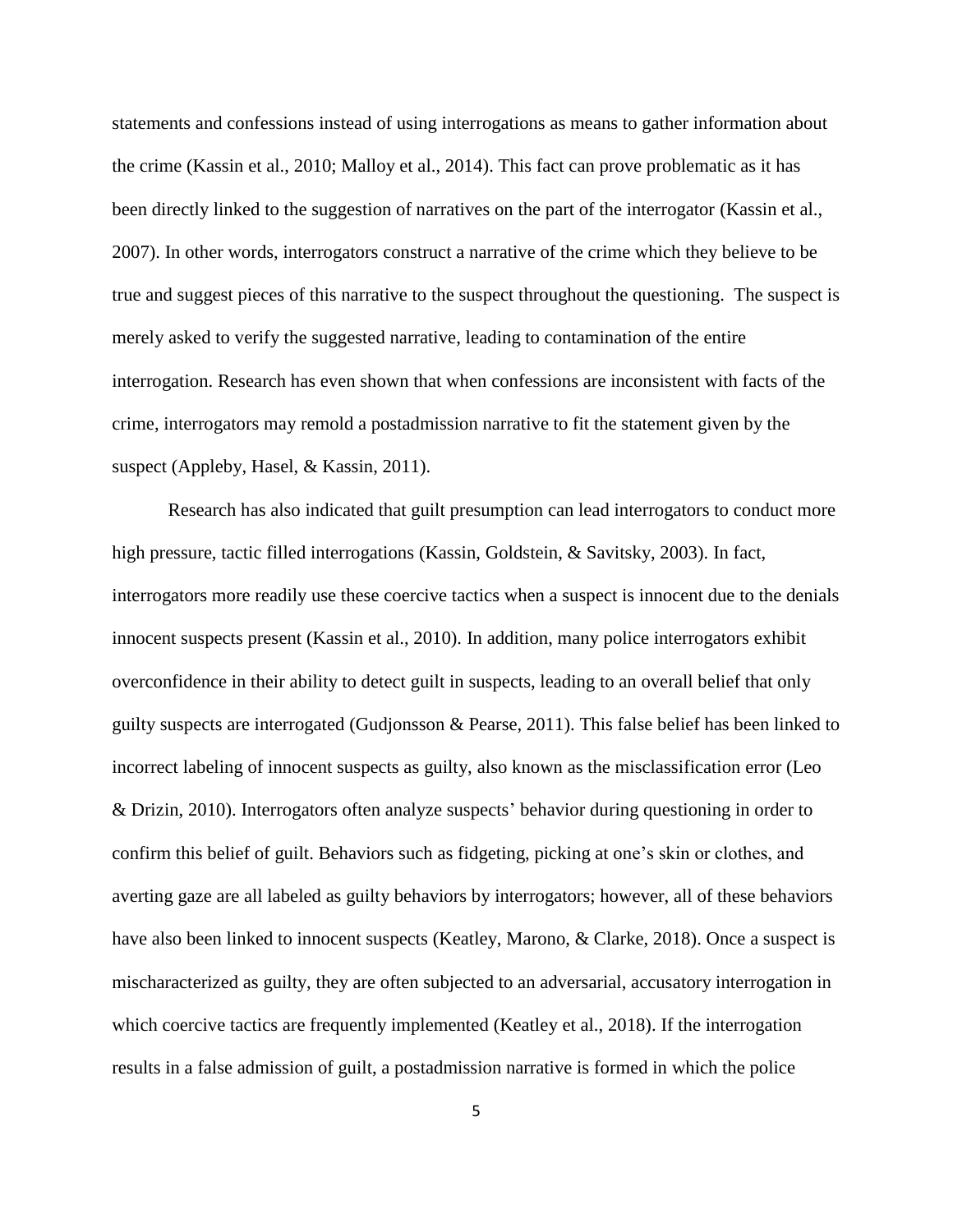supply the innocent suspect with facts of the crime so that the confession given matches the current evidence (Leo & Davis, 2010).

Many of the tactics used by police were initially designed to be used in interrogations of adult suspects; however, research shows that they are readily used with juvenile suspects as well (Cleary & Warner, 2016; Kostelnik & Reppucci, 2009). A recent survey of experienced police interrogators (Cleary & Warner, 2016) revealed that officers use an array of manipulation techniques similarly with both adult and juvenile suspects, including presentation of evidence, rapport building, and minimizing the seriousness of the offense (minimization). Results of the survey also revealed that Reid trained officers are significantly more likely than non-Reid trained officers to use manipulative techniques with juvenile suspects. Similar research has shown that Reid trained officers are more likely to endorse presenting false evidence and minimization tactics with adolescents and children (Kostelnik & Reppucci, 2009). Reid trained officers are also less likely to agree that adolescents are more suggestible than adult suspects than non-Reid trained officers (Kostelnik & Reppucci, 2009) Research has shown that interrogative techniques are problematic with adult suspects and can lead to false confessions, however these issues are exacerbated when these techniques are used with juvenile suspects.

## **Juveniles and False Confessions**

Certain populations have been found to be more susceptible to the coercive interrogation tactics used by police (e.g., individuals with psychological/ mental disorders, intellectual impairments, and compliant personalities). However, one of the most vulnerable populations is juveniles (Bonnie & Scott, 2013; Candel, Merckelbach, Loyen, & Reyskens, 2005; Malloy et al., 2014). In fact, over the past 25 years, 38% of exonerations involving juveniles were due to false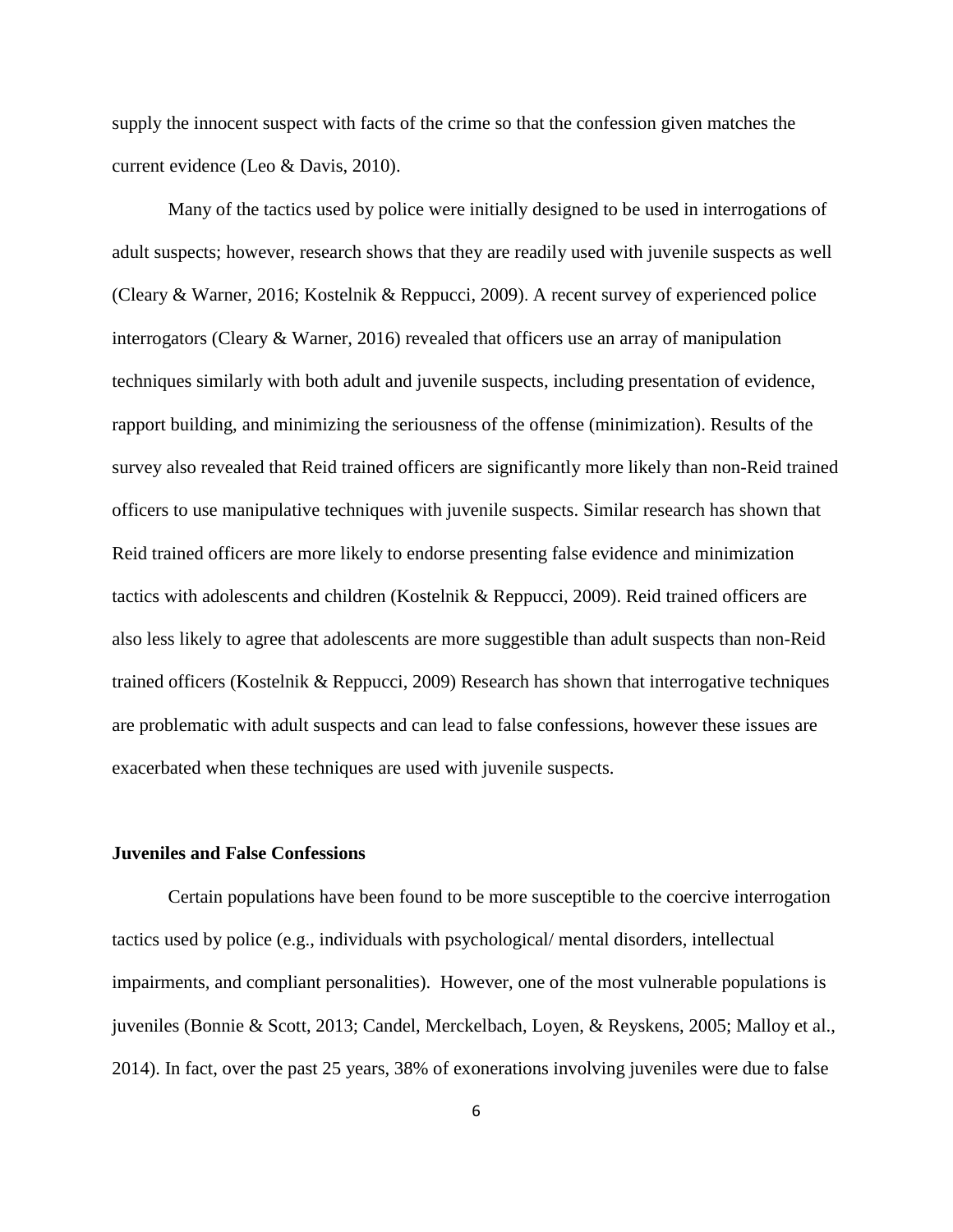confessions (Innocence Project, 2015). Additionally, in a 2004 review of rape and murder cases, Drizin and Leo found that juveniles were overrepresented in the false confession population, with 63% of false confession cases involving suspects under the age of 25 and 32% of that group falling under the age of 18.

Juveniles may be more likely to falsely confess to a crime than adults for many neurological, cognitive, social, and emotional reasons. Neurologically, juveniles are different from adults. They lack developed pathways within the frontal lobe causing heightened reward sensitivity and low levels of self-regulation (Cleary, 2017). Heightened reward sensitivity can cause juveniles to be more susceptible to rewards offered by police in return for confessions such as getting to go home or ending the interrogation. Further, juveniles are more likely to falsely confess in order to escape the questioning and obtain the reward of "getting home" than adults (Cleary, 2017). Low self-regulation can cause juveniles to have low impulse control, low response inhibition, and difficulty regulating emotions, all of which have been linked to increased risk of false confessions (Cleary, 2017).

Brain imaging evidence also indicates that compared to adults, juveniles lack sufficient brain maturation in decision making regions leading them to make poor, impulsive decisions related to legal situations such as interrogations (Bonnie & Scott, 2013). Juveniles also tend to lack an established sense of future orientation meaning they are unable to fully realize future consequences of present behavior such as the long terms consequences of confessing to a criminal act; therefore many may act out of short term desires including escaping the interrogation (Cleary, 2017). This lack of future orientation can also cause juveniles to perceive encounters with police to be lengthier than they actually are. Juveniles may perceive a relatively short interrogation as a lengthy one which could contribute to increased risk of false confessions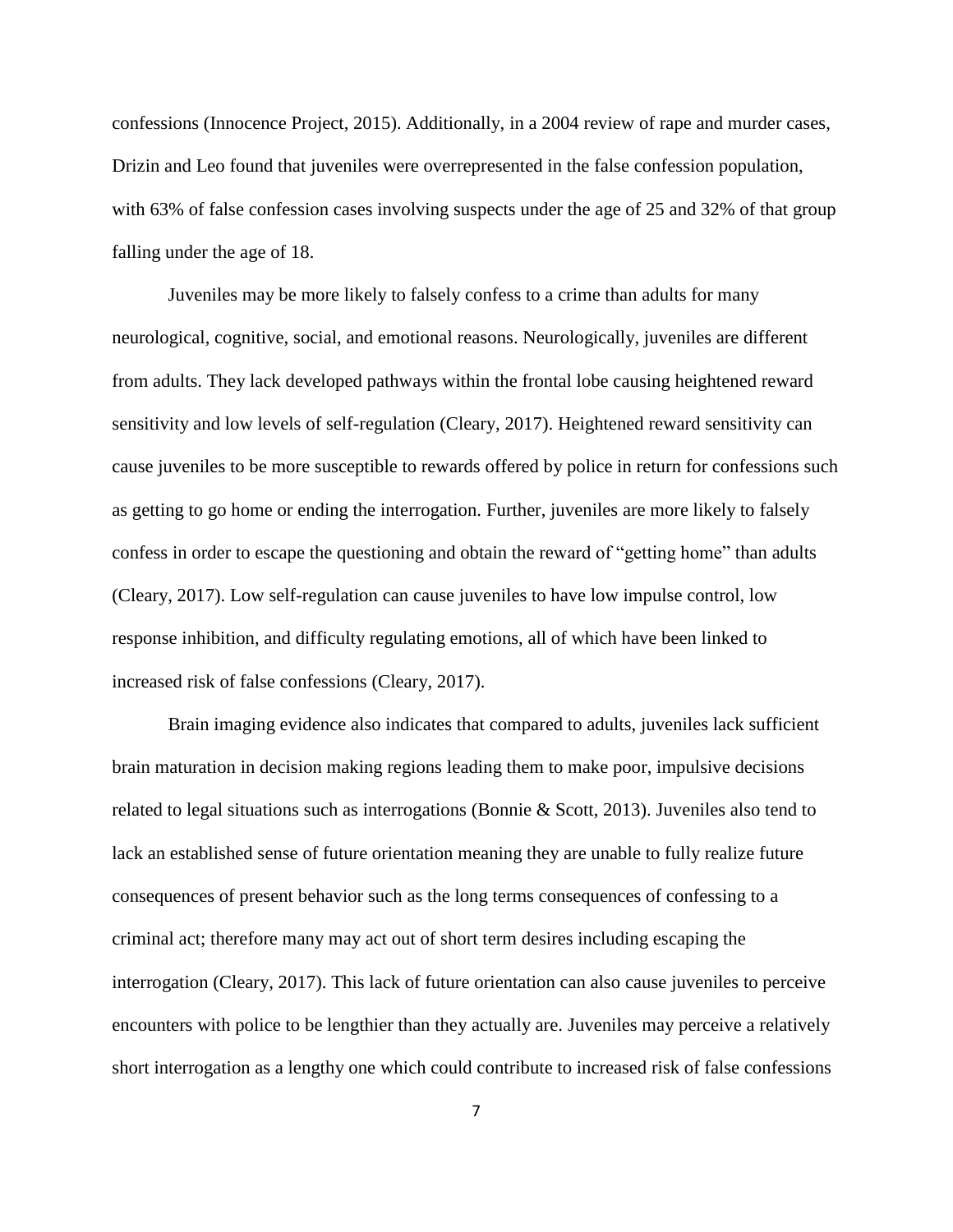(Cleary, 2017). Overall, to avoid falsely confessing in an interrogative situation, a suspect must have the ability to resist police influence (Davis  $\&$  Leo, 2012). Due to the developmental disadvantages listed above, many juveniles fundamentally lack this ability and therefore are at increased risk of falsely confessing.

Juveniles are also more susceptible to the influence of others. Socially, juveniles may be more prone to false confessions primarily because they are typically socialized to respect authority figures such as police officers and have been found to be more compliant with authority figures (Cleary, 2017; Malloy et al., 2014). Many interrogations are structured to maximize this power imbalance between suspect and interrogator. For instance, when questioning juveniles, police may stand over suspects or assert their power by using condescending language (Cleary & Warner, 2016). Juveniles are also more susceptible to social influence, especially from peers. Therefore, juveniles are more likely to confess to a crime they did not commit in order to protect a peer or when told that a peer has given police incriminating evidence against them (Malloy et al., 2014). In other words, because youth place heavier emphasis on social connections with peers, juveniles are more likely than adults to take the blame for a crime their peer committed in order to maintain their social network.

Youth also tend to lack general legal knowledge (knowledge of rights, legal consequences, etc.) leading to a greater likelihood of making poor legal decisions such as falsely confessing (Malloy et al., 2014). One area of legal knowledge in which juveniles have been found to be especially deficient is knowledge and comprehension of Miranda rights (Cleary, 2014; Goldstein, Condie, Kalbeitzer, Osman, & Geier, 2003; Zelle, Romaine, & Goldstein, 2015). Juveniles tend to misunderstand their basic rights due to lack of knowledge and comprehension of legal language used in the rights (Goldstein et al., 2003). More specifically,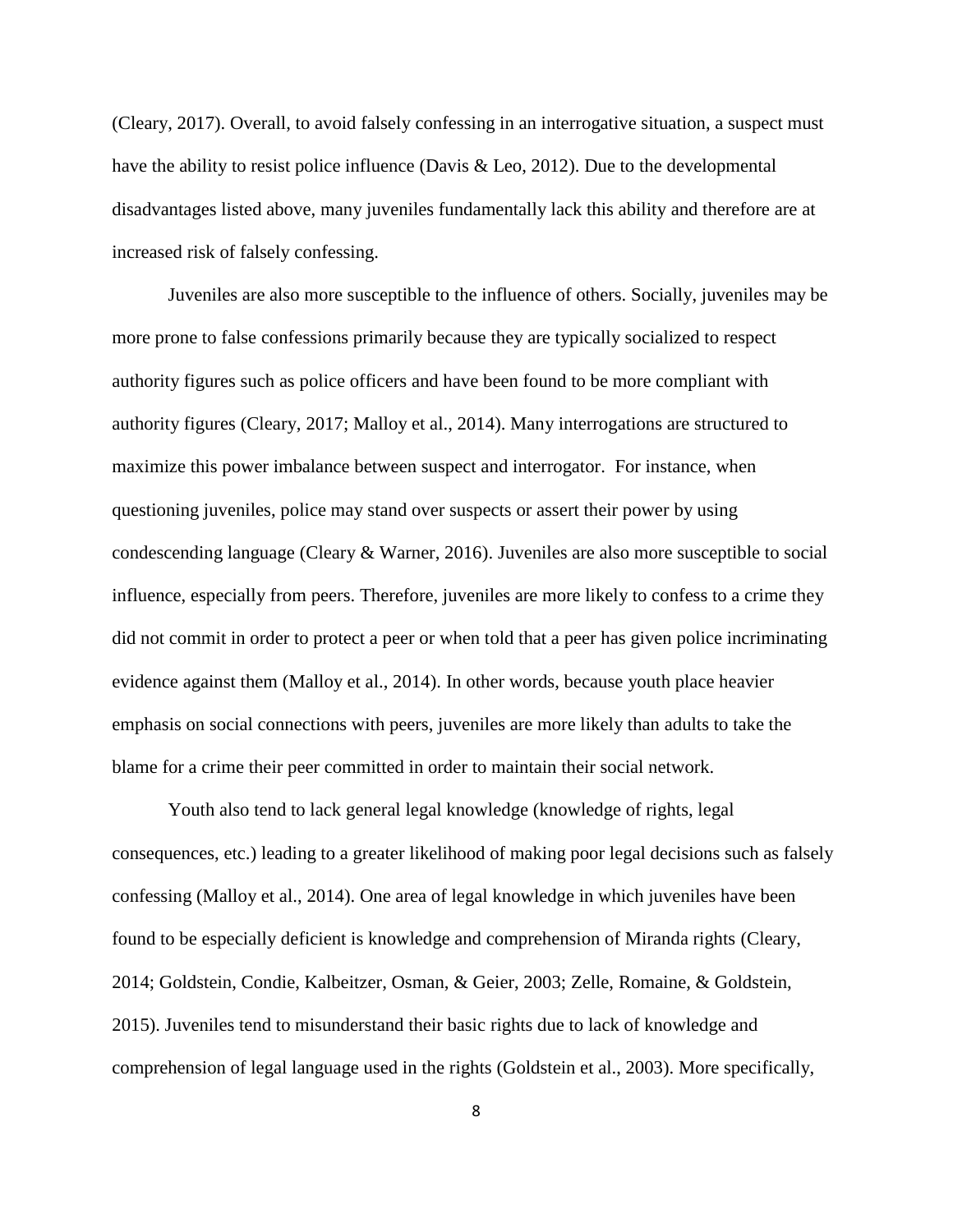Goldstein (2003) found that the most misunderstood legal terms among juveniles were "interrogation" and "consult". These two terms are highly relevant in the suspect questioning process and therefore their misunderstanding may imply an overall misunderstanding of the questioning process. Research has also indicated that youth misunderstand their right to counsel, meaning that many youths proceed with questioning without legal counsel present, which has been directly linked to increased risk of false confessions (Goldstein et al., 2003). Youth also tend to lack an understanding of their right to silence and therefore believe that they cannot refuse to submit to police questioning and interrogations (Zelle et al., 2015).

Studies have shown that youth under the age of 15 are significantly more likely to waive their Miranda rights than adult suspects (Grisso et al., 2003; Kassin et al., 2010). This occurs, at least in part, because youth believe they should not disobey authority figures and are therefore more likely to allow police to convince them that they should waive their rights (Kassin et al., 2010). Police often attempt to obtain waivers of rights by establishing rapport with the suspect as well as increasing the perceived benefits of waiving their rights relative to the costs (Kassin & Norwick, 2004). Also, juveniles are more likely to waive their rights on the basis of avoidance of short-term negative consequences (e.g. having to wait for an attorney would delay the interrogation ending) (Grisso, 1981). Moreover, research has shown that innocent suspects waive their rights more often than guilty suspects because they believe that their innocence will become apparent to others during the interrogative process (Kassin & Norwick, 2004). For example, in a mock crime study, Kassin and Norwick (2004) found that 81% of accused but innocent suspects waived their rights, compared to just 36% of guilty suspects. This can prove detrimental in the interrogation process because as previously stated being innocent and denying leads police to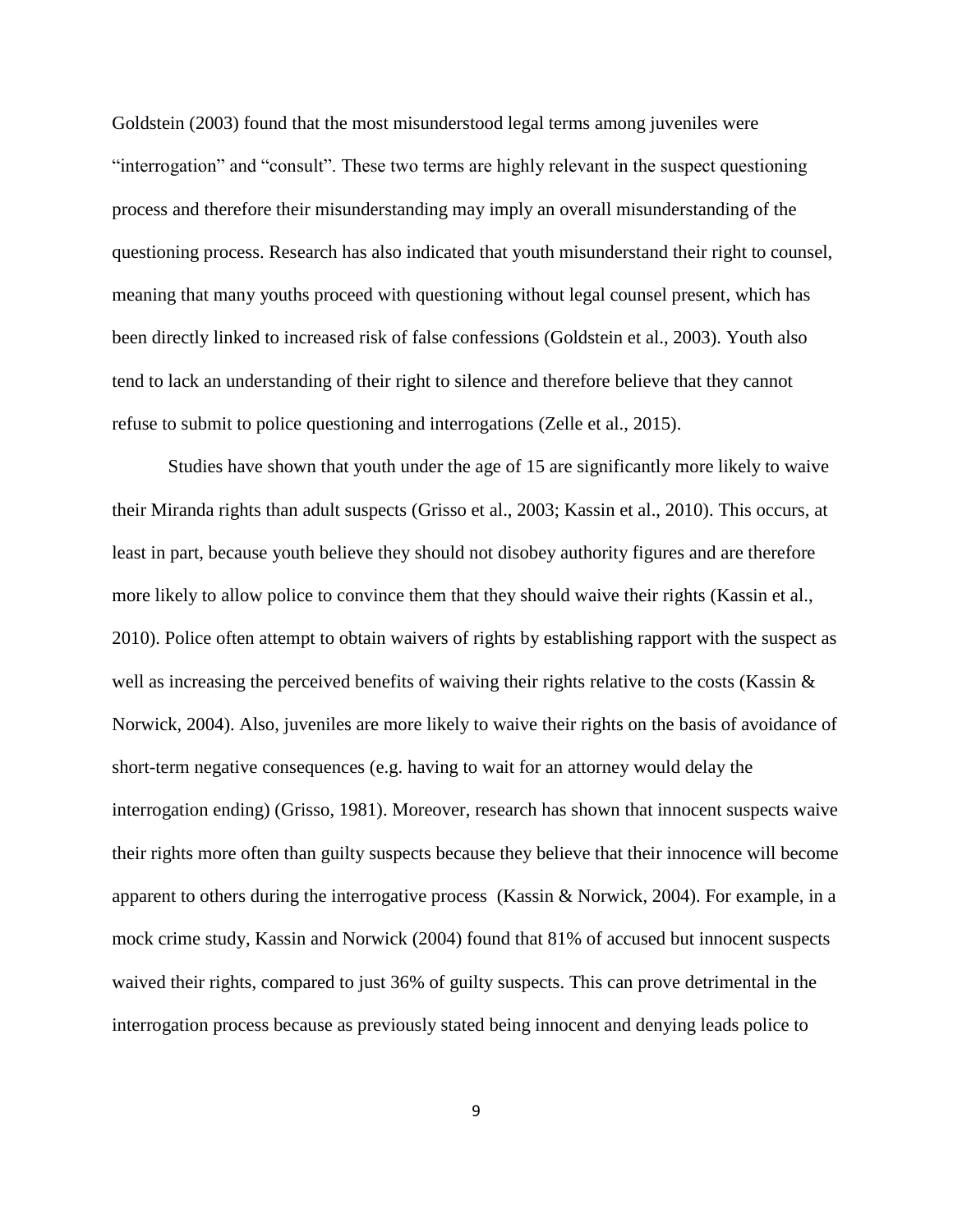increase pressure and confrontation, therefore significantly increasing the risk of a false confession.

A juvenile's decision to waive their legal rights may also be influenced by their understanding of whether or not they are in police custody (Cleary, 2014). Police custody is generally defined as any circumstance in which an individual is deprived of their ability to freely leave police presence (*J.B.D. v. North Carolina*, 2010). This particular issue arises primarily in juvenile interrogations due to the fact that questioning of a juvenile suspect can occur in a variety of environmental contexts outside of the typical interrogation room. More specifically, juveniles may be questioned by police in their homes or even at their schools, thus leading to confusion for the suspect (Cleary, 2014).

This issue has also led to confusion on the part of interrogators regarding whether or not they are required to issue Miranda warnings in the first place. Legally, statement of Miranda rights is only required to be given in cases in which the suspect is in police custody *(J.B.D. v. North Carolina*, 2010). Questioning juveniles outside of the police station creates a gray area in which police may or may not issue Miranda warnings as they may not perceive the juvenile as in custody. As previously stated, juveniles tend to lack understanding of Miranda warnings when they are issued thus leading to increased risk of false confessions, so by failing to issue the warnings all together, police may be intensifying this problem. Children and adolescents also may not realize that they are not in custody and have the right to exit the questioning. This issue reached the Supreme Court of the United States in *J.B.D. v. North Carolina* (2010). In this case, the court determined that juveniles are fundamentally different from adults and therefore age of the suspect should be considered when determining whether the suspect is in police custody and whether or not to issue Miranda warnings (Cleary, 2014; *J.B.D. v. North Carolina*, 2010).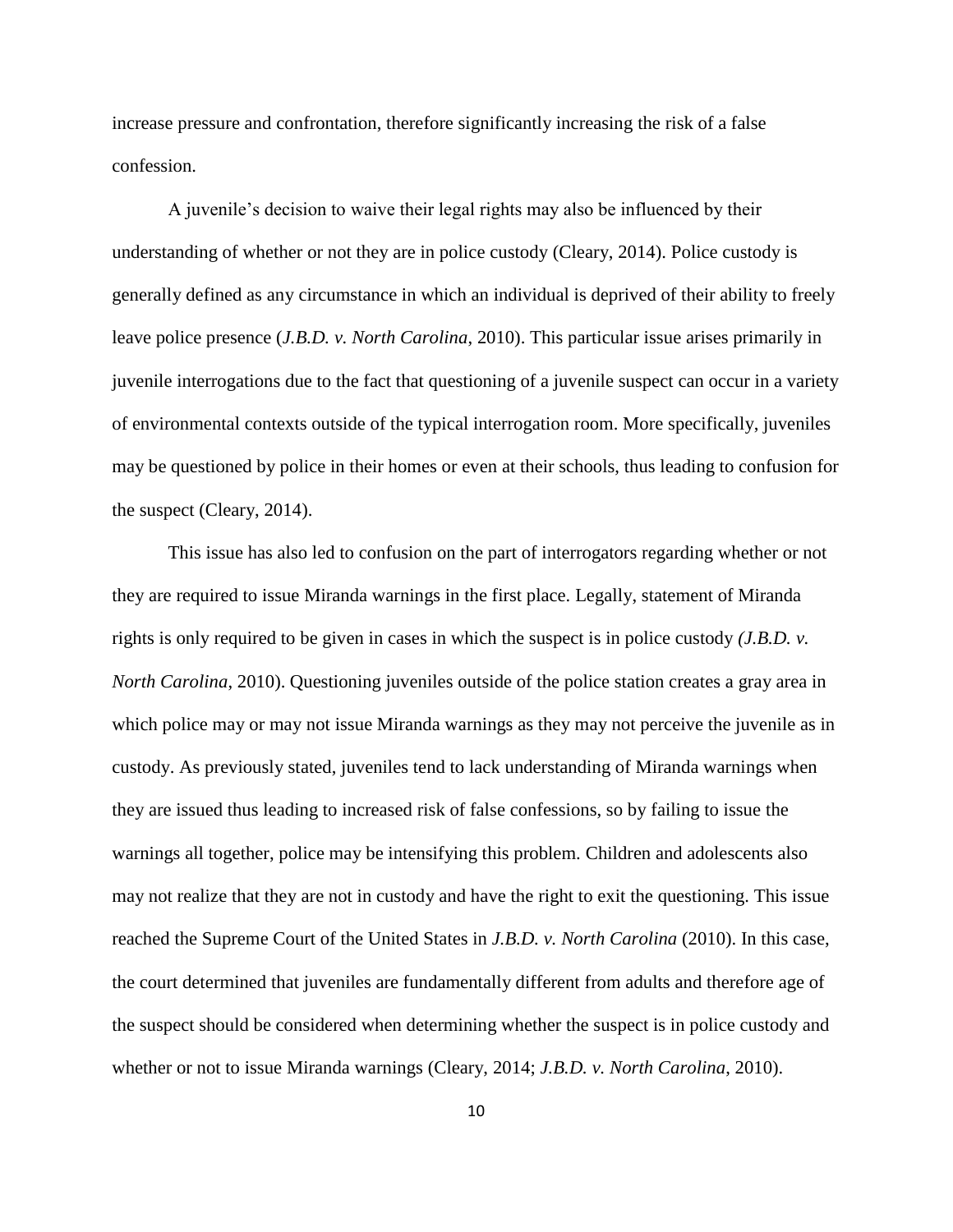Despite these advances, to date, no uniform standard exists and regulations regarding giving juvenile suspects their Miranda warnings vary drastically across states (Rogers et al., 2012).

## **Perceptions of Confessions**

Despite the coercive nature of interrogations and the increased probability of false confessions in juvenile suspects, confessions are readily admitted into evidence at trials. Only confessions that are elicited through physical harm or instances in which detained suspects are not given their Miranda rights are deemed inadmissible in court (Kassin & McNall, 1991). However, psychologically coercive tactics used by police in interrogation are not routinely seen as manipulative by the court and therefore confessions elicited through these means are readily admitted and presented. This means that some confessions admitted into evidence are in fact false, which can prove detrimental to a defendant's case given the potent nature of confession evidence.

Confessions tend to be the most damaging evidence admitted in any trial (Kassin  $\&$ Neumann, 1997; Kassin & Wrightsman, 1981). In fact, when asked to rank evidence in order of importance related to verdict decisions, mock jurors cited confessions more frequently than any other type of evidence including eyewitness testimony and were significantly more likely to render guilty decisions when a confession was present (Kassin & Neumann, 1997). This phenomenon occurs primarily due to the fact that people are predisposed to believe confessions (Malloy, 2014); they tend to have a hard time believing that a person would act in spite of their best interest by confessing to a crime they did not commit. Even when presented with contradictory evidence or when told the confession was coerced and later retracted, mock jurors do not adequately discount confessions (Kassin, 2012).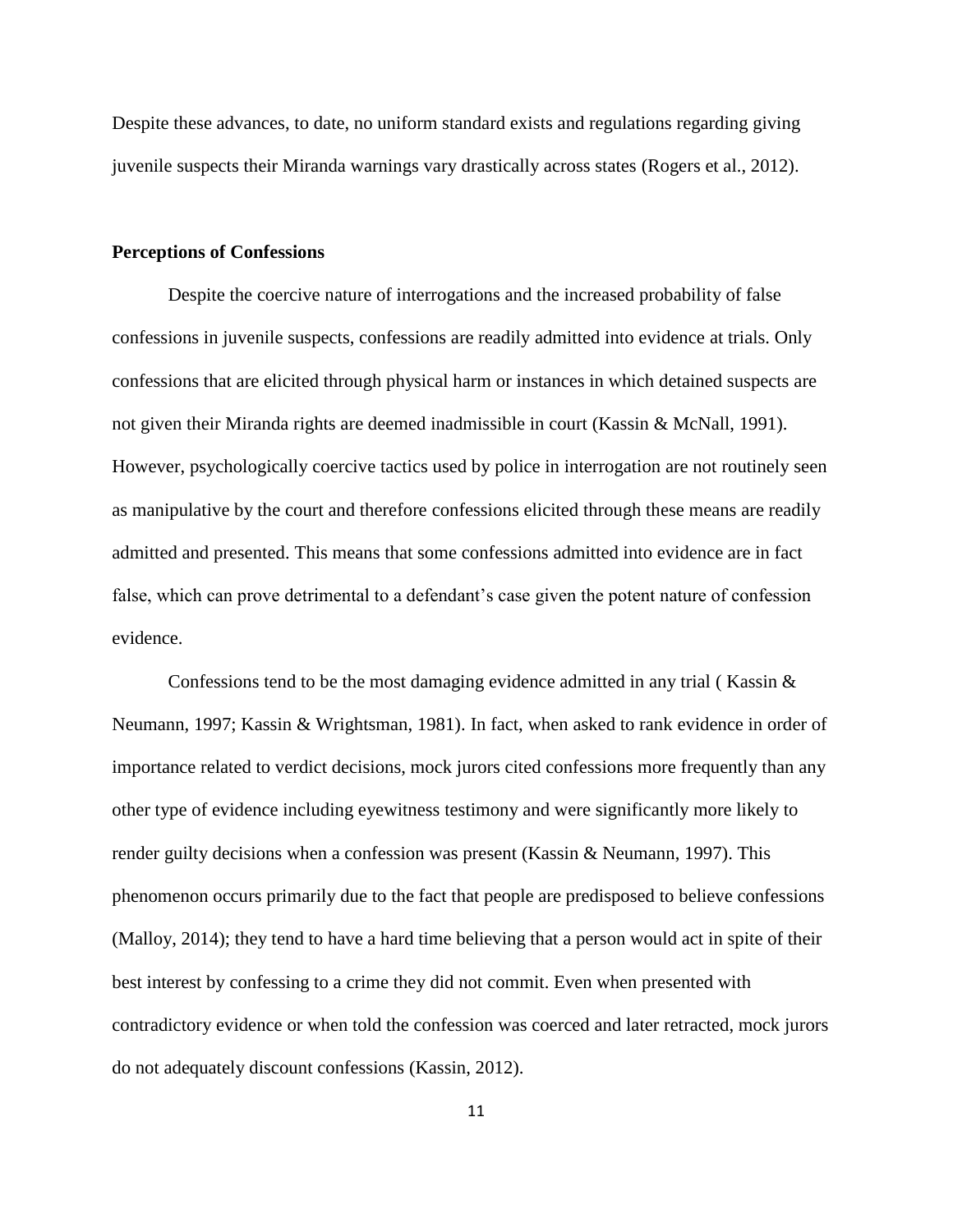When confessions are presented in trial, several factors can affect how they are perceived by jurors. Research reveals that tactics used by police during interrogations can drastically influence jurors' perceptions of confessions. For instance, jurors tend to view adult confessions elicited through maximization techniques as less voluntary than those elicited through the use of minimization techniques as indicated by higher rates of guilty verdicts in minimization cases compared to maximization cases (Kassin & Mcnall, 1991). Mock jurors tend to perceive maximization tactics (such as confrontation and threats of harsh punishment) as coercive and more likely to lead to an involuntary confession (Blandón-Gitlin, Sperry, & Leo, 2011). However, mock jurors typically do not see minimization techniques as coercive or likely to elicit false confessions (Blandón-Gitlin et al., 2011). Despite the fact that jurors perceive some interrogation tactics as coercive, many still assert that an innocent person should be able to resist the temptation to comply, perpetuating the belief that an innocent person will not confess to a crime they did not commit (Leo  $& Liu, 2009$ ). Mock jurors tend to generally agree that confessions are strong indicators of a suspect's guilt and believe that only guilty people confess (Henkel, Coffman, & Dailey, 2008).

Overall, mock jurors tend to fail to recognize psychological manipulation in police interrogations and therefore are unable to adjust verdicts to account for potentially coercive tactics used when questioning suspects and ultimately disregard false confessions (Woestehoff & Meissner, 2016). Many psychologists have accredited this finding to the fundamental attribution error, in which people emphasize dispositional, or internal, factors instead of situational factors when explaining other's behaviors (Bernhard & Miller, 2018; Ross, Amabile, & Steinmetz, 1977). Further, because many individuals believe that they would never falsely confess to a crime they did not commit, they use this same belief to evaluate others, failing to take into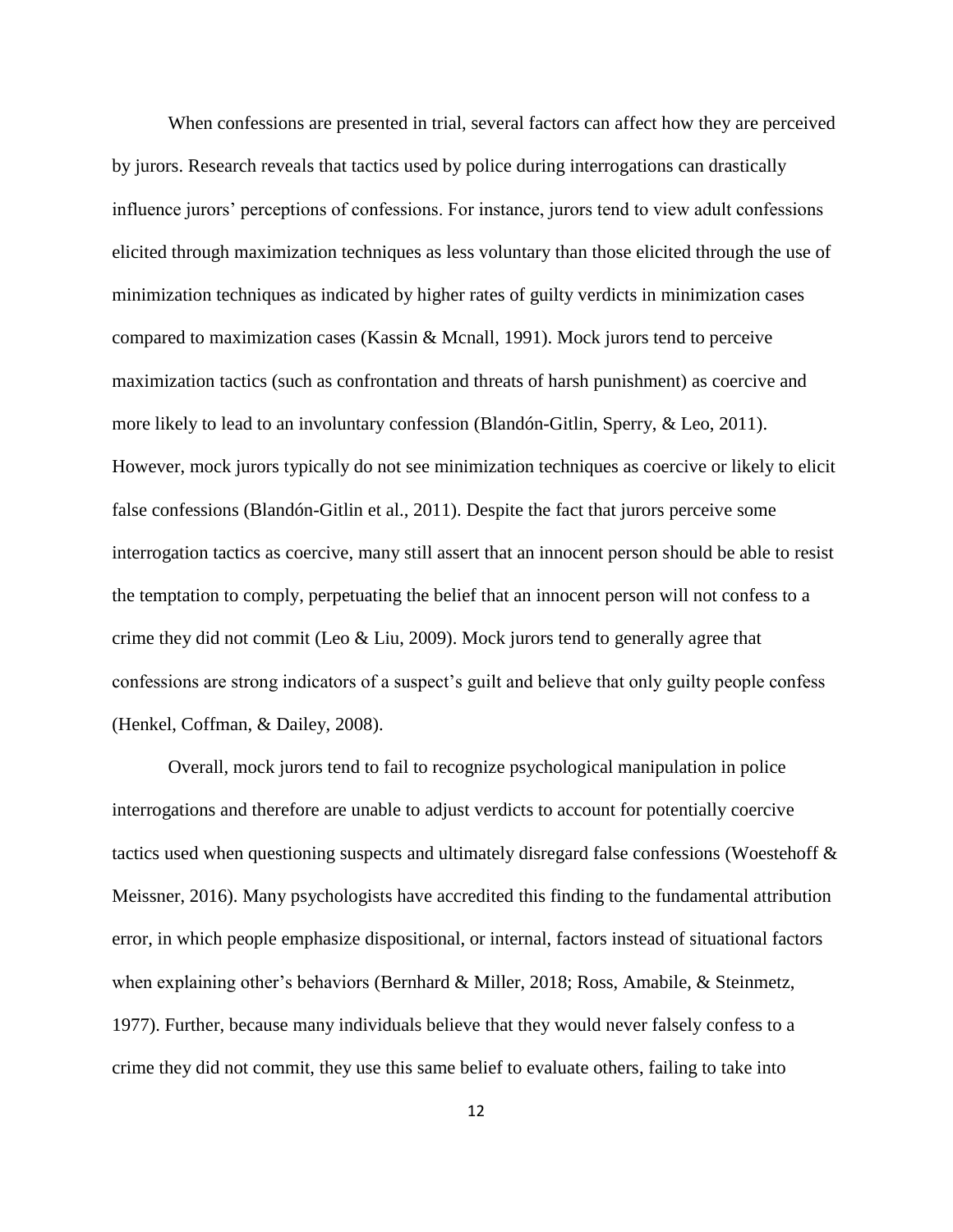account external factors that could have caused a false confession (Henkel et al., 2008; Kassin et al., 2010). Bernhard and Miller (2018) found that mock jurors found a defendant guiltier, on average, when he recanted his confession than when an eyewitness withdrew his statement. This finding indicates that defendants who claim to have falsely confessed may be judged more harshly by the jury based on the fundamental attribution error. It is important to note that these findings relate to confessions given by adult suspects.

Some researchers have suggested that due to recent public exposure of high-profile false confession cases (e.g., the case of Brendan Dassey), that jurors today may be more aware of false confessions and the risk factors that may lead to them (Woestehoff & Meissner, 2016). In order to assess this claim Mindthoff and colleagues (2018) reassessed perceptions of confessions and interrogations in a large sample of undergraduates from 11 universities and MTurk respondents. Over half of respondents (58.1%) agreed that suspects who confess are most likely guilty and, on average respondents estimated that only 30% of innocent suspects have actually falsely confessed (Mindthoff et al., 2018). However, over half of the respondents reported believing that police are likely to use manipulative interrogation tactics in order to elicit a confession. Respondents also rated many of the tactics likely to increase risk of false confession and as coercive. Taken together, these results suggest that the public's knowledge about false confessions and risk factors associated with them is increasing, however it seems that there is still general acceptance of the idea that only guilty people are likely to confess.

More recently, Kassin and colleagues (2017) examined how incident reports (police report of the questioning of a suspect) would affect mock jurors' perceptions of the interrogation and subsequently the suspect's guilt. In the first phase of their research, experienced police interviewers investigated a mock theft and interviewed two innocent suspects (each participant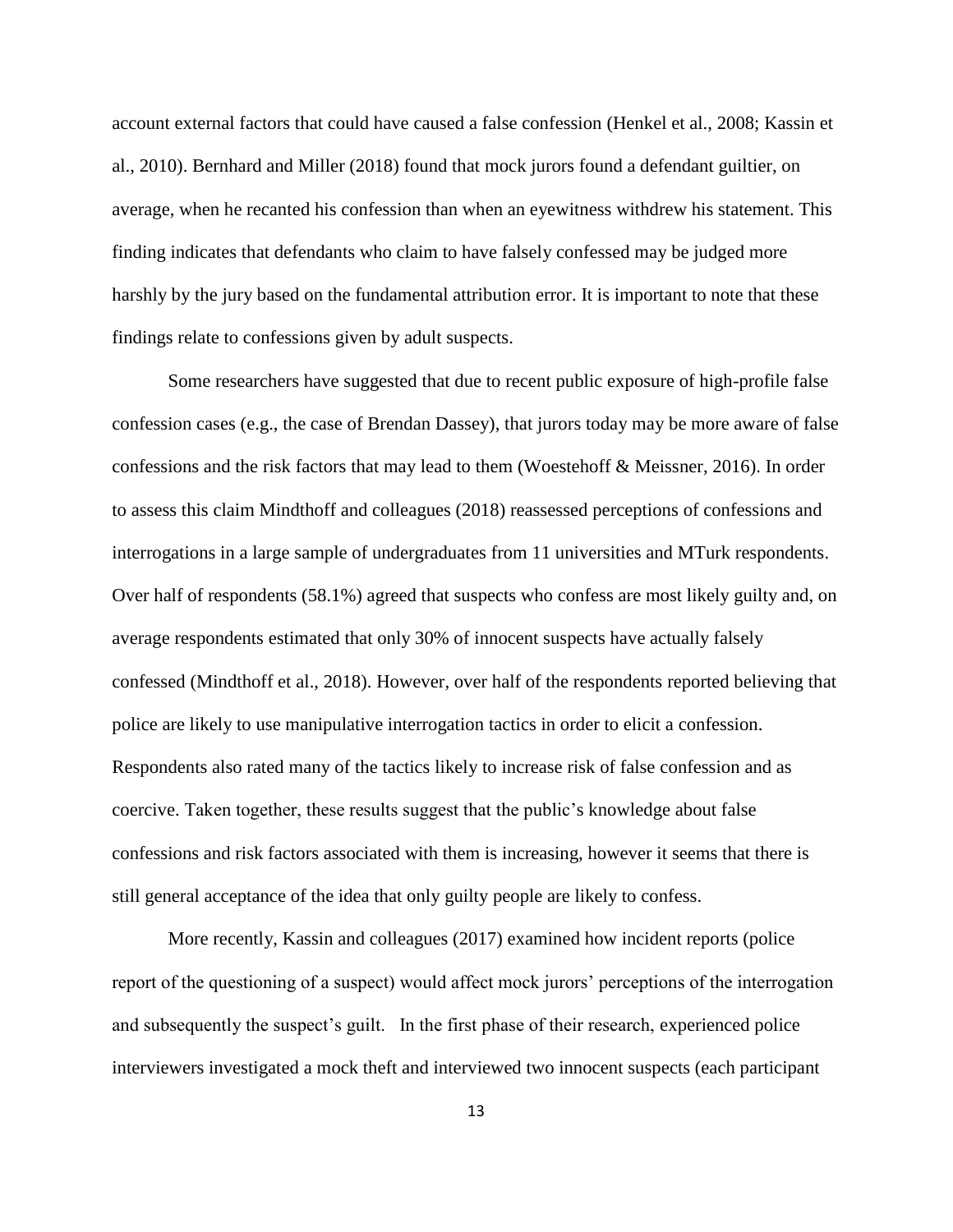was led to believe that one suspect was more suspicious than the other). After completing the questioning, police participants were required to file incident reports for each of the interrogations; these reports were then compared with audio recordings from the actual interrogations. Results showed that police participants frequently left out details of the interrogations and grossly underestimated their use of coercive tactics when questioning the suspects. For example, on average about 57% of interrogations included confrontation tactics and 60% included maximization tactics but these techniques were only reported in 22% and 16% of police reports, respectively. In other words, results indicate that police reported on average report roughly about one-fifth of the coercive tactics they use during questioning of suspects. Therefore, several coercive tactics were used during the interrogations but did not appear in the corresponding police reports.

Past research (Lamb, Orbach, Sternberg, Hershkowitz, & Horowitz, 2000; Warren & Woodall, 1999) has found similar results by showing that interviewers frequently commit errors of omission during hearsay testimony (reporting only about one-quarter of the details reported by the child) and often misrepresenting the structure of the interview; this holds true even when the interviewer takes verbatim noted during the interview. For example, the questions interviewers do include in their reports tend to be more open-ended and less leading than they actually were, and they make the child's report seem more spontaneous and less prompted than it was in reality. Similar to Lamb and colleague's (2000) findings, Kassin et al. (2017), found that police tend to only report approximately 20% of coercive tactics used during questioning of suspects in their final reports of the questioning. Therefore, interviewer hearsay testimony appears to be an "embellished reconstruction" of the interview conducted instead of an accurate depiction of the child's actual statements (Warren, Nunez, Keeney, Buck, & Smith, 2002).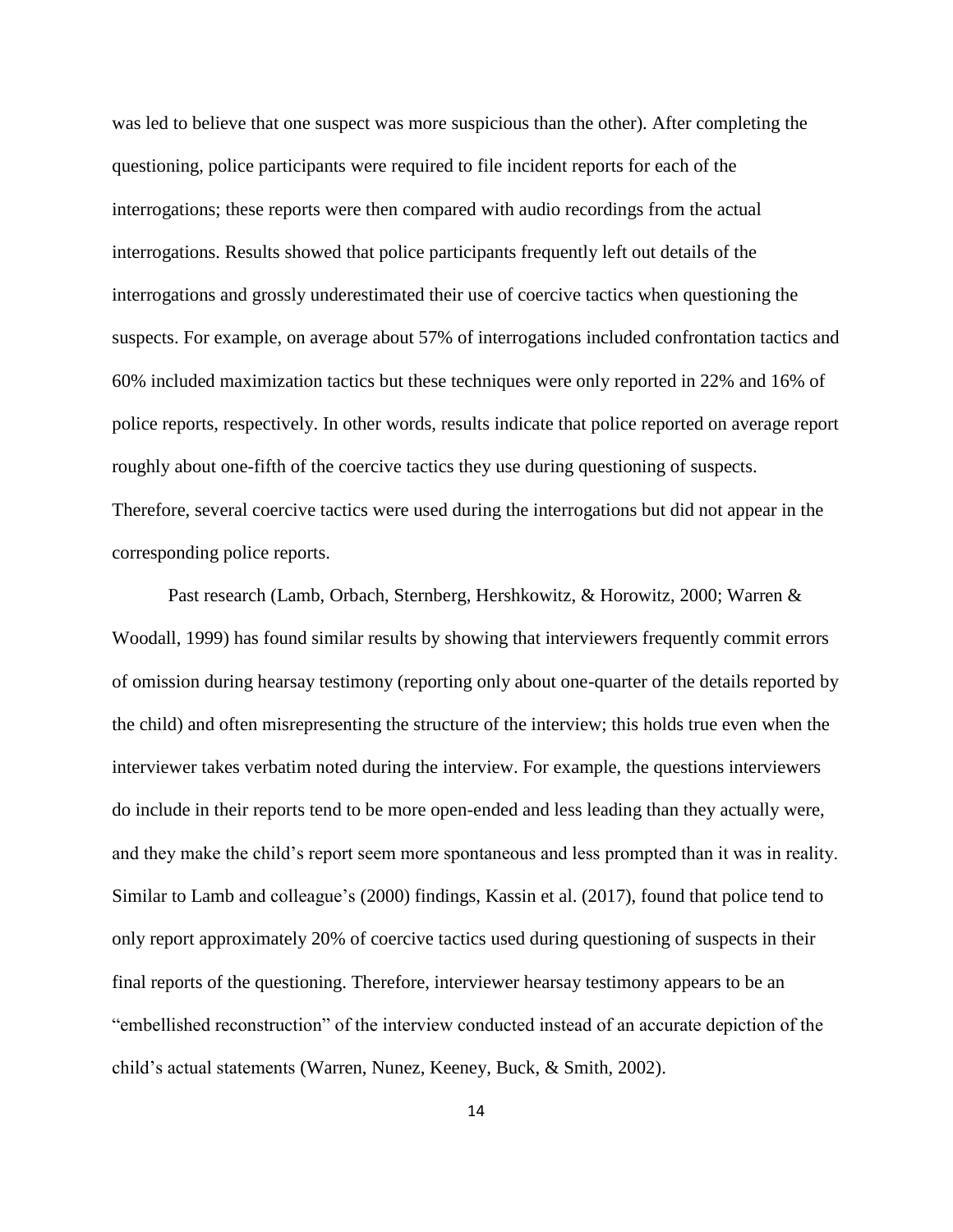In the second phase of their study, Kassin and colleagues (2017) provided lay participants with an overview of the mock theft case and either a police incident report, a verbatim transcript of the interrogation, or an audio recording of the interrogation. Mock jurors presented with only police testimony and reports in adult interrogation cases tend to misjudge the suspect as guilty more often than mock jurors presented with transcript evidence (Kassin et al., 2017). Mock jurors who read transcripts of interrogations versus the police report also tended to view the interrogator as exerting more pressure and trying harder to obtain a confession. Therefore, research indicates that police interrogation reports can drastically affect jurors' perceptions of an innocent suspect as they may fail to provide complete and/or accurate accounts of the questioning that took place.

In addition to underreporting of their use of coercive tactics, police will often frame their questioning of suspects as "interviews" as to avoid any potential negative connotations associated with the word interrogation (Shuy, 2000). By using the word interview instead of interrogation, police can downplay the seriousness and harshness of the questioning of suspects, making the questioning process seem more innocuous than it was in reality. This could also lead jurors to misjudge an innocent suspect as guilty by causing a fundamental mischaracterization of the interrogation process.

#### **Perceptions of Juvenile Confessions**

It is unknown if, as a general practice, mock jurors take the suspect's age into account when evaluating confession evidence. Overall, research seems to indicate that age of the suspect is marginally related to guilt judgements (Redlich, Quas, & Ghetti, 2008). Juvenile defendants are sometimes perceived to be more susceptible to interrogation tactics and are therefore more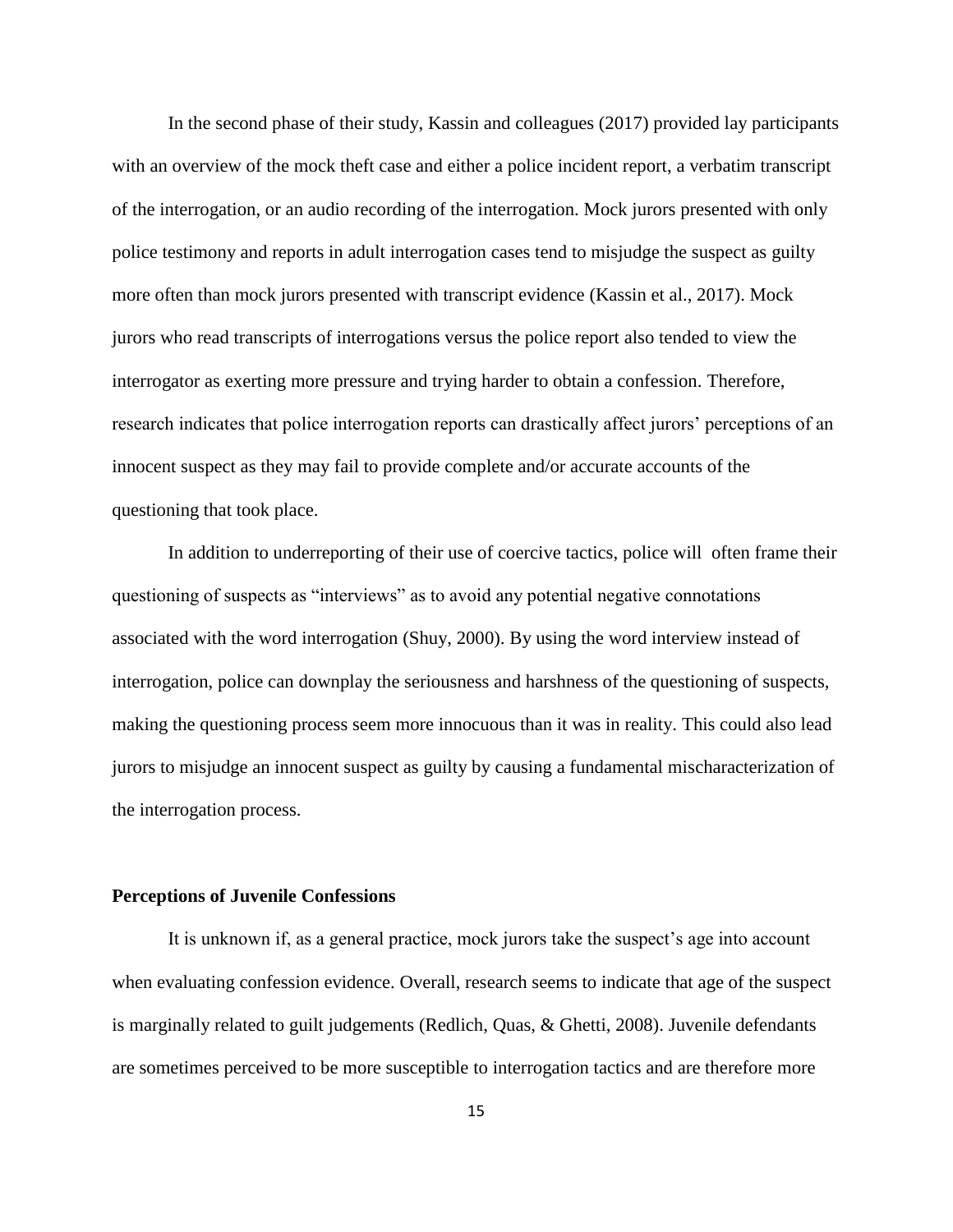likely to be believed to have falsely confessed (Redlich et al., 2008). Research has also indicated that younger juveniles are less likely to be seen as guilty compared to older juveniles (Villamarin, 2013).

The gender of the defendant has also shown to be influential in that female suspects are perceived to be more susceptible to interrogation tactics than males and therefore more likely to falsely confess (Redlich et al., 2008). However, this effect appears to be dependent on the gender of the mock juror. For example, male jurors tend to believe that female suspects are more susceptible to interrogation tactics than female jurors. Female jurors also tend to exhibit higher levels of sympathy and view interrogations as less fair and more coercive; therefore, they are more likely than male jurors to believe defendants' claims of false confessions (Redlich et al., 2008). Sympathy levels of mock jurors have also been shown to affect how they perceive suspects. For instance, mock jurors with higher sympathy levels have been shown to be less likely to vote a juvenile suspect as guilty and more likely to view children and adolescents as credible witnesses (Redlich et al., 2008).

A recent analysis of perceptions of juvenile interrogations and confessions revealed that many mock jurors do not perceive youth as a serious risk factor for false confessions (Mindthoff et al., 2018). Over 30% of respondents indicated that it was appropriate for police interrogators to employ interrogation tactics designed to be used with adult suspects with juvenile suspects under the age of 17. Additionally, around 26% of respondents stated that it was acceptable to question a juvenile under the age of 17 without the presence of a parent or guardian. Respondents also on average indicated that juvenile confessions should be admissible in court despite the suspects denied request to have a parent present during the questioning. Further, youth was rated as one of the lowest dispositional risk factors of false confessions by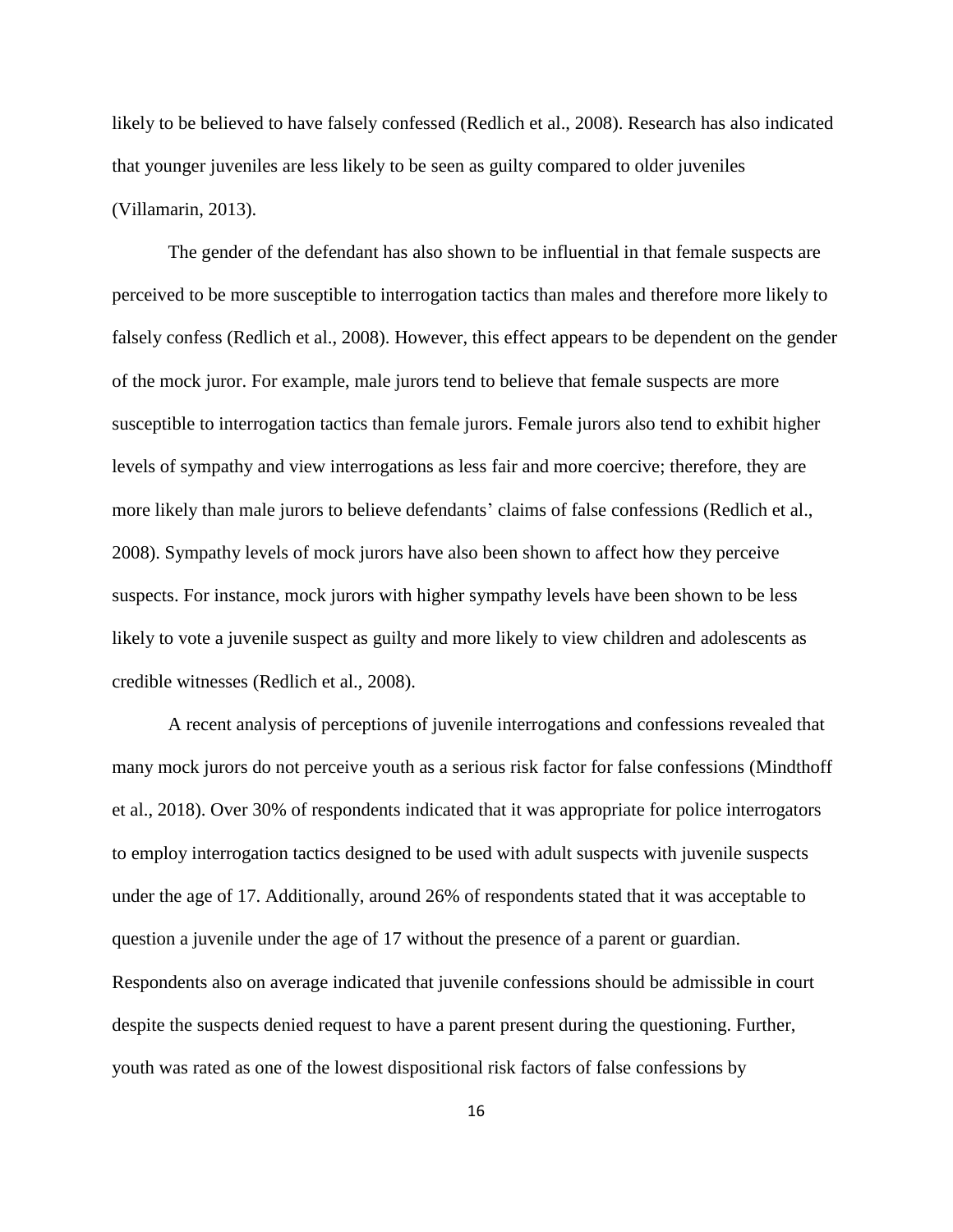respondents, on average. These findings suggest that mock jurors fail to acknowledge age as a potential risk factor of false confessions.

## **Rationale for Current Study**

False confessions pose a real threat to our justice system, accounting for a large portion of wrongful convictions in the United States. Research has repeatedly shown that juveniles are especially vulnerable to offering false confessions in interrogative situations; however, it appears that the public does not see youth as a potential risk factor for false confessions. Research is needed in order to examine processes underlying how juvenile confessions are perceived and analyzed by the public as to potentially avoid wrongful convictions of innocent juveniles.

Recent research has independently examined how questioning quality (e.g., coerciveness of the interrogation) as well as the type of evidence presented (e.g., police report or transcript excerpts of the questioning) on mock jurors' perceptions of adult confessions. Results have shown that increased coerciveness leads mock jurors to question the confession offered making them more likely to render a verdict of not guilty (Blandón-Gitlin et al., 2011). In addition, police reports, due to high frequency of errors of omission regarding coercive tactics used during questioning of the suspect, have been shown to bias mock jurors against the suspect leading to more guilty verdicts when transcript evidence is not provided (Kassin et al., 2017).

These two factors that have been shown to influence mock juror's perceptions of confessions have yet to be assessed together in the same study or using a juvenile interrogation and confession. It is important to analyze these factors with a juvenile case because of the increased risk juveniles face in the interrogative process. Gaining a better perspective of how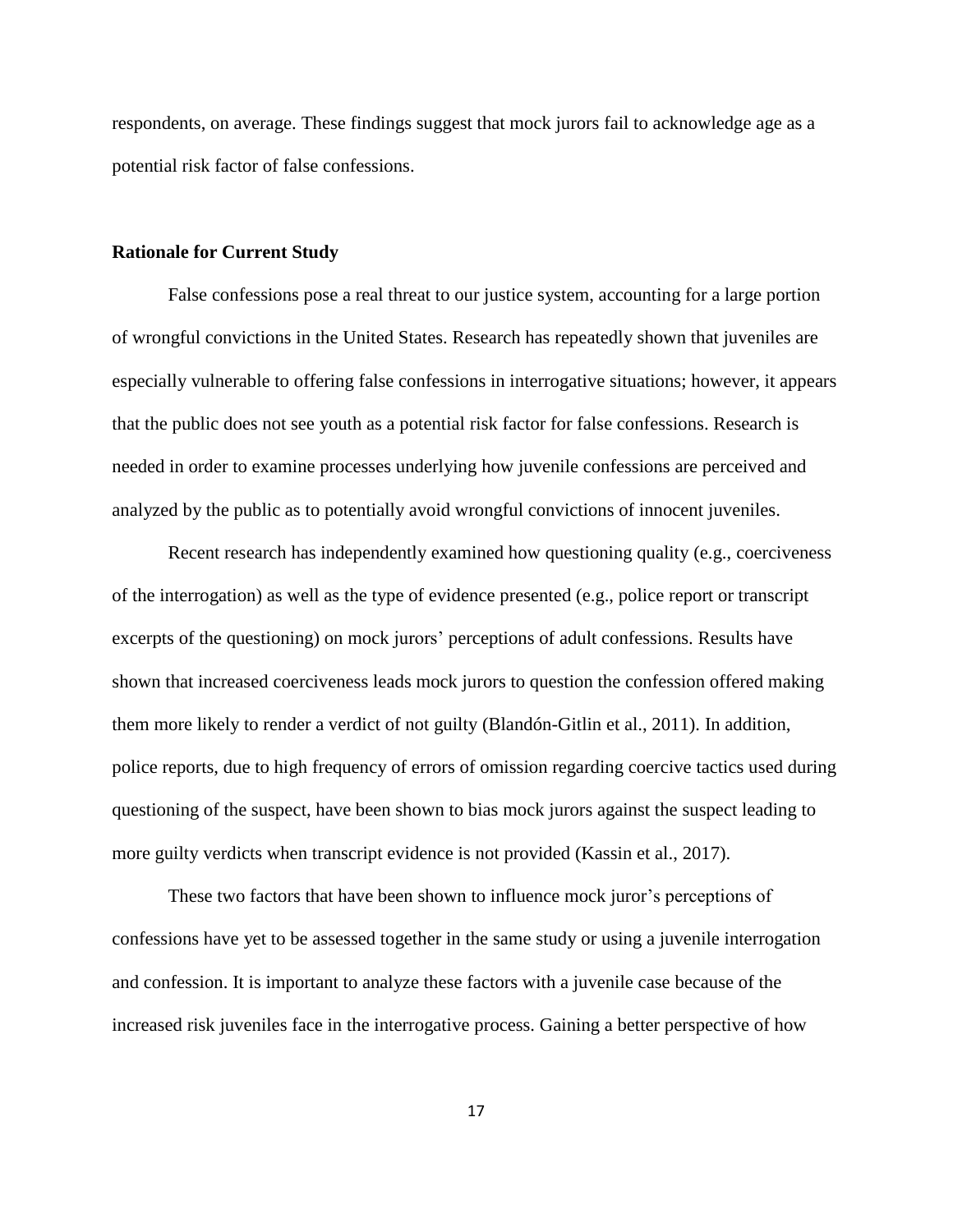juvenile confessions are assessed and what factors influence these assessments will help to inform how real jurors may behave in real life cases of juvenile confessions.

## **Current Study**

Interview quality and police reports have both been shown to independently affect juror perceptions of adult suspect confessions; however, no study has yet assessed the two variables together using a juvenile suspect confession. Therefore, the current study was designed to assess potential effects of police report evidence and questioning quality on mock jurors' perceptions of juvenile interrogations and confessions. The current study also aimed to evaluate the effects of type of evidence presented on perceptions of the confession given. To achieve these aims, a 2 (questioning coerciveness: highly vs. slightly coercive) x 2 (transcript presence: transcript evidence provided vs. no transcript evidence provided) x 3 (police report condition: no report evidence provided vs. accurate report vs. inaccurate report). The current design is not fully crossed because no data were collected in cells in which participants received neither police report or transcript evidence. The reasoning for this decision includes that such data would not be ecologically valid; in a real trial, jurors would be presented with some evidence pertaining to the confession on which they could base their verdict decision. In addition, without being provided either transcript or police report evidence, participants would not have any information to use in order to answer questions asked in the perceptions questionnaire. Including participants in these conditions would have also raised ethical concerns as these participants would have been compensated the same amount as participants required to read significantly more case materials and thus spend longer participating in the study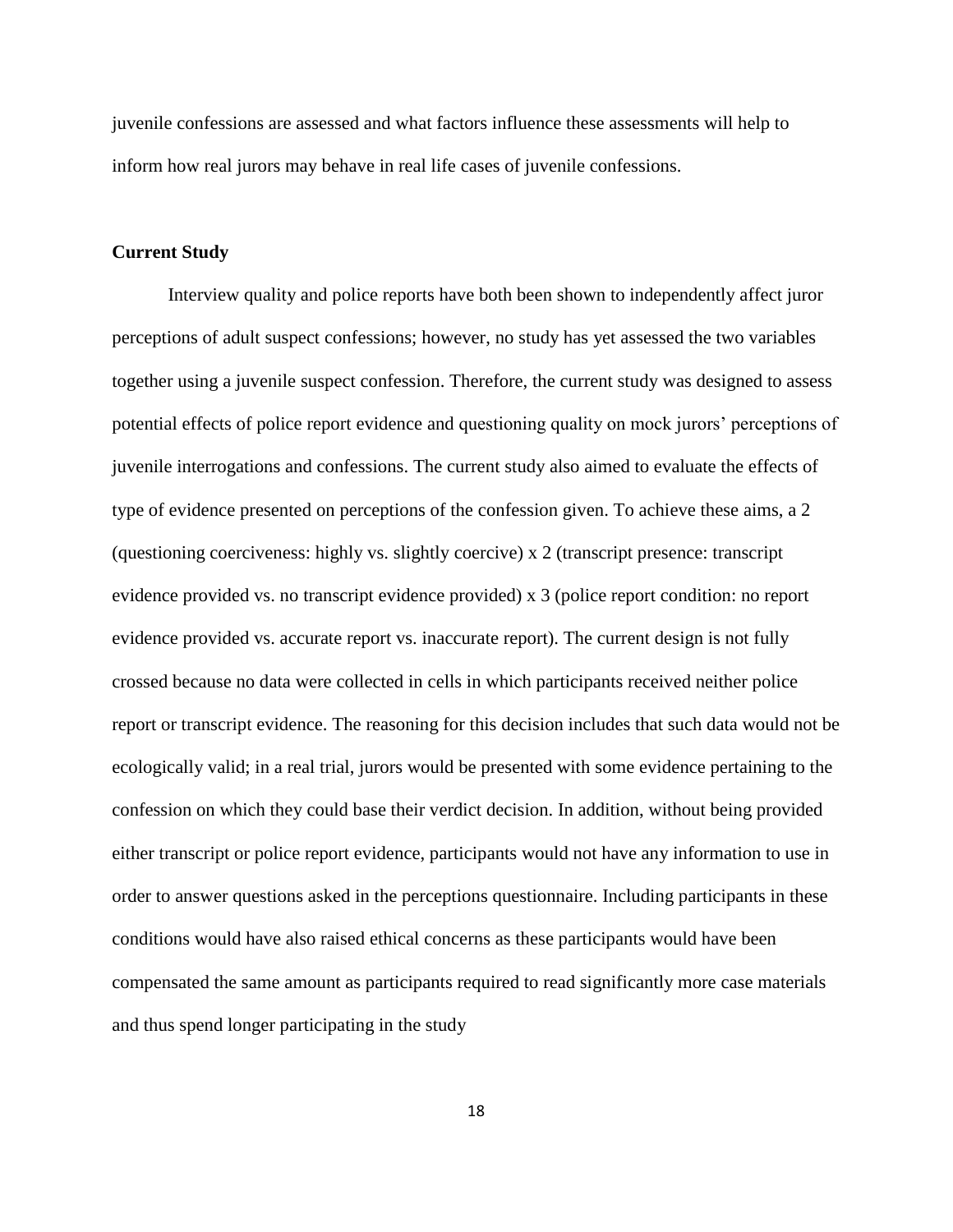## Police Report

|                |          | Yes        |          | No |  |
|----------------|----------|------------|----------|----|--|
| Transcript     |          | Inaccurate | Accurate |    |  |
| Yes            | Highly   | ____       | ----     |    |  |
|                | Slightly |            |          |    |  |
| N <sub>o</sub> | Highly   |            | ----     | X  |  |
|                | Slightly | ----       | ----     | X  |  |

Figure 1 Visual Representation of Study Design.

I predicted main effects of police report presence, questioning quality, and interrogation transcript presence. Specific hypotheses were as follows:

> 1a) Based on Kassin et al. (2017), I hypothesized that participants who read a police report of the interrogation and confession would be more likely to find the suspect guilty compared to participants who did not read a police report. 1b) I also predicted that inaccurate police reports would result in more guilty verdicts as these reports omitted details of interrogation techniques used during questioning.

> 2) Participants who read excerpts of the actual interrogation transcript were expected to render more not guilty verdicts compared to participants who did not read interrogation transcript excerpts.

> 3) I predicted a main effect of questioning coerciveness so that participants who read the highly coercive interrogation transcript excerpts or police reports would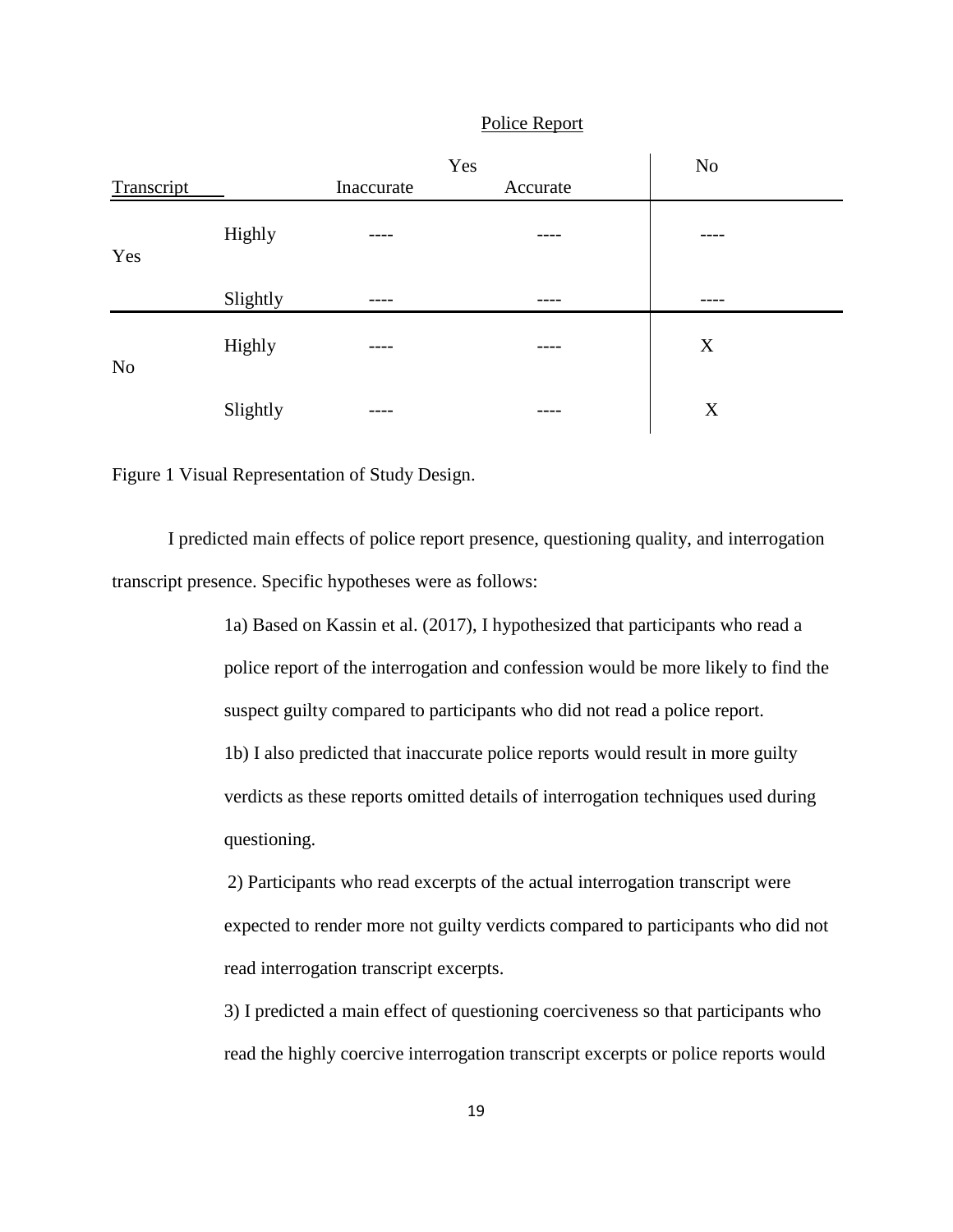be more likely to vote the suspect as being not guilty compared to those who read the slightly coercive transcripts or reports.

I also hypothesized the following interactions between the independent variables:

4) I expected an interaction between police report and transcript so that participants who read actual interrogation transcripts would be less likely to find the suspect guilty even when police report evidence was present (i.e., transcript only or transcript with police report conditions would result in fewer guilty verdicts than report only conditions).

5) Lastly, I hypothesized that there would be an interaction between coerciveness of the questioning and police report so that the effect of police report presence and accuracy of the police report would depend on the coerciveness of the questioning. I expected that an inaccurate police report would have a stronger impact on verdict decisions when the questioning was highly coercive because it would diminish participants' ability to determine how coercive the questioning actually was.

This study aimed to add to the current body of research as well as provide practical implications for the courtroom by showing how interview quality and accuracy of police testimony and reports can interact to influence juror perceptions of juvenile confessions.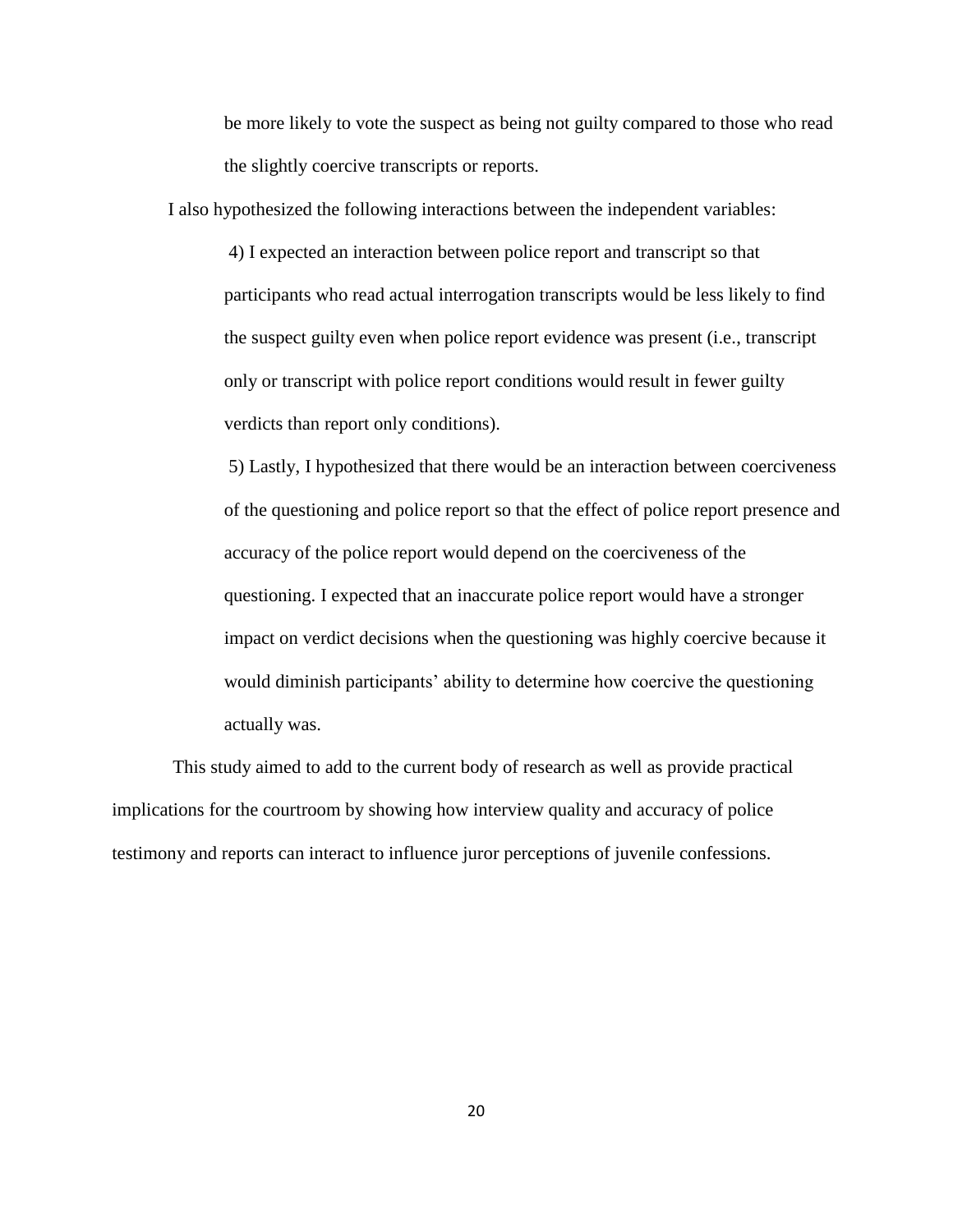## CHAPTER II

## METHODOLOGY

## **Participants**

Participants were recruited from two sources, Amazon Mechnical Turk (MTurk) and the SONA research management system at the University of Tennessee at Chattanooga, a midsized regional university in the southeastern area of the United States. A student sample was used to supplement the MTurk sample due primarily to financial constraints, given that power analysis required a large number of participants. TurkPrime was used in conjunction with MTurk in order to limit the MTurk sample to English speaking, U.S. citizens, who were eighteen years of age or older. These specific inclusion criteria were used in attempt to gain a sample that would be representative of potential jurors in the U.S. The student sample was open to all currently enrolled undergraduate and graduate students eighteen years of age or older.

Prior to participation, informed consent was obtained from each participant to ensure voluntary participation. The informed consent form allowed participants to gain a general understanding of the study's purpose and participation requirements as well as how they would be compensated and potential risks and benefits, so that individuals could make an informed decision as to whether or not to participate.

21 Amazon MTurk workers were compensated \$0.25 for participation with a \$0.75 bonus if they passed the attention check questions. This compensation amount was determined by analyzing the average cost of HITs (Human Intelligence Tasks) of similar length (time required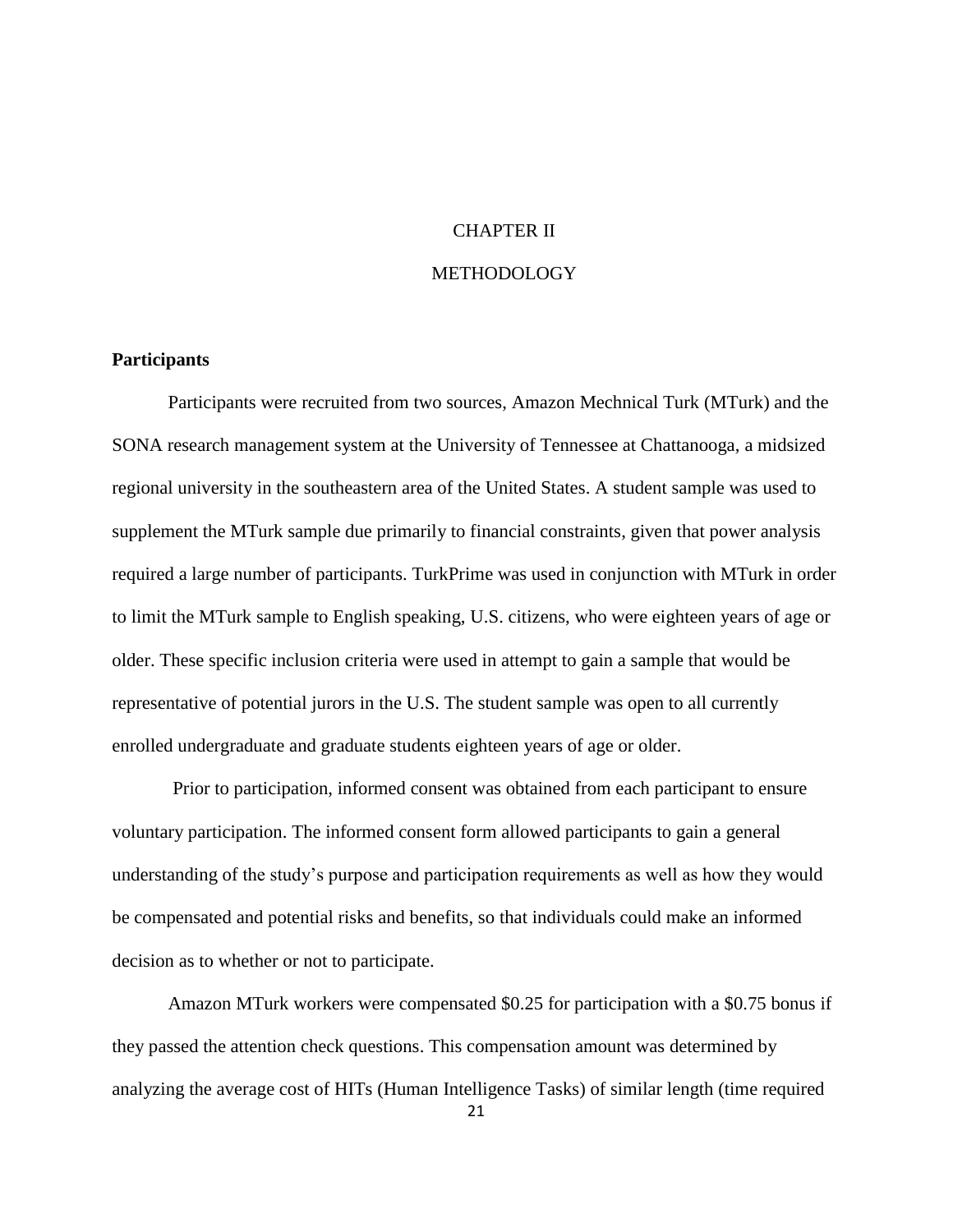to complete the study) and participation requirements. Student participants were compensated with extra credit in their choice of participating psychology courses. The total sample collected consisted of 639 participants, 415 Amazon MTurk workers and 224 student participants.

Thirty-five participants were excluded from the sample due to incompletion and/ or attention check failures (incorrectly answering how old the suspect in the case was (*N*=7) how the victim was killed (*N*= 5) and how the suspect knew the victim (*N*=4)), non-sensical openended answers (such as answering "good" or "yes" to the question "*Why did you find the suspect guilty/ not guilty?"* ( $N=9$ ), or random clicking in the perceptions questionnaires ( $N=1$ )/ incompletion (*N*=3), as evidenced by answering all ones, all sevens, etc. on 7-point Likert scales, across perceptions questionnaires. An additional six student participants were excluded based on prior knowledge of the false confession case used in the current study. More specifically, students who indicated having previously taken a course in Psychology and Law (a course in which the current case is discussed in depth) were excluded from further analyses as having detailed prior knowledge of the case could have significantly skewed participants responses and reactions to the current study. The final sample therefore consisted of 602 participants (206 student volunteers and 396 Amazon MTurk workers).

After exclusion, student participants ranged in age from 20 to 45 with a mean age of 26.80. Student participants included 181 females (87.9%) and 23 males (11.2%). Of the student participants, 81.2% identified as White/ Caucasian, 8.7% as African American, 3.4% as Asian, 3.9% as Multi-racial, 0.5% as American Indian/ Native American, and 1.9% did not identify with any of the previously listed ethnicities. The final MTurk sample consisted of 270 females (68.2%) and 126 males (31.8%) with a mean age of 43.81 (range 18 to 81). Of the MTurk participants, 82.6% identified as White/ Caucasian, 10.6% as African American, 2.5% as Asian,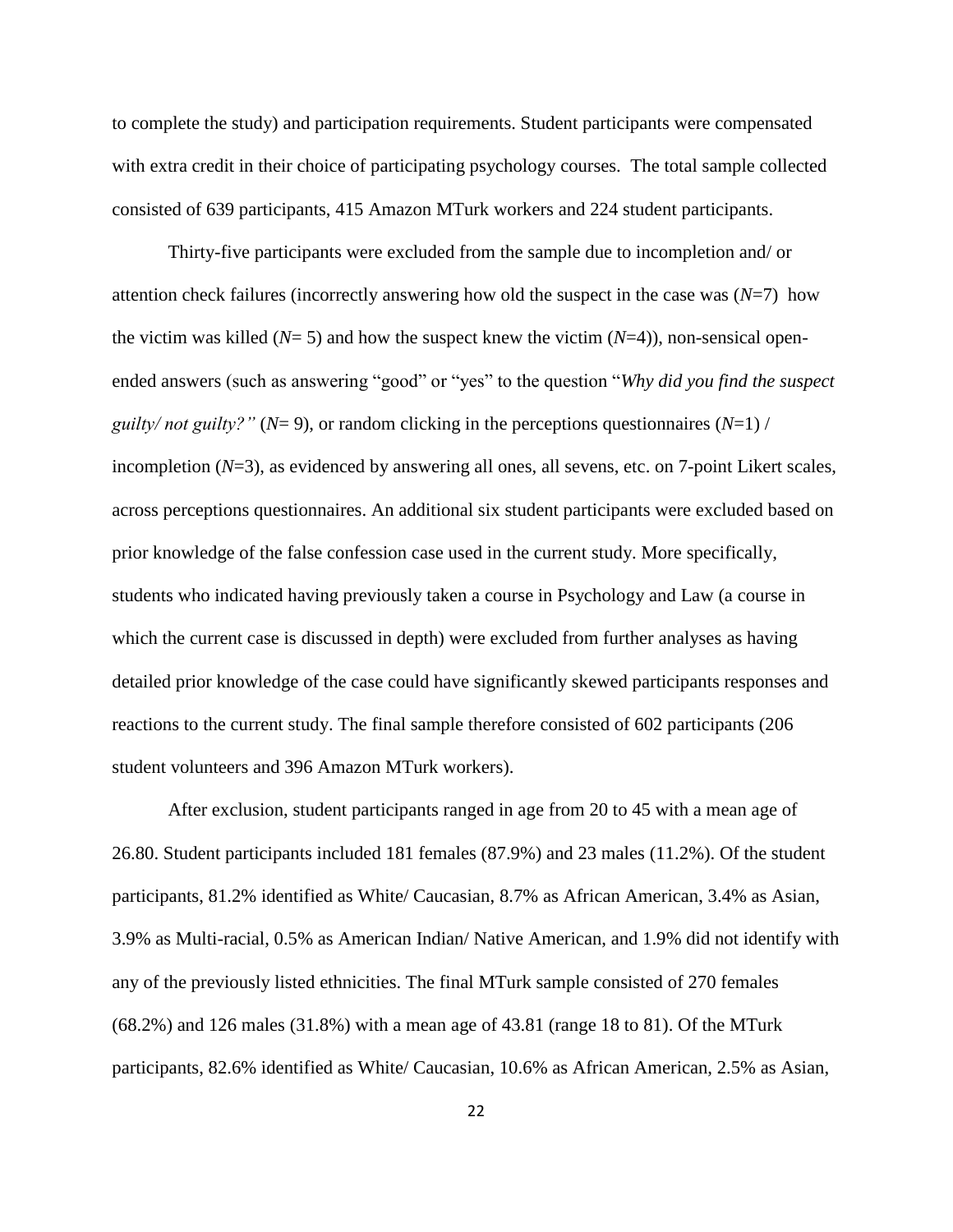1.3% as Multi-racial, 0.8% as American Indian/ Native American, 0.3% as Native Hawaiian/ Pacific Islander, and 1.5% did not identify with any of the previously listed ethnicities.

Combined, participants ranged in age from 18 to 81, with a mean age of 35.87. The final sample included 451 females (75.0%) and 151 males (25.0%). 82.1% of participants identified as White/ Caucasian, 10.0% as African American, 2.8% as Asian, 2.2% as Multi-racial, 0.7% as American Indian/ Native American, 0.2% as Native Hawaiian/ Pacific Islander, and 1.6% did not identify with any of the previously listed ethnicities. Two participants did not report a racial identity while 201 participants did not report age. These participants were not excluded from final analyses as their failure to report these demographic characteristics did not correspond with poor quality data.

## **Materials**

Materials consisted of a murder case vignette (adapted from *People v. Deskovic, 1994*), a police report of the questioning of the suspect (if provided in condition), questioning excerpts (if provided in condition), a battery of perceptions questionnaires, and a demographics questionnaire (see Appendices).

#### Murder Case Vignette

A case vignette was used to provide participants with background information about the current case, evidence, and suspect. The vignette was based on the actual juvenile false confession case *People v. Deskovic*. In *People v. Deskovic,* 16-year-old Jeffrey Deskovic was indicted and charged with the murder of a 15-year-old classmate after falsely confessing to police during an interrogation in 1990.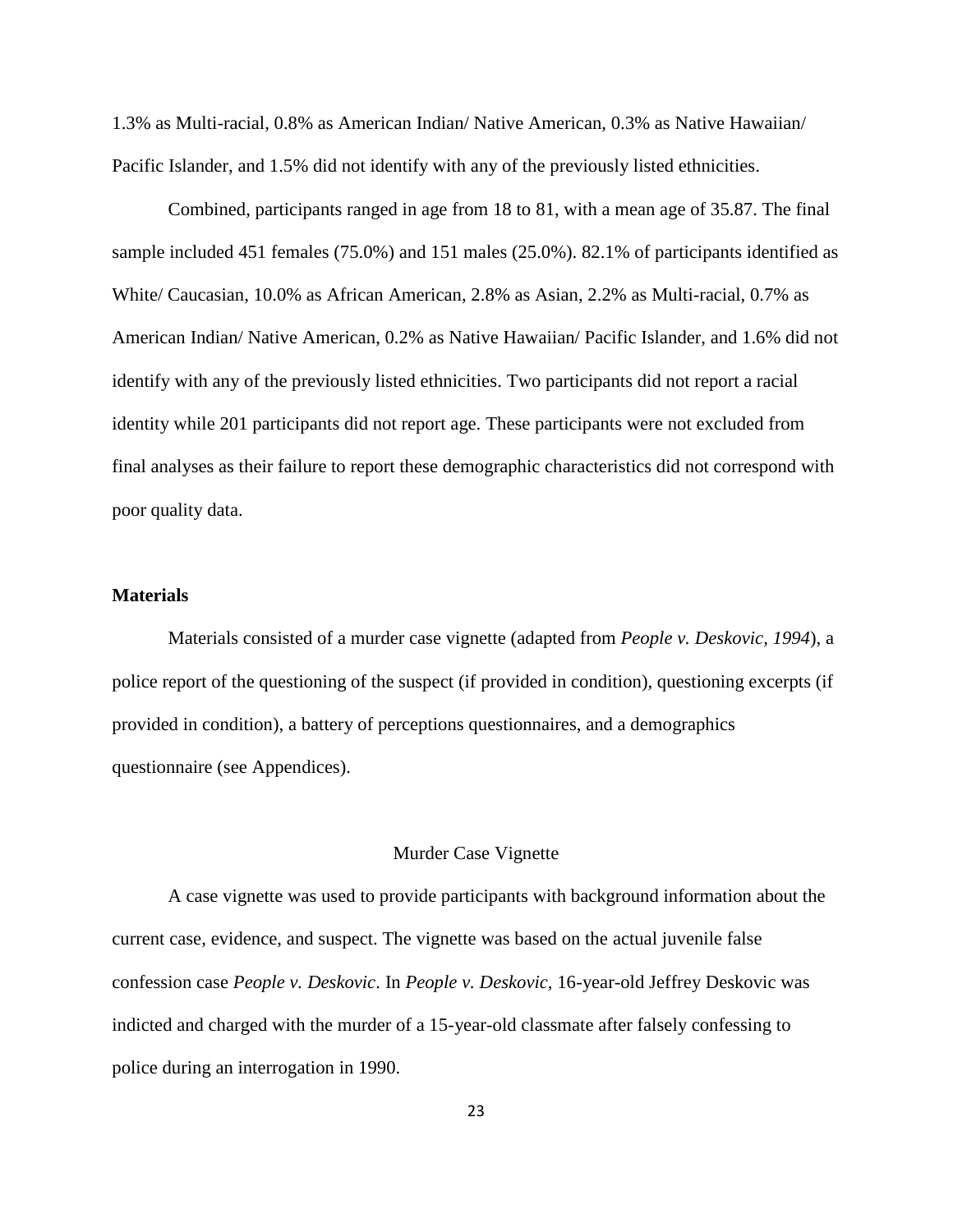The victim in this case was determined to have been raped, beaten, and strangled after being found in a park near her home in Peeksill, New York. Deskovic, a socially-isolated classmate of the victim, was made the primary suspect in the case following overly distraught behavior at the victim's funeral and subsequent obsession with solving the case, often offering potential evidence to the police. Critically, biological evidence discovered at the crime scene did not match Deskovic's DNA, however the results were presented as inconclusive and he was still pursued as the primary suspect. In January 1990, during his eighth encounter with investigators, and after six hours of questioning which included three polygraph sessions, Deskovic confessed to the murder. Deskovic later recanted his confession; however he was found guilty of firstdegree rape and second-degree murder and subsequently convicted to life in prison. In 2006, the Innocence Project took on Deskovic's case, retesting DNA evidence found at the crime scene and determined the identity of the true perpetrator, ultimately exonerating Deskovic after he spent 16 years in prison (InnocenceProject, 2019).

The vignette used in the current study was based on the Deskovic case. The vignette described the murder of 15-year-old Jane Smith, whose cause of death was described as strangulation with apparent evidence of sexual assault. No biological evidence (i.e., DNA) was obtained from the crime scene, however, a piece of lined paper was found under the victim's body. The vignette goes on to describe one of Jane's classmates whom she frequently tutored in math, 16-year-old Corey Brown. Brown is described as socially isolated and overly emotional about Jane's death (i.e., being excessively distraught at her funeral) and fixated on Jane's case (often attempting to aid police with their investigation). Brown is further described as the primary suspect in the case, leading to the interrogation conducted by police (see Appendix B).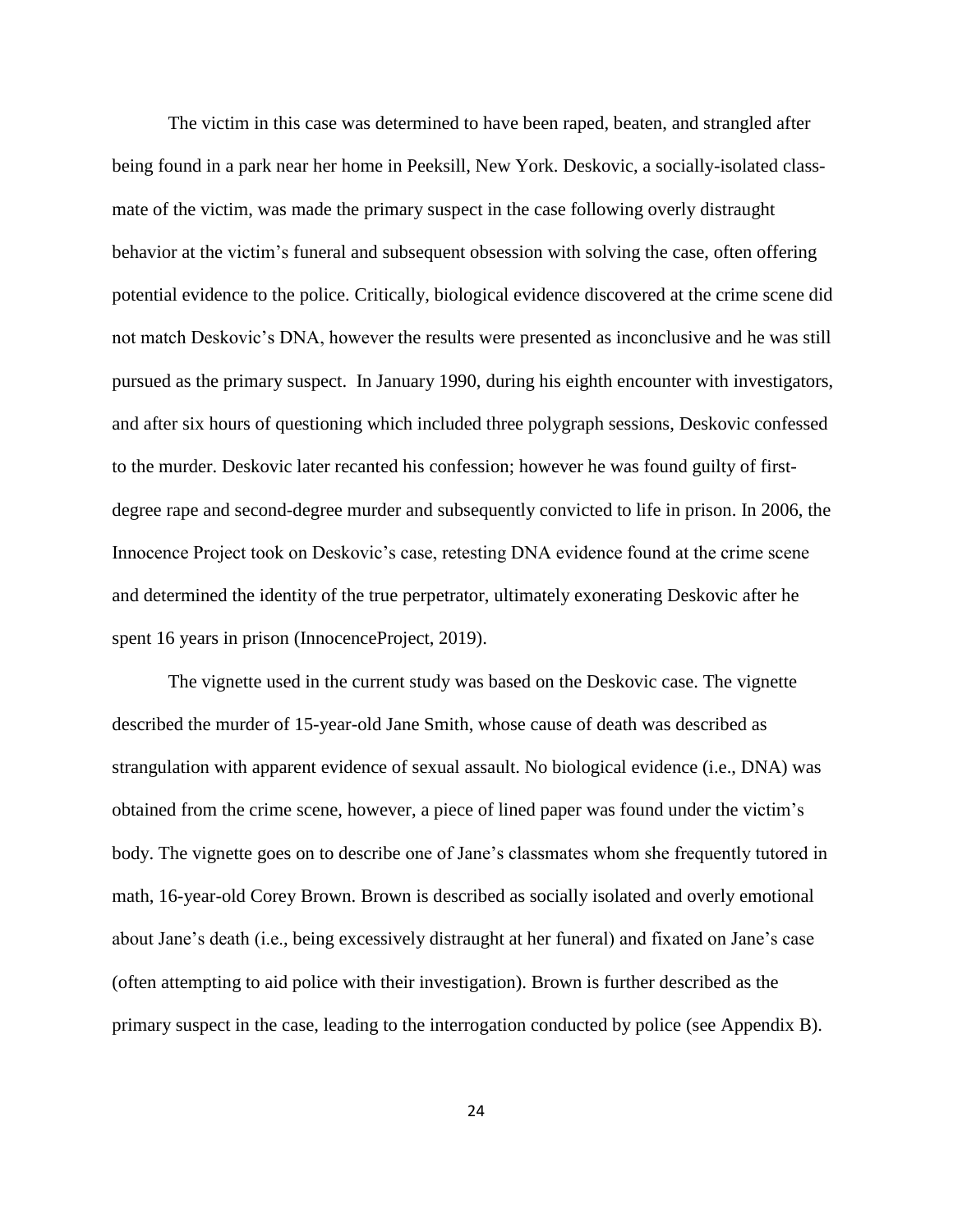#### Transcript Evidence

Two sets of questioning excerpts were manipulated for questioning coerciveness (i.e., highly vs. slightly coercive) as well as the framing of the questioning by the detective (i.e., accurate vs. inaccurate framing). The highly coercive transcripts included multiple instances of questioning techniques associated with false confessions such as minimization and maximization (seven instances each of minimization and maximization techniques). Slightly coercive transcripts included few instances of coercive interrogation techniques (four instances each of minimization and maximization techniques).

The number of coercive techniques used in each scenario are based on findings of Kassin and colleagues (2017) analysis of the frequency of tactics used during mock police interrogations. However, frequencies were altered due to the fact that the original frequencies were found in a theft case in which the interrogations lasted half an hour on average and the current study used a murder case vignette with the highly coercive interrogation lasting eight hours and the slightly coercive interrogation lasting two hours. Kassin and colleagues (2017) found that, on average, in the thirty-minute interrogations, police used two instances of maximization and two instances of minimization, therefore, for the purposes of this study, this number was increased to four instances of each tactic for the slightly coercive conditions and seven instances of each tactic for the highly coercive conditions.

Maximization tactics used include presentation of false evidence (e.g., "*We have physical evidence linking you to the crime, Corey"*), threats of harsh punishment (e.g., *"Now if you continue to make things difficult for us, your punishment will be much worse, I can guarantee that."*), and confrontation (e.g., *"… we think you know a lot more than you're telling us. So why don't you tell us what you know Corey?"*). Minimization tactics used include promises of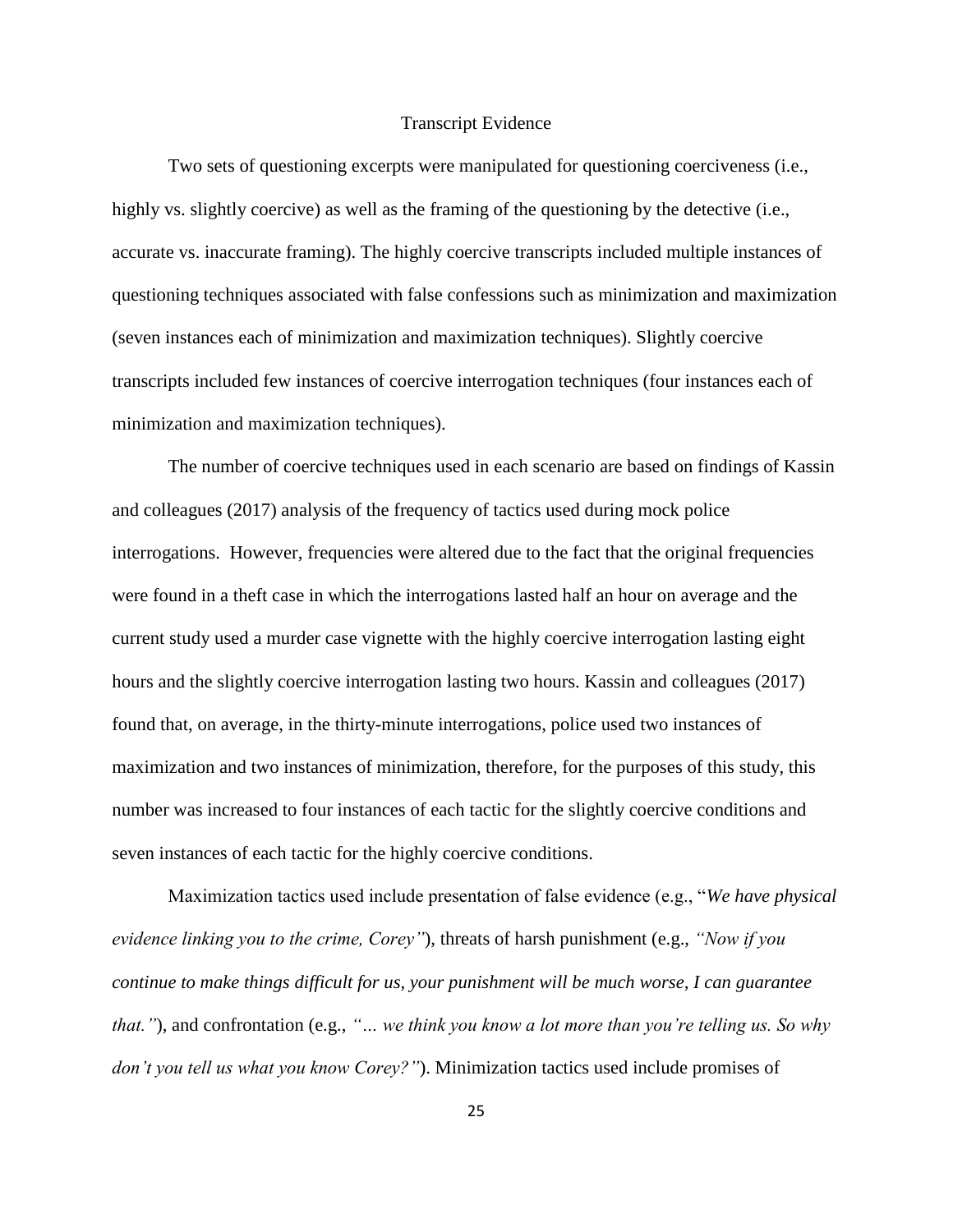leniency (e.g., *"You won't be in any trouble as long as you tell the truth."*), incentivizing a confession (e.g., *"Please tell me exactly what happened and we can be done here, you can go home."*), and downplaying the severity of the crime (e.g., *"We don't think you did this on purpose Corey… We think you just got carried away and made a mistake…"*). See Appendix C for the two versions of the transcripts.

#### Police Reports

Police reports were manipulated for accuracy (inaccurate vs. accurate) and for coerciveness (highly vs. slightly) for a total of four reports (i.e., inaccurate, highly coercive report; inaccurate, slightly coercive report; accurate, highly coercive report; accurate, slightly coercive report). Reports were manipulated for coerciveness so that they would appropriately match the coercion level of transcript evidence provided.

Inaccurate reports were designed to not be reflective of the actual questioning; they downplayed the coercive techniques used in the questioning by containing many errors of omission and framed the questioning as an interview. Consistent with Kassin and colleagues (2017) findings, inaccurate reports reported roughly one-fifth of the coercive tactics used during questioning of the suspect (i.e., one of the eight tactics was reported for the slightly coercive questioning while three of the fourteen tactics were reported for the highly coercive questioning). Accurate reports were designed to be reflective of the actual questioning in that they discussed the questioning techniques used and framed the questioning as an interrogation (rather than interview). Although the accurate reports discussed the questioning, it is important to note that the reports were not verbatim accounts of the questioning but instead provided the overall gist of the procedure (See Appendix D).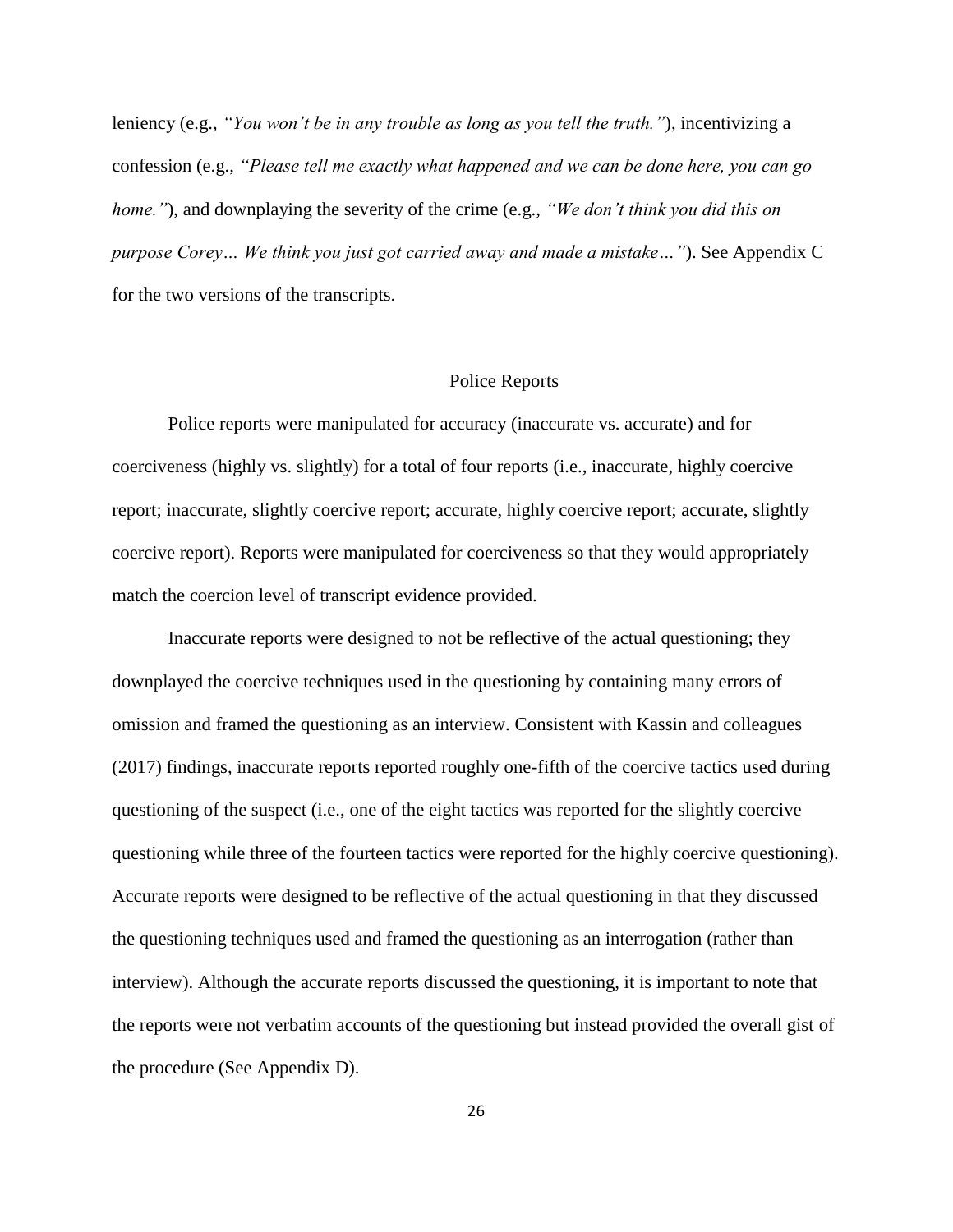## Perceptions Questionnaire

Following all case materials, participants were presented with a 63-item perceptions questionnaire (see Appendix E). The perceptions questionnaires used were based on those used in past studies of perceptions confessions and juvenile suspects. The perceptions questionnaire was designed to measure the participants' perceptions of the suspect's guilt, the interrogation (the manner in which the suspect was questioned), the suspect's confession, the suspect's overall understanding of their legal rights, the police report (if one was provided), police in general, as well as affective reactions toward the suspect and victim.

## *Attention Checks*

Before completing the series of perceptions questionnaires, each participant was asked to answer a series of attention/manipulation check questions in order to ensure that they had completely and accurately read all case materials. Participants were asked to recall the age of the defendant, and specific aspects of the crime (e.g., how the victim was killed, what key piece of evidence was discovered at the crime scene, and how the suspect knew the victim). They were also asked to recall details from the questioning excerpts and/ or police report (e.g., what evidence did the detectives present against the suspect and what was the suspects alibi).

#### *Verdict Judgements*

Regarding verdict judgements, each participant answered two questions modeled after those by Najdowski and Bottoms (2012) and Kassin et al. (2017). Mock jurors were first asked "What is your verdict in this case? Do you find the defendant guilty or not guilty of murder?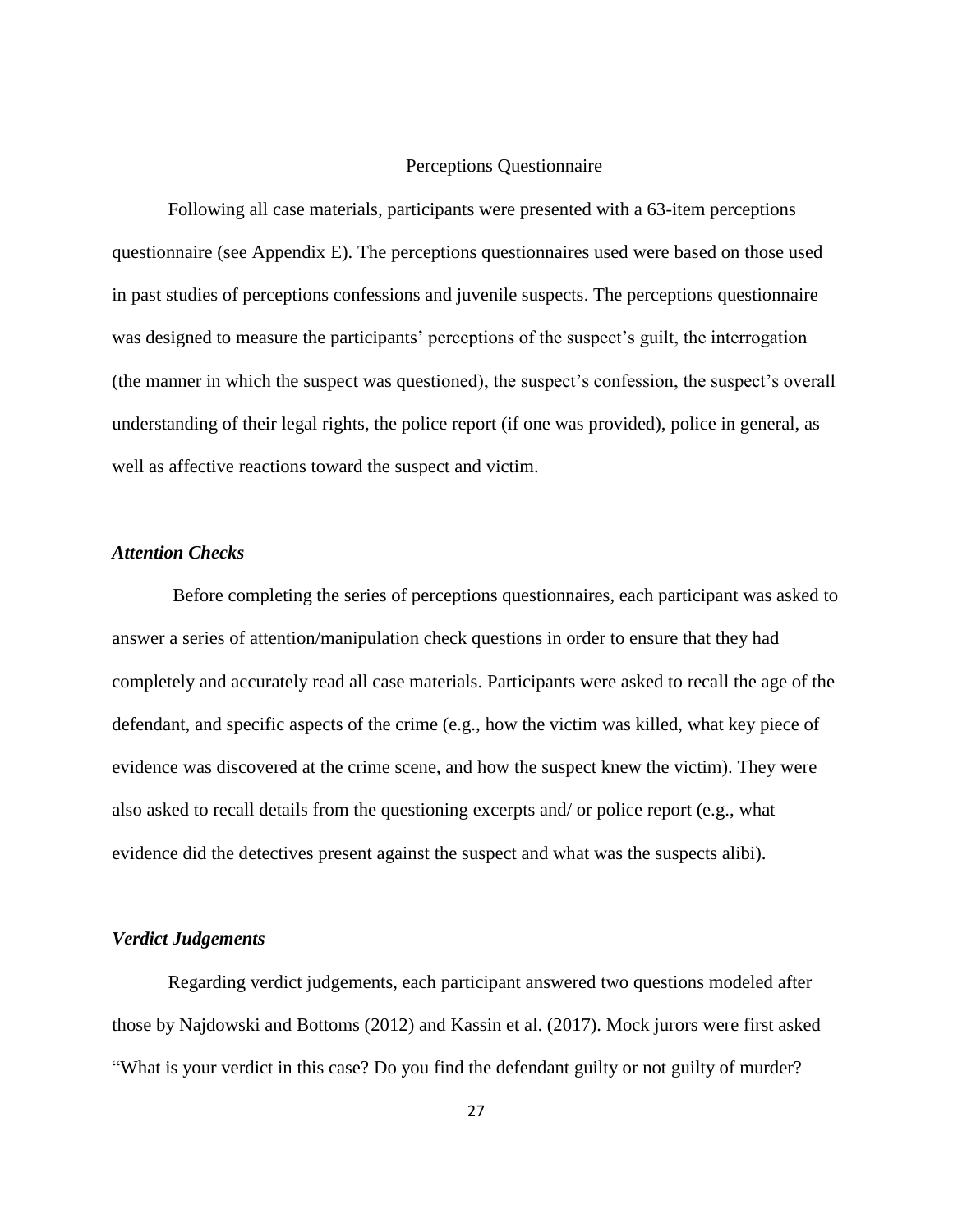(*guilty or not guilty)*". Participants were then asked whether they believed the defendant committed the crime he was charged with, "Regardless of your verdict, do you think the defendant murdered the victim in this case? (*yes or no)*. In addition, each participant rated their confidence in their verdict decision on a 7-point Likert scale ( $1=$  not at all confident,  $7=$ completely confident) (Najdowski & Bottoms, 2012). In an attempt to gain further insight into participants' decision making, they were also asked several free-response, open-ended questions. Participants were asked to provide reasons they believed the suspect was guilty or not guilty as well as what aspects of the questioning excerpts and/ or police report were most influential in their decision-making process. Participants were also asked whether they believed the defendant should be charged as an adult or a juvenile and their reasoning behind their decision.

In addition, participants were asked to rate on a 7-point Likert scale ( $1=$  very unlikely,  $7=$ very likely), the degree to which they believed the confession given by the suspect was false. If participants stated that they believed it was at all likely that the confession given were false, they were then asked to provide three reasons they believed the confession may have been false.

#### *Perceptions of Interrogation*

The perceptions of the interrogation questionnaire was modeled after Kassin and McNall (1991) and Villamarin (2013). On separate 7-point Likert scales participants responded to nine items related to their perceptions of the interrogation of the suspect conducted by the police. Specifically, participants were asked to rate the overall fairness and coerciveness of the questioning as well as the degree of manipulation, pressure, and aggression they believed the detectives displayed during the questioning (Villamarin, 2013). In addition, participants rated the level of sympathy displayed by the detectives as well as the appropriateness of the techniques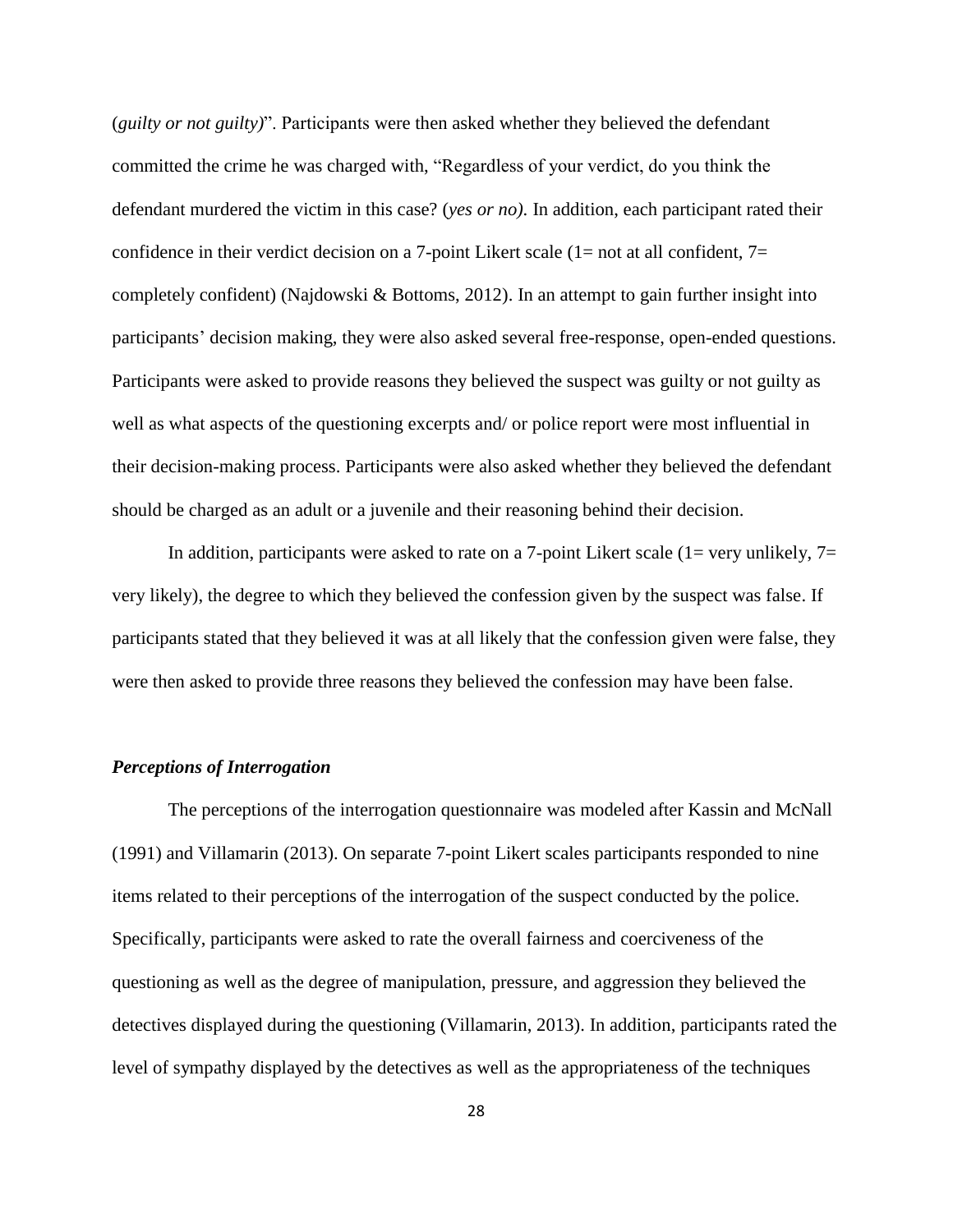used by the detectives given the nature of the crime and the suspect's age. Finally, based on the materials they were presented with, participants were asked whether they would describe the questioning of the suspect as an interrogation or an interview.

## *Perceptions of Confession*

The three item perceptions of the confession questionnaire was adapted from the perceptions of confession questionnaire used in Redlich et al. (2008) and Villamarin (2013). Using a 7-point Likert scale (with higher scores indicating more positive views of the confession) participants were asked to rate the extent to which they believed the confession given by the suspect was voluntary, believable, and accurate.

#### *Understanding of Rights*

The understanding of rights questionnaire adapted from Villamarin (2013) was designed to measure the extent to which participants believed that the suspect had an understanding of their legal rights that are pertinent to the interrogative process. Participants were asked to rate eight items, on a 7-point Likert scale (1= very unlikely, 7= very likely), how likely it was that the suspect understood his basic legal rights: right to counsel, right to remain silent, and right to end questioning at any time. They were also asked to rate how likely it was that suspect understood the consequences of confessing: that the confession could be used against him and that he may lose his freedom by confessing. In addition, participants rated how likely it was that the suspect understood the questions being asked by the detectives and that he had a choice in confessing and signing the written statement presented to him.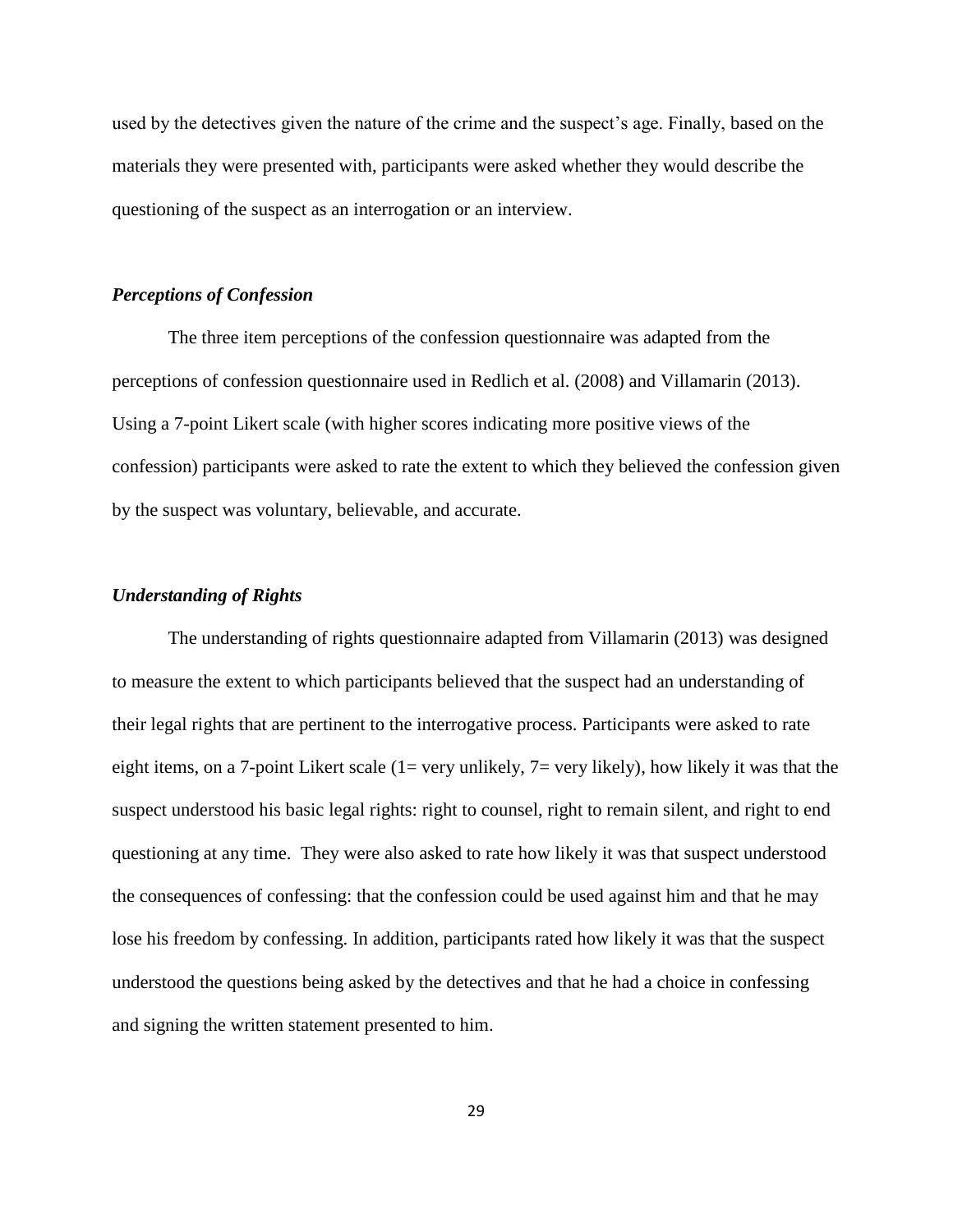## *Perceptions of Police Report*

If participants were provided with police report evidence, they were asked to rate the perceived believability and accuracy as well as the extent to which it was reflective of the actual questioning on a 7-point Likert scale (1= not at all, 7= completely. Participants also rated the extent to which reading the police report influenced their overall verdict decision (1= not at all,  $7=$  a great deal).

### *Affective Reactions*

Following Bottoms et al. (2003) participants also completed a three-item affective reaction questionnaire ("I feel sorry for the defendant", "I have pity for the defendant", and "I have sympathy for the defendant") designed to assess emotional reactions toward the defendant (defense). An additional three items ("I have pity for the victim and her family", "It is the detectives' job to do whatever possible to obtain a confession", and "I have sympathy for the police") were added to assess affective reactions toward the victim and police (prosecution) and to provide filler items for the three highly similar items regarding sympathy for the suspect (Bottoms, Nysse-Carris, Harris, & Tyda, 2003).

## *Perceptions of Police*

Participants completed a 6-item sub-scale from the original 34-item Police Perceptions Scale developed by Reynolds, Estrada-Reynolds, and Nunez (2018). The six items were chosen for their relevance to the content of the present study and correlation with total scale scores. All six items chosen had item-total correlations greater than .80. Each of the six items were presented as declarative statements about police behavior. Participants were then asked to rate on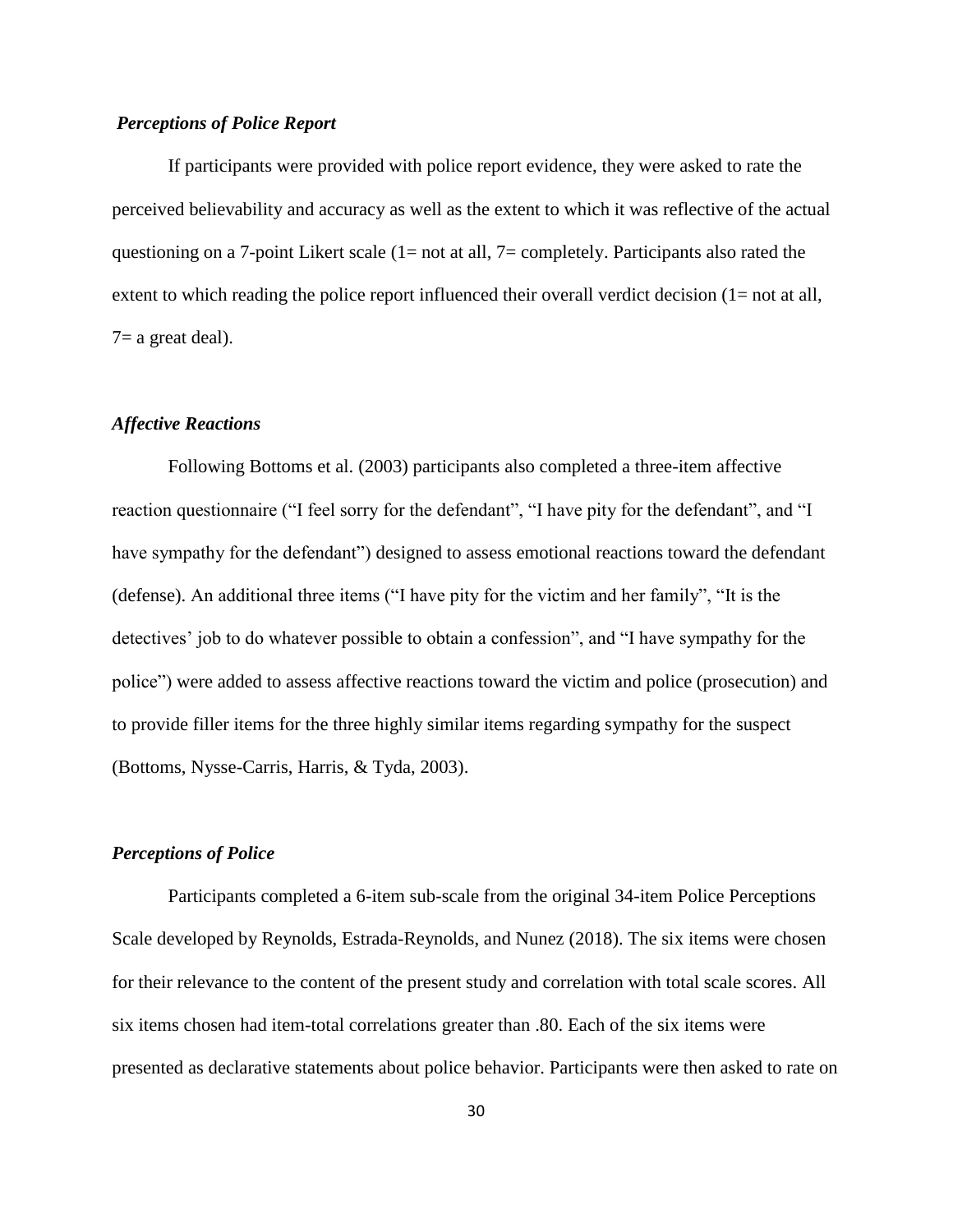a 7-point Likert scale (1= completely disagree,  $7=$  completely agree) the extent to which they agreed/ disagreed with each statement. Statements included "Police do their best to be fair to everyone", "Police officers treat people with respect", "People should trust the police to help", "I believe what police officers tell me", "Police officers desire justice", and "Police usually act in ways that are consistent with my ideas about what is right and wrong" (Reynolds, Estrada-Reynolds, & Nunez, 2018). This questionnaire was included in order to assess whether perceptions of police in general, rather than the specific detectives in this case, had a significant effect on verdict decision and perceptions of the questioning.

## *Demographics Questionnaire*

Finally, participants completed a short demographics questionnaire. Participants were asked to provide their age, gender, ethnicity, political orientation, and highest level of education completed. Questions concerning participants' prior experience with police questioning (personally or through a close friend or family member) were also included. Finally, participants were asked whether or not they believed they would ever falsely confess and the degree of sympathy they feel for juveniles who commit crimes.

## **Procedure**

Prior to the study, participants were presented with an informed consent form containing a summary/ objective of the study as well as their rights as participants. Once they had fully read the informed consent form they were asked to click "*Yes, I am over 18 and agree to participate"*  to continue with the study. If participants clicked "yes" the proceeded with the study, if they clicked "no" they were exited from the study. Once they agreed to participate, participants were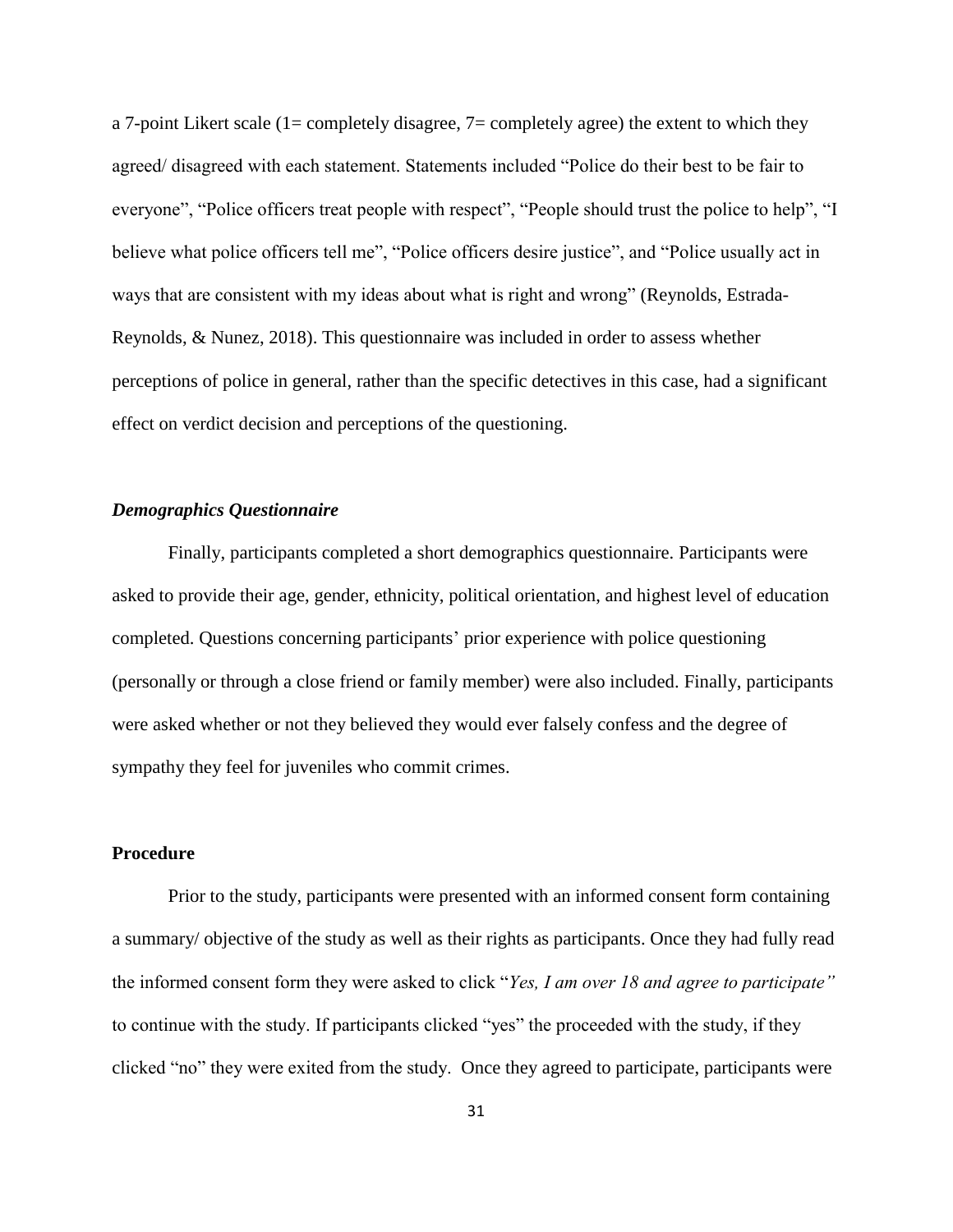first presented with the case background information (adapted from *People v. Deskovic*). The case background provided participants with information about the crime, evidence collected, and the suspect. Participants were then randomly assigned to one of the three police report conditions (inaccurate police report, accurate police report, or no police report evidence). Police reports were presented prior to transcript evidence in attempt to mirror true court proceedings in which the prosecution presents evidence first. After being randomly assigned to one of the police report conditions, participants were again randomly assigned to either the highly or slightly coercive transcript evidence conditions. Finally, participants were again randomly assigned to either receive the transcript evidence or not receive any transcript evidence. It is important to note, however, that if participants were assigned to the no police report evidence, they automatically received transcript evidence. This was done in attempt to obtain ecological validity (in a real trial, there would not be a case in which jurors would receive no form of evidence) as well as the fact that if neither police report or transcript evidence was provided, participants would not have had enough information to effectively complete the perceptions questionnaires. After reading all assigned materials, participants the completed the perceptions and demographic questionnaires. The experiment concluded once the participant completed the demographics questionnaire.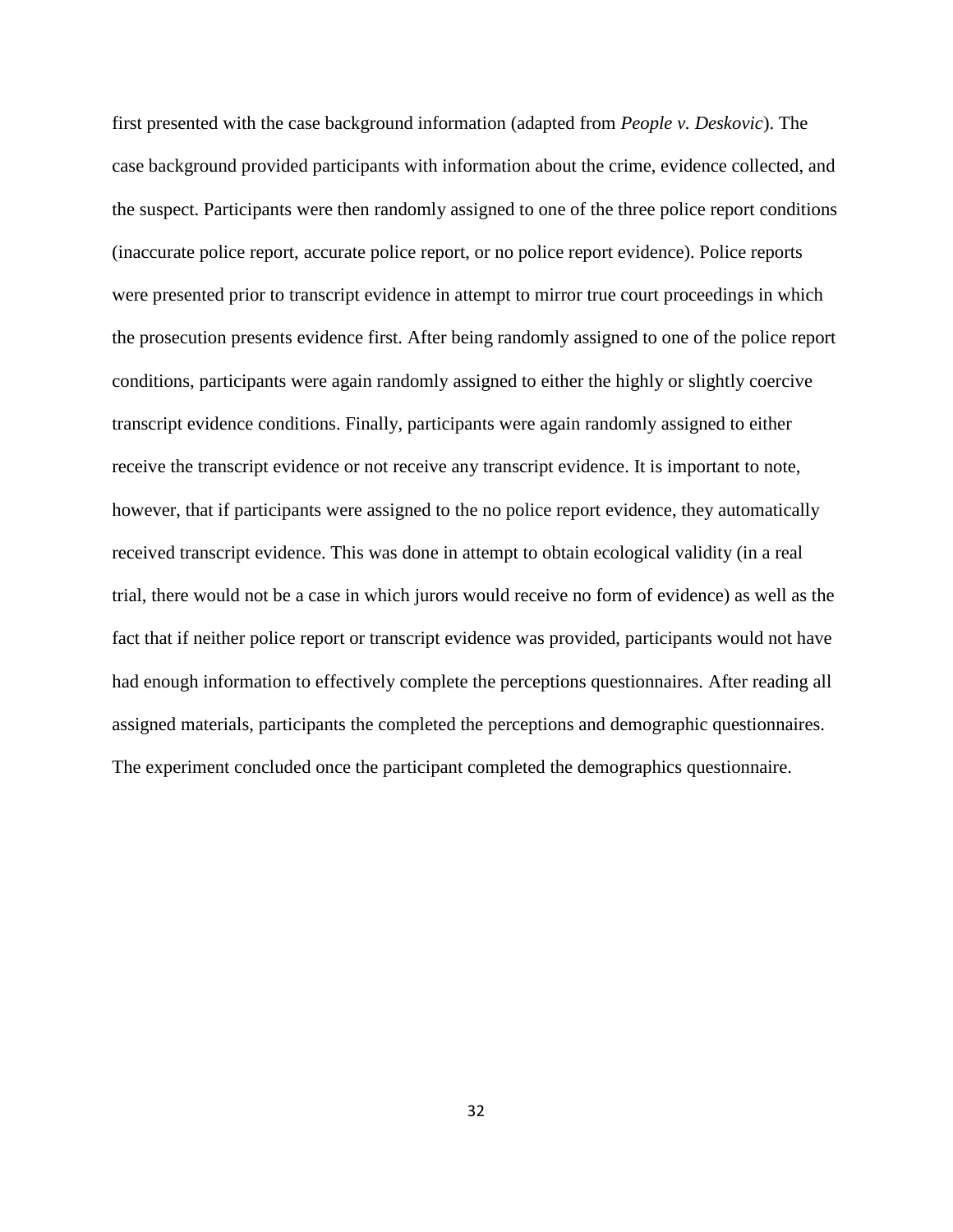# CHAPTER III

## RESULTS

## **Analysis Plan**

First, analyses of the attention check questions were conducted to determine criteria for data exclusion. Next, the effects of the independent variables (coercion, police report condition, and transcript presence) on guilt verdicts were assessed using logistic regression analysis entering the following variables: report presence (present vs. not present), transcript presence (present vs. not present), report type (accurate vs. inaccurate) and coercion (slightly vs. highly). Effects of interactions between these variables were also assessed. Post hoc chi-square analyses were used to further examine differences in proportions of verdicts across conditions. Secondly, a series of 2x2x2 and 2x3 ANOVAs were conducted to examine potential differences in perceptions scale scores across conditions. Mean scale scores for each of the six perceptions scales were calculated for each participant by adding together item scores and dividing by the number of items in the scale. Separate post hoc t-tests were used to further analyze mean differences in the following groups: 1) report type: accurate vs inaccurate 2) report presence: police report provided vs no police report provided 3) transcript presence: transcript evidence present vs no transcript evidence present 4) coercion level: slightly vs. highly. A second logistic regression analysis (using the same independent variables listed above) was used to examine the six perceptions scale scores as predictors of guilt verdict. A third logistic regression examining demographic factors as predictors of guilt verdict was then run. A series of multiple regression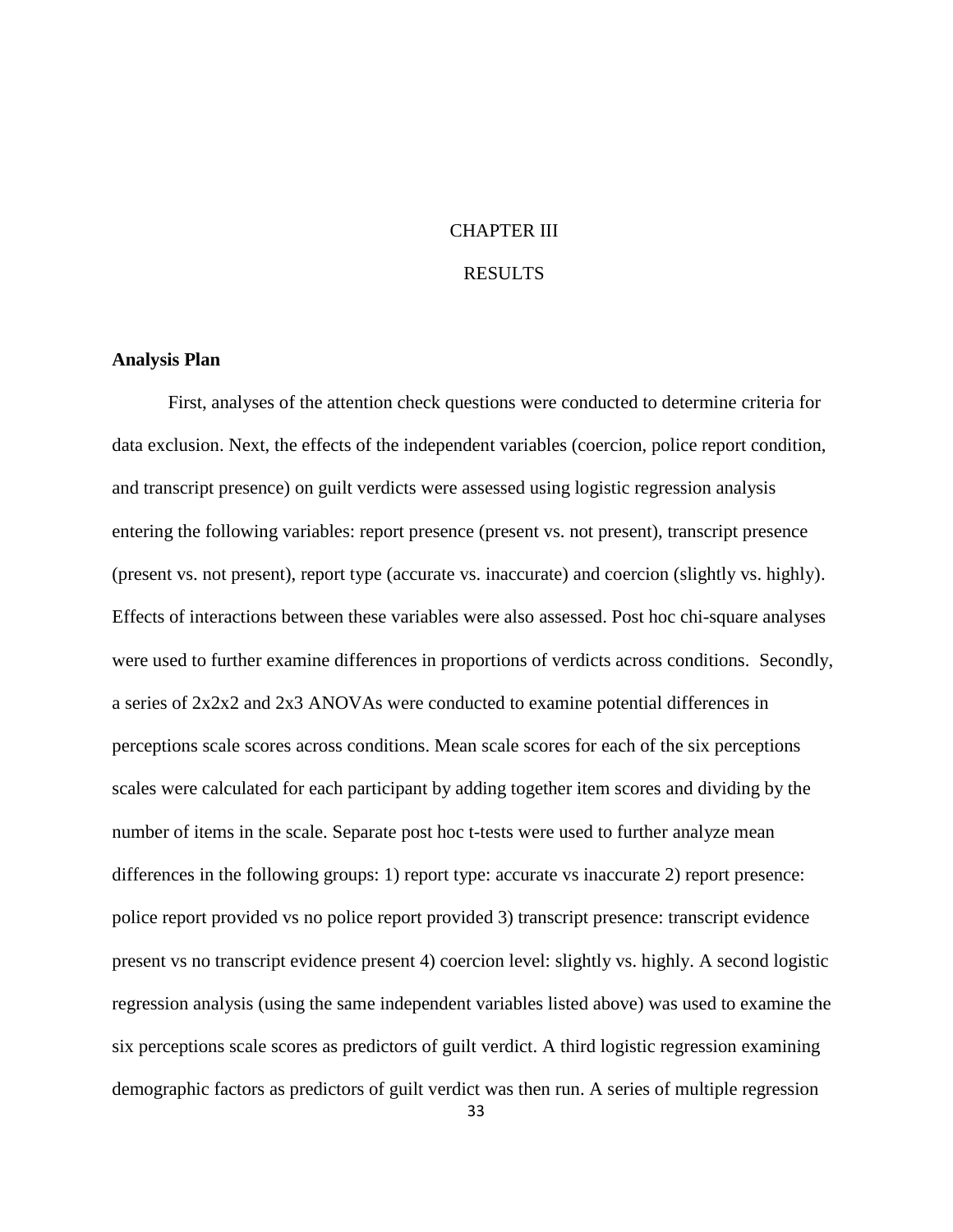analyses was also conducted to assess demographic variables as predictors of each of the six perceptions scale scores. Lastly, preliminary qualitative data analyses on open-ended responses were conducted to determine themes in participants' reasoning regarding verdicts.

## **Attention Checks**

Data were collected from 602 participants. A series of attention checks was used to ensure that participants had completely and accurately read and comprehended the materials presented. Attention check questions included: *"How old is the suspect in this case?", "What key piece of evidence was found at the crime scene in this case?", "How was the victim killed in this case?", "How did the suspect know the victim in this case?", "What evidence did the detectives present against Corey",* and *"What did Corey say he was doing the afternoon Jane went missing?".* All attention check questions were presented in a multiple-choice fashion with one correct answer except for *"What evidence did the detectives present against Corey?"* where a list of pieces of evidence was provided and participants were asked to mark all answers that applied.

Most (82.5%) participants correctly identified the suspects age as 16 years old. It is important to note that although some participants did answer incorrectly, most of their answers were close to the correct age (5.6% identified the suspect as 15 years-old while 3.9% identified the suspect as 17 years-old). Only 0.5% and 1.0% of participants identified the suspect as 11 or 12 years-old, respectively. We excluded seven participants due to answers that were more than 1 year different from the suspect's stated age.

Almost all (96.6%) of the participants correctly answered, *"What key piece of evidence was found at the crime scene?"* by choosing a note on lined paper, and 94.4% correctly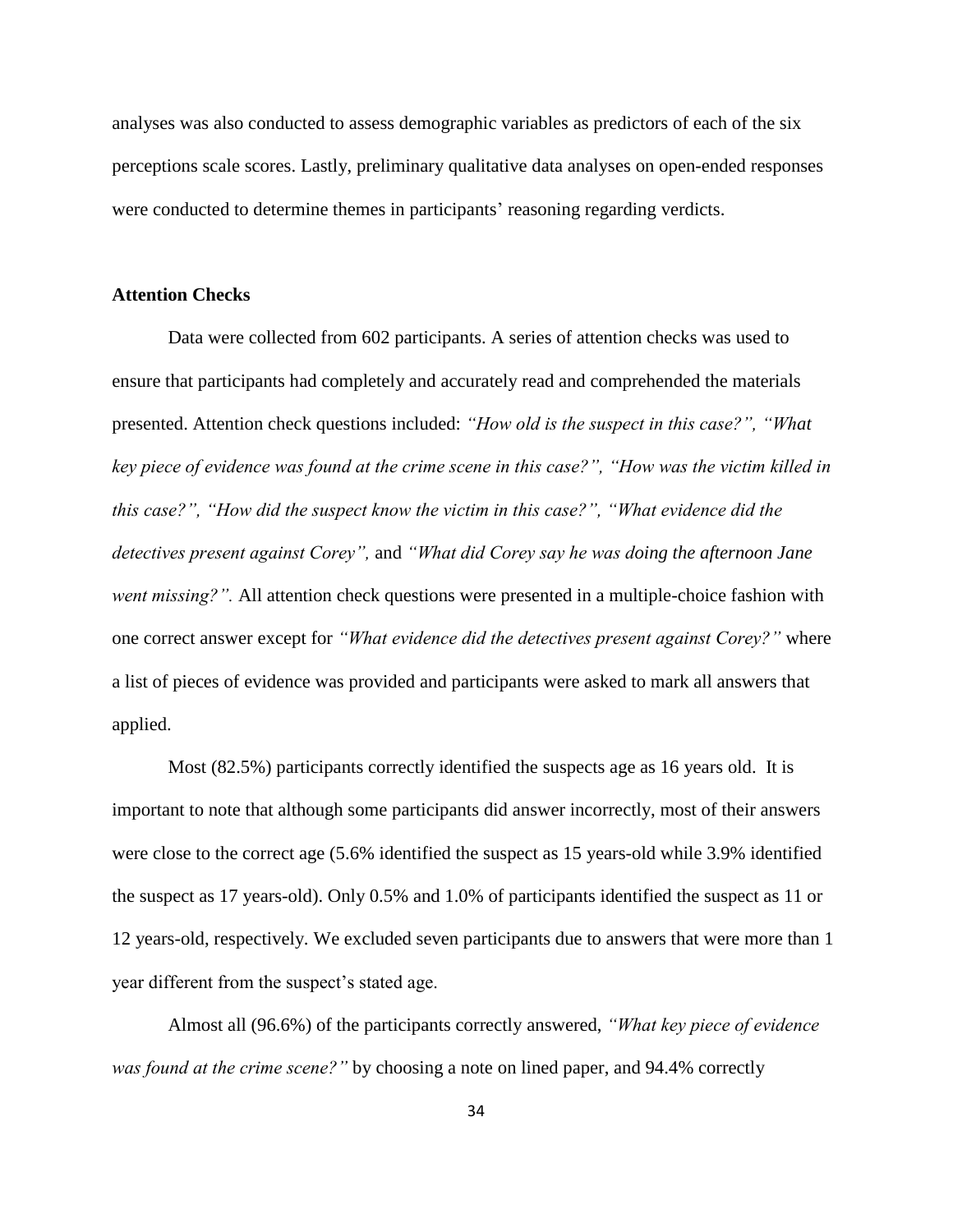identified strangulation as the cause of death for the victim. Further, 90.2% correctly stated that the suspect stated he was playing video games the afternoon the victim went missing. In regard to the evidence presented to the suspect by police during the interrogation, 78.1% correctly identified "physical evidence at the crime scene" while 85.1% correctly identified "being tardy to school the day after the victim's disappearance".

Two of the six attention check questions were found to be predictive of answer quality on qualitative measures (how the victim was killed and how the suspect knew the victim). For example, participants who answered that the victim was shot also gave reasons for their verdict such as "yes" or "good". Therefore, these two manipulation check questions were also used to eliminate poor quality data. In other words, when participants failed these two attention checks, their data were excluded. Participants who failed to correctly identify the suspect's age, or answer close to the correct answer, were also excluded from further analysis. A total of seventeen participants (0.03%) were excluded solely due to attention check failure.

## **Perception Scale Scores Reliability Analysis**

Reliability analyses were conducted for each of the six perceptions scales used in the current study. Analyses revealed excellent internal consistency values for each of the six scales (refer to Table 1 for Cronbach's alpha values).

| Table 1 Reliability Coefficients for All Six Perceptions Scales |
|-----------------------------------------------------------------|
|-----------------------------------------------------------------|

| Scale                            | Cronbach's Alpha Value |
|----------------------------------|------------------------|
| Perceptions of the Interrogation | 0.909                  |
| Perceptions of the Confession    | 0.923                  |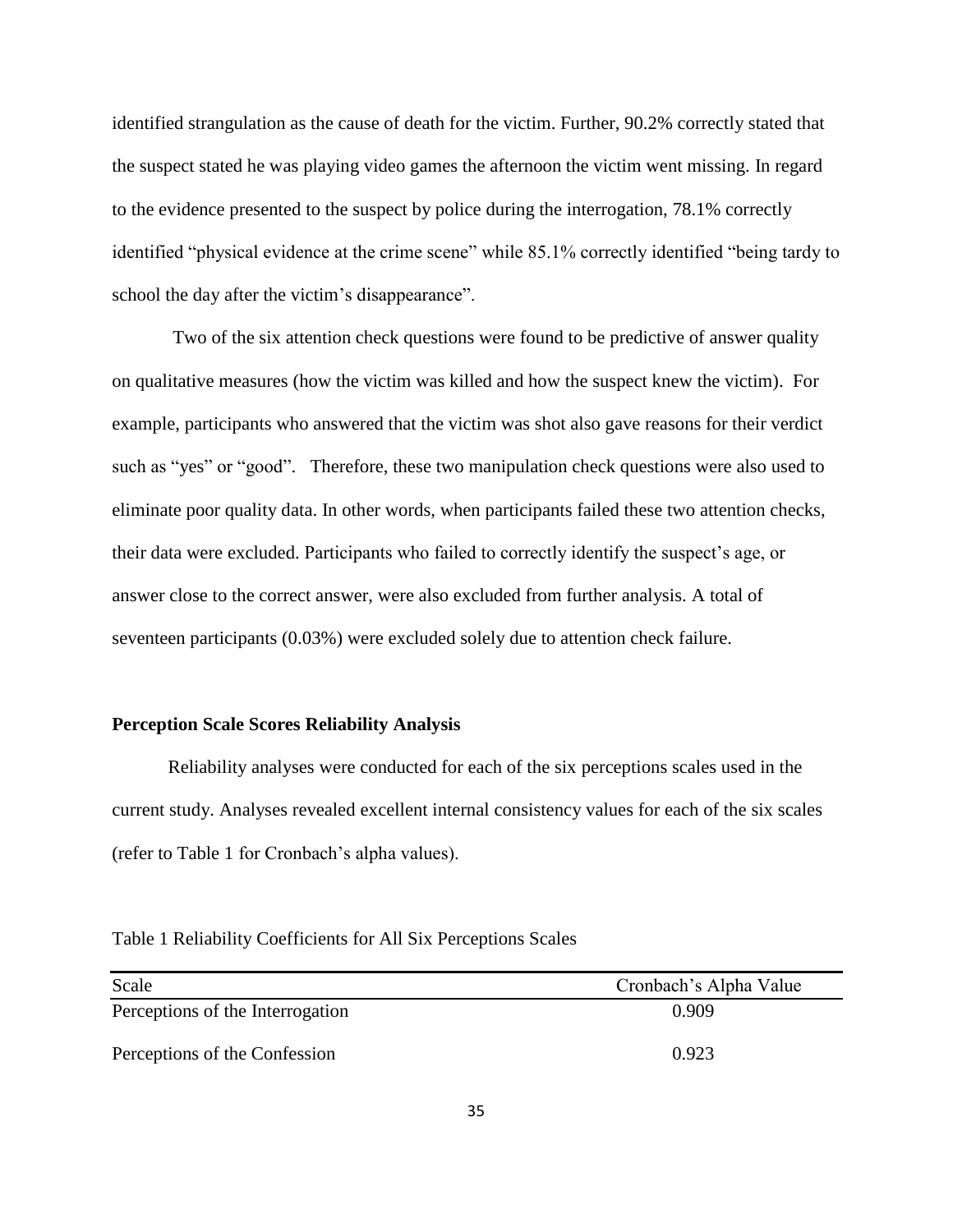| Understanding of Rights                    | 0.932 |
|--------------------------------------------|-------|
| Perceptions of Police Report (if provided) | 0.886 |
| Sympathy for the Suspect                   | 0.944 |
| Perceptions of the Police                  | 0.895 |

### **Predicted Main Effects of Police Report, Transcript, and Coercion on Verdicts**

A logistic regression analysis was conducted to assess the overall effect of condition on the dichotomous dependent variable of verdict outcome (guilty vs. not guilty) using the question *"What would be your verdict in this case (guilty vs. not guilty)?"*. The following variables were entered into a logistic regression model: report presence (present vs. not present), transcript presence (present vs not present), report type (accurate vs. inaccurate), and coercion (slightly vs. highly). Analysis revealed that the inclusion of a police report significantly increased the percentage of guilty verdicts (Wald  $\chi^2$  = 15.83, *p*=0.00, odds ratio = 0.493). This effect was strongest when no transcript evidence was provided, meaning percentages of guilty verdicts were highest in conditions in which participants only read a police report of the questioning and were not given transcript excerpts (Wald  $\chi^2$  = 45.71, *p*=0.00). In fact, participants were four times more likely to render a verdict of not guilty when transcript evidence was not available, and they were made to rely solely on police report evidence (odds ratio= 4.22). Accuracy of the report provided (accurate vs inaccurate) was not a significant predictor of guilt verdict  $(p = 0.900)$ , and this was the case both when transcript evidence was and was not provided. Effects of coercion trended toward significance (Wald  $\chi^2$  = 3.081, *p*= 0.079, odds ratio = 1.355). Participants were more likely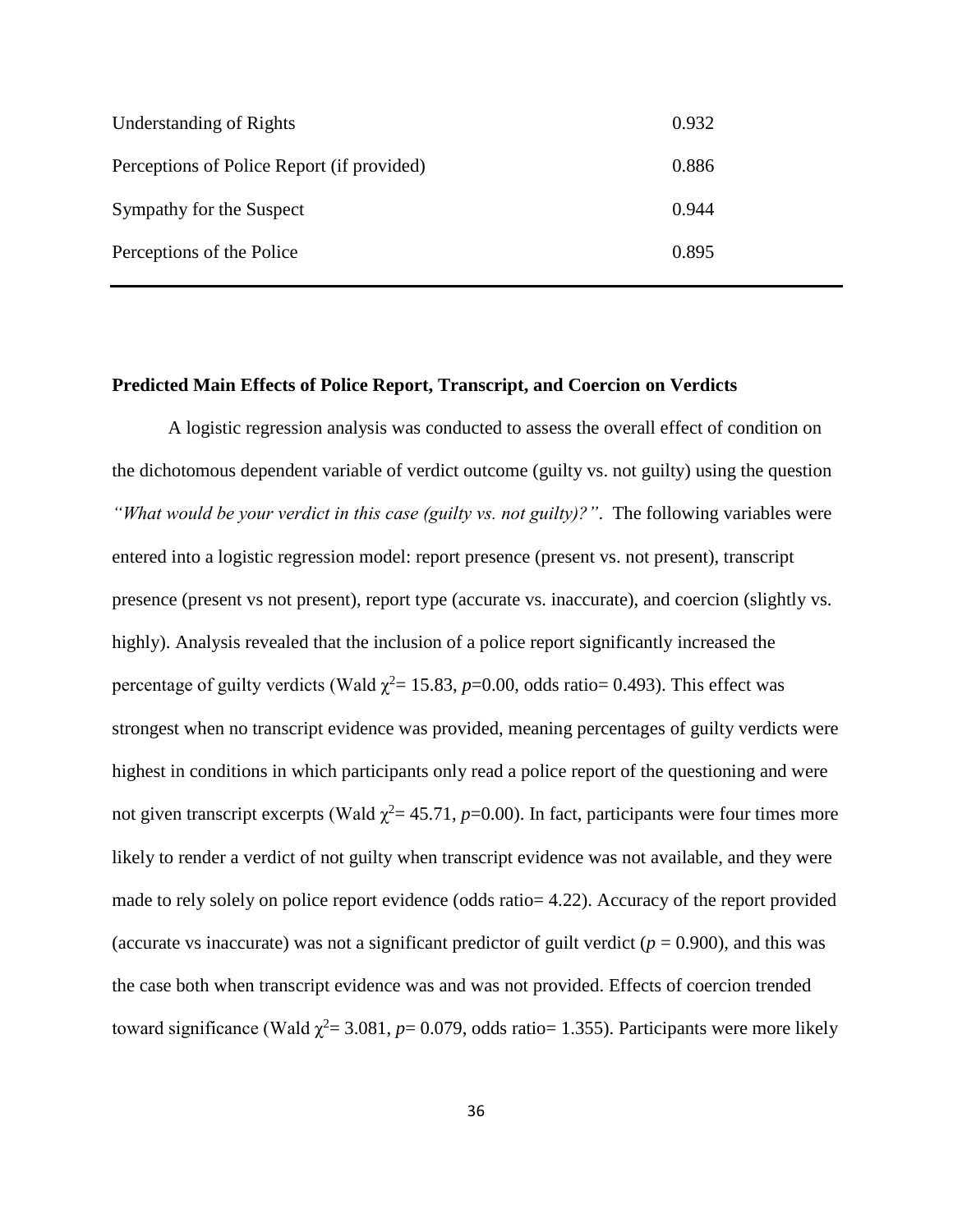to render a verdict of guilty in slightly coercive conditions than in highly coercive conditions; however, this effect was not statistically significant.

*Post-hoc* analyses were conducted to assess exactly where the significant differences occurred. Overall, 49.8% (N=300) of participants reported that they believed the suspect was guilty while 50.2% (N=303) of participants reported believing the suspect was not guilty. Further analysis assessed guilt verdicts by condition. First, a chi-square test of independence was performed to examine the relationship between guilt verdict and transcript condition (transcript evidence provided vs. no transcript evidence provided). Results revealed a significant relationship between these variables,  $\chi^2(1) = 63.53$ ,  $p=0.00$ . There were significantly more guilty verdicts when transcript evidence was provided (remaining around 70% across conditions, see Table 2.) compared to when a transcript was provided (approximately 35%). When transcript evidence was not provided, the percentage of guilty verdicts was higher when the police report was inaccurate (approximately 73%) than when the report provided was an accurate representation of the questioning (approximately 68%), however this difference was not statistically significant.

The relationship between guilt verdict and report condition (accurate vs. inaccurate vs. no report provided) was also assessed. There was a significant relationship between guilt verdict and report condition  $\chi^2(2) = 16.13$ ,  $p=0.00$ ; there were more guilty verdicts when a police report of the questioning of the suspect was provided (either accurate or inaccurate) (approximately 40%) compared to when no report was given (approximately 30%) when collapsed across transcript and no transcript conditions. A final chi-square test was conducted to assess the relationship between guilt verdict and coercion level (highly vs. slightly coercive), however this test revealed no overall significant relationship ( $p= 0.87$ ). However, when no police report of the questioning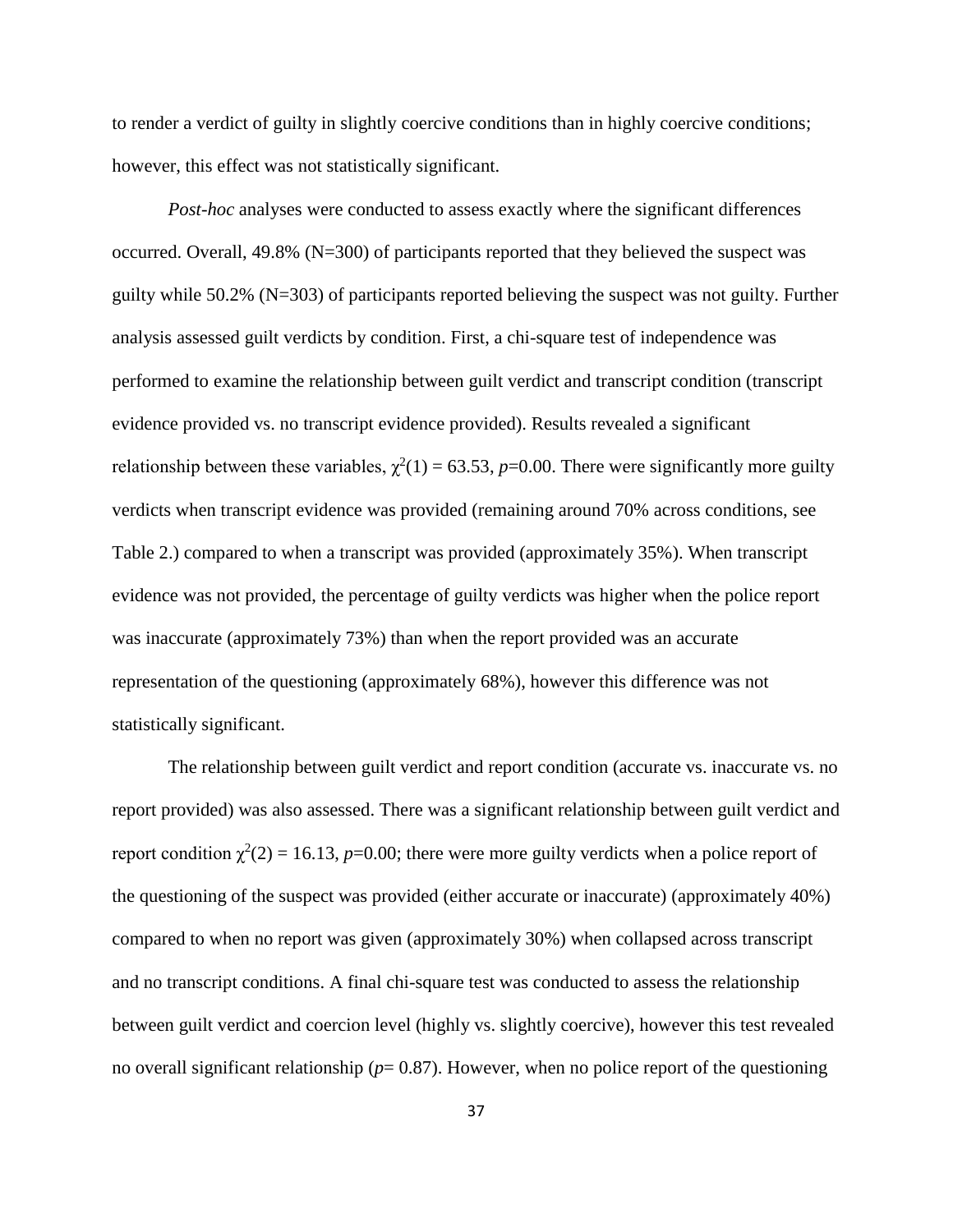was provided, percentage of guilty verdicts did significantly differ based on coercion level. Further, participants were significantly more likely to vote guilty in the slightly coercive condition (45.2%) compared to the highly coercive condition (29.7%) ( $p=0.00$ ).

#### Police Report

|                   |                           |                  | Yes                 |                 |  |  |  |  |  |
|-------------------|---------------------------|------------------|---------------------|-----------------|--|--|--|--|--|
| <b>Transcript</b> |                           | Inaccurate       | Accurate            |                 |  |  |  |  |  |
| Yes               | Highly<br>$33.3\%$ (N=16) |                  | 41.2% $(N=21)$      | $29.7\%$ (N=27) |  |  |  |  |  |
|                   | Slightly                  | 41.5% $(N=22)$   | $35.4\%$ (N=17)     | $45.2\%$ (N=47) |  |  |  |  |  |
| N <sub>o</sub>    | Highly                    | $72.5\%$ (N=37)  | 68.10% $(N=32)$     | X               |  |  |  |  |  |
|                   | Slightly                  | $74.50\%$ (N=41) | $72.7\%$ ( $N=40$ ) | X               |  |  |  |  |  |

Figure 2 Percentage of Guilty Verdicts by Condition

#### **Effects of Independent Variables on Perceptions Scale Scores**

A series of 2 (transcript evidence provided: yes vs. no) x 2 (coercion level: slightly vs. highly) x 2 (report type: accurate vs inaccurate) analyses of variance (ANOVA) were conducted to assess summated scale scores for each of the six perceptions scales used in the current study. Because the design of this study was not fully crossed, the current analyses were collapsed so to exclude participants who did not receive a police report so that effect of transcript presence (no transcript vs transcript provided) could be assessed (see Figure 2). Because the presence of police report was revealed to have a significant effect on guilt verdict, participants who did not receive a police report were excluded for the purposes of the following analyses.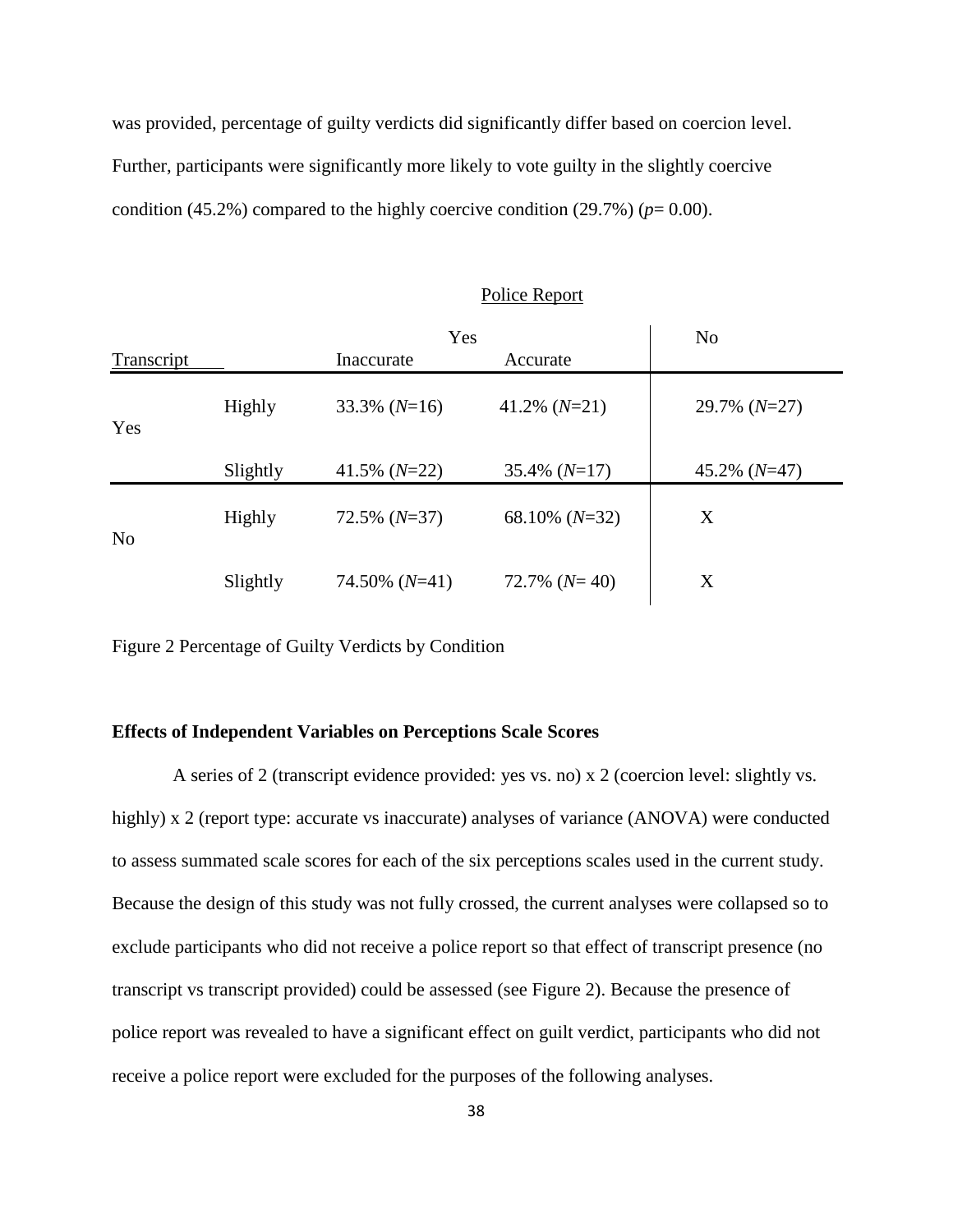|                |          | Yes        | No       |   |
|----------------|----------|------------|----------|---|
| Transcript     |          | Inaccurate | Accurate |   |
| Yes            | Highly   |            |          |   |
|                | Slightly |            |          |   |
| N <sub>o</sub> | Highly   | ----       | ____     | X |
|                | Slightly | ----       |          | X |

### Police Report

Figure 3 Conditions Included in 2x2x2 Analyses of Variance

## *Perceptions of Interrogation*

Regarding the perceptions of the interrogation questionnaire, five of the nine scale items were reverse scored so that higher scores on each of the items would indicate more pro-suspect/ pro-defense perceptions. A significant main effect of transcript presence was revealed, *F*(1, 378 )= 32.66, *p*= 0.00. Participants who received transcript evidence (*M=* 5.09, *SD=* 1.39) had significantly higher scores than participants who did not receive transcript evidence (*M=* 4.28, *SD=* 1.37), indicating that the presence of transcript evidence resulted in less positive views of the interrogation. In other words, participants who had transcript evidence available saw the interrogation as less fair, more coercive, and more manipulative. The analysis revealed no significant main effects of coercion level or report type (accurate vs. inaccurate) nor any significant interactions. However, the interaction between coercion level and report type trended toward significance (*p=*0.058). More specifically, there was a greater mean difference in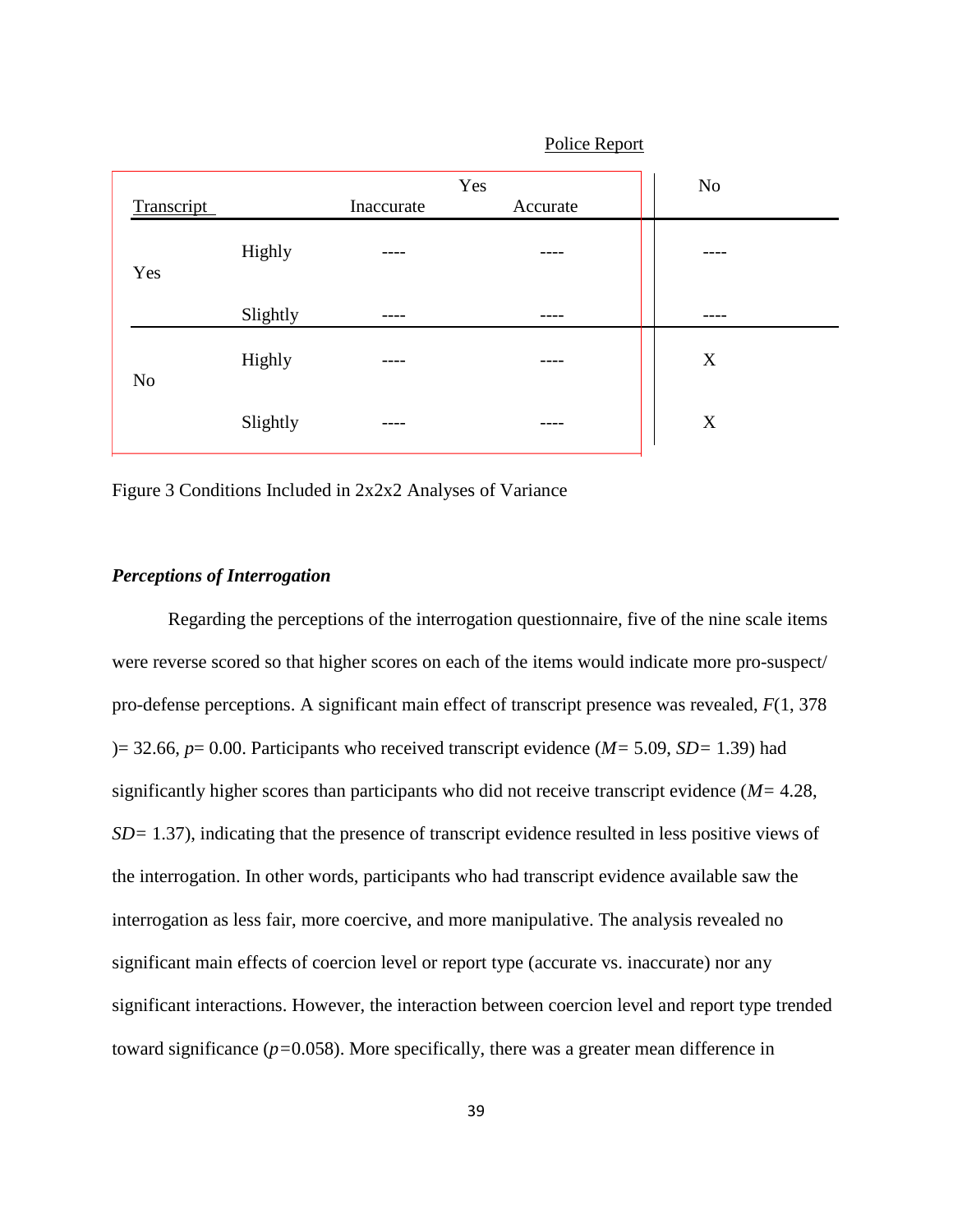interrogation scale score between report types (accurate vs. inaccurate) in slightly coercive conditions (mean difference= 0.3855) compared to highly coercive conditions (mean difference= 0.1230); inaccurate reports had a greater impact on verdict decision in slightly coercive conditions. This finding is in direct opposition of predictions which stated that inaccurate reports would have a greater impact in the highly coercive conditions.

## *Perceptions of Confession*

A main effect of transcript presence was also found in the analysis of perceptions of the confession given by the suspect  $F(1, 404) = 76.24$ ,  $p= 0.00$ . Participants who received transcript evidence (*M=* 3.01, *SD=* 1.84) had significantly lower scale scores than participants who did not receive transcript evidence (*M=* 4.57, *SD=* 1.75), with lower mean scale scores indicating perceptions that the confessions given was less voluntary, believable, or accurate. When transcript evidence was available, participants had less positive views of the confession given by the suspect, viewing the confession given as less believable, accurate, and consistent. Again, no additional main effects or interactions were revealed.

## *Perceptions of Suspect's Understanding of Rights*

Analysis of perceptions of how well the suspect understood his legal rights (right to remain silent, right to counsel, etc.) revealed main effects of transcript presence, *F*(1, 396)= 31.64, *p*= 0.00 and report type, *F*(1, 400)= 4.10, *p=* 0.038. For this scale, higher scale scores indicated the belief that the suspect displayed better understanding of his legal rights while lower scale scores indicated the belief that the suspect did not adequately understand his legal rights. Participants who were provided with transcript evidence (*M=*4.99, *SD*= 1.55) reported believing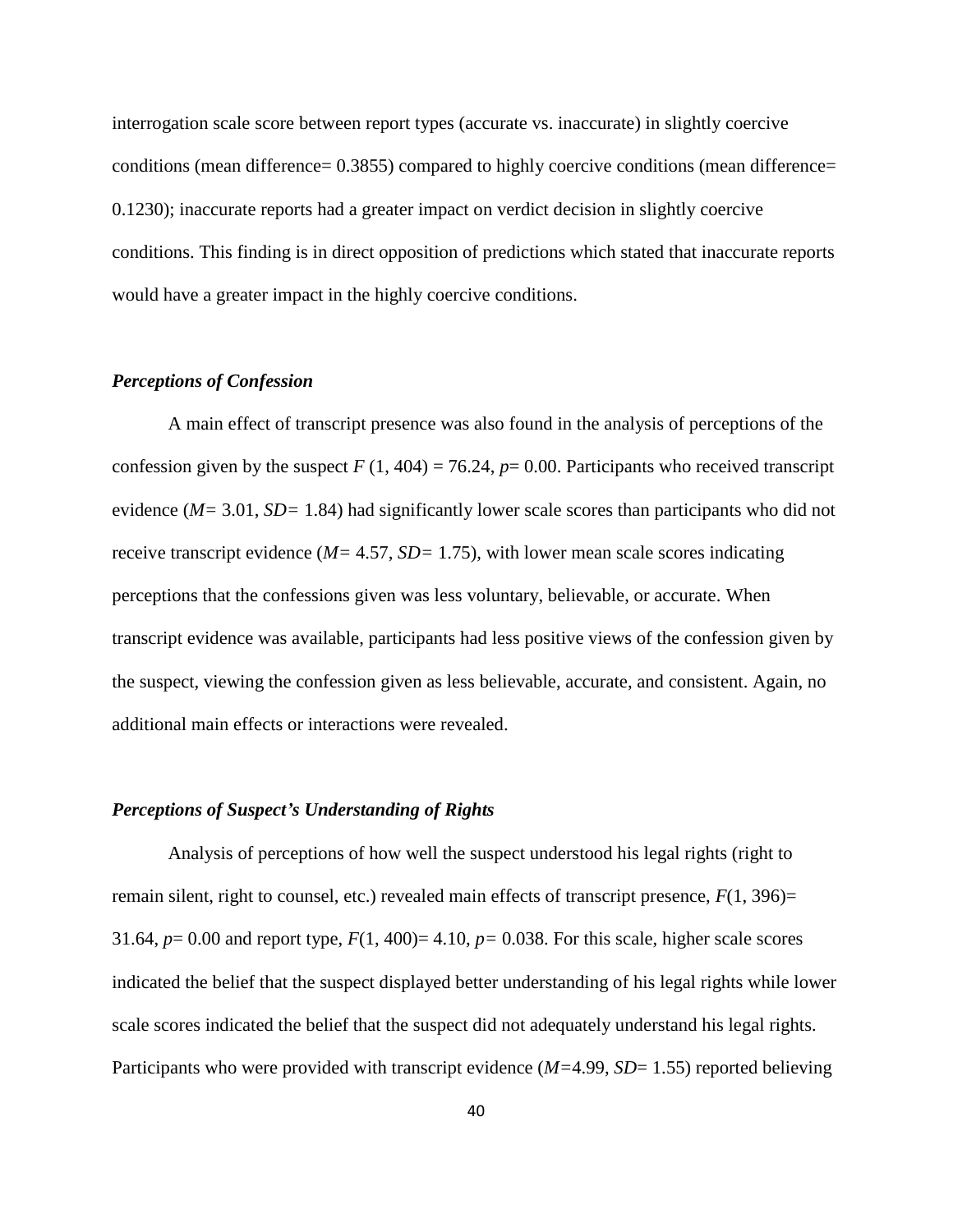that the suspect had a better understanding of his legal rights than participants who did not receive transcript evidence (*M*= 4.09, *SD=* 1.68). In addition, participants who received an accurate police report  $(M= 4.69, SD= 1.70)$  also indicated that it was more likely that that suspect understood his legal rights than participants who were provided with an inaccurate police report (*M=* 4.37, *SD=* 1.64). The main effect of coercion level approached significance (*p*= 0.065) so that participants in slightly coercive conditions (*M*= 4.66, *SD=*1.68) were more likely to perceive that the suspect understood his rights than participants in highly coercive conditions (*M*= 4.40, *SD=* 1.69). No significant interactions were revealed.

## *Perceptions of Police Report*

A significant main effect of transcript presence was also revealed by analysis of perceptions of the police report provided,  $F(1, 387) = 10.08$ ,  $p = 0.002$ . As expected, when provided only with a police report (*M*= 4.67, *SD*= 1.66), participants had more positive views of the police report provided compared to when both a police report and transcript evidence was provided (*M*= 4.15, *SD*= 1.65). In this case, higher scale scores indicated more positive views of the police report provided (it was believable, accurate, and representative of the questioning conducted). It is important to note that no significant effects of report accuracy were revealed meaning that the actual accuracy of the report did not affect accuracy ratings. There were also no significant effect of coercion level.

#### *Sympathy for the Suspect*

A sympathy of the suspect scale score was calculated for each participant using three items from the six item affective reactions scale (*"I feel sorry for the suspect"; "I have pity for*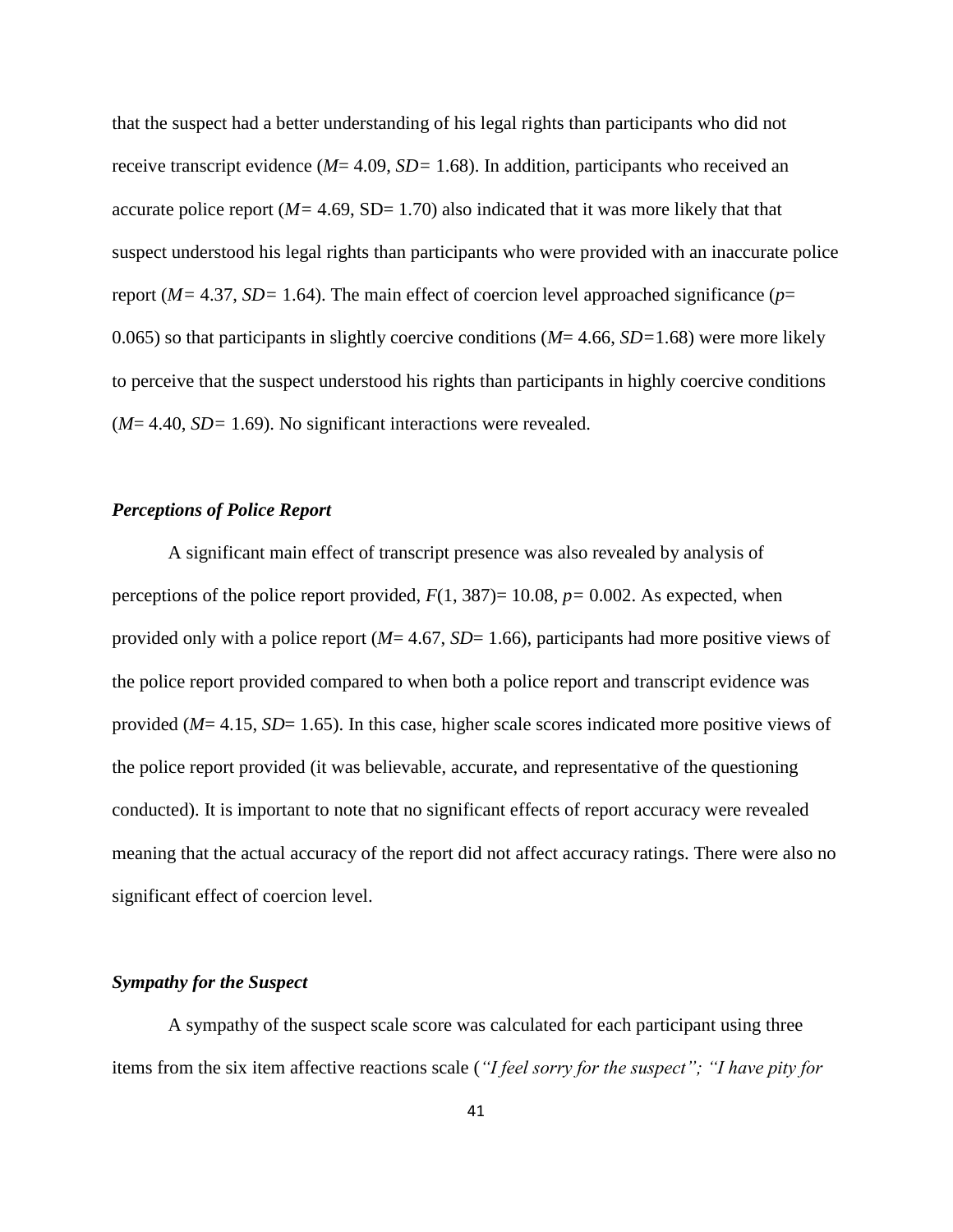*the suspect"; "I have sympathy for the suspect"*) with higher scale scores indicating more sympathy for the suspect. Again, analysis revealed a significant main effect of transcript evidence  $F(1, 401) = 46.39$ ,  $p = 0.00$ , meaning when transcript excerpts of the questioning were provided, participants reported having significantly less sympathy for the suspect. Further, when presented with both a police report and transcript evidence, participants displayed significantly less sympathy for the suspect (*M*= 3.35, *SD=* 1.60) than participants who only read a police report (*M*= 4.48, *SD*= 1.71) (see Table 2).

### *Perceptions of Police*

Lastly, the six item sub-scale of the perceptions of police scale was analyzed. No main effects or interactions were revealed, indicating that condition did not have a significant main effect on this particular scale score. This finding is likely due to the fact that this particular scale score was designed to tap preexisting personal beliefs and attitudes of participants rather than attitudes linked to stimulus materials presented.

|                                      |         |              | <b>Police Report Condition</b> |                                |                   |              |              |              |              |              |              |  |
|--------------------------------------|---------|--------------|--------------------------------|--------------------------------|-------------------|--------------|--------------|--------------|--------------|--------------|--------------|--|
|                                      |         |              | Accurate                       |                                |                   |              | Inaccurate   |              |              | No report    |              |  |
| <b>Coercion Condition:</b><br>Highly |         |              |                                | Slightly<br>Highly<br>Slightly |                   |              | Highly       | Slightly     |              |              |              |  |
| <b>Transcript Condition:</b>         |         | $\mathrm{+}$ |                                | $^{+}$                         |                   | $^{+}$       |              | $^{+}$       |              | $^{+}$       | $^{+}$       |  |
| Scale:                               |         |              |                                |                                |                   |              |              |              |              |              |              |  |
| Interrogation                        | М<br>SD | 5.05<br>1.32 | 4.18<br>1.14                   | 5.24                           | 4.57<br>1.37 1.38 | 5.19<br>1.41 | 4.31<br>1.53 | 4.91<br>1.45 | 4.08<br>1.40 | 5.23<br>1.25 | 4.93<br>1.32 |  |
| Confession                           | M<br>SD | 3.04<br>1.73 | 4.84<br>1.58                   | 2.85<br>1.74                   | 4.33<br>1.83      | 2.94<br>1.74 | 4.50<br>1.87 | 3.19<br>2.14 | 4.62<br>1.71 | 2.55<br>1.60 | 3.15<br>1.77 |  |

Table 2 Mean Scale Scores (and SDs) for the Six Perceptions Scales by Condition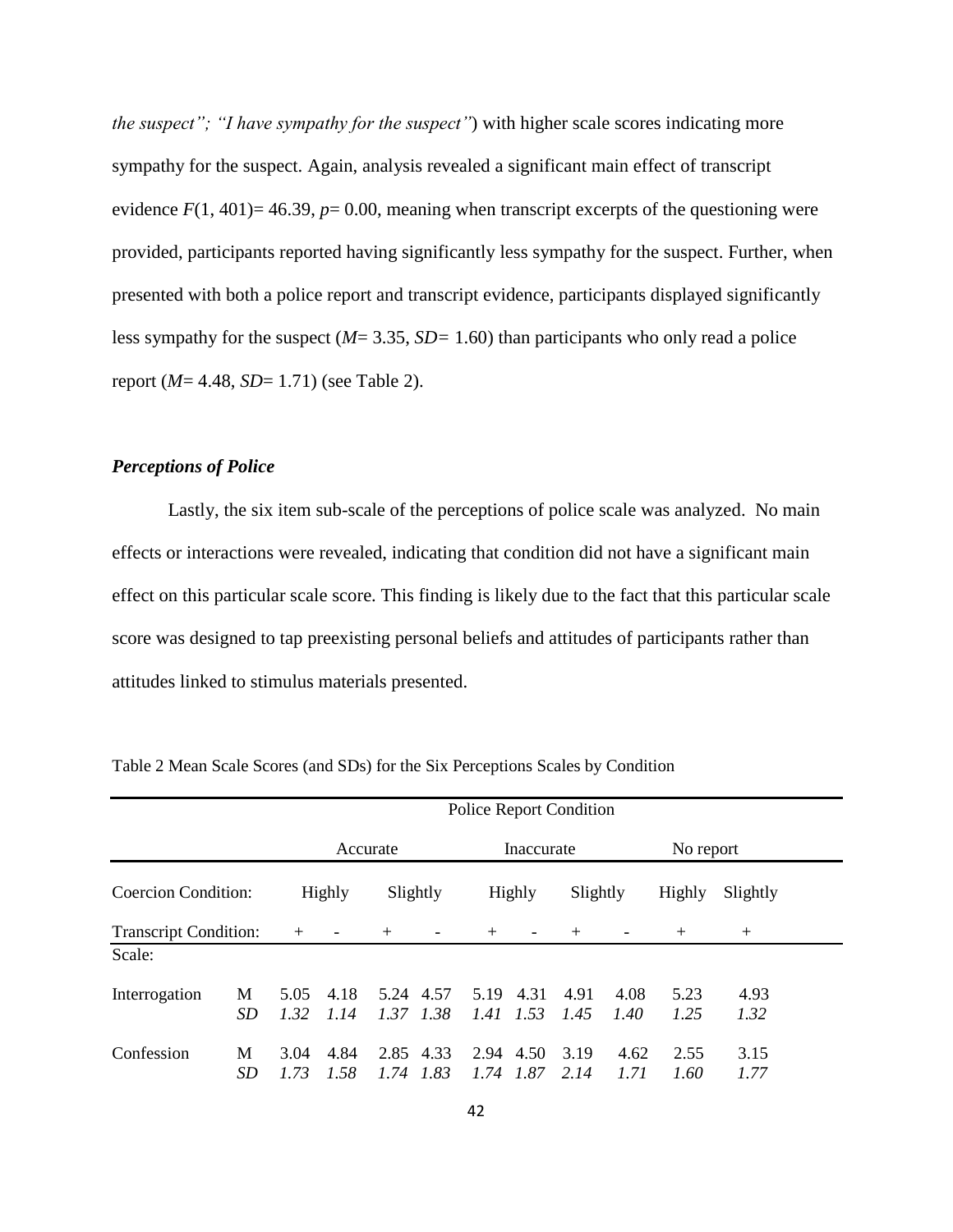| Rights        | M<br>SD.       | 4.78<br>175  | 4.13<br>1.63   | 5.49 4.39<br>1.33 1.77 | 4.88 3.78              | 1.45 1.73 1.55 | 4.82         | 4.02<br>1.60 | 5.12<br>1.37 | 4.70<br>1.66 |
|---------------|----------------|--------------|----------------|------------------------|------------------------|----------------|--------------|--------------|--------------|--------------|
| Police Report | M<br><i>SD</i> | 4.06<br>1.58 | 4.93<br>- 1.38 | 3.93 4.49<br>1.73 1.83 | 4.25 4.70<br>1.79      | 1.77           | 4.31<br>1.51 | 4.58<br>1.62 | 4.30<br>1.58 | 4.51<br>1.59 |
| Sympathy      | M<br>SD.       | 3.41<br>1.72 | 4.62<br>-1.68  | 3.28 4.09<br>1.57 1.75 | 3.31 4.57<br>1.55 1.81 |                | 3.32<br>1.55 | 4.69<br>1.57 | 3.08<br>1.45 | 3.57<br>1.68 |
| Police        | M<br>SD        | 3.75<br>1.18 | 3.63<br>1.44   | 3.82 3.68<br>1.08 1.40 | 3.77<br>1.29           | 3.47<br>1.48   | 3.45<br>1.16 | 3.56<br>1.30 | 3.79<br>1.08 | 3.80<br>1.28 |

A series of independent samples t-tests were also conducted as *post-hoc* tests to further analyze differences in scale scores for the six perception scales across condition groups. Further, scale scores were compared in report type (accurate vs inaccurate), report presence (police report provided vs. no police report provided), transcript presence (transcript evidence provided vs. no transcript evidence provided), and coercion (slightly vs highly) conditions.

Results revealed a significant difference in confession scale score in report present (*M*=3.82, *SD*=1.96) compared to report not present conditions (*M*=2.87, *SD*=1.73); t(606)=-5.8, *p*=0.00 as well as a significant difference in sympathy for the suspect scale score in report present (*M*=3.93, *SD*= 1.75) compared to report not present (*M*=3.33, *SD*=1.59) conditions; t(599)=-4.02, *p*=0.00. These results suggest that when a police report was provided, participants had more positive views of the confession (i.e., perceived it to be more accurate, believable, and voluntary) and displayed more sympathy for the suspect.

Results also revealed significant differences in scale scores for all perceptions scales except for the police perceptions scale based on transcript presence condition (transcript evidence present vs. no transcript evidence present). More specifically, perceptions of the interrogation scale scores were significantly lower in no transcript conditions (*M*=4.28, *SD*=1.37)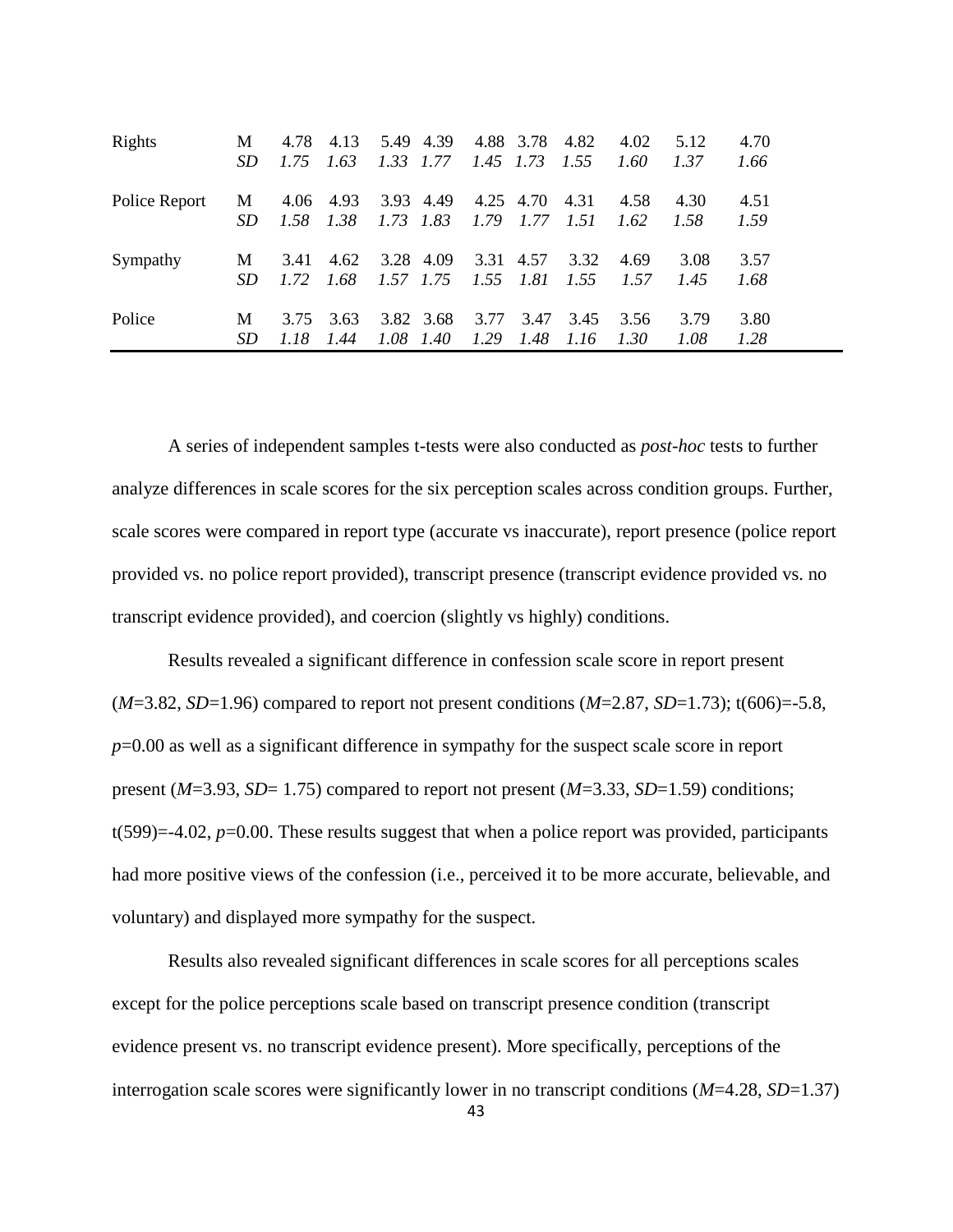than in transcript conditions ( $M=5.08$ ,  $SD=1.33$ ); t(566)=-6.68,  $p=0.00$ , indicating that when transcript evidence was provided participants had more pro-suspect perceptions of the interrogation (i.e., perceiving it as less fair, more coercive, etc.). Confession scale scores were also significantly higher in no transcript conditions (*M*=4.57, *SD*=1.75) compared to transcript conditions ( $M=2.96$ ,  $SD=1.80$ ); t( $606$ )=10.62,  $p=0.00$ , suggesting that when an interrogation transcript was provided participants perceived the confession to be less accurate, believable, and voluntary.

Perceptions of the suspect's understanding of legal rights scale score was found to be significantly higher in transcript conditions (*M*=4.94, *SD*=1.55) compared to no transcript conditions ( $M=4.09$ ,  $SD=1.68$ ); t(595)=-6.206,  $p=0.00$ , meaning that participants who received transcript evidence perceived that the suspect had a better understanding of his legal rights than participants who did not receive a transcript. In addition, results indicated that there were significantly higher scale scores on the perceptions of the police report and sympathy for the suspect scales in no transcript conditions (*M*=4.67, *SD*=1.66; *M*=4.48, *SD*=1.71) compared to transcript conditions (*M*=4.25, *SD*=1.63; *M*=3.35, *SD*=1.59); t(530)=2.85, *p*=0.01, t(599)=8.08, *p*=0.00 respectively. These results indicate that when no transcript evidence was provided, participants had more positive views of the police report provided and displayed more sympathy for the suspect.

It is important to note that no significant differences in scale scores were found based on coercion level (slightly vs highly coercive) or report type (accurate vs inaccurate). However, the difference in perceptions of the suspect's understanding of rights scale score based on report type was found to be at cutoff for significance. Rights scale scores were higher in accurate report conditions (*M*=4.70, *SD*=1.70) compared to inaccurate report conditions (*M*=4.37, *SD*=1.64)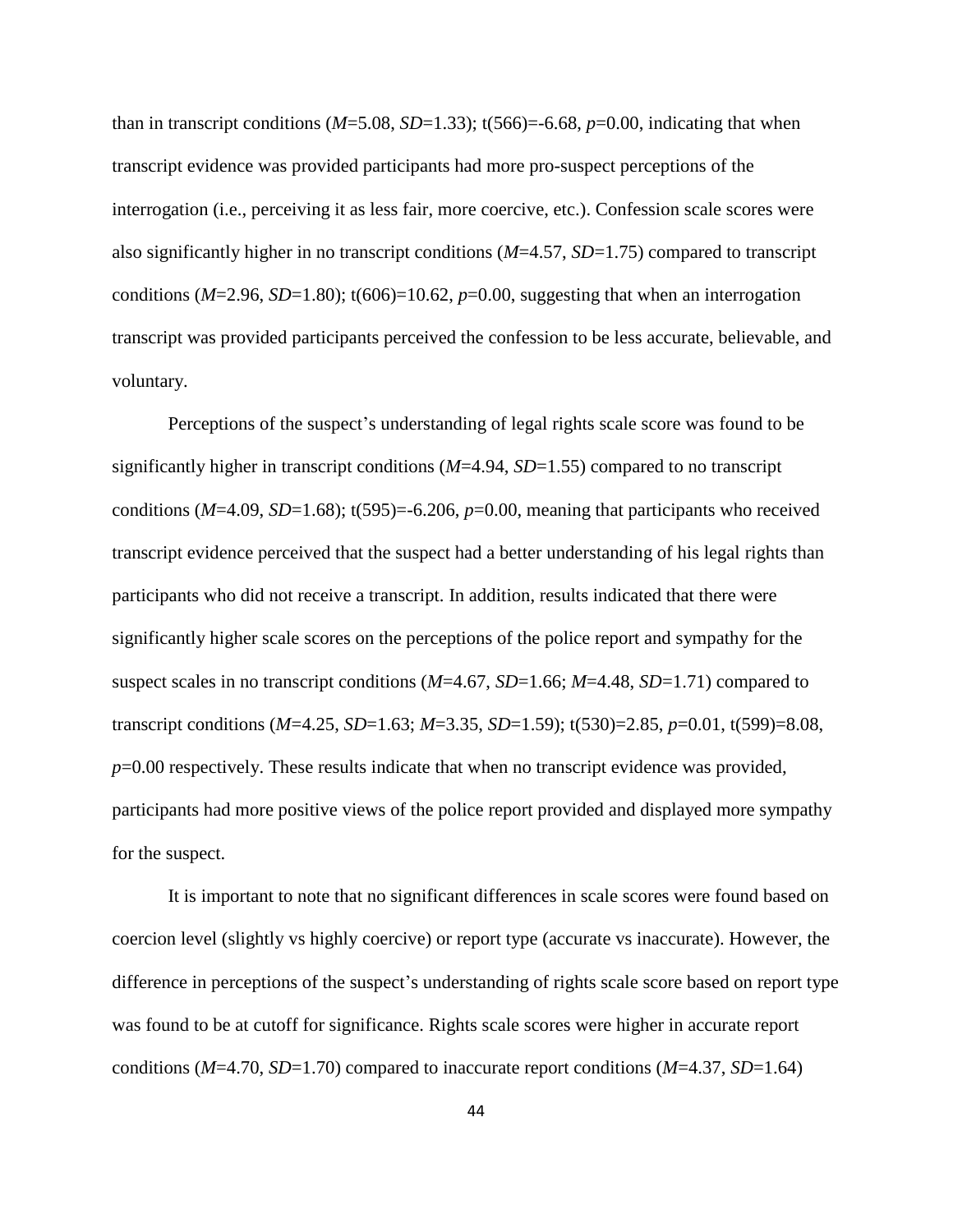indicating that when given an accurate police report participants reported believing the suspect had a better understanding of his legal rights, t(398)=1.98, *p*=0.50.

A series of 2x3 ANOVA's was then conducted in which participants in no police report conditions were included and participants in the no transcript conditions were excluded (see Figure 4 below), however these analyses revealed no significant results.

|            |          |            | Yes      | N <sub>o</sub> |  |
|------------|----------|------------|----------|----------------|--|
| Transcript |          | Inaccurate | Accurate |                |  |
| Yes        | Highly   | ----       |          | ----           |  |
|            | Slightly | ----       | ----     | ----           |  |
| No         | Highly   | ----       |          | X              |  |
|            | Slightly | ----       | ----     | X              |  |

Police Report

Figure 4 Conditions Included in the 2x3 Analyses of Variance

## **Scale Scores as Predictors of Guilt Verdict**

Scale scores for each perceptions scale (perceptions of interrogation, confession, etc.) were calculated for each participant. A logistic regression analysis, using the same independent variables previously described, was conducted to assess the effect of each summated scale score on overall guilt verdict. Results revealed that overall perceptions of the interrogation (Wald  $\chi^2$ = 9.40,  $p = 0.002$ ), perceptions of the confession (Wald  $\chi^2 = 26.06$ ,  $p = 0.00$ ), and sympathy for the suspect (Wald  $\chi^2$  = 19.67, *p*= 0.00), were all significantly predictive of guilt verdict. As expected,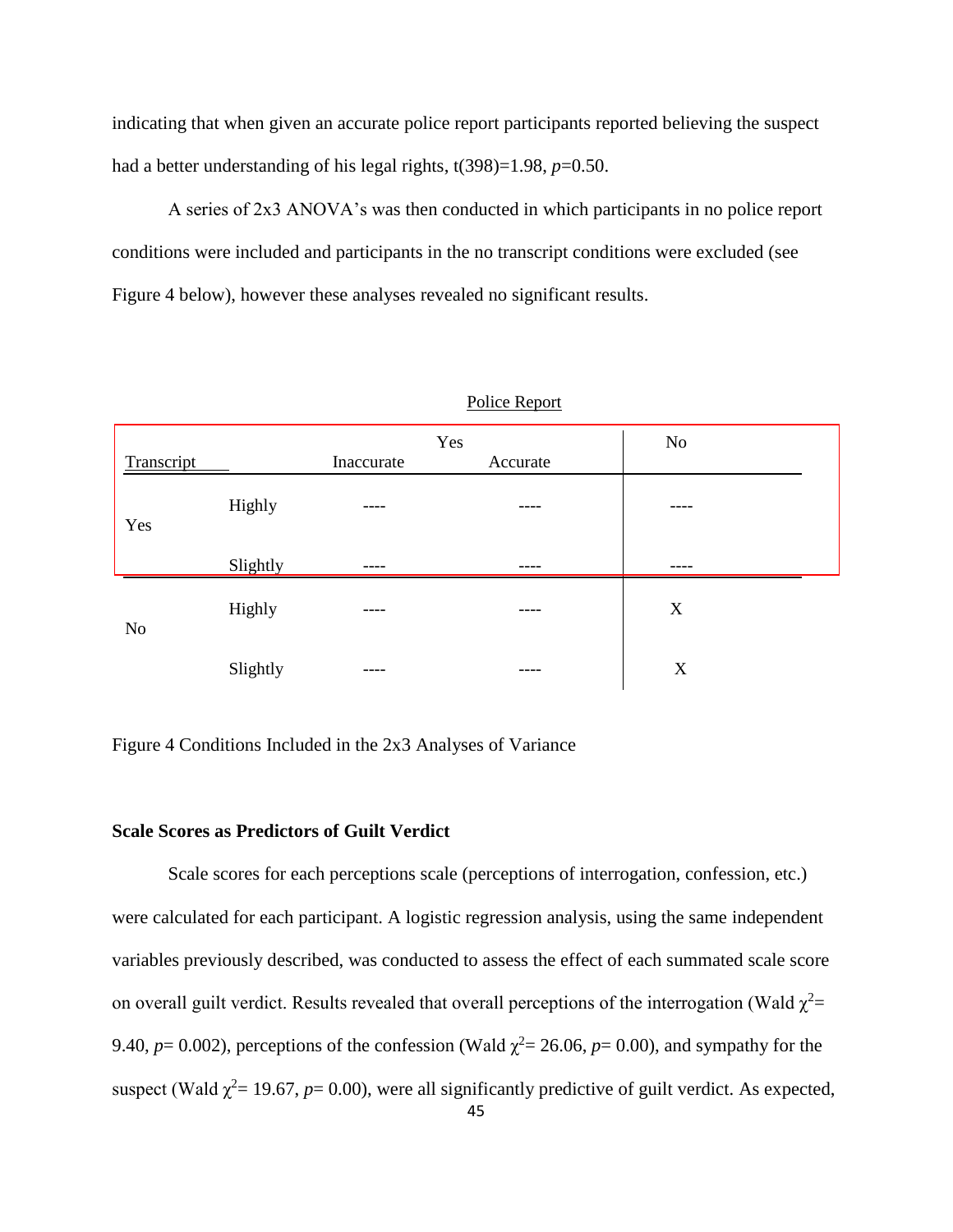higher interrogation scale scores (indicating more negative, pro-suspect views of the interrogation) resulted in more not guilty verdicts. In fact, participants with more negative views of the interrogation were 1.89 times more likely to render a verdict of not guilty. Additionally, lower scale scores on the perceptions of the confession scale and sympathy for the suspect scale were associated with more not guilty verdicts. This suggests that higher sympathy for juvenile suspects and defendants was associated with more guilty verdicts. Contrary to predictions, it also suggests that more negative views of the confessions (less accurate, believable, and voluntary) were associated with more guilty verdicts.

Simple correlational analyses were also conducted to assess for relationships between guilt verdict and scale scores for each of the six perceptions scales. Unlike the logistic regression, results revealed that all scale scores were significantly correlated with guilt verdict. Guilt verdict was found to be significantly positively correlated with scores on the suspect's understanding of rights scale (r= 0.549, *p=*0.00), the police perceptions scale (r= 0.255, *p=*0.00), and the perceptions of the interrogation scale (r=0.675, *p=*0.00). These findings suggest that more negative views (e.g., more coercive) of the interrogation were associated with a verdict of not guilty. Interestingly, these results also suggest that perceptions that the suspect understood his legal rights and more positive perceptions of the police in general were positively related to not guilty verdicts. The more participants perceived that the suspect understood his legal rights, the more likely they were to render a verdict of not guilty. Additionally, more positive views of the police in general were related to not guilty verdicts. Significant negative correlations were found between guilt verdict and scale scores on the perceptions of the police report scale (r= - 0.498, *p=*0.00), the perceptions of the confession scale (r= -0.736, *p=*0.00), and the sympathy for the suspect scale ( $r = -0.626$ ,  $p = 0.00$ ). These results indicate that verdicts of not guilty were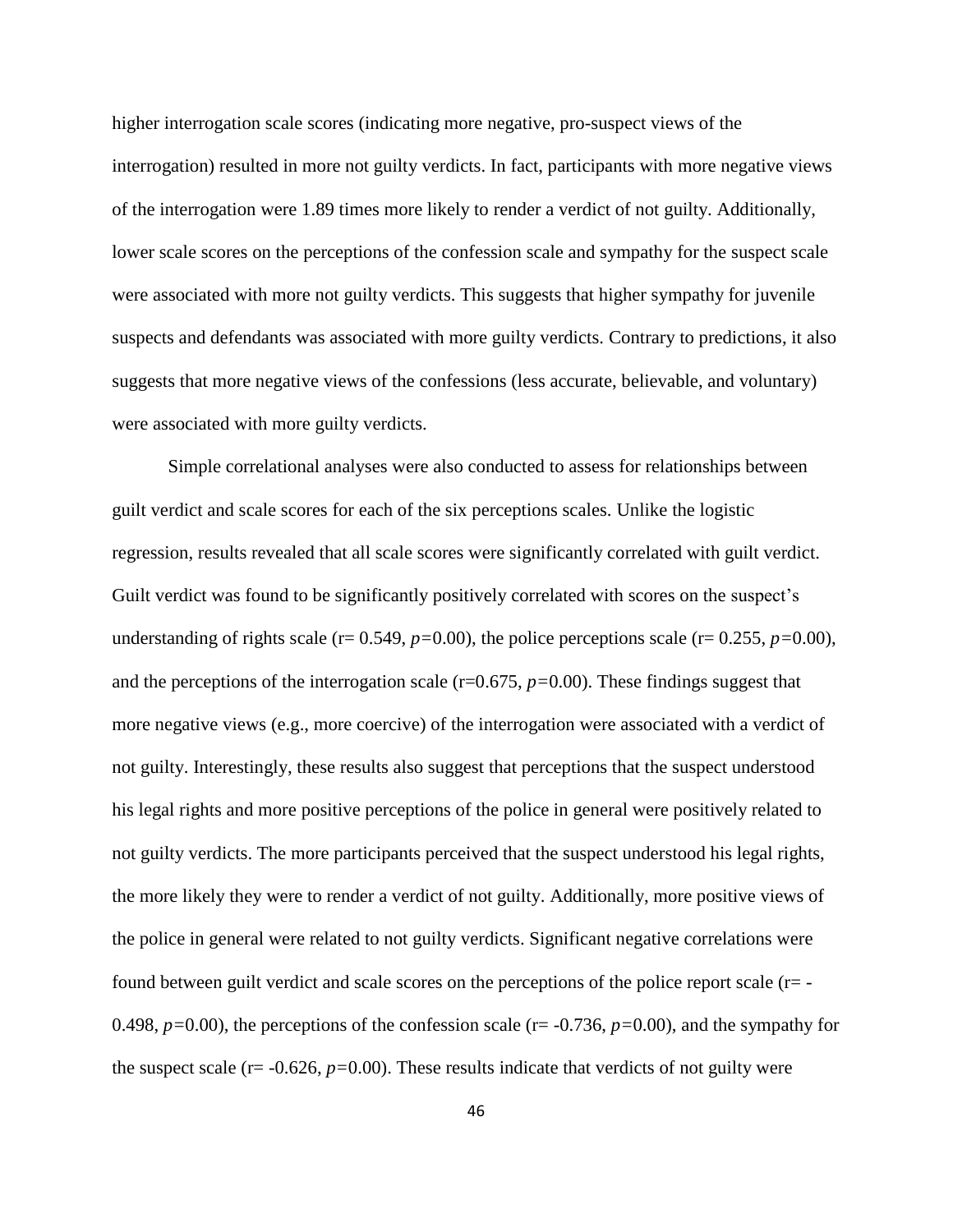associated with more negative views of the police report provided (when one was provided) and more negative views of the confession given by the suspect.

Additionally, logistic regression results were further confirmed in that positive perceptions of the interrogation (i.e., when the interrogation was perceived as fair) resulted in significantly more guilty verdicts. More positive views of the confession given by the suspect (voluntary, believable, and accurate) also related to significantly more guilty verdicts. In addition, more sympathy displayed for the suspect in the case resulted in significantly more guilty verdicts. Finally, in terms of perceptions of police in general, more negative perceptions of police resulted in significantly more guilty verdicts. The only scale score that was not predictive of guilt verdict was perceptions of the suspect's understanding of his legal rights.

### **Demographic Factors as Predictors of Guilt Verdict**

Another logistic regression analysis was conducted to assess the relations between demographic factors and guilt verdicts. Demographic factors including age, gender, racial identity, education, political orientation, sympathy for juveniles in the legal system were included. Of the demographic factors included in the demographics survey, education (Wald  $\chi^2$ =6.45, p=0.01) and sympathy for juvenile suspects/ defendants (Wald  $\chi^2$ =18.75, p=0.00) proved significant predictors of overall guilt verdict. For the purposes of analysis, education was re-coded into four categories (less than high school, high school graduate, some/ completed college, graduate degree). Higher education achieved was associated with more not guilty verdicts; in fact, participants with higher education achievements were 1.16 times more likely to render a verdict of not guilty. Increased sympathy for juvenile who commit crimes was also found to be associated with a greater likelihood of rendering a not guilty verdict (odds ratio=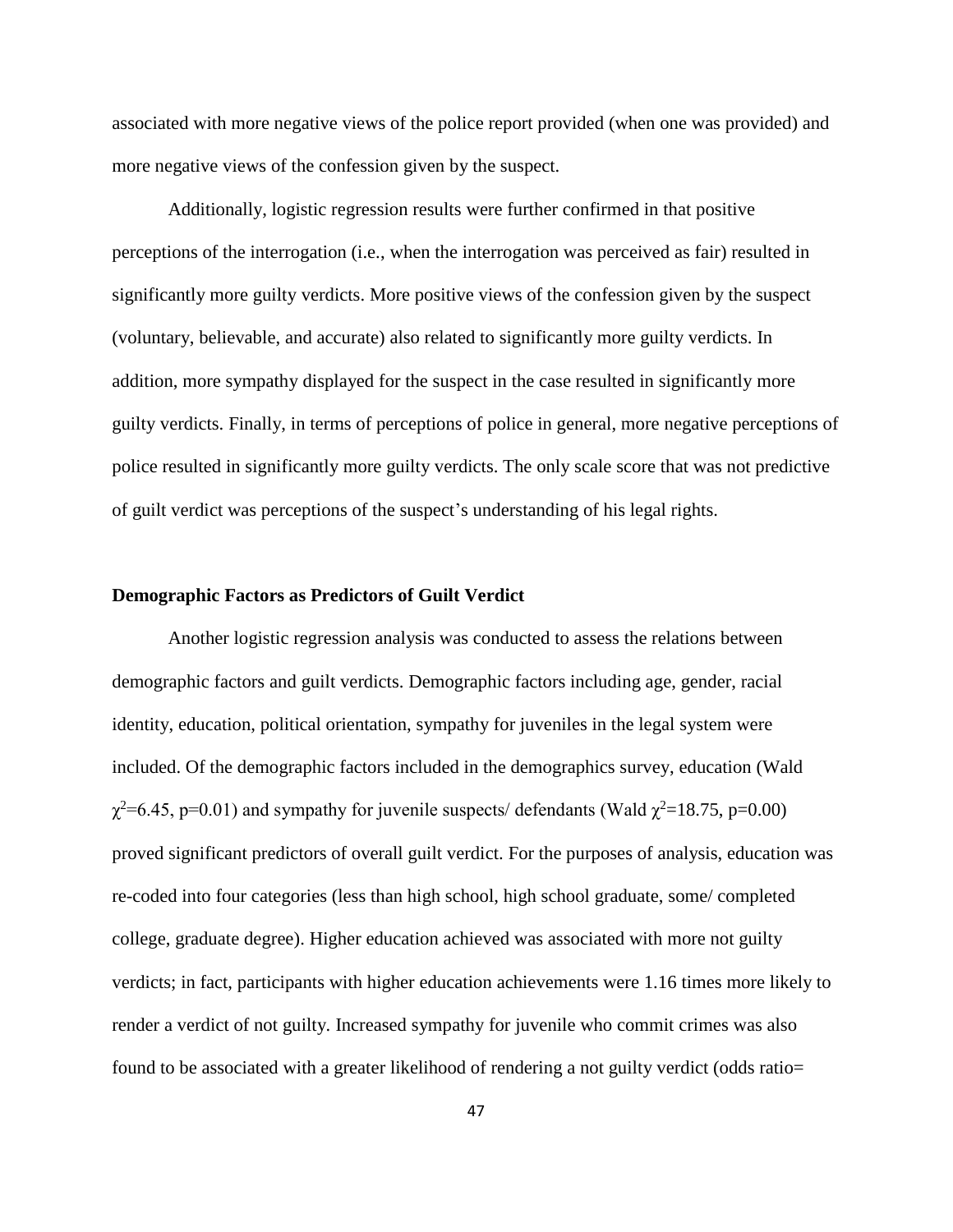2.294). Other demographic factors such as gender, age, political orientation, and racial identity were not significantly predictive of guilt verdict.

In order to assess for the potential of any of the significant demographics moderating the relationships between condition and guilt verdict, a logistic regression including the significant independent variables and demographic factors was conducted. Results showed a significant interaction between report condition and highest level of education achieved (Wald  $\chi^2$  = 7.756, *p*= 0.005). Moderation analysis revealed that education level moderated the relationship between report condition and guilt verdict. A follow-up analysis of variance was conducted to determine differences between each education group. Results indicated that the graduate school group (including participants with some graduate school, a graduate degree, or professional degree) was significantly different from all other groups. Further, the graduate school group was more likely to render a verdict of not guilty when a police report was given (regardless of accuracy) compared to all other groups. In other words, the less than high school, high school graduate, and college groups appear to have been more influenced by the presence of a police report and therefore more likely to vote guilty. In addition, results indicated that participants with less than a high school diploma/ GED were more likely to render a verdict of guilty in the no report and accurate report conditions compared to all other groups. However, this result should be interpreted with caution due to the small sample size of this group  $(N=7)$ .

#### **Demographic Factors as Predictors of Scale Scores**

A series of multiple-regression analyses were run to assess demographic factors as predictors of the individual perceptions scale scores. Demographics factors of gender, age, ethnicity, political orientation, and highest level of education achieved were included in the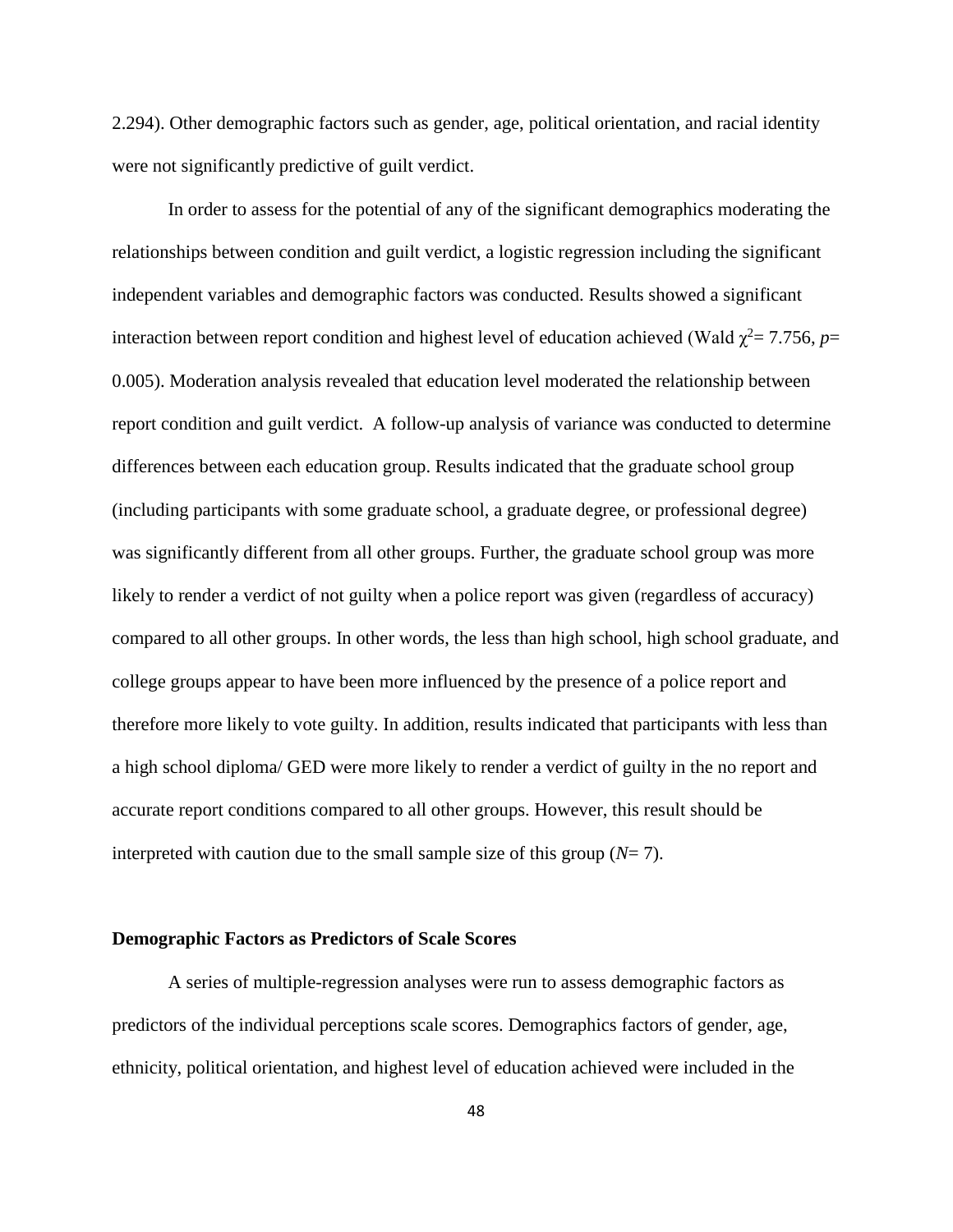current analyses. Self-reported sympathy for juvenile criminals was also included to examine whether this factor was significantly related to perceptions of the case.

Sympathy for juveniles who commit crimes was found to be a significant predictor of all six perception scale scores. Specifically, more sympathy for juveniles was significantly related to more negative (pro-suspect) perceptions of the interrogation ( $\beta$ =0.434,  $p$ = 0.000), more positive views of the police report if one was provided ( $\beta$ =0.335,  $p$ = 0.000), and more sympathy felt for the juvenile suspect in this particular case ( $\beta$ = 0.839,  $p$ = 0.000). These findings indicate that participants who reported more sympathy for juveniles who commit crimes had more negative views of the interrogation, more positive views of the police report provided, and displayed more sympathy for the juvenile suspect in this specific case. Surprisingly, more sympathy for juveniles was also significantly related to higher confession scale scores (β=0.507, *p*=0.000) indicating more positive views of the confession given (voluntary, believable, and accurate). Further, less sympathy was significantly associated with higher perceptions of the suspects understanding of rights scale scores (β=-0.451, *p*=0.000) and higher perceptions of police scale scores (β=-0.339, *p*=0.000), indicating that participants who reported less sympathy for juvenile criminals, in general perceived that the suspect in the case better understand his legal rights and had more positive attitudes toward the police in general.

Analyses also revealed that females on average had more negative views of the interrogation, seeing it as less fair and more coercive  $(β=0.354, p= 0.026)$ . In addition, lower education levels were significantly associated with higher sympathy levels for the juvenile suspect in this case  $(\beta = 0.10, p = 0.011)$ , indicating that participants with lower education levels were more likely to display more sympathy for the juvenile in this case. Political orientation was found to be predictive of perceptions of police in general so that participants who reported being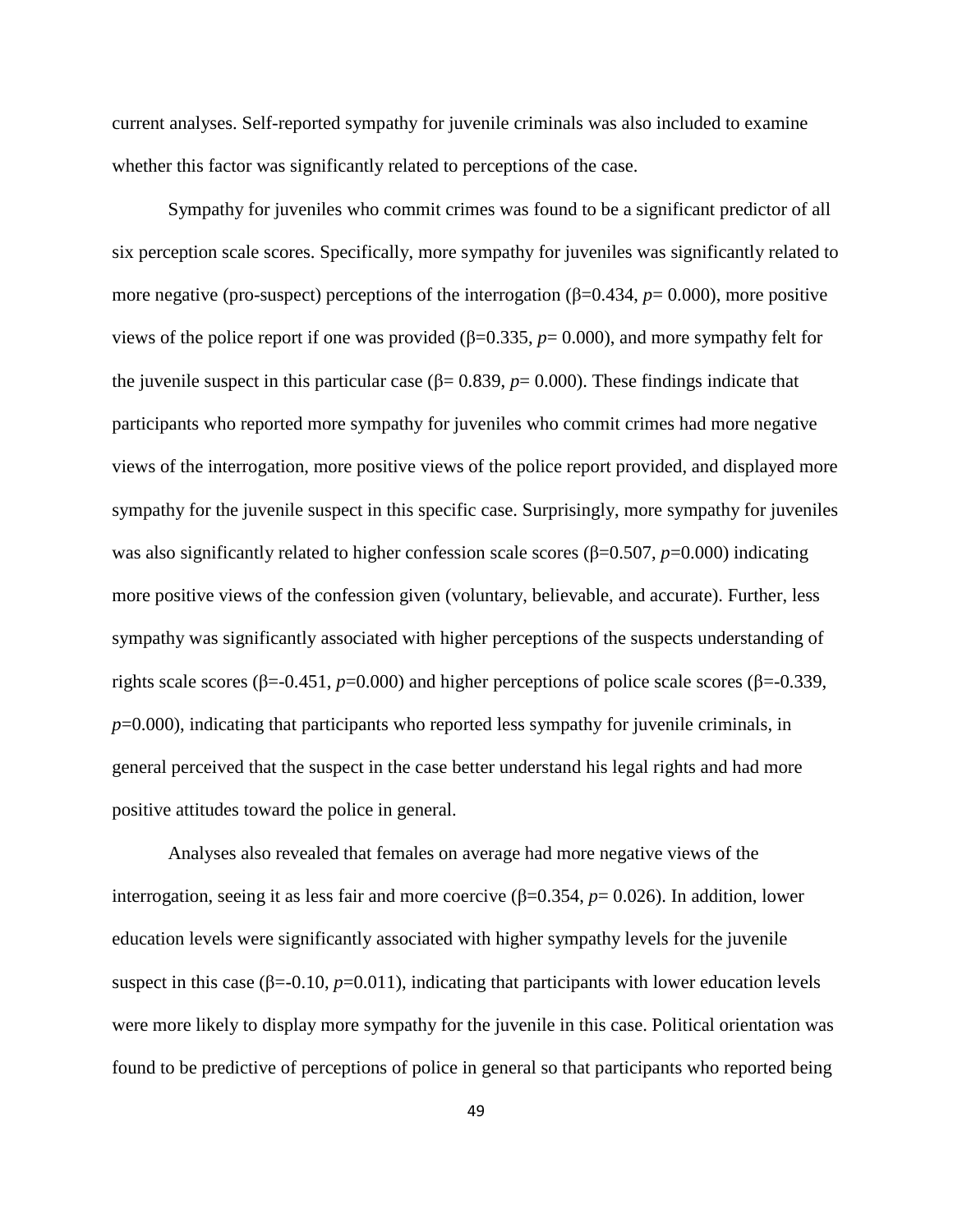more conservative displayed more positive attitudes and perceptions of police in general ( $\beta$ =-0.363, *p*=0.000).

## **Qualitative Analysis**

Qualitative analysis was conducted on the first open-ended question (i.e., *"Why did you choose guilty/ not guilty?"*) using a 20-code coding scheme in order to determine themes in participant answers (see Appendix F for list of codes used). Two independent raters coded 95% of the responses, achieving inter-rater reliability of 0.82; all disagreements in codes were eventually resolved through discussion. Themes were then compared between verdict to determine if differences existed between participants who voted guilty and those who voted not guilty.

The most common themes for participants who voted guilty included: he confessed therefore he is guilty (*N=* 117), evidence indicates guilty (*N*= 89), guilty behavior (*N*= 84), and the confession given was voluntary  $(N=47)$ . The most common themes for participants who voted not guilty included: the interrogation was coercive (*N*= 184), lack of/ unsubstantial evidence (*N=* 140), the confession given was due to fatigue (i.e., participants directly mentioned the length of time the suspect was questioned) (*N*= 107), no lawyer/ parent present (*N*= 59), and the suspect was too young  $(N=46)$ .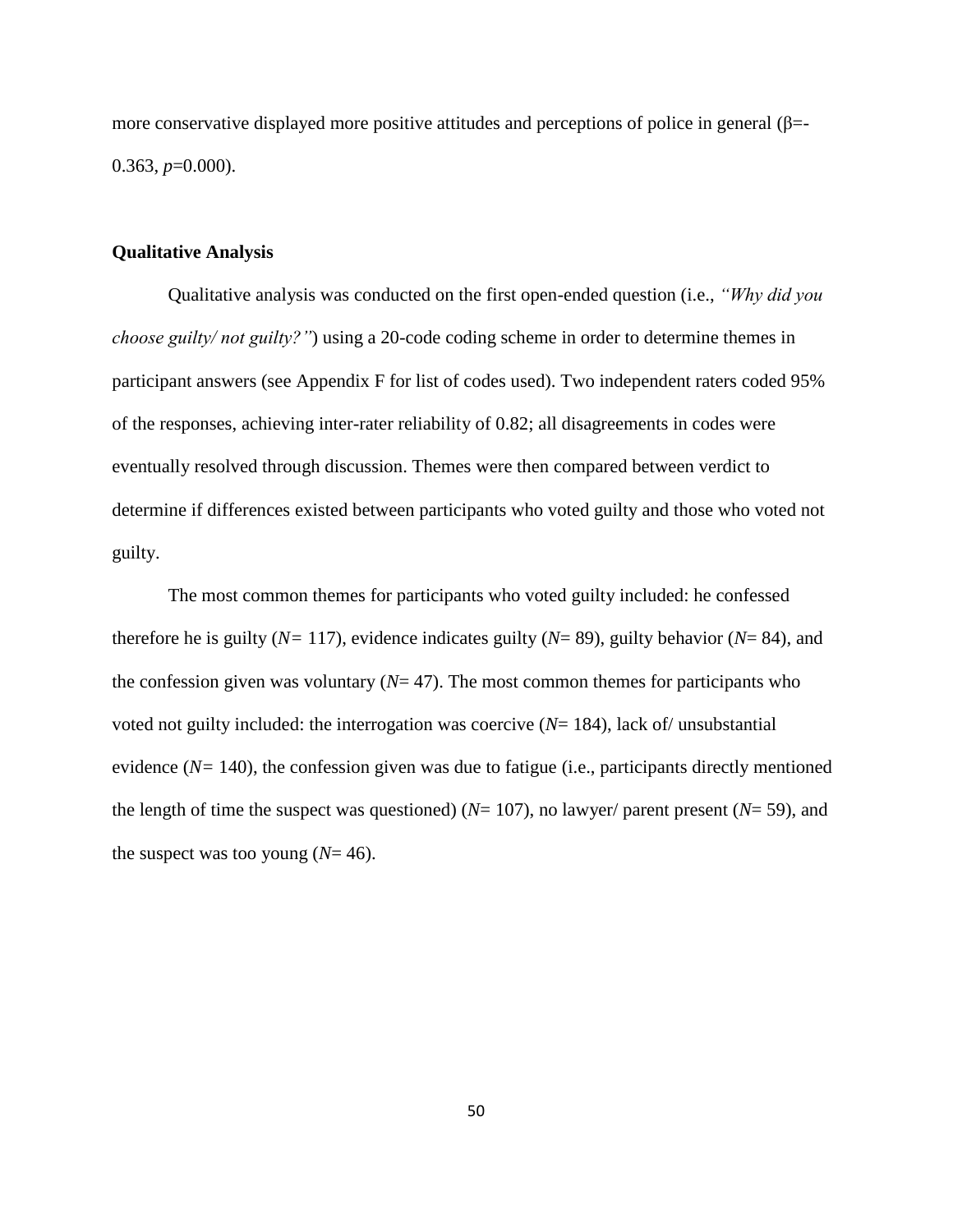# CHAPTER IV

## DISCUSSION

The current study was conducted in order to assess how mock jurors' perceptions of a juvenile confession may vary as a function of questioning coerciveness (highly vs. slightly), police report accuracy (accurate vs. inaccurate), as well as type of evidence presented (police report only vs. transcript evidence only vs. both). This is the first study to analyze these factors together using a juvenile confession case.

In the present study, a significantly larger percentage of participants perceived the juvenile suspect as guilty when transcript evidence was unavailable and they were required to rely solely on a police report of the questioning. Further, when no transcript was given, participants reported more positive views of the interrogation (rating it as more fair, less coercive, and less manipulative) and the confession given by the suspect (rating it as more voluntary, believable, and accurate). Participants also reported more positive views of the police report when no transcript evidence was provided, rating the police report as more accurate, believable, and more reflective of the actual questioning. In addition, as predicted, results indicated that relying solely on a police report, regardless of accuracy, resulted in significantly more guilty verdicts. These results suggest that reading only a police account of questioning of a juvenile suspect leads to more negative views of the suspect, therefore increasing the likelihood of a guilty verdict. Based on the current findings it appears that mock jurors' ability to critically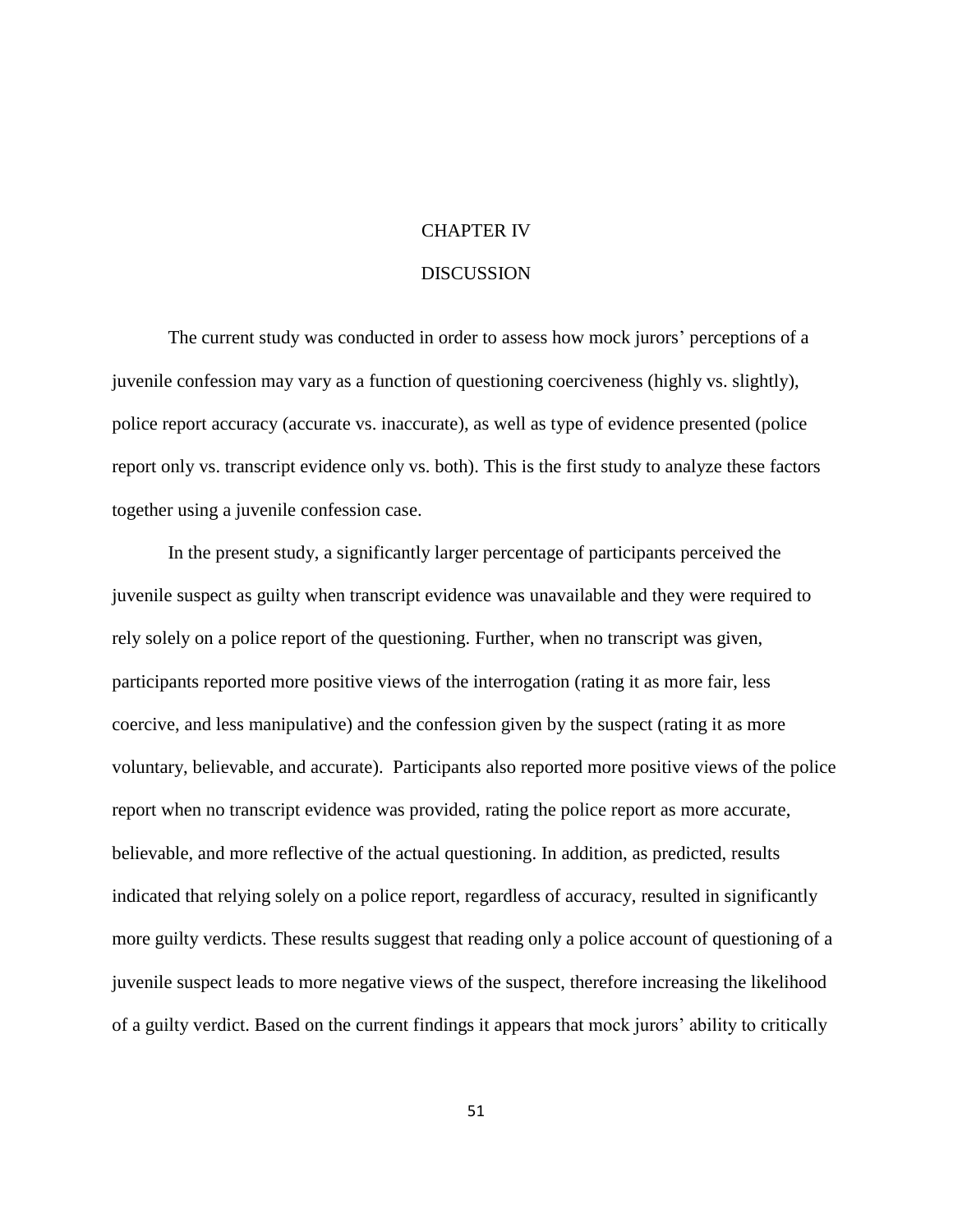analyze a suspect's confession and detect coerciveness of an interrogation is significantly diminished by reading a police report of the questioning.

Past research on actual police reports of questioning of suspects has indicated frequent errors of omission; coercive tactics used during questioning such as confrontation, leniency, and false evidence presentation are consistently absent from the police report of the questioning (Kassin et al., 2017). Thus, mock jurors tend to mischaracterize innocent suspects as guilty when only a police report of the interrogation conducted with the suspect is provided (Kassin et al., 2017). The current study further confirmed this finding by showing that relying solely on police report evidence lead to almost double the percentage of guilty verdicts compared to rates for mock jurors who were provided with transcript evidence of the questioning. Additionally, research has shown that police reports alone, without the addition of transcript evidence, leads mock jurors to perceive questioning as less coercive and pressure-filled (Kassin et al., 2017)

The present study builds on past research by showing that the mere presence of police report evidence can lead to pro-police biases in mock jurors. Even when transcript evidence was provided, the addition of a police report of the questioning was associated with more guilty verdicts and more positive perceptions of the questioning and confession. The presence of a police report also appeared to diminish mock jurors' ability to detect coerciveness of the interrogation conducted. When transcript evidence was available to participants, they saw both the slightly and highly coercive interrogations as coercive and manipulative, as indicated by low rates of guilty verdicts and overall higher interrogation scale scores. However, when a police report was also available, their perceptions concerning the interrogation were more positive and they saw it as less psychologically coercive overall. For example, when a police report was provided, regardless of accuracy, participants on average rated the interrogation approximately 5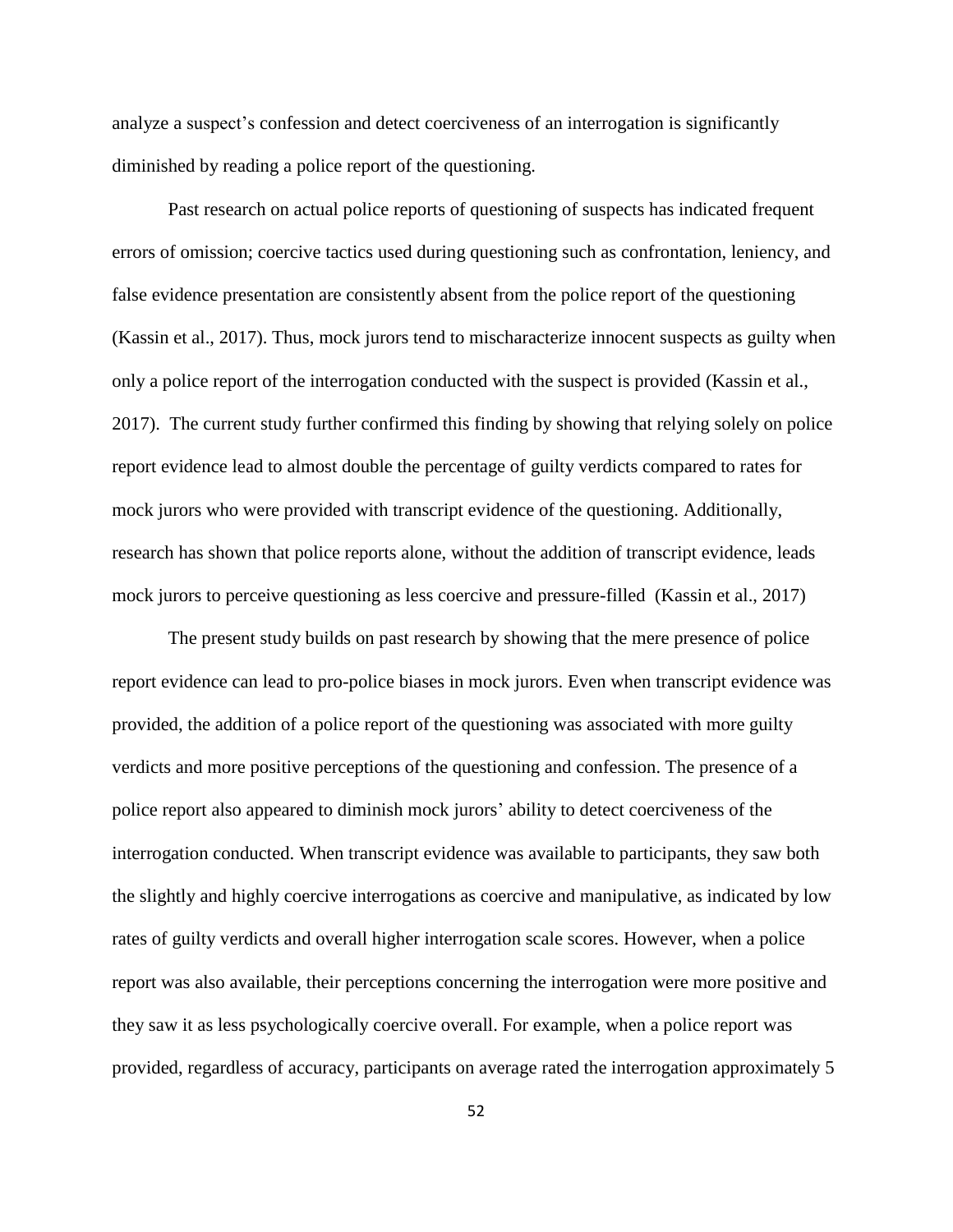on a 7-point Likert scale, while those who did *not* receive a police report obtained approximately a 4 on average.

Similar patterns of findings have been observed in studies regarding hearsay testimony in child sexual abuse cases (Tubb, Wood, & Hosch, 1999; Warren et al., 2002). For example, when mock jurors are given the actual interview (via transcript or verbatim description) conducted with the child witness, they are better able to assess the interview's reliability and suggestibility (Tubb et al., 1999). In addition, mock jurors presented only with gist hearsay testimony by the interviewer (omitting most specific questions and describing the questioning process as more open-ended) were significantly more likely to find the defendant guilty compared those presented with verbatim interview evidence (Warren et al., 2002). Researchers have hypothesized that these effects occur because gist testimonies present a neater view of the interview, often leaving out inconsistencies as well as any suggestive or leading questions.

These findings directly parallel with the current study by providing further evidence that indirect accounts of questioning of witnesses significantly distort what actually occurred during questioning and therefore influence mock jurors' perceptions of the questioning. These discoveries together suggest that indirect accounts of questioning (of witnesses and suspects) may affect mock jurors' ability to critically analyze the questioning, making it more difficult for them to detect suggestibility and coerciveness. It appears that mock jurors are taking these indirect accounts at face value. The results of the current study show that this can be extremely problematic for juvenile suspects who may falsely confess as a result of coercive interrogations; mock jurors are significantly more likely to find an innocent suspect guilty when these indirect accounts are presented.

53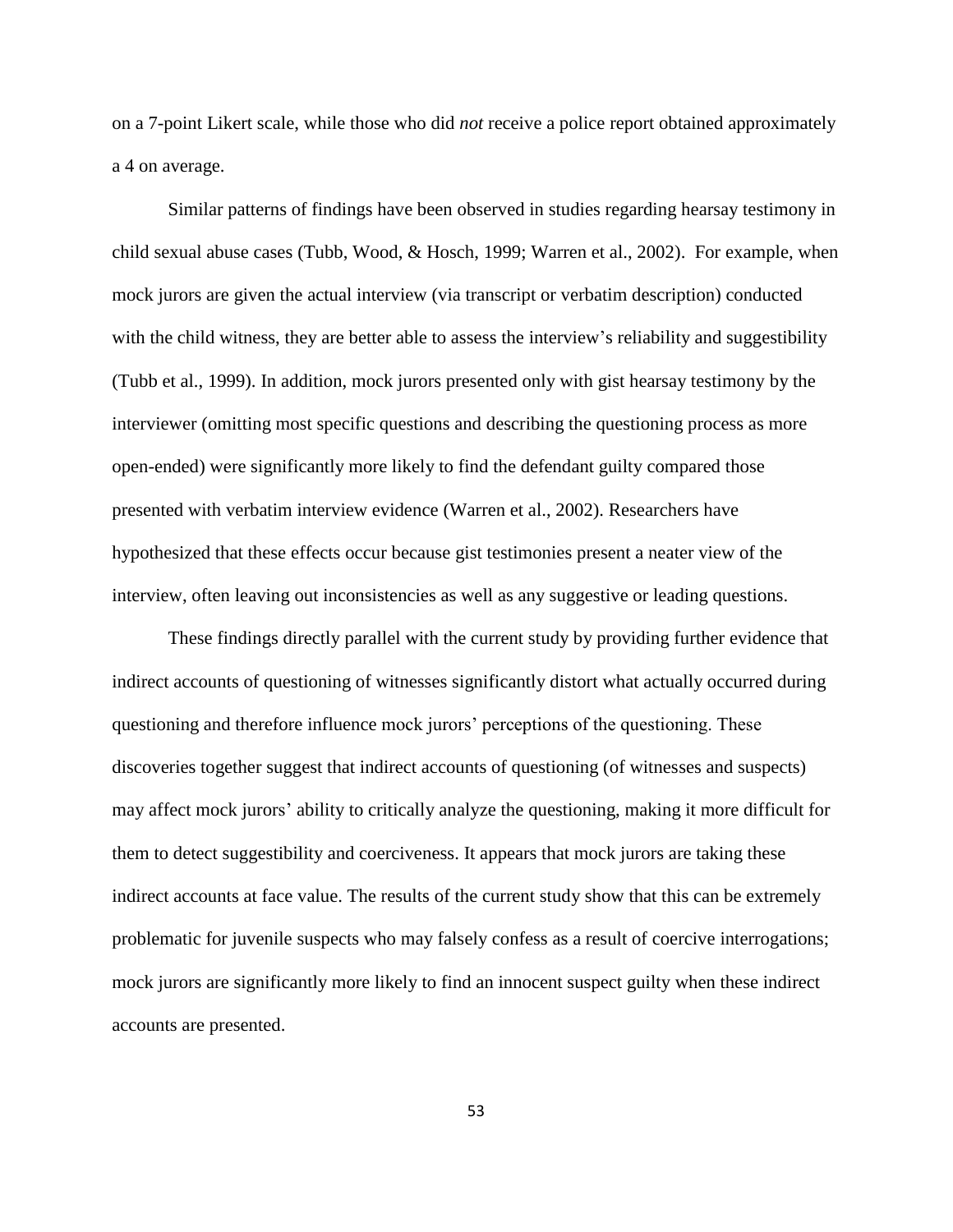When predictors of perceptions of interrogations and confessions (i.e., pre-existing individual differences such as demographic characteristics, sympathy for juveniles, and attitudes toward police) were examined, level of participant education and sympathy for juveniles each significantly predicted verdicts. Past research has indicated that higher sympathy displayed for juveniles as suspects and defendants is associated with more negative perceptions of the confession and therefore not guilty verdicts (Redlich et al., 2008). The current study further confirmed this finding as participants who reported feeling more sympathy for juveniles who commit crimes were more likely to vote not guilty. Furthermore, higher levels of education were associated with more not guilty verdicts, suggesting that participants with more education more critically analyzed the case materials and confession. Although it is also possible that people with higher education are more skeptical of the police in general, this conclusion was not supported by the current study as police perceptions scale scores did not significantly differ between education groups.

Education level was also found to interact with report condition in that participants who had some level of graduate education or a graduate/professional degree were significantly more likely than all other education groups to vote not guilty even when a police report was present. In addition, participants with less than a high school diploma were significantly more likely to render a guilty verdict when a police report was present, however due to small sample size (*N*=7) these results must be interpreted with caution. Importantly, the interaction of education and report condition did not change the effect of report condition, suggesting that it does not require a specific type of person to be affected by police reports. In other words, the effect of police reports on guilty verdict spans across demographic groups.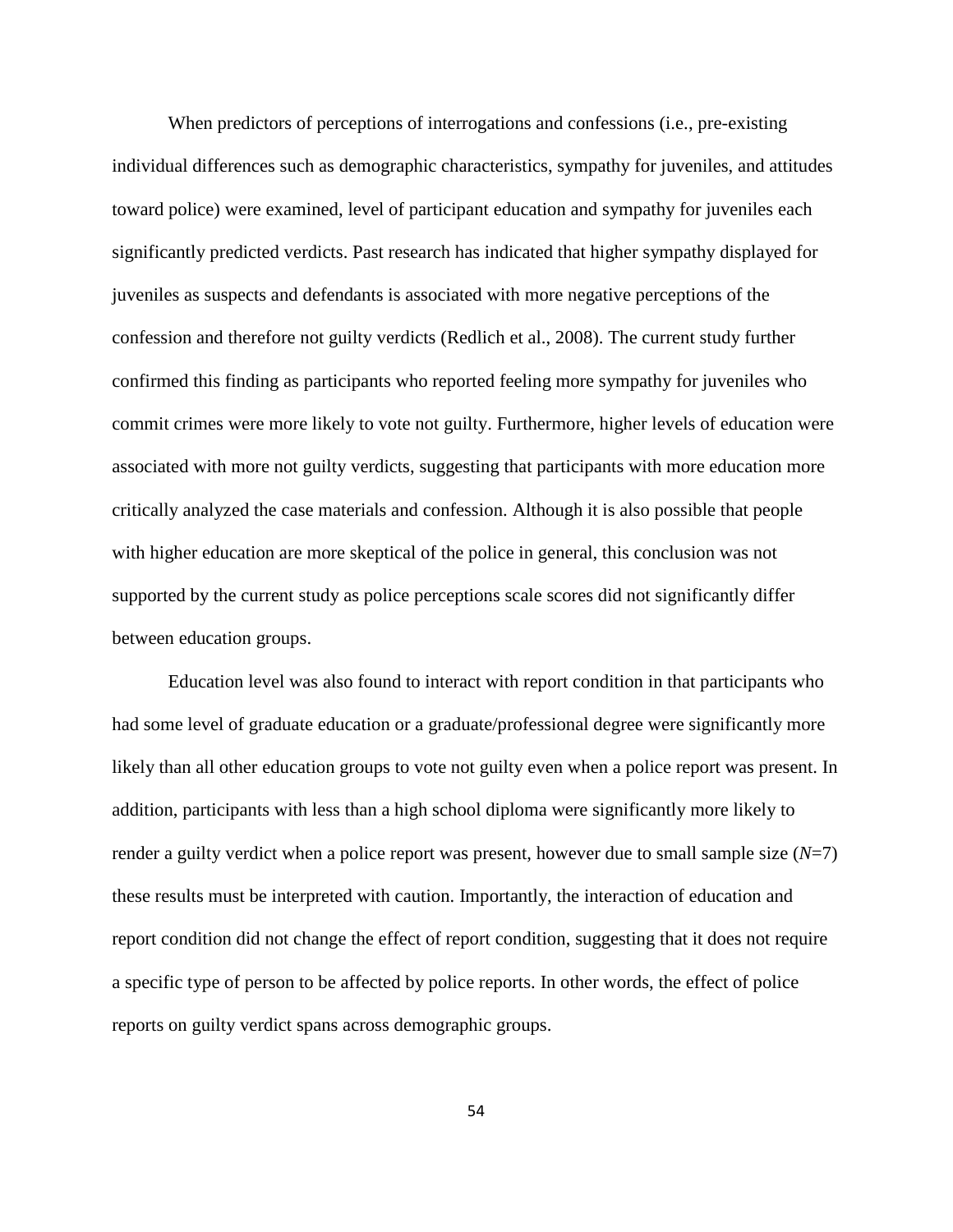Prior research has found significant gender differences in perceptions of juvenile suspects and defendants; female mock jurors on average are more critical of police interrogations of juvenile suspects and more likely to believe a juvenile defendant's claims of falsely confessing (Redlich et al., 2010). However, it appears that this effect is moderated by sympathy levels. Female mock jurors tend to have higher sympathy levels for juveniles overall, so the effects may be better explained by sympathy level rather than gender per se (Redlich et al., 2010). The current study did not replicate any prior findings related to sympathy for the suspect/ defendant. In fact, in the current study, more sympathy displayed for the suspect was significantly associated with more guilty verdicts and this effect was not different based on participant gender.

### **Limitations**

The largest limitation of the current study is the use of a fabricated rather than actual juvenile confession case and accompanying materials (police reports and transcript excerpts). The current study was designed to replicate the findings of Kassin and colleagues (2017) using a juvenile suspect. However, it would be very difficult, costly, and potentially unethical to subject juveniles to a mock crime and interrogation and to obtain a sample of police officers to question them. Therefore, we attempted to improve ecological validity by modeling the case and transcript excerpts on an actual juvenile false confession case. Furthermore, police reports were created to adhere as closely as possible to the real police reports from Kassin and colleagues (2017). However, it is unknown whether the results found in the current study would generalize to real juvenile false confession cases. In addition, jurors in a real-life juvenile false confession case would receive far more information and evidence during the trial process than the information provided in the current study. For example, jurors would likely be exposed to expert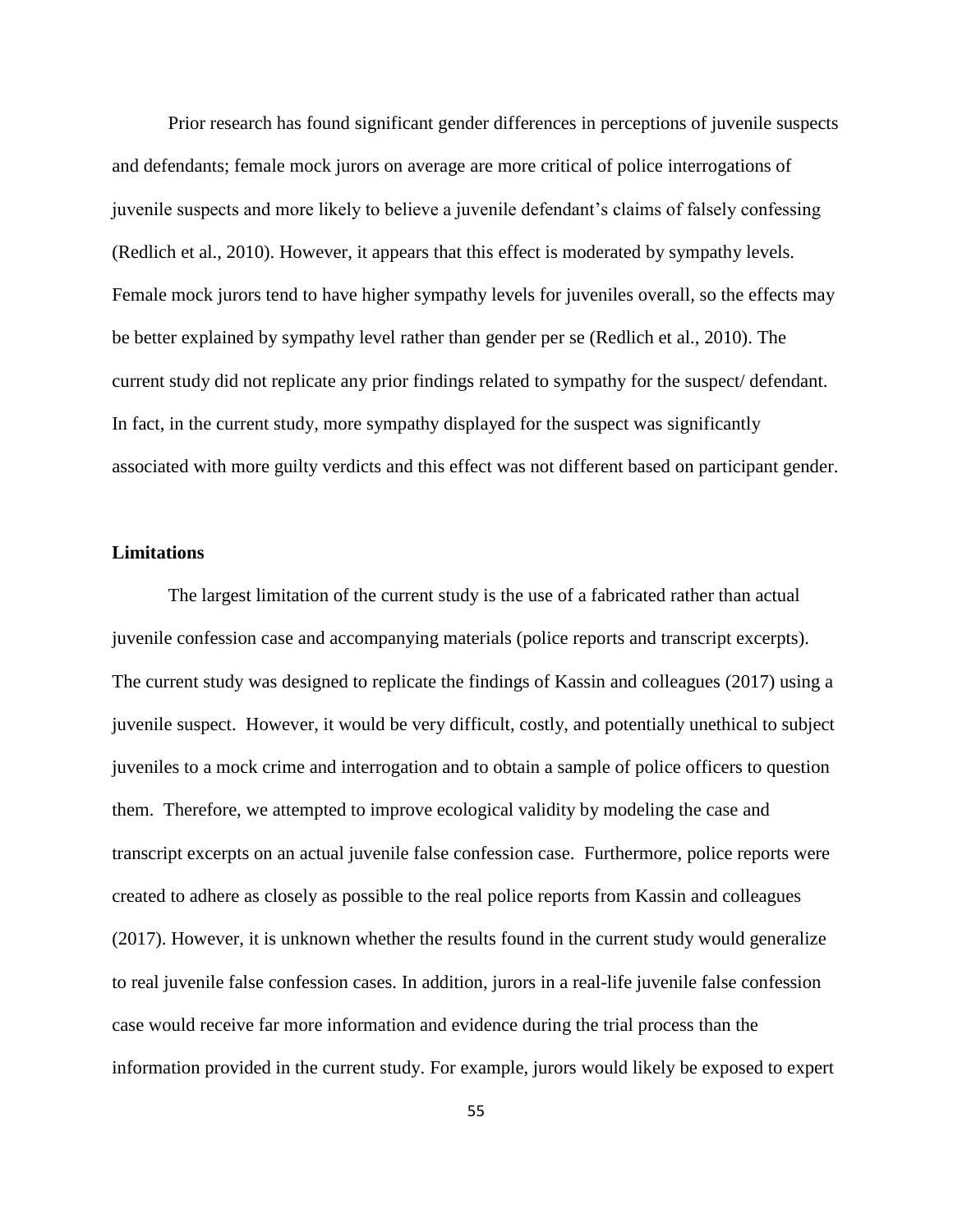testimony, analyses of physical evidence related to the crime, testimony and cross-examination of witnesses (including the defendant and police officers) and would likely receive jury instructions concerning burden of proof and how to analyze the confession and interrogation. Real jurors would also be given the chance to deliberate as a group instead of making a verdict decision on their own which could alter some jurors' perceptions post-evidence presentation.

Secondly, the current study used a high-profile juvenile false confession case as the model for the case materials which may have led to some biased results. It is possible that some of the participants were familiar with the real-life case the current fictional case was heavily based on which may have led to an inability to objectively analyze case materials presented. While none of the participants actually noted the Deskovic case in their open-ended question answers, some did mention similar cases such as the Brendan Dassey and Central Park Five cases. This may indicate that the current sample was not completely naïve which could have altered the current results. However, it should be noted that in a recent study, Mindthoff and colleagues (2018) found that despite increases in public awareness of false confession cases, people were still skeptical that confessions given may be false.

Another limitation involves the manipulation of interrogation coerciveness. Although the highly coercive interrogations contained three more instances of maximization and three more of minimization and were described as lasting 4 hours longer, mock jurors did not rate the slightly and highly coercive conditions any differently and they did not result in differing verdicts. In fact, participants appeared to see both the highly and slightly coercive interrogation conditions as very coercive and manipulative. It is possible that the two transcript versions were too similar and "slightly" may have been a misnomer.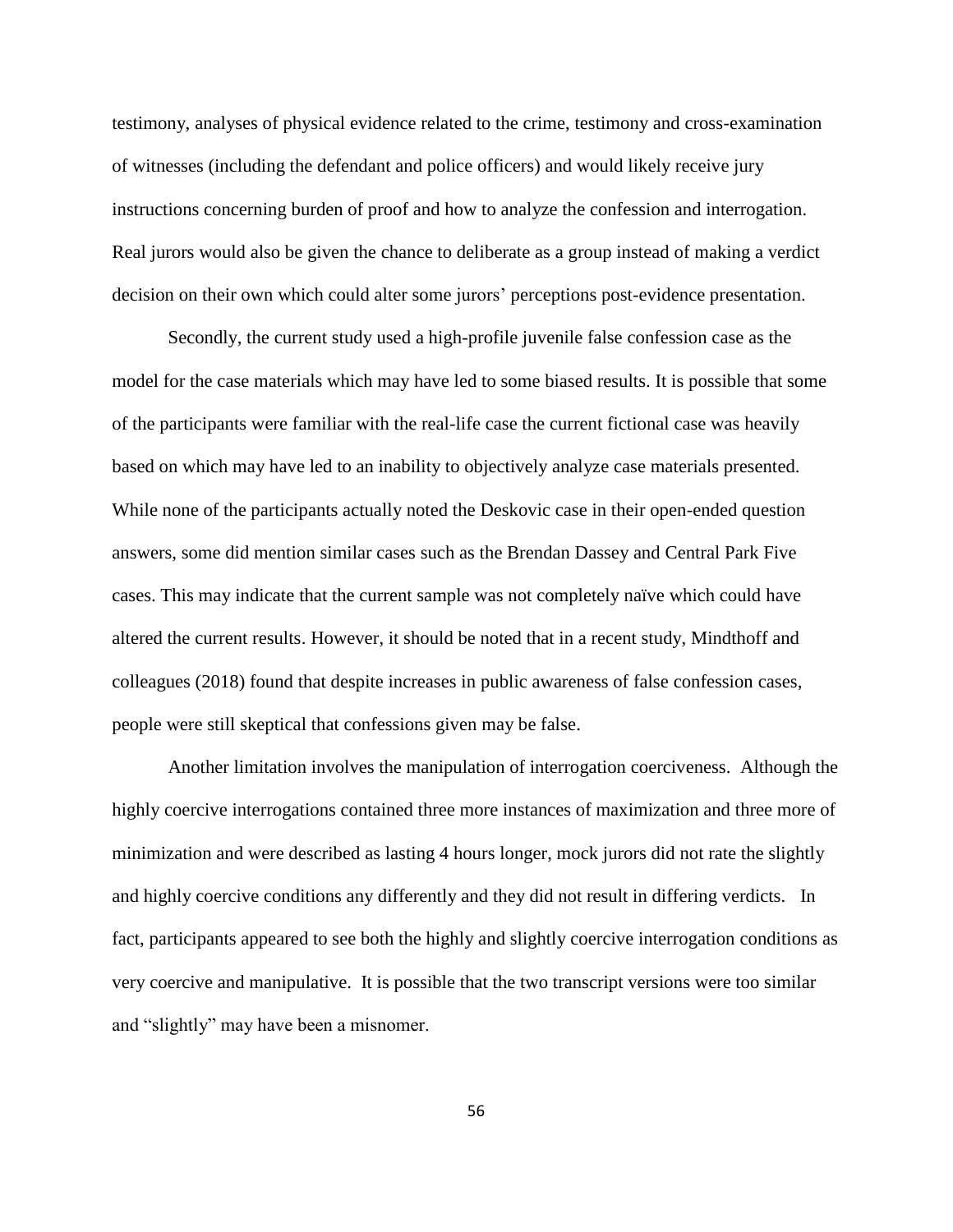Although I attempted to obtain a sample that was representative of all potential jurors in the United States by using both a student and Amazon MTurk sample, the final sample contained a large portion of educated (some college and higher) Caucasian (82.4%) individuals. Racial minorities as well as less educated individuals were significantly under-represented in the current study. Also, the mean age of the current sample (35.87), although above the typical mean age for a college sample, still skewed slightly young meaning it may not be entirely representative of the potential juror population. It is possible that results would have varied had the current sample been more diverse in these areas.

Finally, given the number of statistical analyses conducted on the current data set, the significance level of  $p = 0.05$  may be too liberal and some of these results may have been due to chance alone. Particularly for the series of scale scores analyses, some of the findings should be viewed as exploratory and interpreted with caution.

### **Implications**

Being wrongfully convicted has been shown to have detrimental psychological and social effects on individuals. Research has shown that many individuals released following a wrongful conviction experience a variety of psychological and psychiatric issues including but not limited to depression, anxiety, and post-traumatic stress disorder (PTSD) (Grounds, 2004). Many of these disorders develop as a result of the individual's feelings of isolation in their claims of innocence and being punished for a crime they did not commit. Individuals may also experience difficulties with interpersonal relationships due to a fundamental loss of trust in other people resulting from being wrongfully labeled as guilty by police officers, jury members, and the public (Grounds, 2004).

57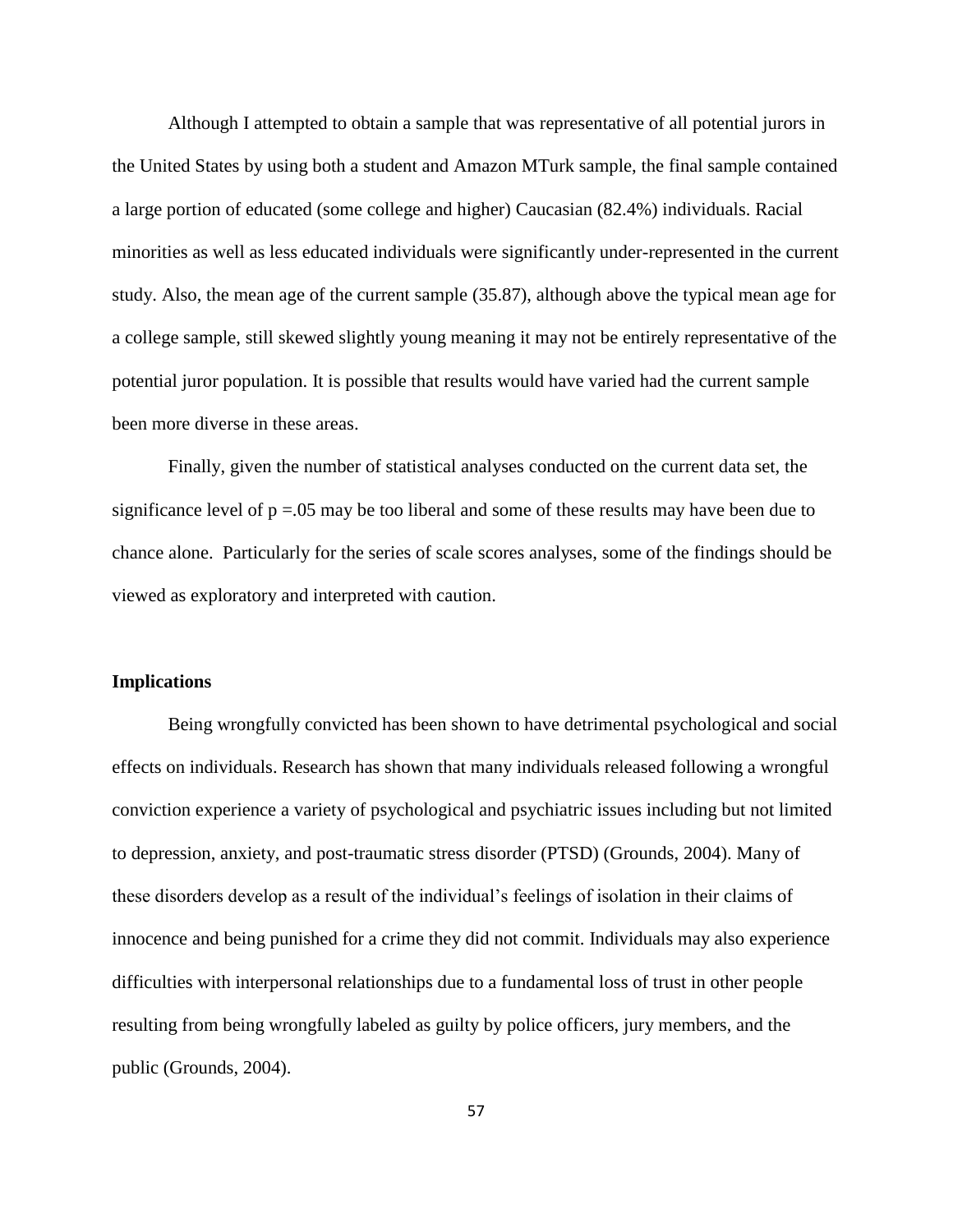Adaptation to the world outside of prison has also proven to be extremely difficult for exonerees. Many exonerees experience great difficulty reintegrating with normal society; after living in a predictable, highly controlled environment, the real-world is often overwhelming (Grounds, 2004). In addition, more often than not, exonerees are released without the aid of social services or supports or any kind of financial compensation for the miscarriage of justice they have endured (Grounds, 2004). Following release, exonerees often experience social stigma; once convicted, many exonerees continue to be labeled as guilty despite the court definitively stating otherwise (Grounds, 2004; Scherr, Normile, & Putney, 2018). Research has also indicated that exonerees are viewed more negatively by the public than persons with no criminal history and in some instances as guilty parolees (Thompson, Molina, & Levett, 2011). , Thus, many exonerees have difficulty finding employment or establishing meaningful interpersonal relationships.

Past research on perceptions of exonerees has suggested that those who were initially convicted due to false confessions experience heightened stigma following release (Scherr et al., 2018). In a recent study by Scherr and colleagues (2018), participants perceived false confession exonerees as more guilty and less intelligent compared to other types of exonerees and were less willing to support efforts to support the exoneree through the reintegration process (such as psychological counseling and job training). False confession exonerees may be judged more negatively than other types of exonerees because people make dispositional attributions to make sense of and explain why an innocent person would confess to a crime they did not commit (Woestehoff & Meissner, 2016). For example, many people believe that the only explanations for why an innocent person would falsely confess include mental illness and/or low intelligence (Chojnacki, Cicchini, & White, 2008). In addition, people may view false confession exonerees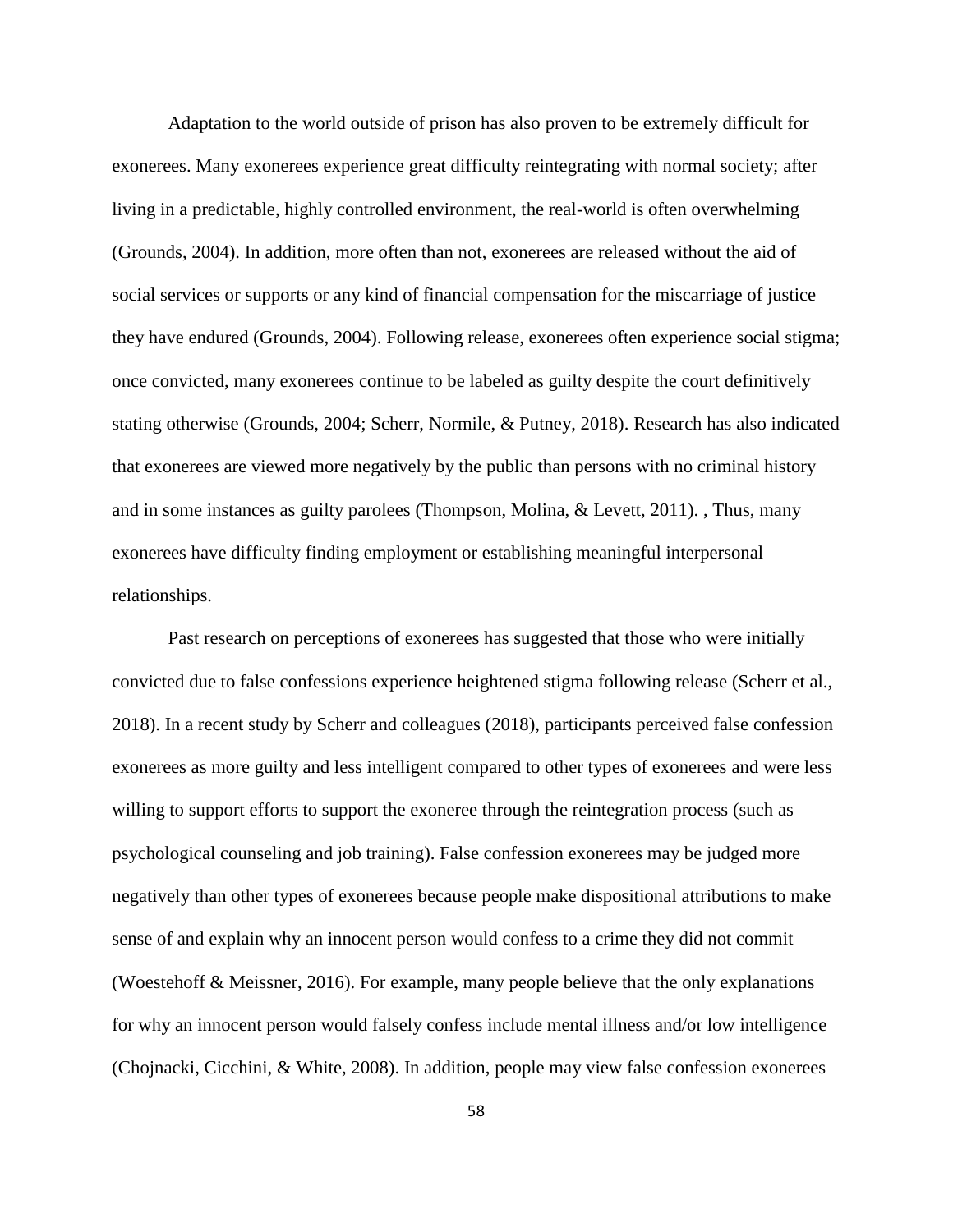as more responsible for their legal outcome (i.e., they were imprisoned as a result of their own actions and their conviction could have been avoided had they acted differently) (Scherr et al., 2018). Overall, research suggests that despite public exoneration, persons who have been wrongfully convicted experience a variety of psychological and social issues following release and that these consequences may be more extreme for false confession exonerees.

Very little research has been conducted to assess consequences of juvenile wrongful convictions and specifically the consequences for juvenile false confession exonerees. However, it is likely that juvenile exonerees would experience similar consequences as adult exonerees. Moreover, consequences for juvenile exonerees may be exacerbated due to age-related factors. For example, because wrongfully convicted juveniles are imprisoned during developmentally formative years, they may experience more intense psychological and social consequences than adults. Based on the previously stated findings, it is clear that the time to intervene is before the wrongful conviction ever occurs. Unfortunately, however, it is too late for many; the damage is already done. Many juveniles who falsely confess receive lengthy sentences and spend several years in prison. For example, Jeff Deskovic spent nearly 16 years in prison for a murder he did not commit (InnocenceProject, 2019).

The findings underline the importance of the current study. A significant proportion of participants in the current study judged the juvenile suspect as guilty when a police report of the questioning and confession was provided; they might not have done so had they viewed only the actual interrogation. This is problematic because in real life confession trials jurors will always be exposed to police reports, police testimony, or both, concerning the confession obtained from the suspect, and they will be presented with this information prior to hearing from the defense. Based on the current results, this suggests that many jurors may be immediately biased against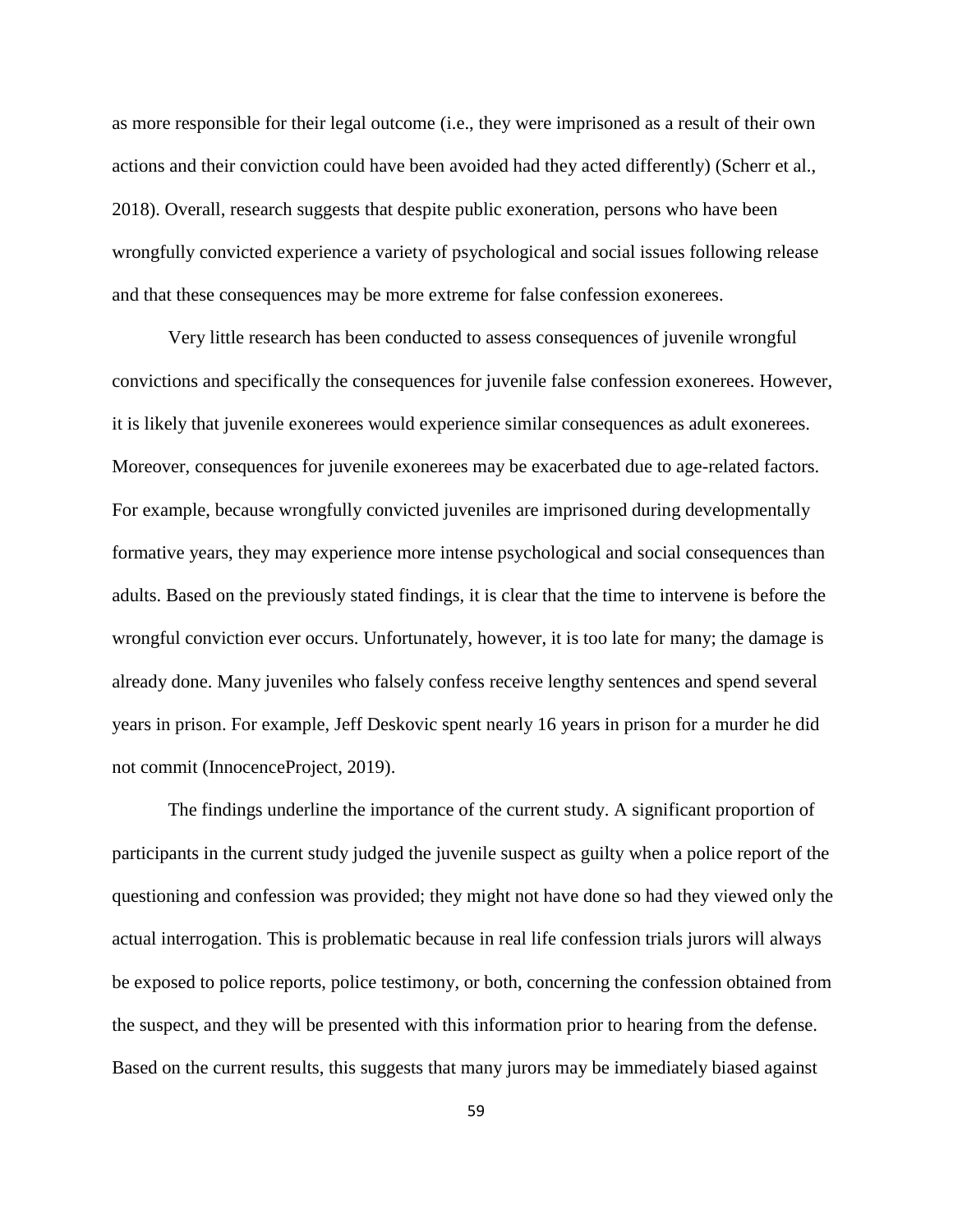the defendant, subsequently increasing the risk of wrongful conviction. Furthermore, jurors are not always presented with transcripts or recordings of the actual interrogations, and complete records of the interrogations do not always exist (Kassin et al., 2007) . In fact, most police departments in the U.S. resist recording interrogations citing that it would hinder the interrogation process and contaminate results; they report audio recording interrogations roughly 30% of the time and using video recording approximately 8% of the time (Kassin et al., 2007). The current study underlines the need for this more accurate type of record keeping by clearly illustrating its profound effects on jurors' perceptions and ultimately verdict decision.

## **Future Directions**

Despite the limitations of the present study, we expanded upon the results found by Kassin and colleagues (2017) and extended them to juvenile confession cases. The current study is an important step in the study of mock jurors' perceptions of confessions as it is the first to analyze questioning quality, police report accuracy, and type of evidence presented together simultaneously. The current study is also the first to analyze these factors using a juvenile confession case. Overall, the present findings suggest that type of evidence presented to mock jurors has a profound effect on how they perceive a juvenile confession. More specifically, results indicate that reading police reports of suspect questioning leads mock jurors to judge a juvenile suspect as guilty and that this effect is heightened when verbatim evidence (i.e., transcripts) is not provided.

Because this is the first study specifically looking at these factors using a juvenile confession case, further research is needed to replicate and generalize the present findings to other types of juvenile interrogation cases. More specifically, these effects should be assessed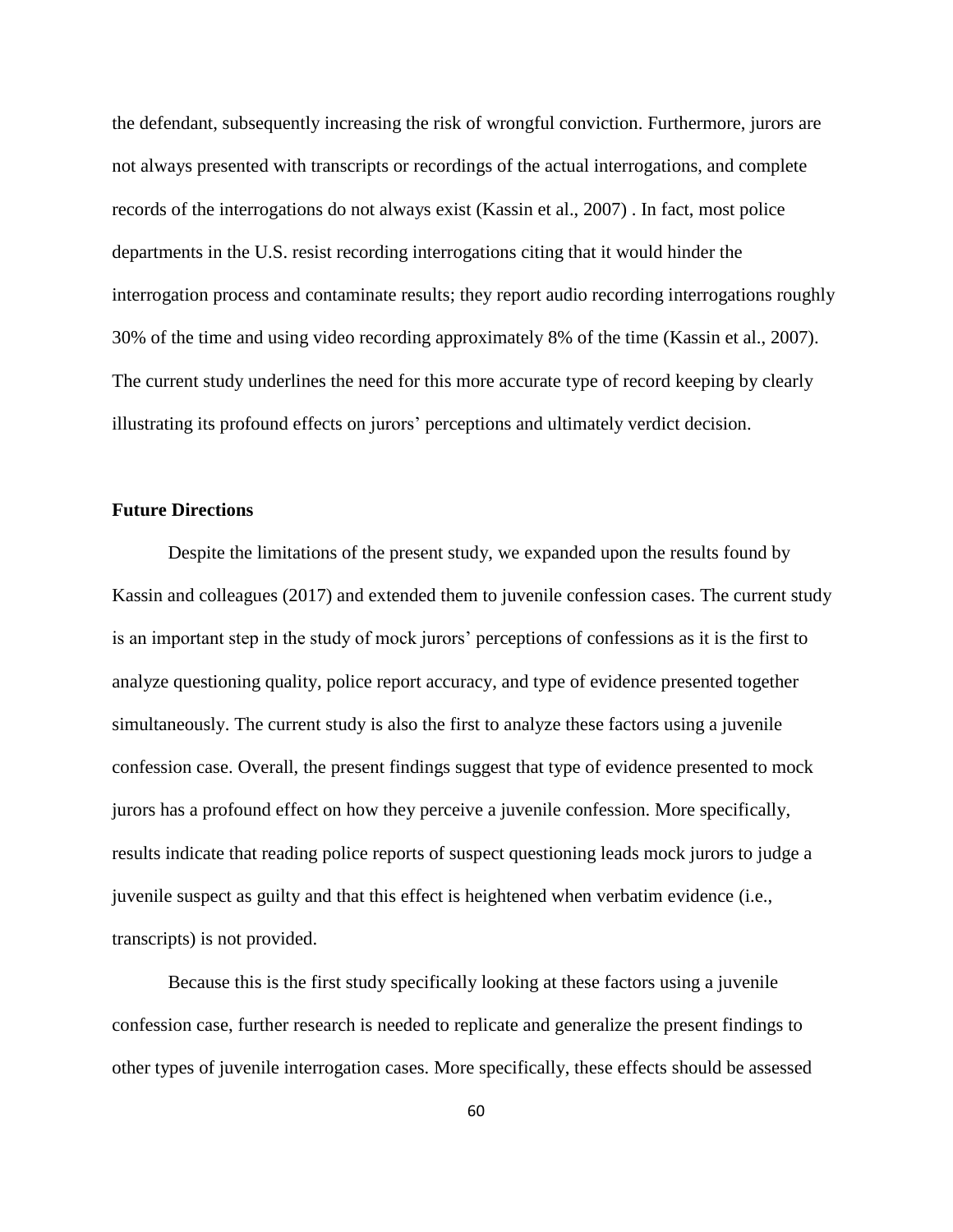using non-violent and non-sexual crimes. The current study did not replicate any sympathy effects displayed in prior research; more sympathy for the juvenile in this case was associated with more guilty verdicts. This could be due to the fact that the case used in the current study was a violent and sexual crime (rape and murder). Therefore, future studies should use crimes of a different nature.

 In addition, potential factors that may alter the effects of police report evidence should be assessed. For instance, past research has shown that age of the suspect can affect mock jurors' perceptions of confession evidence (Redlich et al., 2008). The current study used a 16-year-old suspect; future research should determine whether results extend to older or younger juvenile suspects. Perceptions of confessions have also been shown to be affected by the suspects' mental status; mock jurors are much more likely to believe a suspect has falsely confessed if the suspect is described as mentally ill or having an intellectual impairment (Mindthoff et al., 2018). Therefore, future studies may manipulate the presentation of the juvenile suspect's mental status.

Recent research has also indicated that use of expert testimony can effectively increase juror sensitivity to false confession evidence (Woestehoff & Meissner, 2016). By providing scientific evidence and research on false confession risk factors such as coercive tactics and dispositional characteristics such as youth, expert witness testimony can help jurors more objectively judge confession evidence presented at trial. Further, recent research indicated that over three quarters of mock jurors agreed that expert testimony concerning how and why false confessions may occur would be useful in making a verdict decision (Mindthoff et al., 2018). Future studies should analyze the effect expert testimony in conjunction with police report evidence to assess how expert testimony may diminish the biasing effects of police reports.

61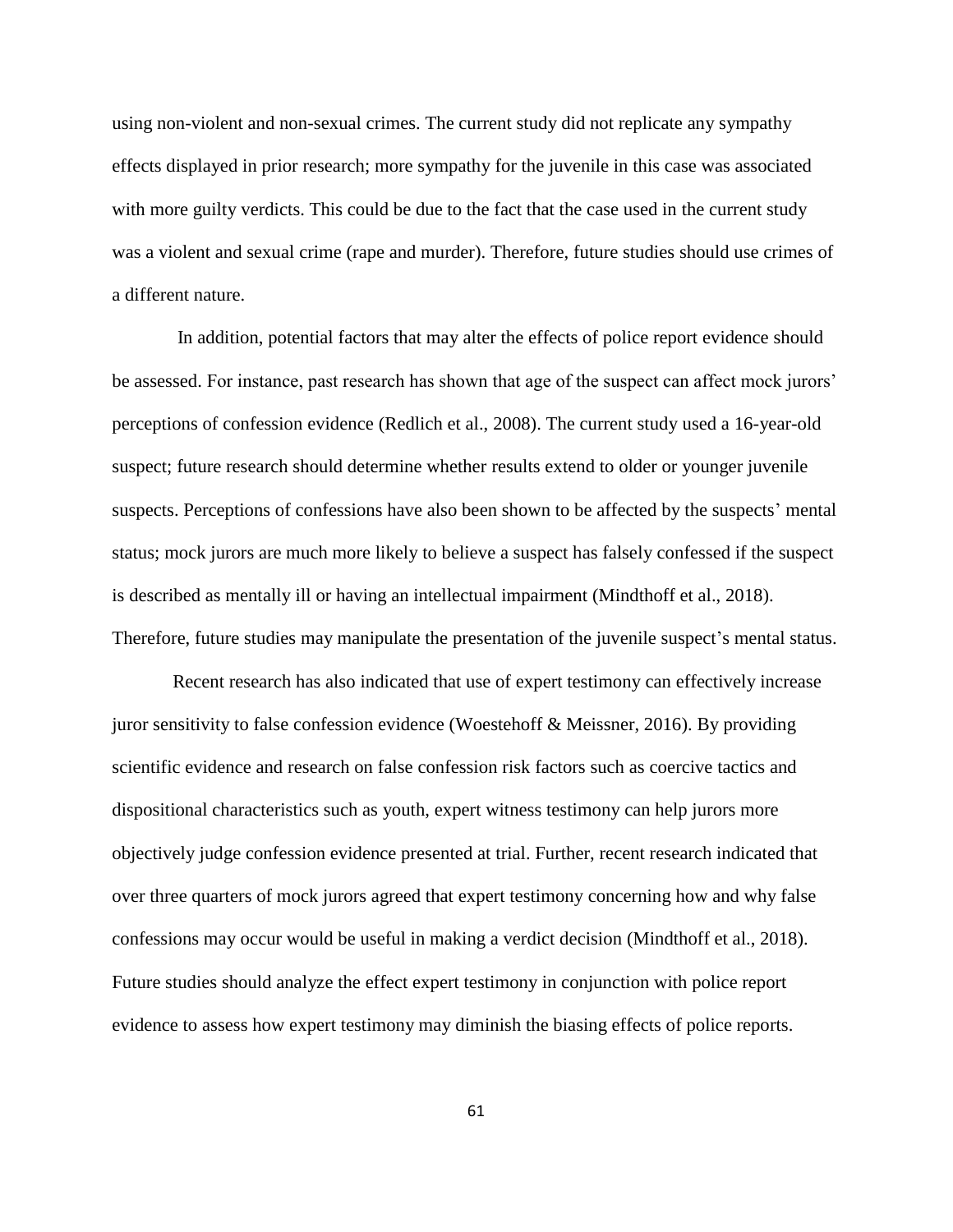## **Conclusion**

Previous research has demonstrated that police reports of interrogations frequently omit prevalence of manipulative tactics used and downplay the overall coerciveness of the interrogation. Thus, relying solely on police reports of questioning of a suspect leads to biases against the suspect causing mock jurors to misjudge an innocent suspect as guilty (Kassin et al., 2017). The current study expanded these findings by showing that they hold true even when transcript excerpts of the questioning are provided. This study is also the first to extend these findings to a juvenile confession case. Participants who were provided with a police report of the questioning had more positive perceptions of the interrogation and confession and were more likely to find the innocent suspect guilty. These findings are crucial as they have direct implications for real life juvenile confession cases. The current study shows how easily jurors can be biased against a defendant that has confessed therefore increasing the risk of wrongful convictions. Future research should examine how other possible factors such as expert testimony and the suspect's age, mental state, intellectual ability, or other case characteristics can impact juror verdicts.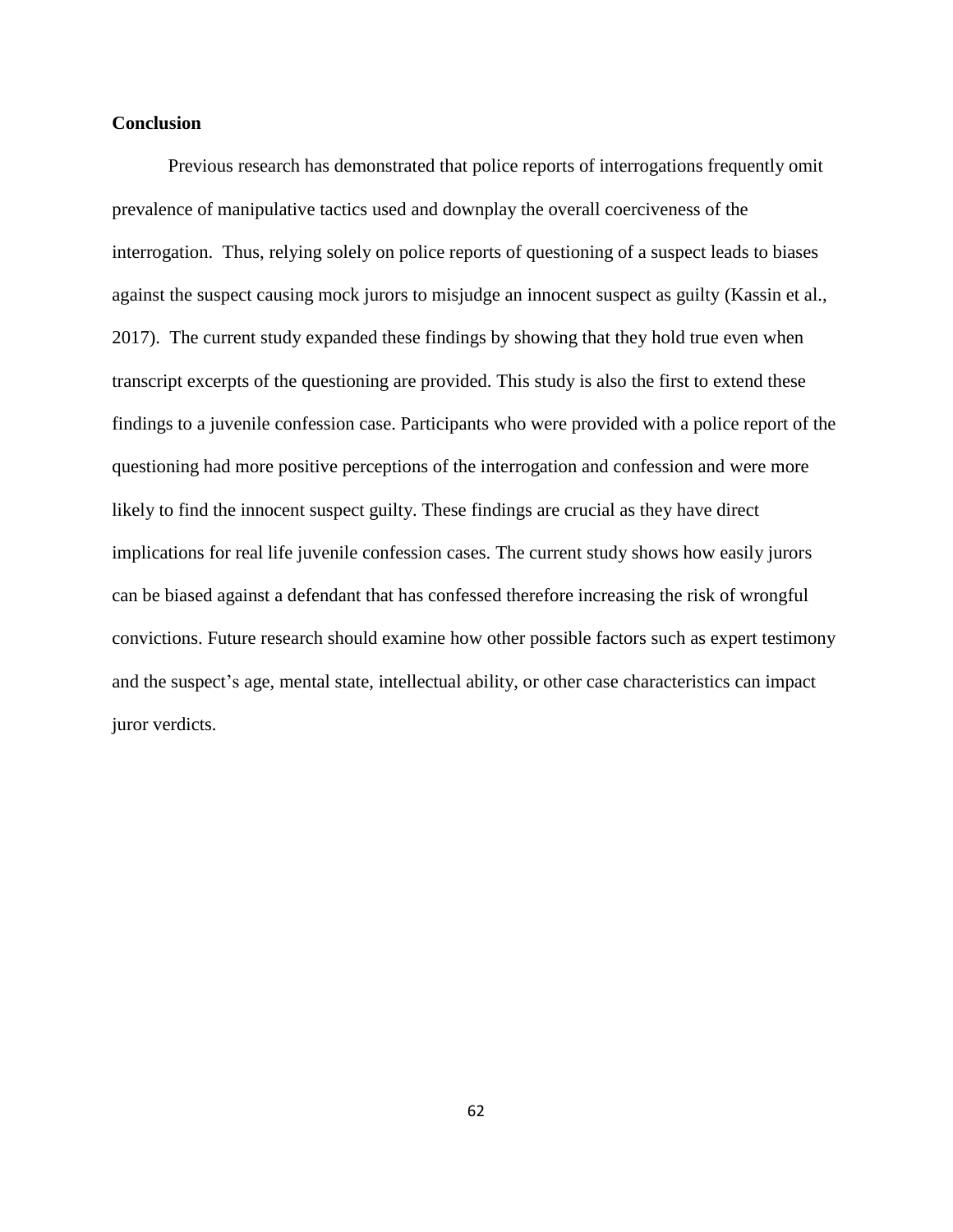### REFERENCES

- Appleby, S. C., Hasel, L. E., & Kassin, S. M. (2011). Police-induced confessions: An empirical analysis of their content and impact. *Psychology, Crime & Law, 19*(2), 1-18. doi:10.1080/1068316X.2011.613389
- Bernhard, P. A., & Miller, R. S. (2018). Juror perceptions of false confessions versus witness recantations. *Psychiatry, Psychology and Law, 25*(4), 539-549. doi:10.1080/13218719.2018.1463874
- Blandón-Gitlin, I., Sperry, K., & Leo, R. (2011). Jurors believe interrogation tactics are not likely to elicit false confessions: Will expert witness testimony inform them otherwise? *Psychology, Crime & Law, 17*(3), 239-260. doi[:http://dx.doi.org/10.1080/10683160903113699](http://dx.doi.org/10.1080/10683160903113699)
- Bonnie, R., & Scott, E. (2013). The teenage brain: Adolescent brain research and the law. *Current Directions in Psychological Science, 22*(2), 158. doi:10.1177/0963721413478416
- Bottoms, B., Nysse-Carris, K., Harris, T., & Tyda, K. (2003). Jurors' perceptions of adolescent sexual assault victims who have intellectual disabilities. *Law and Human Behavior, 27*(2), 205-227. doi:10.1023/A:1022551314668
- Candel, I., Merckelbach, H., Loyen, S., & Reyskens, H. (2005). "I hit the shift-key and then the computer crashed": Children and false admissions. *Personality and Individual Differences, 38*(6), 1381-1387. doi[:http://dx.doi.org/10.1016/j.paid.2004.09.005](http://dx.doi.org/10.1016/j.paid.2004.09.005)
- Chojnacki, D. E., Cicchini, M. D., & White, L. T. (2008). An empirical basis for the admission of expert testimony on false confessions. *Arizona State Law Journal, 40*, 1-1429.
- Cleary, H. M. D. (2014). Police interviewing and interrogation of juvenile suspects: A descriptive examination of actual cases. *Law and Human Behavior, 38*(3), 271-282. doi[:http://dx.doi.org/10.1037/lhb0000070](http://dx.doi.org/10.1037/lhb0000070)
- Cleary, H. M. D. (2017). Applying the lessons of developmental psychology to the study of juvenile interrogations: New directions for research, policy, and practice. *Psychology, Public Policy, and Law, 23*(1), 118-130. doi[:http://dx.doi.org/10.1037/law0000120](http://dx.doi.org/10.1037/law0000120)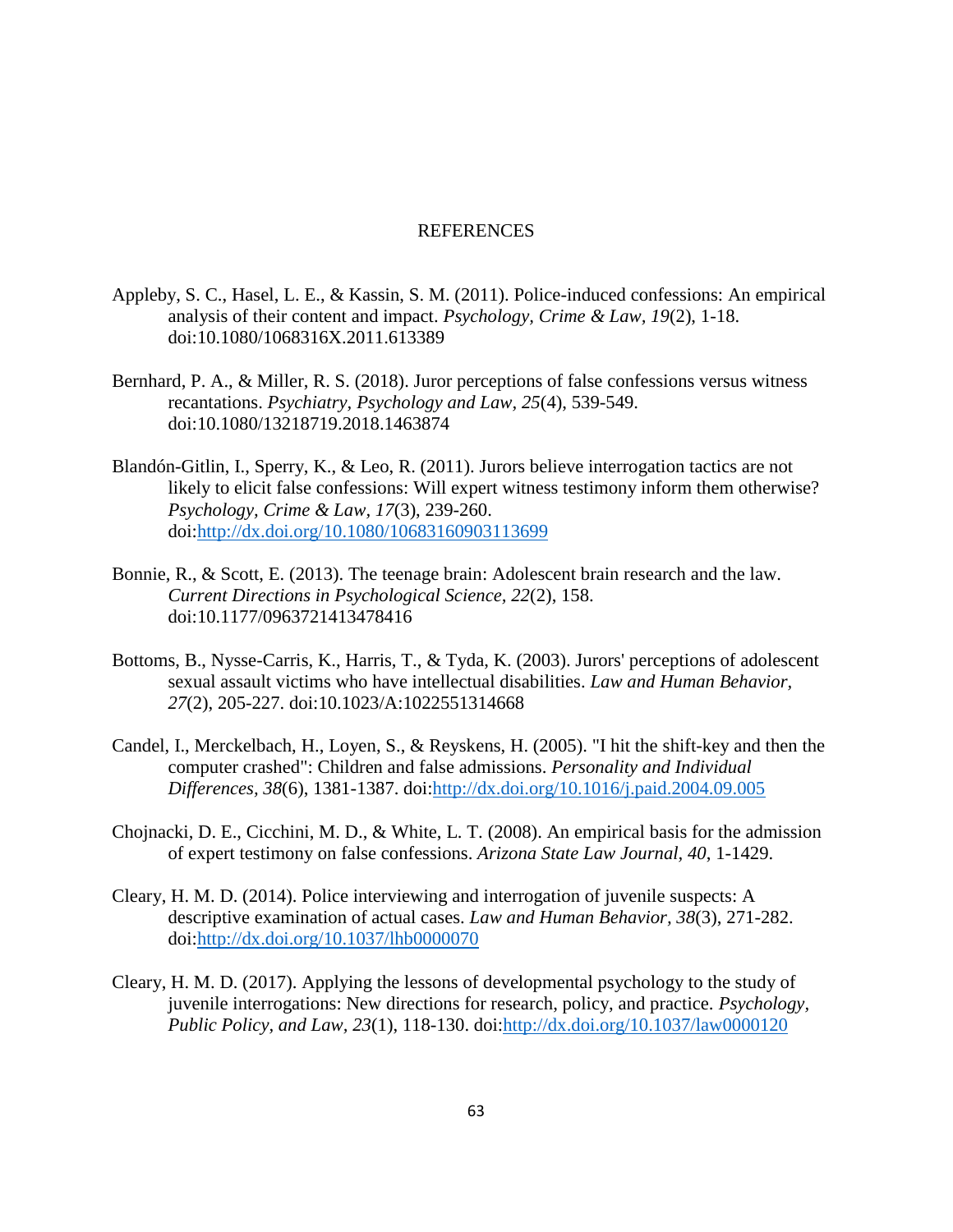- Cleary, H. M. D., & Warner, T. C. (2016). Police training in interviewing and interrogation methods: A comparison of techniques used with adult and juvenile suspects. *Law and Human Behavior, 40*(3), 270-284. doi:10.1037/lhb0000175
- Davis, D., & Leo, R. A. (2012). Interrogation- related regulatory decline: Ego depletion, failures of self-regulation, and the decision to confess. *Psychology, Public Policy, and Law, 18*(4), 673-704. doi:10.1037/a0027367
- Drizin, S. A., Colgan, B. A., & Lassiter, G. D. (2004). Tales from the juvenile confession front: A guide to how standard police interrogation tactics can produce coerced and false confessions from juvenile suspects. *Interrogations, confessions, and entrapment* (pp. 127-162, Chapter xix, 290 Pages): Kluwer Academic/Plenum Publishers, New York, NY.
- Ghetti, S., & Redlich, A. D. (2001). Reactions to youth crime: Perceptions of accountability and competency. *Behavioral Sciences & the Law, 19*(1), 33-52. doi:10.1002/bsl.426
- Goldstein, N. E. S., Condie, L. O., Kalbeitzer, R., Osman, D., & Geier, J. L. (2003). Juvenile offenders' Miranda rights comprehension and self-reported likelihood of offering false confessions. *Assessment, 10*(4), 359-369. doi[:http://dx.doi.org/10.1177/1073191103259535](http://dx.doi.org/10.1177/1073191103259535)
- Grisso, T. (1981). Juveniles' waiver of rights : Legal and psychological competence.
- Grisso, T., Steinberg, L., Woolard, J., Cauffman, E., Scott, E., Graham, S., . . . Schwartz, R. (2003). Juveniles' competence to stand trial: A comparison of adolescents' and adults' capacities as trial defendants. *Law and Human Behavior, 27*(4), 333-363. doi:10.1023/A:1024065015717
- Grounds, A. (2004). Psychological consequences of wrongful conviction and imprisonment. *Canadian Journal of Criminology and Criminal Justice, 46*(2), 165-182. doi:10.3138/cjccj.46.2.165
- Gudjonsson, G. H., & Pearse, J. (2011). Suspect interviews and false confessions. *Current Directions in Psychological Science, 20*(1), 33-37. doi:10.1177/0963721410396824
- Henkel, L. A., Coffman, K. A. J., & Dailey, B. A. E. M. (2008). A survey of people's attitudes and beliefs about false confessions. *Behavioral Sciences & the Law, 26*(5), 555-584. doi:10.1002/bsl.826

Hritz, A., Blau, M., & Tomezsko, S. (2010). False Confessions.

InnocenceProject. (2007). False Confessions and Recording of Custodial Interrogations.

InnocenceProject. (2017). Jonathan Barr.

InnocenceProject. (2019). Jeff Deskovic.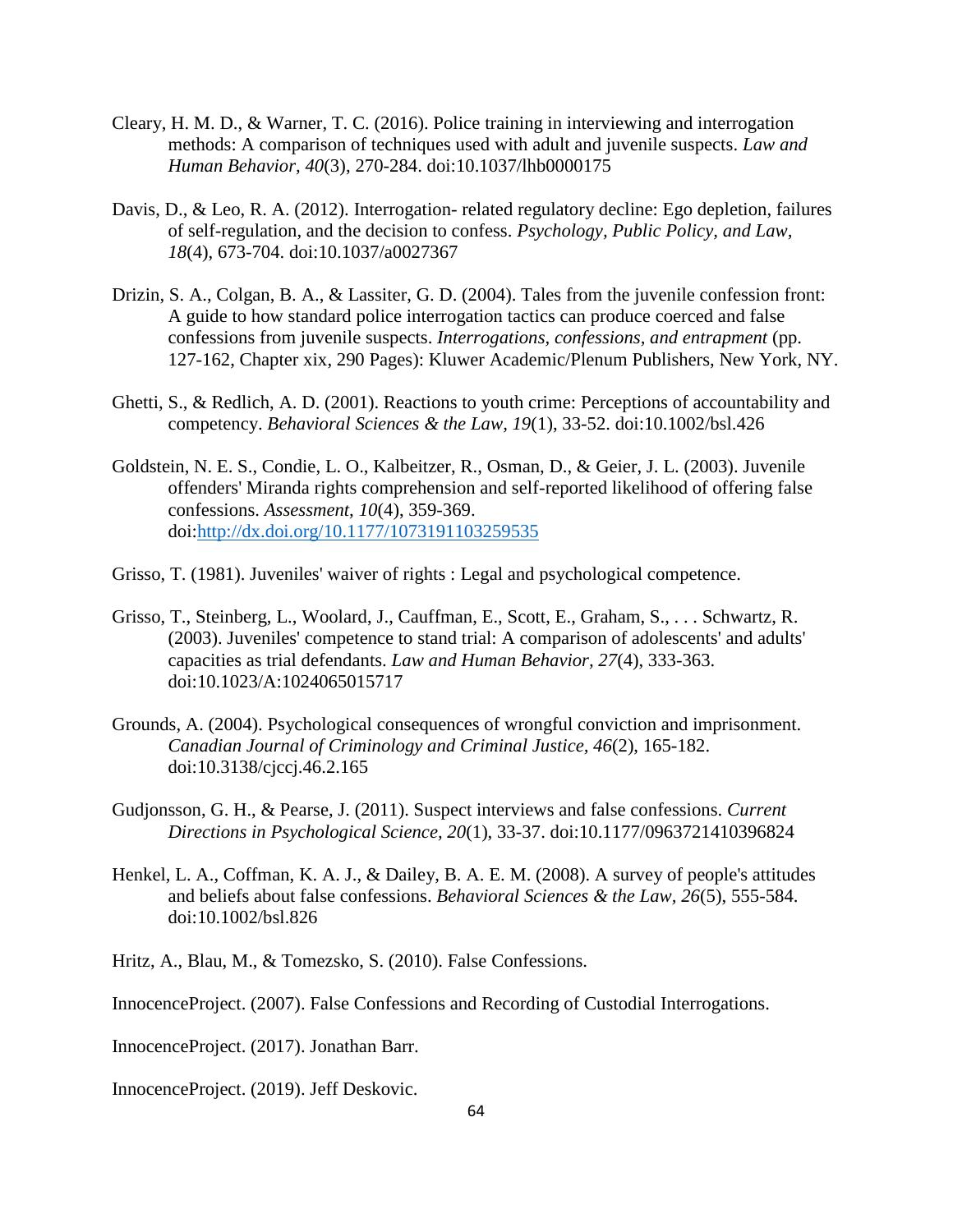J.B.D. v. North Carolina, 321 (2010).

- Kassin, Drizin, S. A., Grisso, T., Gudjonsson, G. H., Leo, R. A., & Redlich, A. D. (2010). Police-induced confessions, risk factors, and recommendations: Looking ahead. *Law and Human Behavior, 34*(1), 49-52. doi[:http://dx.doi.org/10.1007/s10979-010-9217-5](http://dx.doi.org/10.1007/s10979-010-9217-5)
- Kassin, S., Leo, R., Meissner, C., Richman, K., Colwell, L., Leach, A.-M., & Fon, D. (2007). Police interviewing and interrogation: A self-report survey of police practices and beliefs. *Law and Human Behavior, 31*(4), 381-400. doi:10.1007/s10979-006-9073-5
- Kassin, S., & McNall, K. (1991). Police interrogations and confessions. *Law and Human Behavior, 15*(3), 233-251. doi:10.1007/BF01061711
- Kassin, S., & Norwick, R. (2004). Why people waive their Miranda rights: The power of innocence. *Law and Human Behavior, 28*(2), 211-221. doi:10.1023/B:LAHU.0000022323.74584.f5
- Kassin, S. M. (2012). "Why confessions trump innocence": Corrections and updates to Kassin (2012). *American Psychologist, 67*(6), 445. doi[:http://dx.doi.org/10.1037/a0029885](http://dx.doi.org/10.1037/a0029885)
- Kassin, S. M. (2017). False confessions: How can psychology so basic be so counterintuitive? *American Psychologist, 72*(9), 951-964. doi[:http://dx.doi.org/10.1037/amp0000195](http://dx.doi.org/10.1037/amp0000195)
- Kassin, S. M., Goldstein, C. C., & Savitsky, K. (2003). Behavioral confirmation in the interrogation room: On the dangers of presuming guilt. *Law and Human Behavior, 27*(2), 187-203. doi[:http://dx.doi.org/10.1023/A:1022599230598](http://dx.doi.org/10.1023/A:1022599230598)
- Kassin, S. M., Kukucka, J., Lawson, V. Z., & Decarlo, J. (2017). Police reports of mock suspect interrogations: A test of accuracy and perception. *Law and Human Behavior, 41*(3), 230- 243. doi:10.1037/lhb0000225
- Kassin, S. M., & Mcnall, K. (1991). Police interrogations and confessions Communicating promises and threats by pragmatic implication. *Law and Human Behavior, 15*(3), 233- 251. doi:Doi 10.1007/Bf01061711
- Kassin, S. M., & Neumann, K. (1997). On the power of confession evidence: An experimental test of the fundamental difference hypothesis. *Law and Human Behavior, 21*(5), 469-484. doi[:http://dx.doi.org/10.1023/A:1024871622490](http://dx.doi.org/10.1023/A:1024871622490)
- Kassin, S. M., & Wrightsman, L. S. (1981). Coerced confessions, judicial instruction, and mock juror verdicts. *Journal of Applied Social Psychology, 11*(6), 489-506. doi[:http://dx.doi.org/10.1111/j.1559-1816.1981.tb00838.x](http://dx.doi.org/10.1111/j.1559-1816.1981.tb00838.x)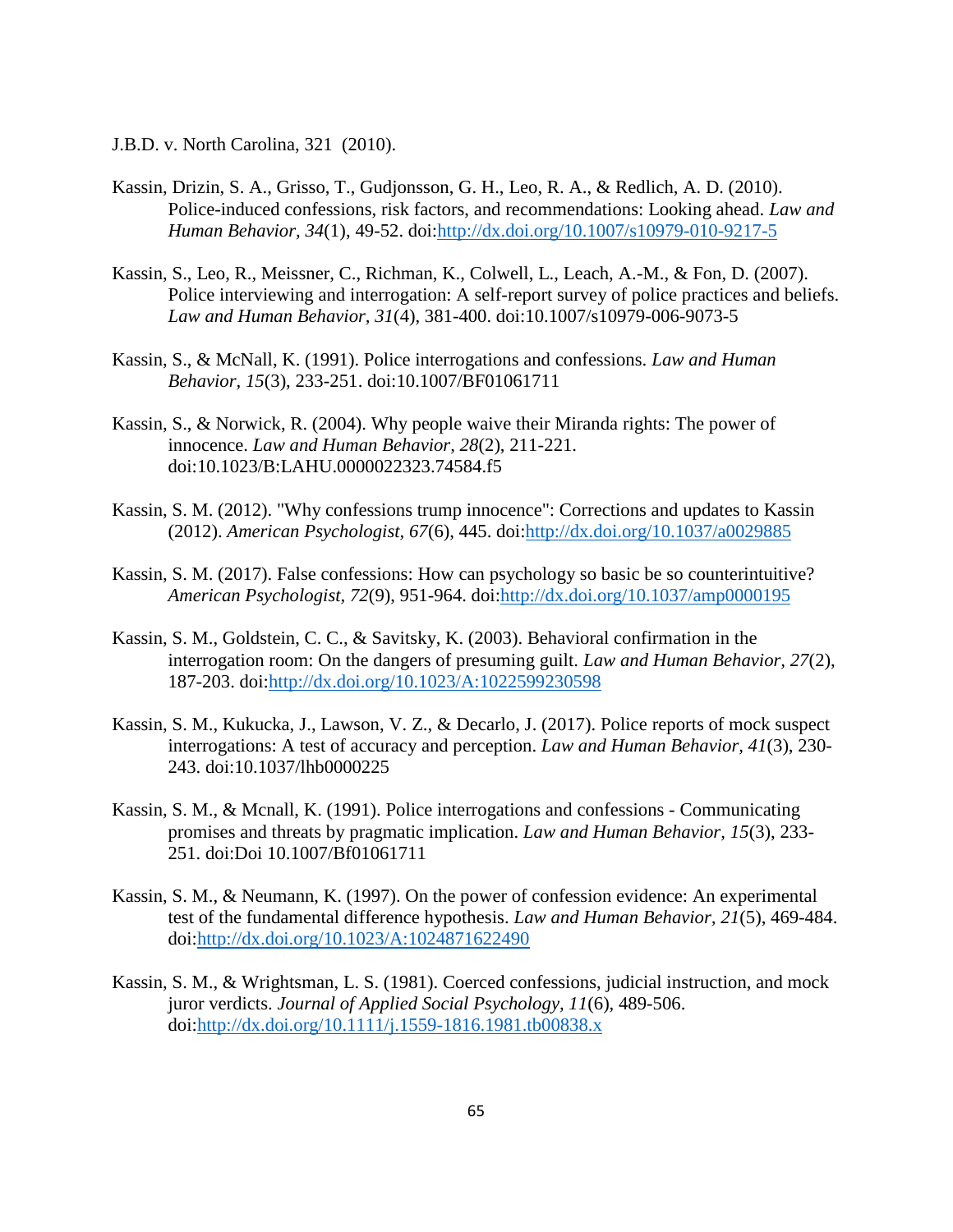- Keatley, D. A., Marono, A., & Clarke, D. D. (2018). Unmaking a murderer: Behaviour sequence analysis of false confessions. *Psychiatry, Psychology and Law, 25*(3), 425-436. doi:10.1080/13218719.2018.1463875
- Kelly, C. E., Miller, J. C., Redlich, A. D., & Kleinman, S. M. (2013). A taxonomy of interrogation methods. *Psychology, Public Policy, and Law, 19*(2), 165-178. doi:10.1037/a0030310
- Kostelnik, J. O., & Reppucci, N. D. (2009). Reid training and sensitivity to developmental maturity in interrogation: Results from a national survey of police. *Behavioral Sciences & the Law, 27*(3), 361-379. doi:10.1002/bsl.871
- Lamb, M., Orbach, Y., Sternberg, K., Hershkowitz, I., & Horowitz, D. (2000). Accuracy of investigators' verbatim notes of their forensic interviews with alleged child abuse victims. *Law and Human Behavior, 24*(6), 699-708. doi:10.1023/A:1005556404636
- Leo, R. A., & Davis, D. (2010). From false confession to wrongful conviction: Seven psychological processes. *Journal of Psychiatry & Law, 38*(1-2), 9-56. doi[:http://dx.doi.org/10.1177/009318531003800103](http://dx.doi.org/10.1177/009318531003800103)
- Leo, R. A., & Liu, B. (2009). What do potential jurors know about police interrogation techniques and false confessions? *Behavioral Sciences & the Law, 27*(3), 381-399. doi[:http://dx.doi.org/10.1002/bsl.872](http://dx.doi.org/10.1002/bsl.872)
- Malloy, L. C., Shulman, E. P., & Cauffman, E. (2014). Interrogations, confessions, and guilty pleas among serious adolescent offenders. *Law and Human Behavior, 38*(2), 181-193. doi[:http://dx.doi.org/10.1037/lhb0000065](http://dx.doi.org/10.1037/lhb0000065)
- Mindthoff, A., Evans, J. R., Perez, G., Woestehoff, S. A., Olaguez, A. P., Klemfuss, J. Z., . . . Woody, W. D. (2018). A survey of potential jurors' perceptions of interrogations and confessions. *Psychology, Public Policy, and Law, 24*(4), 430-448. doi:10.1037/law0000182
- Najdowski, C. J., & Bottoms, B. L. (2012). Understanding jurors' judgments in cases involving juvenile defendants: Effects of confession evidence and intellectual disability. *Psychology, Public Policy, and Law, 18*(2), 297-337. doi[:http://dx.doi.org/10.1037/a0025786](http://dx.doi.org/10.1037/a0025786)
- Paton, W., Bain, S. A., Gozna, L., Gilchrist, E., Heim, D., Gardner, E., . . . Fischer, R. (2018). The combined effects of questioning technique and interviewer manner on false confessions. *Journal of Investigative Psychology and Offender Profiling, 15*(3), 335-349. doi:10.1002/jip.1513
- Perillo, J. T., & Kassin, S. M. (2011). Inside interrogation: The lie, the bluff, and false confessions. *Law and Human Behavior, 35*(4), 327-337. doi[:http://dx.doi.org/10.1007/s10979-010-9244-2](http://dx.doi.org/10.1007/s10979-010-9244-2)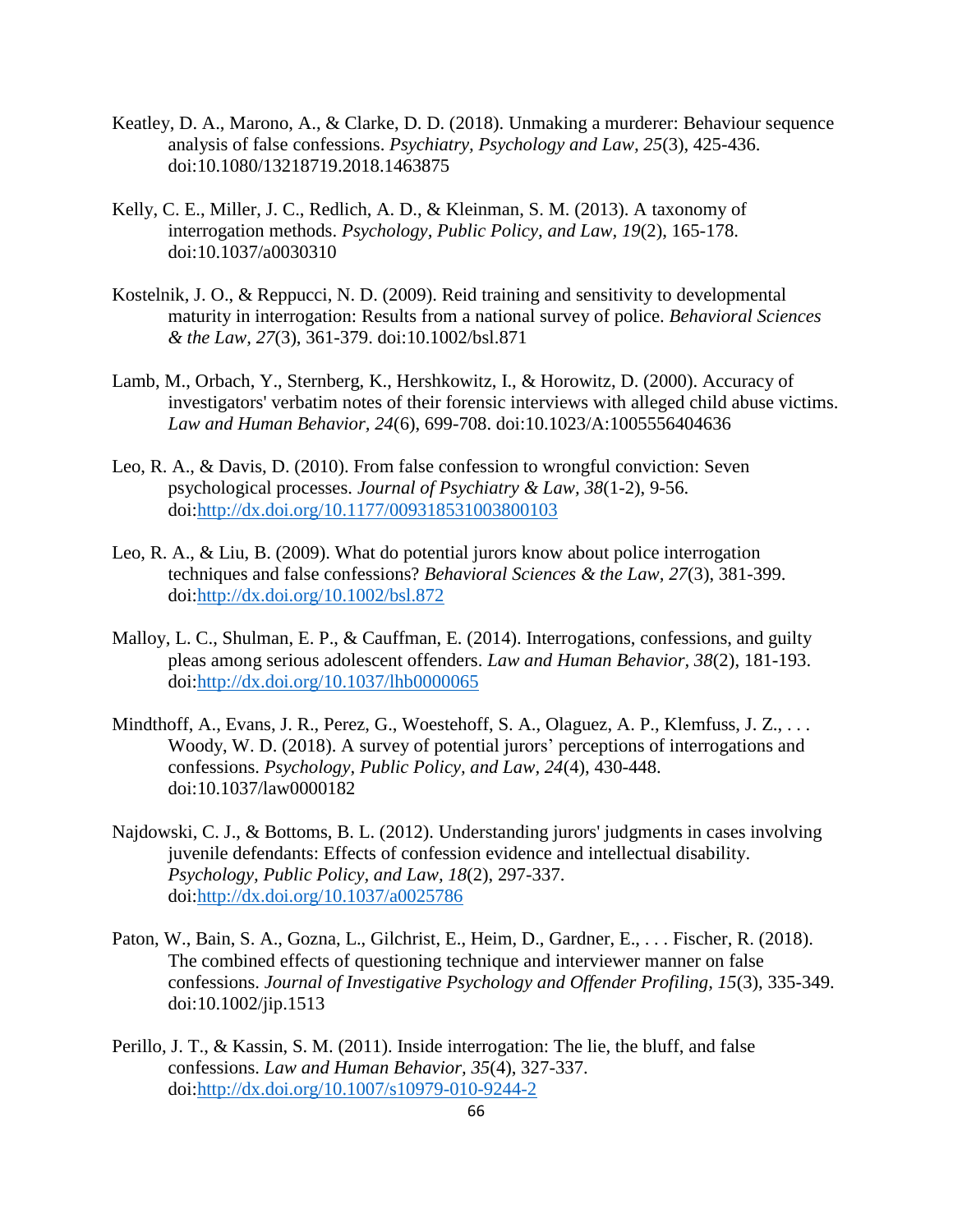- Redlich, A. D. (2010). The susceptibility of juveniles to false confessions and false guilty pleas.(Symposium 2010: Righting the Wronged: Causes, Effects, and Remedies of Juvenile Wrongful Conviction). *Rutgers Law Review, 62*(4), 943-957.
- Redlich, A. D., Kelly, C. E., & Miller, J. C. (2014). The who, what, and why of human intelligence gathering: Self‐reported measures of interrogation methods. *Applied Cognitive Psychology, 28*(6), 817-828. doi:10.1002/acp.3040
- Redlich, A. D., Quas, J. A., & Ghetti, S. (2008). Perceptions of children during a police interrogation: Guilt, confessions, and interview fairness. *Psychology, Crime & Law, 14*(3), 201-223. doi[:http://dx.doi.org/10.1080/10683160701652542](http://dx.doi.org/10.1080/10683160701652542)
- Reid, J. E. (1977). Truth and deception : the polygraph ("lie-detector") technique.
- Reynolds, J. J., Estrada-Reynolds, V., & Nunez, N. (2018). Development and validation of the attitudes towards police legitimacy scale. *Law and Human Behavior, 42*(2), 119-134. doi:10.1037/lhb0000281
- Rogers, R., Blackwood, H. L., Fiduccia, C. E., Steadham, J. A., Drogin, E. Y., & Rogstad, J. E. (2012). Juvenile Miranda warnings: Perfunctory rituals or procedural safeguards? *Criminal Justice and Behavior, 39*(3), 229-249. doi:10.1177/0093854811431934
- Ross, L. D., Amabile, T. M., & Steinmetz, J. L. (1977). Social roles, social control, and biases in social-perception processes. *Journal of Personality and Social Psychology, 35*(7), 485- 494. doi:10.1037/0022-3514.35.7.485
- Scherr, K. C., Normile, C. J., & Putney, H. (2018). Perpetually stigmatized: False confessions prompt underlying mechanisms that motivate negative perceptions of exonerees. *Psychology, Public Policy, and Law, 24*(3), 341-352. doi:10.1037/law0000163
- Shuy, R. W. (2000). The language of confession, interrogation, and deception *Lang. Soc.* (Vol. 29, pp. 425-428). Thousand Oaks, CA: Sage.
- Thompson, Molina, & Levett. (2011). After exoneration: An investigation of stigma and wronguflly convicted persons. *Albany Law Review, 75*, 1373-2199.
- Tubb, A. V., Wood, J. M., & Hosch, H. M. (1999). Effects of suggestive interviewing and indirect evidence on child credibility in a sexual abuse case. *Journal of Applied Social Psychology, 29*(6), 1111-1127. doi:10.1111/j.1559-1816.1999.tb02031.x
- Villamarin, K. (2013). Perceptions of confessions by juvenile suspects: Effects of interrogation technique and suspect age. In A. R. Warren, D. Ross, & B. Weathington (Eds.): ProQuest Dissertations Publishing.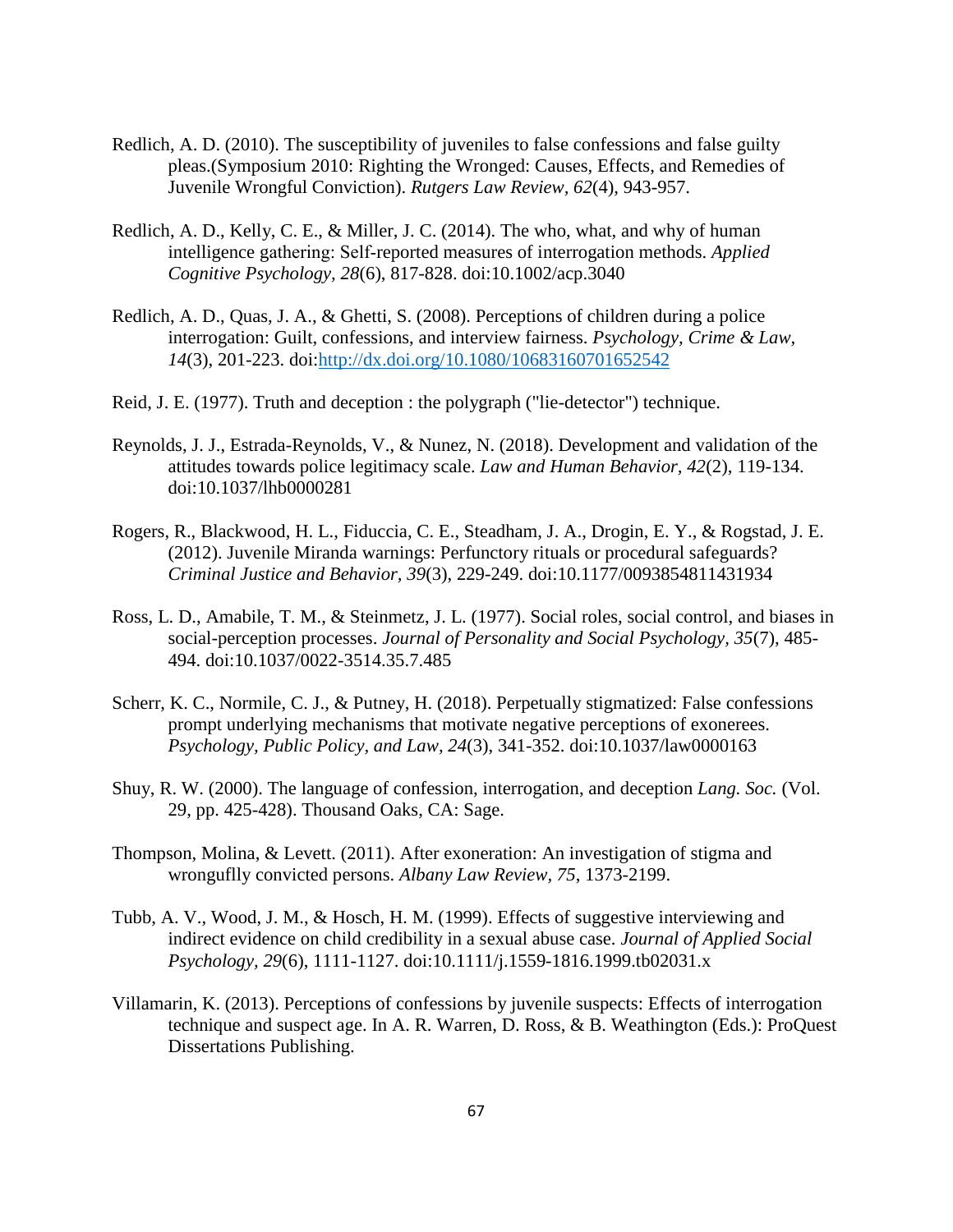- Warren, A. R., Nunez, N., Keeney, J. M., Buck, J. A., & Smith, B. (2002). The believability of children and their interviewers' hearsay testimony: When less is more. *Journal of Applied Psychology, 87*(5), 846-857. doi:10.1037/0021-9010.87.5.846
- Warren, A. R., & Woodall, C. E. (1999). The reliability of hearsay testimony: how well do interviewers recall their interviews with children? *Psychology, Public Policy, and Law, 5*(2), 355-371. doi:10.1037/1076-8971.5.2.355
- Woestehoff, S. A., & Meissner, C. A. (2016). Juror sensitivity to false confession risk factors: Dispositional vs. situational attributions for a confession. *Law and Human Behavior, 40*(5), 564-579. doi[:http://dx.doi.org/10.1037/lhb0000201](http://dx.doi.org/10.1037/lhb0000201)
- Zelle, H., Romaine, C. L. R., & Goldstein, N. E. S. (2015). Juveniles' Miranda comprehension: Understanding, appreciation, and totality of circumstances factors. *Law and Human Behavior, 39*(3), 281-293. doi[:http://dx.doi.org/10.1037/lhb0000116](http://dx.doi.org/10.1037/lhb0000116)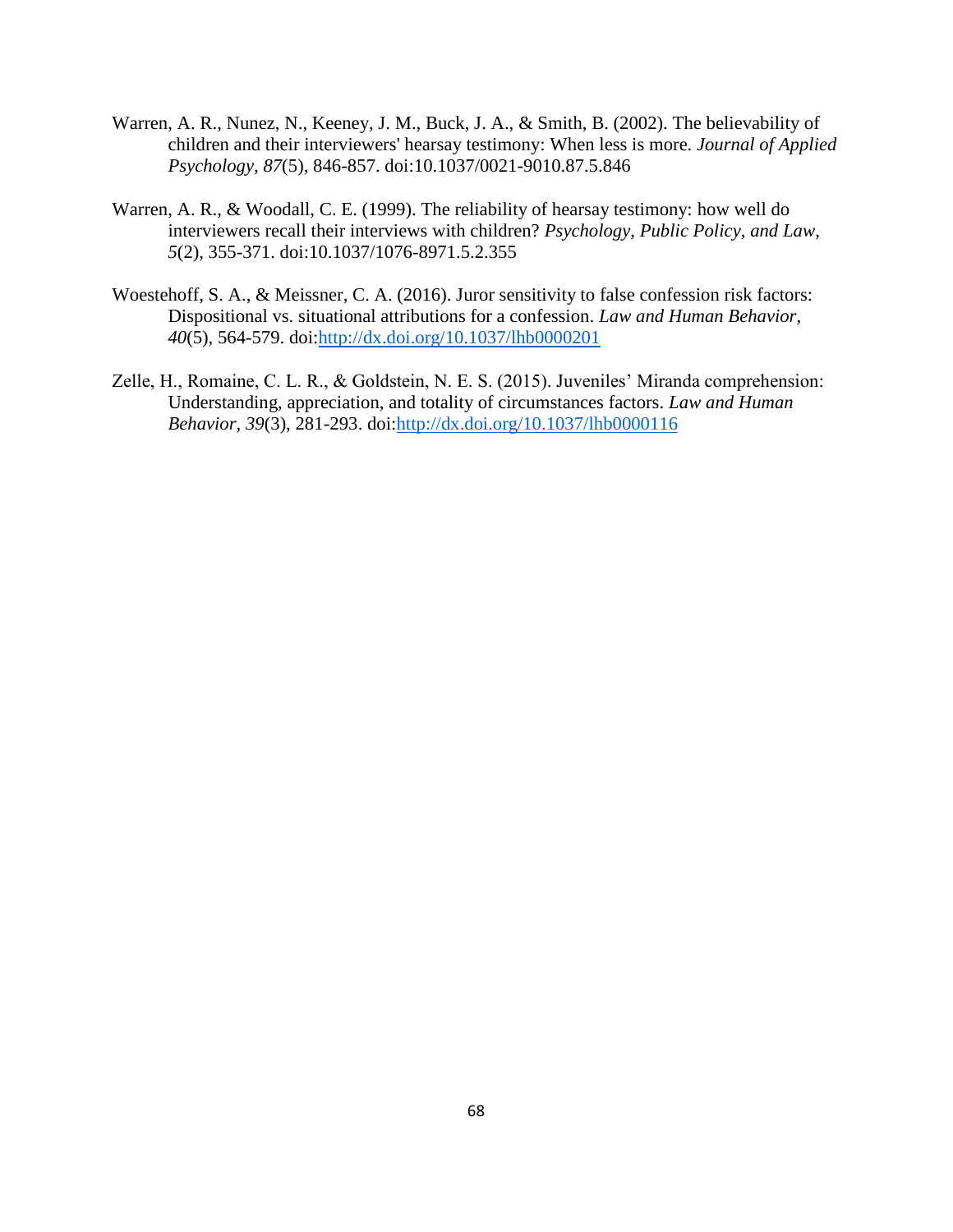## APPENDIX A

## IRB APPROVAL LETTER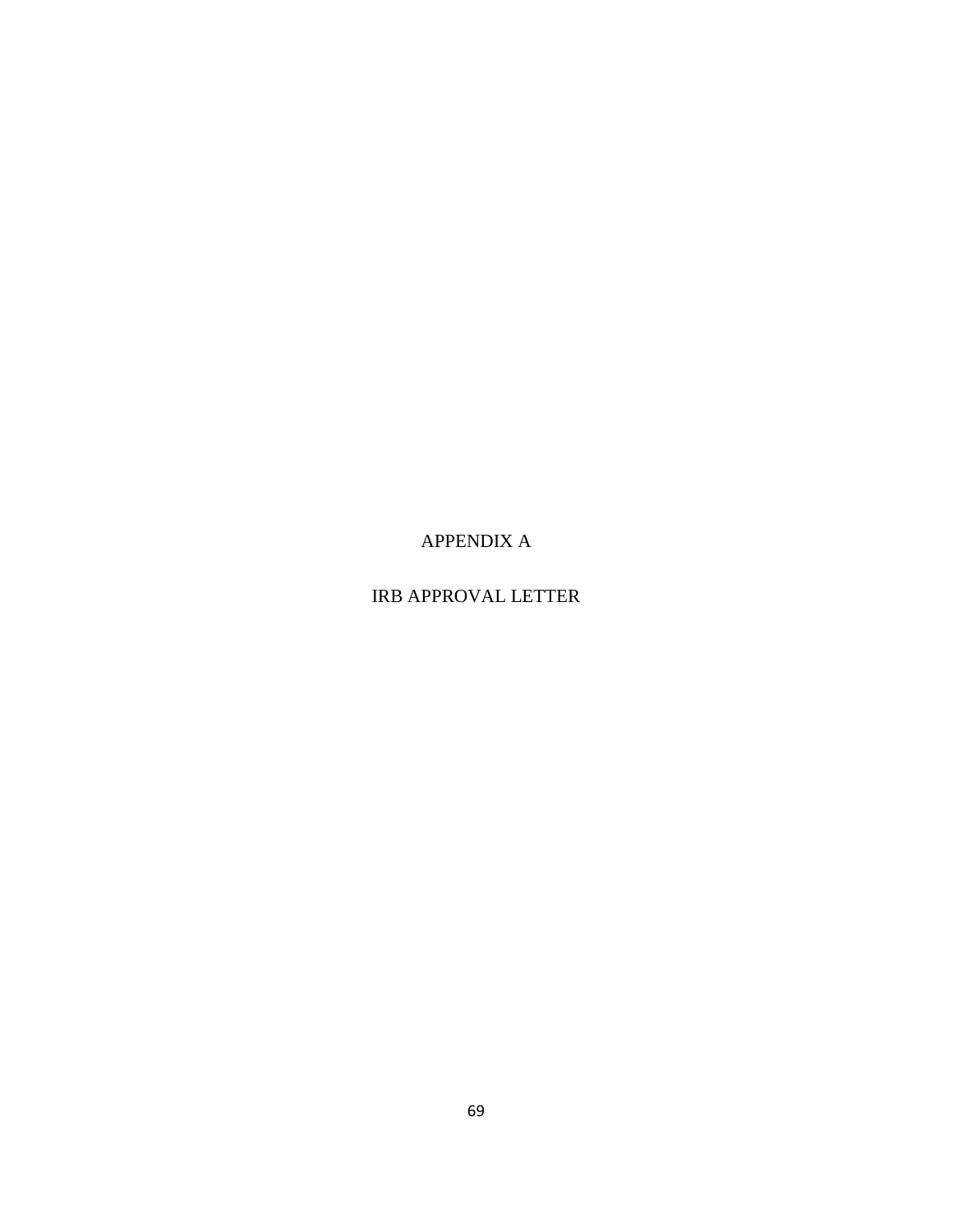

#### **Institutional Review Board**

Dept 4915 615McCallieAvenue Chattanooga, TN 37403 Phone:(423)425-5867 Fax:(423) 425-4052 instrb@utc.edu http://www.utc.edu/irb

| TO:   | Morgan N. Andrews                                     | IRB #18-093 |
|-------|-------------------------------------------------------|-------------|
|       | Drs. David Ferrier, David F. Ross, and Amye R. Warren |             |
| FROM: | Lindsay Pardue, Director of Research Integrity        |             |
|       | Dr. Amy Doolittle, IRB Committee Chair                |             |

DATE: 8/21/2018

SUBJECT: IRB #18-093: Perceptions of Juvenile False Confessions as a Function of Police Report and Interview Quality

Thank you for submitting your application for research involving human subjects to The University of Tennessee at Chattanooga Institutional Review Board. Your proposal was evaluated in light of the federal regulations that govern the protection of human subjects and approved via the expedited review procedure authorized by 45 CFR 46.110 and 21 CFR 56.110.

You must include the following approval statement on research materials seen by participants and used in research reports:

*The Institutional Review Board of the University of Tennessee at Chattanooga (FWA00004149) has approved this research project #* **18-093***.*

Please keep in mind that all research must be conducted according to the proposal submitted to the UTC IRB. If changes to the approved protocol occur, a revised protocol must be reviewed and approved by the IRB before implementation. For any proposed changes in your research protocol, please submit an Application for Changes, Annual Review, or Project Termination/Completion form to the UTC IRB. Please bear in mind that significant changes could result in having to develop a new application for submission and approval. Your protocol will be automatically closed at the end of the proposed research period unless a change request application is submitted. No research may take place under a closed or expired protocol.

A goal of the IRB is to prevent negative occurrences during any research study. However, despite our best intent, unforeseen circumstances or events may arise during the research. If an unexpected situation or adverse event happens during your investigation, please notify the UTC IRB as soon as possible. Once notified, we will ask for a complete explanation of the event and your response. Other actions also may be required depending on the nature of the event.

The University of Tennessee at Chattanooga is a comprehensive, community-engaged campus of the University of Tennessee System.  $\mathbf{U}\mathbf{F}$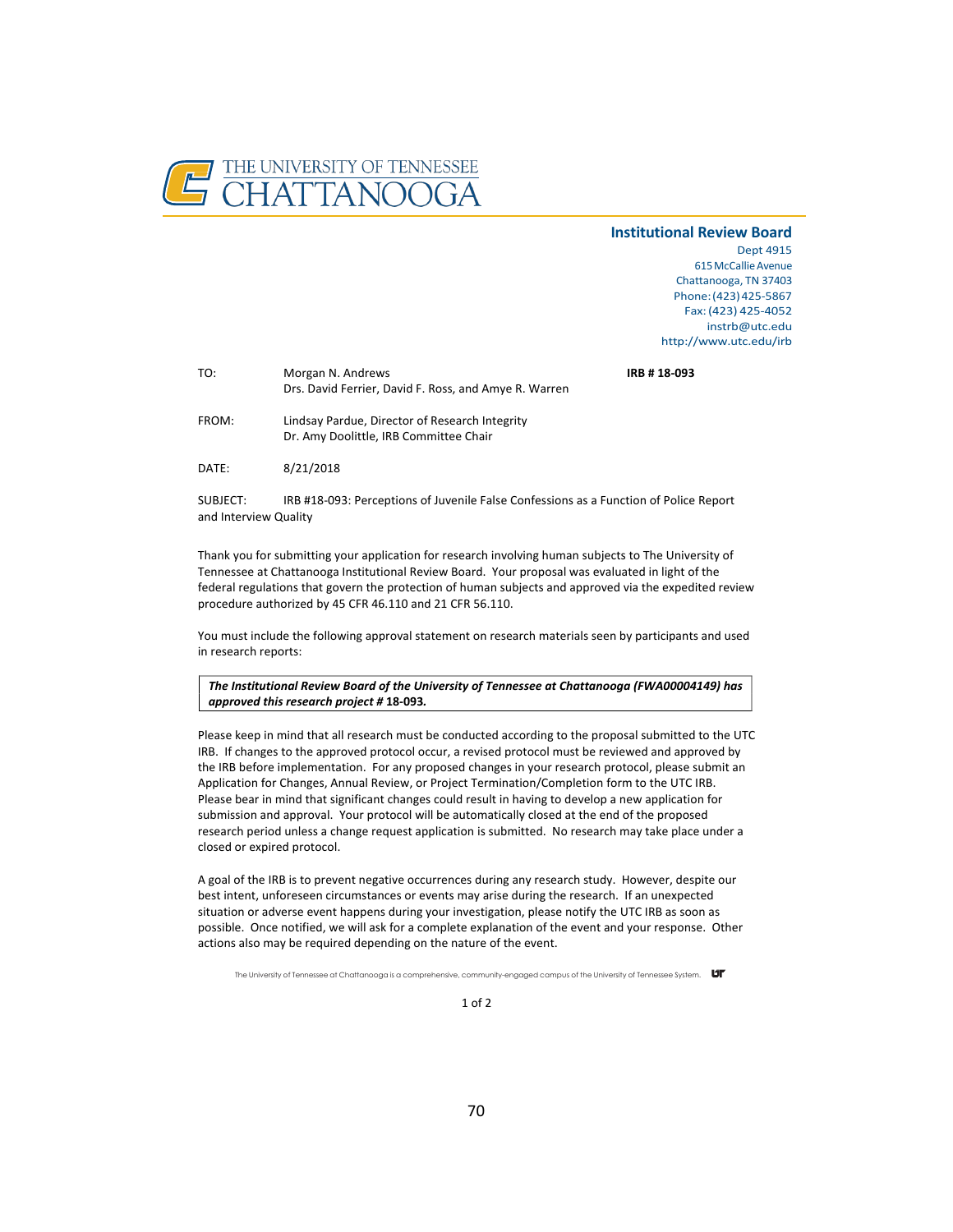APPENDIX B

CASE BACKGROUND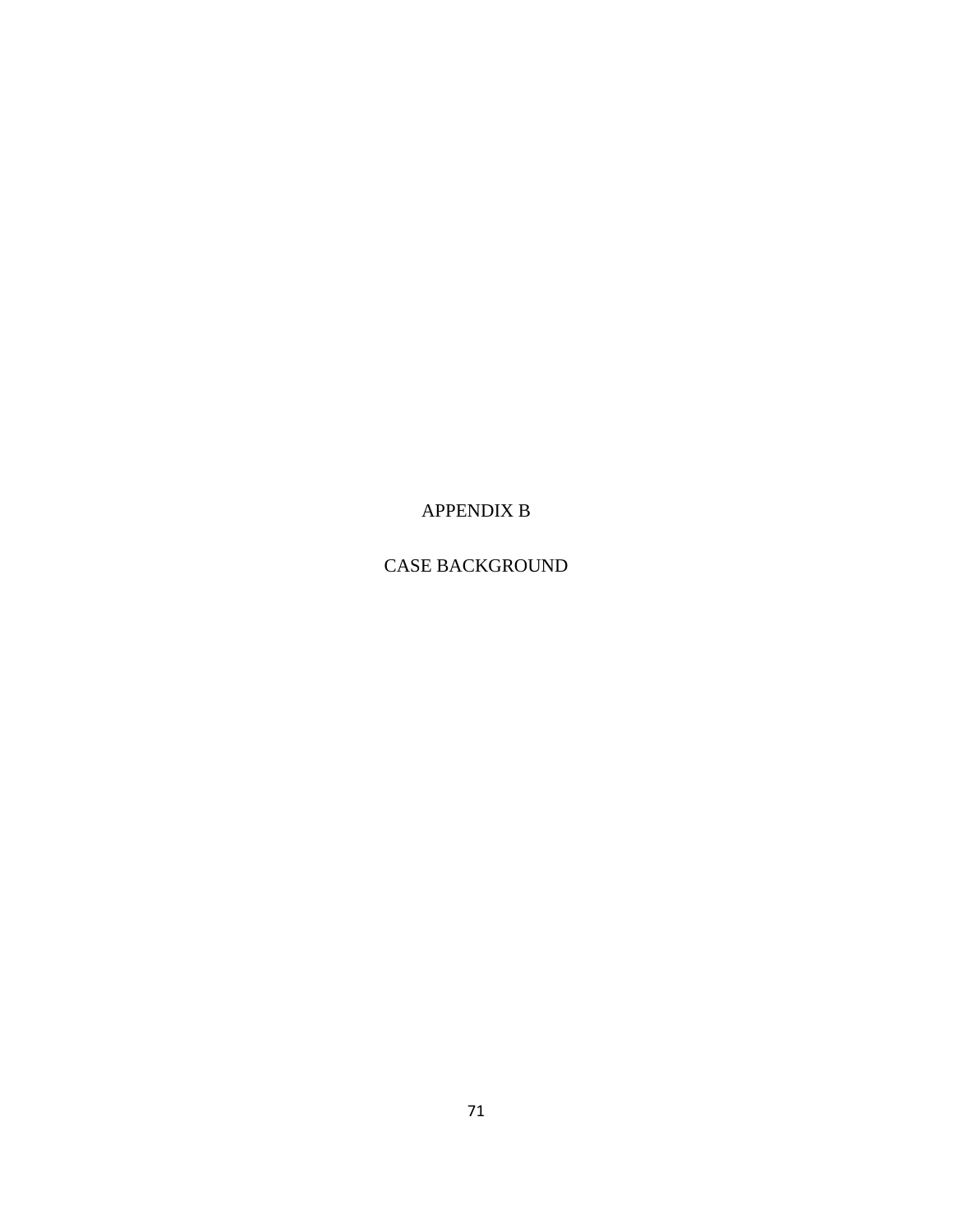At approximately 4pm on the afternoon of August 12th, 2010, 16 year-old Jane Smith left her Winchester, Illinois home. Jane made her way to a nature trail close to her home. By 8pm Jane had not returned home, her parents began to worry and called the police to report their daughter missing.

The next day, Jane had still not returned home and was officially declared missing by the Winchester Police Department at approximately 8pm August 13<sup>th</sup>, 2010. The police department organized search parties to search the nature trail Jane was last thought to be as well as the areas surrounding her home. Jane's iPod and camera were found along the trail along with a torn piece of clothing thought to be from Jane's sports bra.

At approximately 10am on August  $14<sup>th</sup>$ , 2010 police dogs alerted officers to a small area of brush about 20 feet away off the middle of the trail. Under a pile of leaves and debris, Jane's body was found in a shallow hole. She was partially nude and had several bruises and scratches covering her body. A handwritten note on lined notebook paper was also found in the hole with the body, however the words on the note could not be deciphered. A homicide investigation was immediately initiated by the Winchester Police Department. Upon further examination of the body, the county coroner determined that Jane had been raped, beaten, and strangled to death before the killer attempted to cover her body. A rape kit was conducted in order to obtain DNA evidence and Jane's possessions were assessed for fingerprints. No conclusive biological evidence was found.

Jane's funeral was held three days later. Among the attendees was 16 year-old Corey Brown, a shy student who Jane had tutored in math after school for the past few months. Corey stated to Jane's parents that she was one of his only friends. At the funeral Corey was visibly upset, crying and distraught. Corey's behavior began to raise suspicion in the detectives on the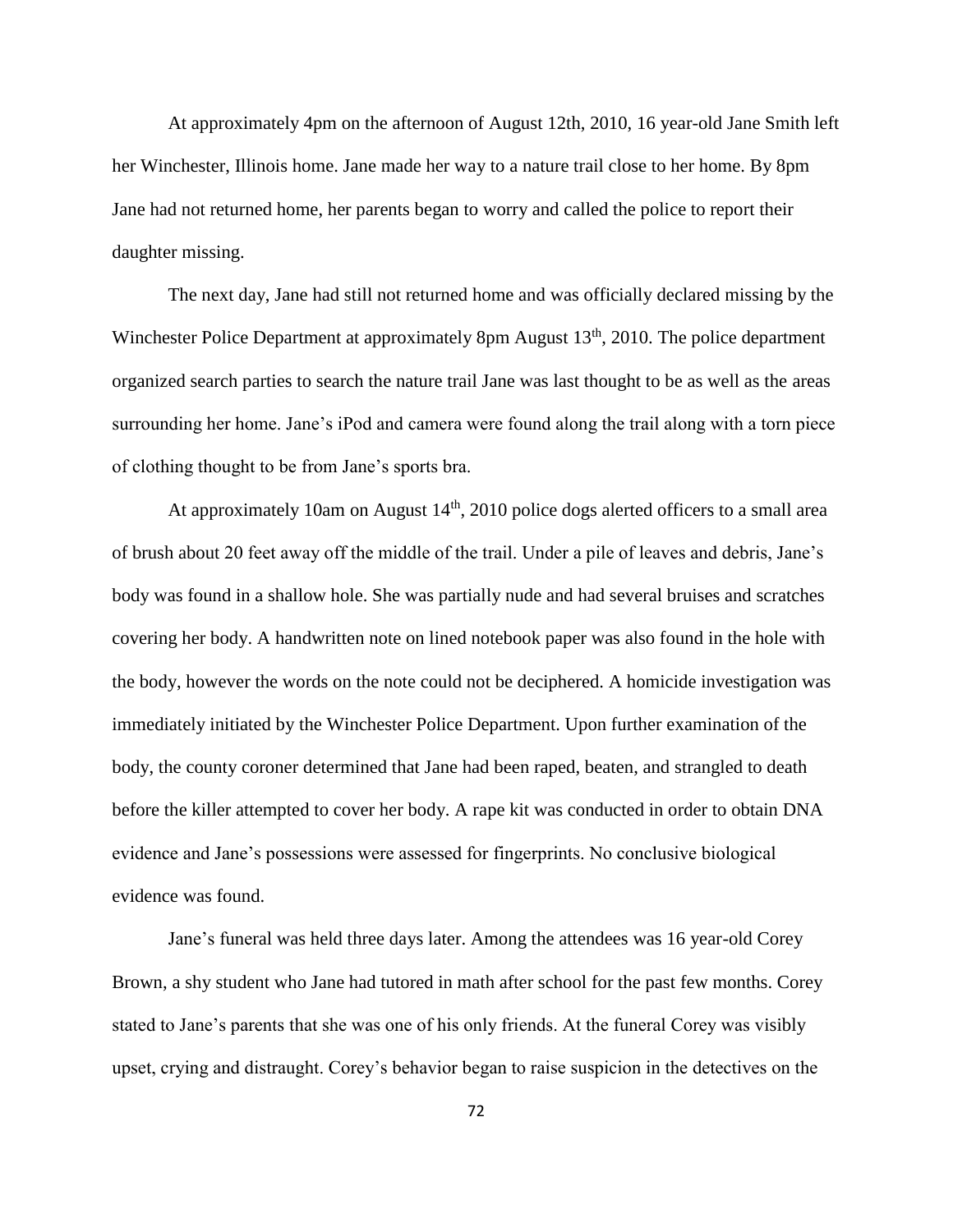case and as a result, Corey became the primary suspect. Police began to investigate Corey and found that he had been tardy to school the morning after Jane was reported missing. Investigation of Corey's locker also revealed lined notebook paper similar to that found under the body at the crime scene.

Over the next month, police spoke with Corey a total of eight different times in which he repeatedly denied any involvement in the murder. However, he reported wanting to help with the investigation and continued to cooperate.

On September 2<sup>nd</sup>, 2010 police asked to speak to Corey again. Corey drove himself to the police station. He was placed in a small room at the police station, without a parent or attorney present, where the questioning began.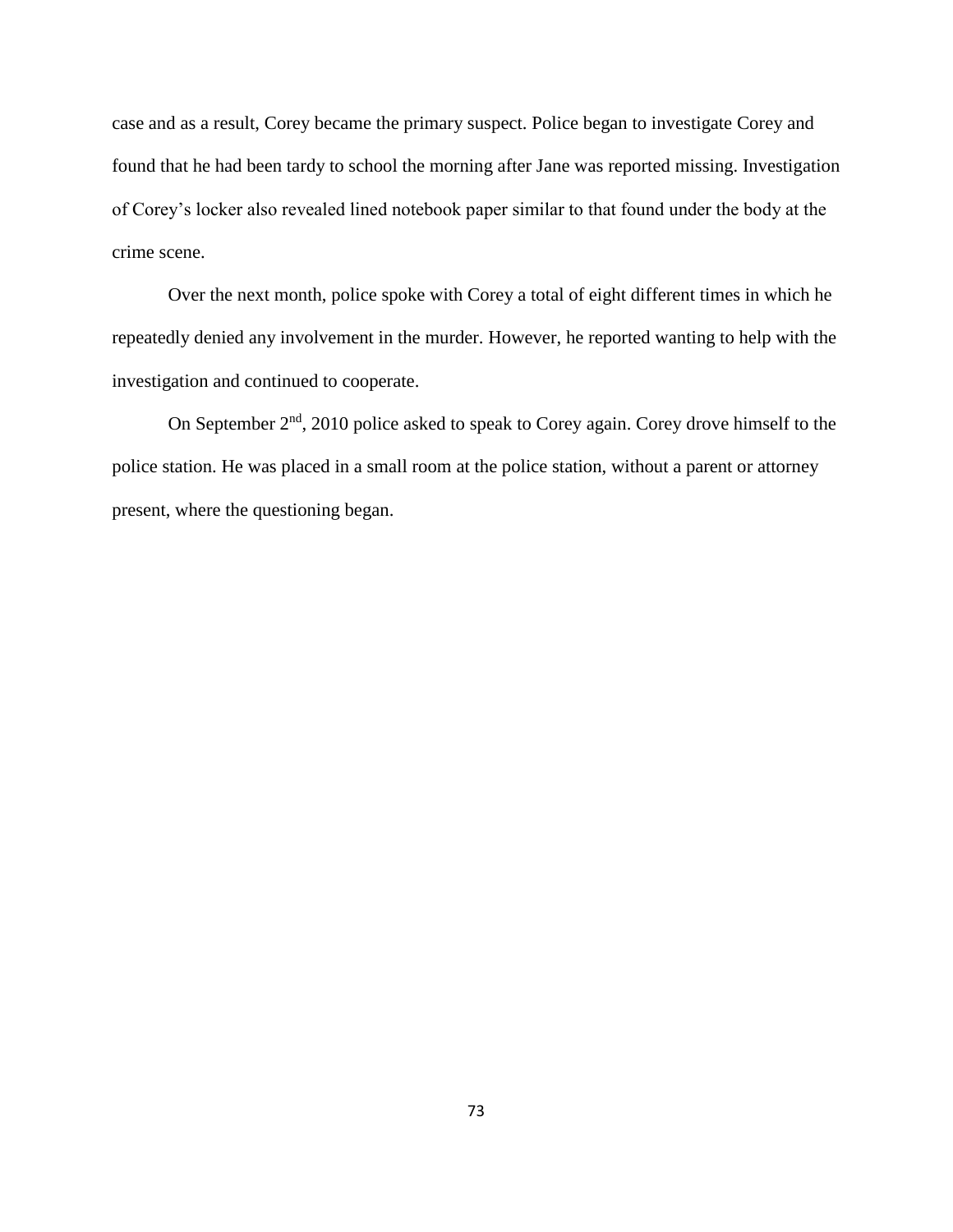APPENDIX C

TRANSCRIPT EXCERPTS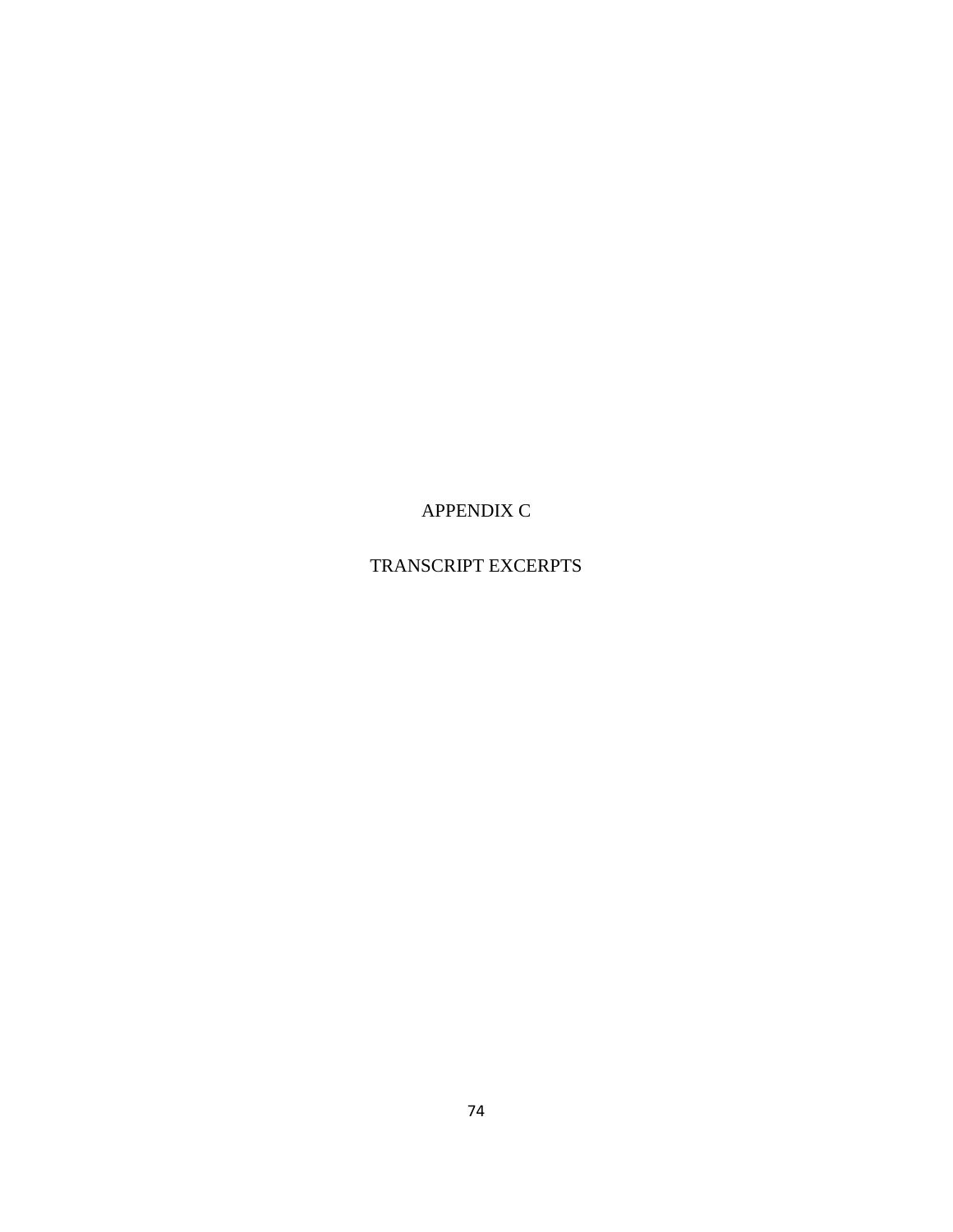## *Highly Coercive Excerpts*

## **Wednesday September 2nd, 2010 10:00am**

Detective Adams: Good morning Corey. As you remember, I am Detective Adams, and this is Detective Davis and we just want to talk to you for a little bit about the Jane Smith case, which I know you are familiar with. Is that okay?

Corey Brown: Yeah.

Detective Adams: Corey, I just ask that while we talk today you answer all of my questions honestly. You won't be in any trouble as long as you tell the truth. Can you promise to tell the truth, Corey?

Corey Brown: Yeah.

Detective Davis: Okay, so before we get started I just want to remind you of your rights, which we have gone over before. You have the right to not talk to us and if at any point you want an attorney, just let us know, okay? But remember, Corey, you aren't in any trouble we just want to talk to you. Do you agree to talk to us, Corey?

Corey Brown: Yeah.

Detective Adams: Great. So can you remind me of exactly how you knew Jane?

Corey Brown: She went to school with me. She tutored me in math a couple times.

Detective Davis: That was nice of her. Do you think that was a nice thing for her to do Corey?

Corey Brown: Yeah, she was a nice person. She helped me out a lot. I'm not very good at math.

Detective Davis: So you liked spending time with her?

Corey Brown: Yeah.

Detective Adams: Would you say you two were friends?

Corey Brown: Yeah, I think we were.

Detective Davis: Do you have a lot of friends, Corey?

Corey Brown: I have a few.

Detective Davis: So would you say Jane was one of your few friends?

Corey Brown: Yeah, I guess so.

Detective Adams: Would you say you were close friends? Like best friends?

Corey Brown: No, I wouldn't say we were close. Just friends, that's all.

Detective Adams: Oh, I figured you two were close, considering how upset Jane's parents said you were at her funeral.

Detective Davis: Why were you so upset Corey?

Corey Brown: It was really sad. She was one of my friends. She didn't deserve to die like that. It was just sad that's all.

Detective Adams: Die like what? What can you tell me about how she died?

Corey Brown: I just meant she didn't deserve to be hurt. She was a good person.

Detective Adams: So if she didn't deserve to die, then you understand why you need to help us catch her killer? That's why we asked you to talk to us.

Detective Davis: All we are trying to do, Corey, is get to the bottom of this, and we think you know a lot more than you are telling us. So why don't you just tell us what you know Corey? Corey Brown: I've already told you everything I know.

Detective Adams: I think maybe there's more you can remember.

Detective Davis: Think, Corey. You have to know more than you are telling us.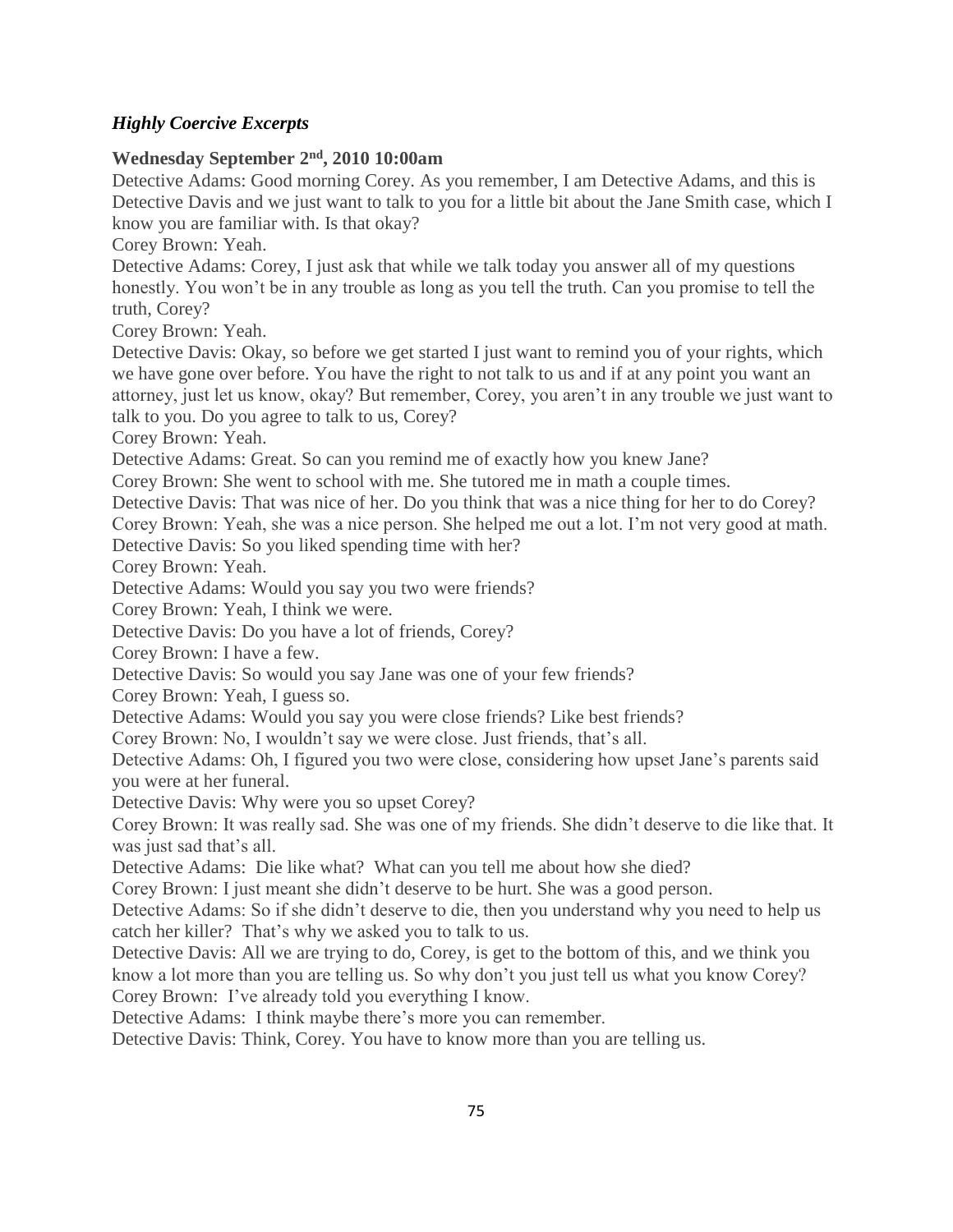### **Wednesday, September 2nd, 2010 11:45am**

Detective Adams: Ok, let's go back to the day that Jane went missing. Where were you that day? August 12, 2010?

Corey Brown: I was at school.

Detective Adams: What about after school? What did you do when school was over?

Corey Brown: I went home and played some video games with my cousin.

Detective Adams: Do you remember what time it was when you got home?

Corey Brown: I think 3:30.

Detective Adams: And do you remember how long you played video games with your cousin? Corey Brown: About 2 hours.

Detective Adams: So until about 5:30? Is that correct?

Corey Brown: Yes, I think so.

Detective Adams: So what game were you playing?

Corey Brown: Probably Call of Duty.

Detective Adams: Is your cousin going to be able to back you up on this?

Corey Brown: Um I don't know. I guess so. You can ask him.

Detective Davis: We have asked him, and he isn't so clear on this.

Detective Adams: Did you go anywhere else that evening, other than your house?

Corey Brown: No.

Detective Adams: So when you got home from school, you stayed there the rest of the night? Corey Brown: Yes.

Detective Adams: And you're positive that you did not leave your house after getting home from school?

Corey Brown: Yes.

Detective Brown: If we talk to your mother, she can verify all this?

Corey Brown: Yeah, I guess so.

Detective Davis: Try to think harder, Corey. I know it was a while ago so it can be hard to remember everything you did that day, but we really need you to try. Are you sure you didn't do anything else that evening? Maybe you played basketball or took a walk in the park near your house? Did you do anything like that?

Corey Brown: No I just stayed at home.

Detective Davis: Ok Corey. I'll just cut to the chase. I asked to speak with you today because we have evidence that links you to Jane's murder.

Corey Brown: But I didn't do anything! I told you before she was my friend. I wouldn't do that to her!

Detective Adams: Okay, Corey, calm down. Everything will be fine as long as you cooperate with us. We'll make sure everything works out for you, but you have to work with us here. We can't help you unless you help us.

## **Wednesday September 2 nd, 2010 1:00pm**

Detective Adams: We've been talking a while now Corey, and I think it's time for you to be honest. Please tell me exactly what happened, and we can be done here, you can go home. Can you do that Corey?

Corey Brown: I keep telling you I didn't do anything! I can't tell you what happened if I don't know what happened!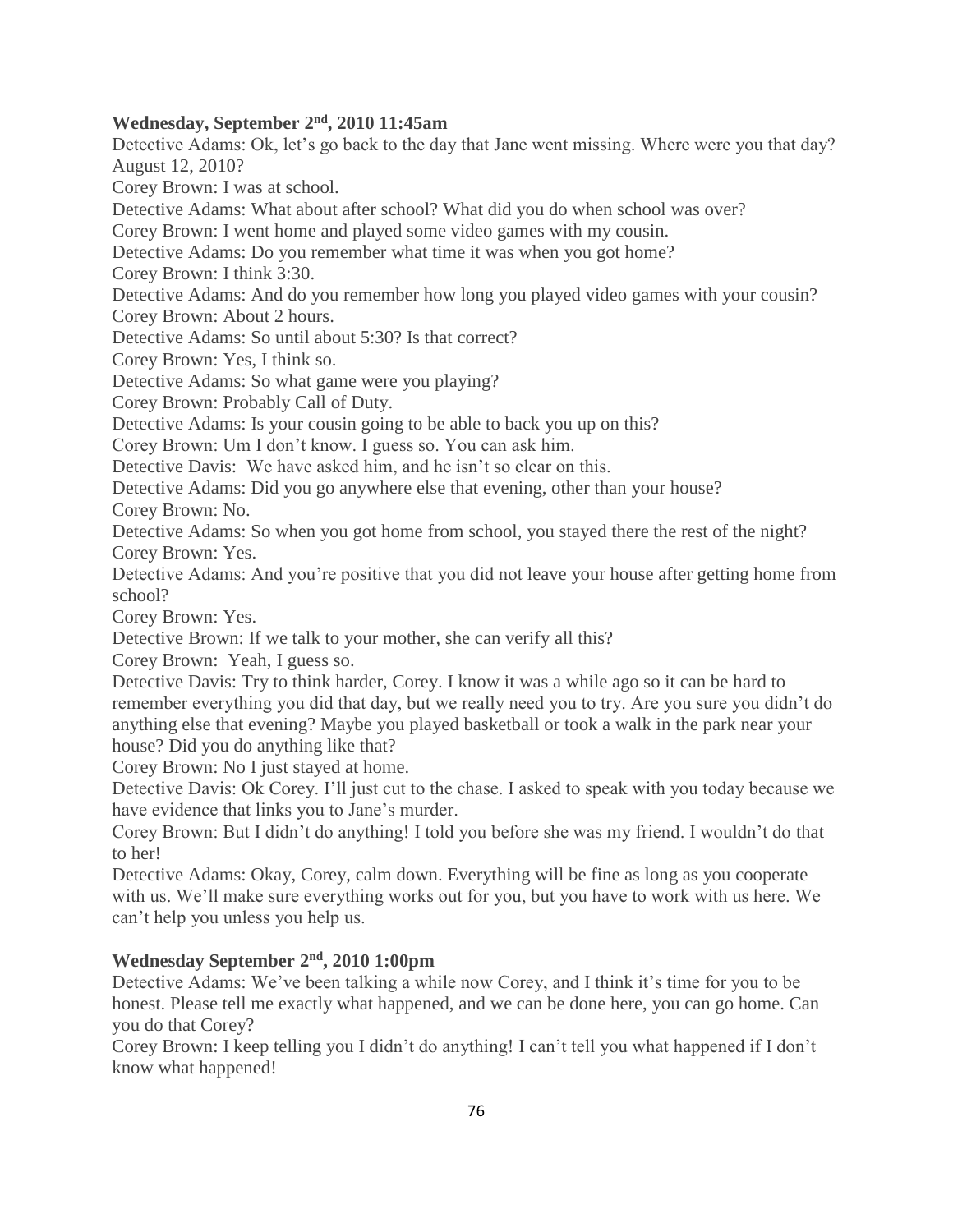Detective Adams: Our records show that you were tardy to school the day after Jane went missing.

Detective Davis: Some of the other kids at school tell us you were acting suspiciously. Why were you tardy that day?

Corey Brown: I wasn't feeling well that morning, so I decided to stay home for a while until I felt better.

Detective Adams: Why didn't you feel well?

Corey Brown: I just didn't, I don't know.

Detective Adams: Are you sure you weren't feeling guilty about doing something you shouldn't have?

Corey Brown: No! I just didn't feel good that's all. Look, I didn't have anything to do with this! I've told you over and over! Why don't you believe me?

Detective Adams: There's no reason to get upset Corey, if you really didn't do anything. But your reactions to my questions so far are telling me that's not the case. Just remember Corey, I am here to help you. I am on your side. If you just tell me what happened I can help you. I'll make sure everything works out in your favor.

Corey Brown: I promise you I didn't hurt her! I would never do that!

Detective Adams: Ok Corey. I'll level with you. We examined your locker at school and found lined paper that matches the paper a note found at the crime scene was written on. We have physical evidence linking you to the crime scene Corey. We know you're our guy, we just need you to tell us what happened. And this is how it's going to work; either you tell us what happened and let us help you or you continue to lie and make excuses and I tell the judge you wouldn't cooperate with us. Which do you want Corey?

Detective Davis: Here is what we think happened, Corey. We think you liked Jane a lot more than you are telling us and maybe you even wanted to date her. We think you saw her go into the woods that evening and you followed her to ask her out. And when she said no you kept persisting, but her answer didn't change and that's when you got mad. Maybe you grabbed her when she tried to get away and put your hand over her mouth, so she wouldn't scream. But maybe you grabbed her a little too hard and choked her. Maybe it was all an accident Corey. Detective Adams: We don't think you did this on purpose Corey. We know you are a good kid. We think you just got carried away and made a mistake, but you have to own up to that mistake now. It's time for you to tell the truth.

## **Wednesday September 12th, 2010 3:00pm**

Detective Adams: The fact of the matter is, Corey, all the evidence points to you being the guy who did this. It's only a matter of time before we get the DNA evidence that will confirm what we already know. If you confess before that happens, things will go much better for you. Now if you continue to make things difficult for us, your punishment will be much worse, I can guarantee that.

Corey Brown: I just don't understand why this is happening to me.

Detective Davis: Corey, we've gone over this several times, you have to be honest with us. We already know what happened and that you are responsible for this. C'mon Corey, what would your mother think of you lying to us like this? Do you think this would make her happy? Corey Brown: No, but I'm not lying.

Detective Davis: Then tell us what really happened in the woods that day.

Corey Brown: I can't do this anymore, I just want this to be over!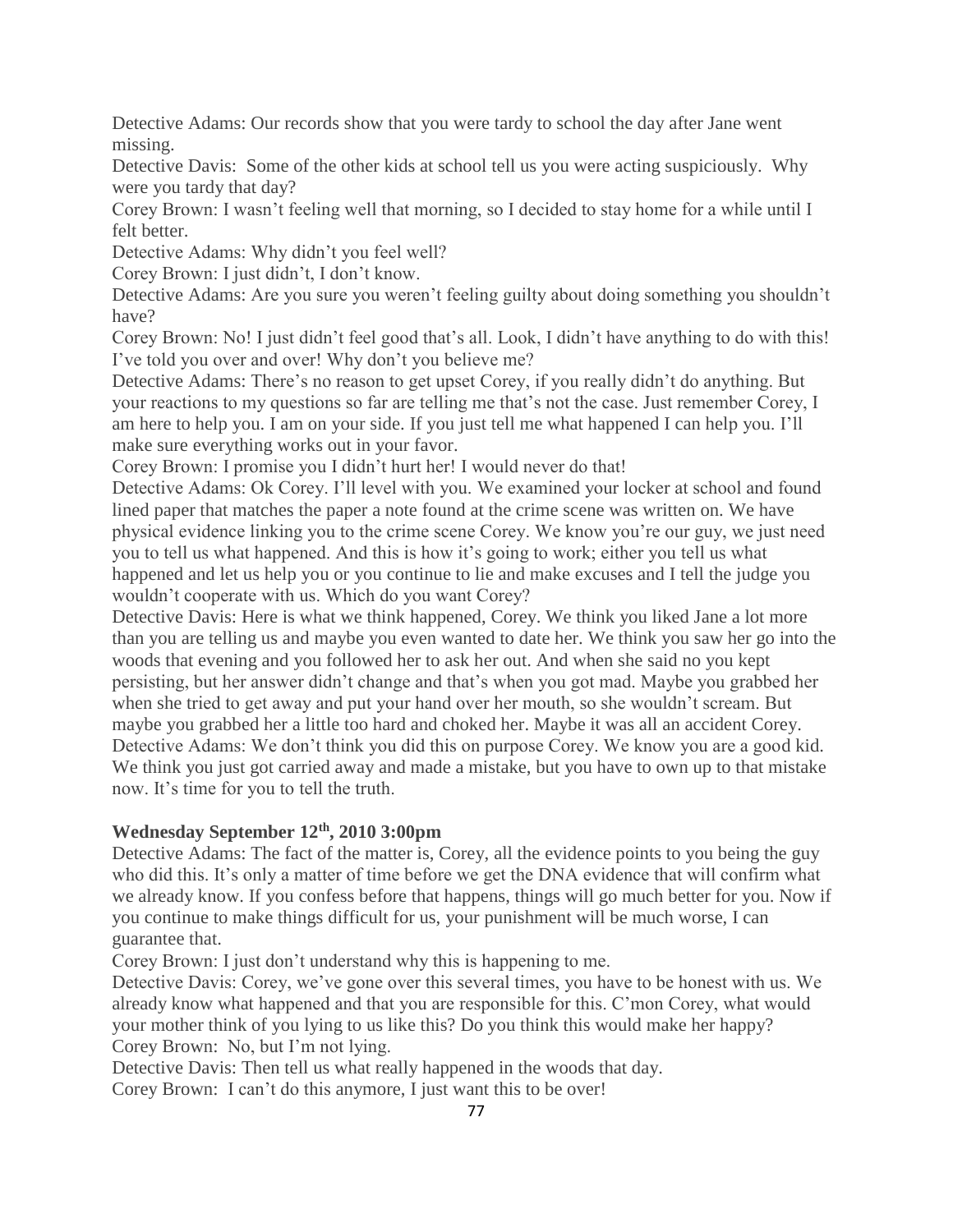Detective Davis: There is only one way to leave this all behind you, Corey. Just tell us what you did. We all know what you did, Corey, you just have to say it. Corey: Okay. Detective Adams: So let's get this straight, you had a crush on Jane and followed her into the woods that evening to ask her out. She refused, and you got angry and killed her. You strangled her and hit her head with something. Is that about right Corey? Corey Brown: Yeah. Sure. Can I go home now? Detective Davis: Tell us how it happened and this will be over. Corey Brown: I followed Jane into the woods. I grabbed her and put my hand over her mouth. I must have held it there too long because she stopped breathing. Detective Adams: And then what happened? What happened to her head? Corey Brown: I hit it. Detective Davis: What'd you hit it with? Corey Brown: A rock. Detective Adams: So you hit her with a rock. Corey Brown: Yeah. Detective Davis: Why did you do it, Corey? Corey Brown: I don't know Detective Davis: Come on Corey, you need to tell us the truth here. Corey Brown: I was mad because she wouldn't go out with me, I guess. Detective Adams: Okay, Corey, we are going to get this statement typed up so that you can sign it for us. Corey Brown: Okay.

## *Slightly Coercive Excerpts*

### **Wednesday September 2nd, 2010 10:00am**

Detective Adams: Good morning Corey. As you remember, I am Detective Adams, and this is Detective Davis and we just want to talk to you for a little bit about the Jane Smith case, which I know you are familiar with. Is that okay?

Corey Brown: Yeah.

Detective Adams: Corey, I just ask that while we talk today you answer all of my questions honestly. You won't be in any trouble as long as you tell the truth. Can you promise to tell the truth, Corey?

Corey Brown: Yeah.

Detective Davis: Okay, so before we get started I just want to remind you of your rights, which we have gone over before. You have the right to not talk to us and if at any point you want an attorney, just let us know, okay? Do you agree to talk to us, Corey?

Corey Brown: Yeah.

Detective Adams: Great. So can you remind me of exactly how you knew Jane?

Corey Brown: She went to school with me. She tutored me in math a couple times.

Detective Davis: That was nice of her. Do you think that was a nice thing for her to do Corey? Corey Brown: Yeah, she was a nice person. She helped me out a lot. I'm not very good at math. Detective Davis: So you liked spending time with her?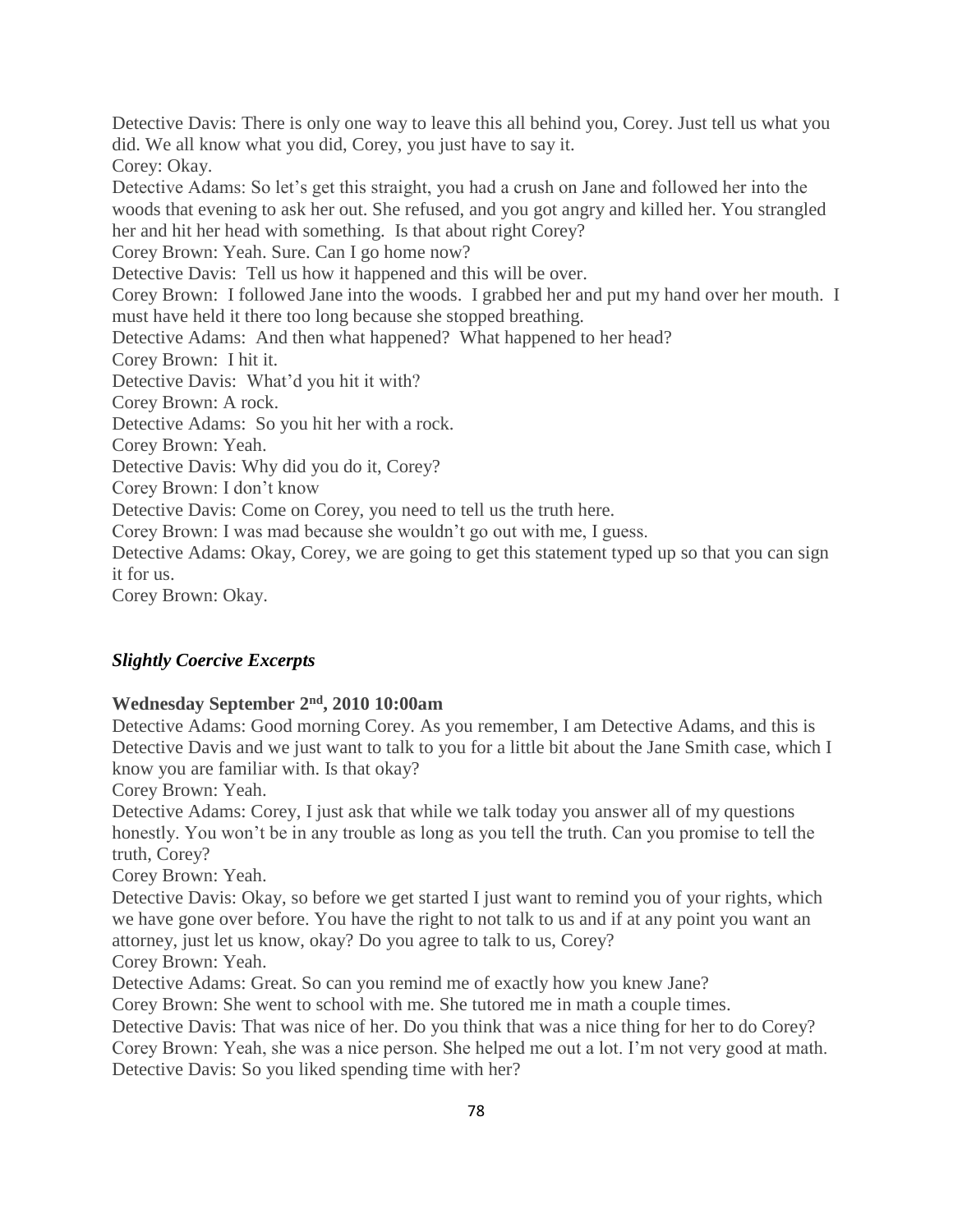Corey Brown: Yeah.

Detective Adams: Would you say you two were friends?

Corey Brown: Yeah, I think we were.

Detective Davis: Do you have a lot of friends, Corey?

Corey Brown: I have a few.

Detective Davis: So would you say Jane was one of your few friends?

Corey Brown: Yeah, I guess so.

Detective Adams: Would you say you were close friends? Like best friends?

Corey Brown: No, I wouldn't say we were close. Just friends, that's all.

Detective Adams: Oh, I figured you two were close, considering how upset Jane's parents said you were at her funeral.

Detective Davis: Why were you so upset Corey?

Corey Brown: It was really sad. She was one of my friends. She didn't deserve to die like that. It was just sad that's all.

Detective Adams: Die like what? What can you tell me about how she died?

Corey Brown: I just meant she didn't deserve to be hurt. She was a good person.

Detective Adams: So if she didn't deserve to die, then you understand why you need to help us catch her killer? That's why we asked you to talk to us.

Detective Davis: All we are trying to do, Corey, is get to the bottom of this, and we think you know a lot more than you are telling us. So why don't you just tell us what you know Corey? Corey Brown: I've already told you everything I know.

Detective Adams: I think maybe there's more you can remember.

## **Wednesday, September 2nd, 2010 10:30am**

Detective Adams: Ok, let's go back to the day that Jane went missing. Where were you that day? August 12, 2010?

Corey Brown: I was at school.

Detective Adams: What about after school? What did you do when school was over?

Corey Brown: I went home and played some video games with my cousin.

Detective Adams: Do you remember what time it was when you got home?

Corey Brown: I think 3:30.

Detective Adams: And do you remember how long you played video games with your cousin? Corey Brown: About 2 hours.

Detective Adams: So until about 5:30? Is that correct?

Corey Brown: Yes, I think so.

Detective Adams: So what game were you playing?

Corey Brown: Call of Duty maybe.

Detective Adams: Is your cousin going to be able to back you up on this?

Corey Brown: Um I don't know. I guess so. You can ask him.

Detective Adams: Did you go anywhere else that evening, other than your house? Corey Brown: No.

Detective Adams: So when you got home from school, you stayed there the rest of the night? Corey Brown: Yes.

Detective Adams: And you're positive that you did not leave your house after getting home from school?

Corey Brown: Yes.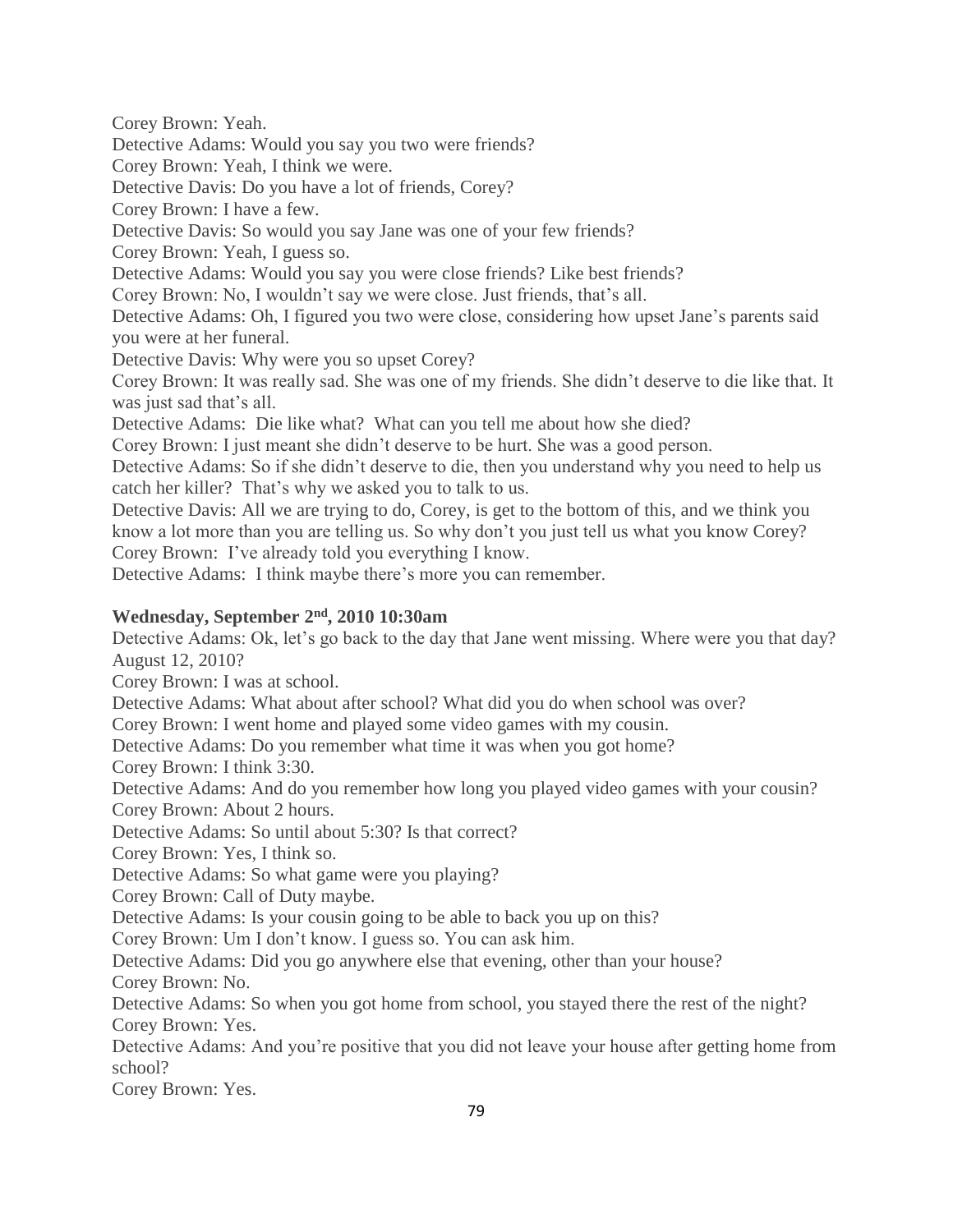Detective Brown: If we talk to your mother, she can verify all this?

Corey Brown: Yeah, I guess so.

Detective Davis: Try to think harder, Corey. I know it was a while ago so it can be hard to remember everything you did that day, but we really need you to try. Are you sure you didn't do anything else that evening?

Corey Brown: No I just stayed at home.

Detective Davis: Ok Corey. I'll just cut to the chase. I asked to speak with you today because we have evidence that links you to Jane's murder.

Corey Brown: But I didn't do anything! I told you before she was my friend. I wouldn't do that to her!

Detective Adams: Okay, Corey, calm down. Everything is going to be okay, but you have to work with us, okay?

## **Wednesday September 2nd, 2010 11:00am**

Detective Adams: We've been talking a while now Corey, and I think it's time for you to be honest. Please tell me exactly what happened, and we can be done here, you can go home. Can you do that Corey?

Corey Brown: I keep telling you I didn't do anything! I can't tell you what happened if I don't know what happened!

Detective Adams: Our records show that you were tardy to school the day after Jane went missing. Why were you tardy that day?

Corey Brown: I wasn't feeling well that morning, so I decided to stay home for a while until I felt better.

Detective Adams: Why didn't you feel well?

Corey Brown: I just didn't, I don't know.

Detective Adams: Are you sure you weren't feeling guilty about doing something you shouldn't have?

Corey Brown: No! I just didn't feel good that's all. Look, I didn't have anything to do with this! I've told you over and over! Why don't you believe me?

Detective Adams: There's no reason to get upset Corey, if you really didn't do anything. Corey Brown: I promise you I didn't hurt her! I would never do that!

Detective Adams: Ok Corey. I'll level with you. We examined your locker at school and found lined paper that matches the paper a note found at the crime scene was written on. We have physical evidence linking you to the crime scene Corey. We know you're our guy, we just need you to tell us what happened. And this is how it's going to work; either you tell us what happened and let us help you or you continue to lie and make excuses and I tell the judge you wouldn't cooperate with us. Which do you want Corey?

Detective Davis: Here is what we think happened, Corey. We think you liked Jane a lot more than you are telling us and maybe you even wanted to date her. We think you saw her go into the woods that evening and you followed her to ask her out. And when she said no you kept persisting, but her answer didn't change and that's when you got mad. Maybe you grabbed her when she tried to get away and put your hand over her mouth, so she wouldn't scream. But maybe you grabbed her a little too hard and choked her. Maybe it was all an accident Corey. Detective Adams: We don't think you did this on purpose Corey. We know you are a good kid. We think you just made a mistake, but you have to own up to that mistake now. It's time for you to tell the truth.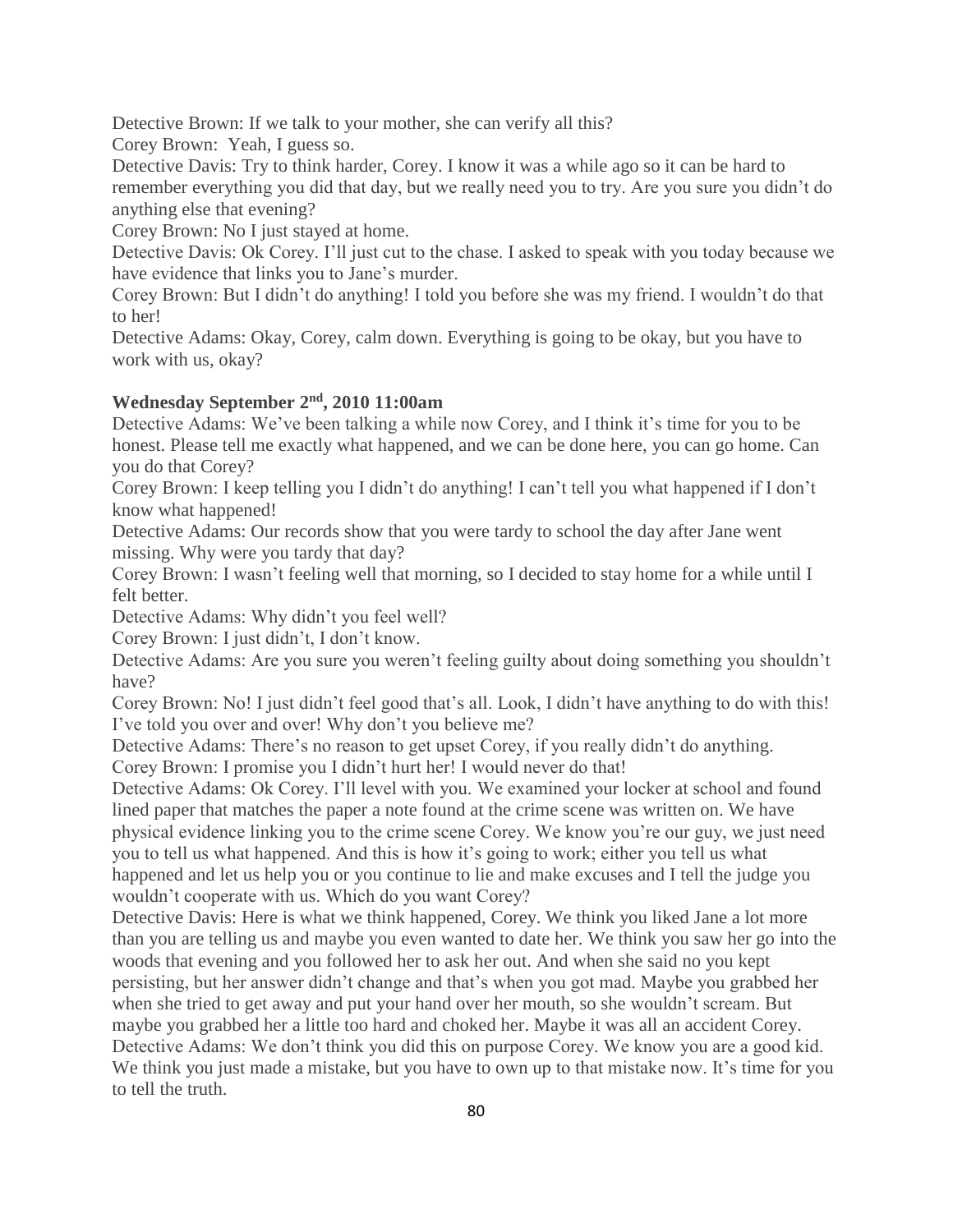## **Wednesday September 12th, 2010 12:00pm**

Detective Adams: The fact of the matter is, Corey, all the evidence points to you being the guy who did this. It's only a matter of time before we get the DNA evidence that will confirm what we already know.

Corey Brown: I just don't understand why this is happening to me. I can't do this anymore, I just want this to be over!

Detective Davis: There is only one way to leave this all behind you, Corey. Just tell us what you did. We all know what you did, Corey, you just have to say it.

Corey: Okay.

Detective Adams: So let's get this straight, you had a crush on Jane and followed her into the woods that evening to ask her out. She refused, and you got angry and killed her You strangled her and hit her head with something. Is that about right Corey?

Corey Brown: Yeah. Sure. Can I go home now?

Detective Davis: Tell us how it happened and this will be over.

Corey Brown: I followed Jane into the woods. I grabbed her and put my hand over her mouth. I must have held it there too long because she stopped breathing.

Detective Adams: And then what happened? What happened to her head?

Corey Brown: I hit it.

Detective Davis: What'd you hit it with?

Corey Brown: A rock.

Detective Adams: So you hit her with a rock.

Corey Brown: Yeah.

Detective Davis: Why did you do it, Corey?

Corey Brown: I don't know

Detective Davis: Come on Corey, you need to tell us the truth here.

Corey Brown: I was mad because she wouldn't go out with me, I guess.

Detective Adams: Okay, Corey, we are going to get this statement typed up so that you can sign it for us.

Corey Brown: Okay.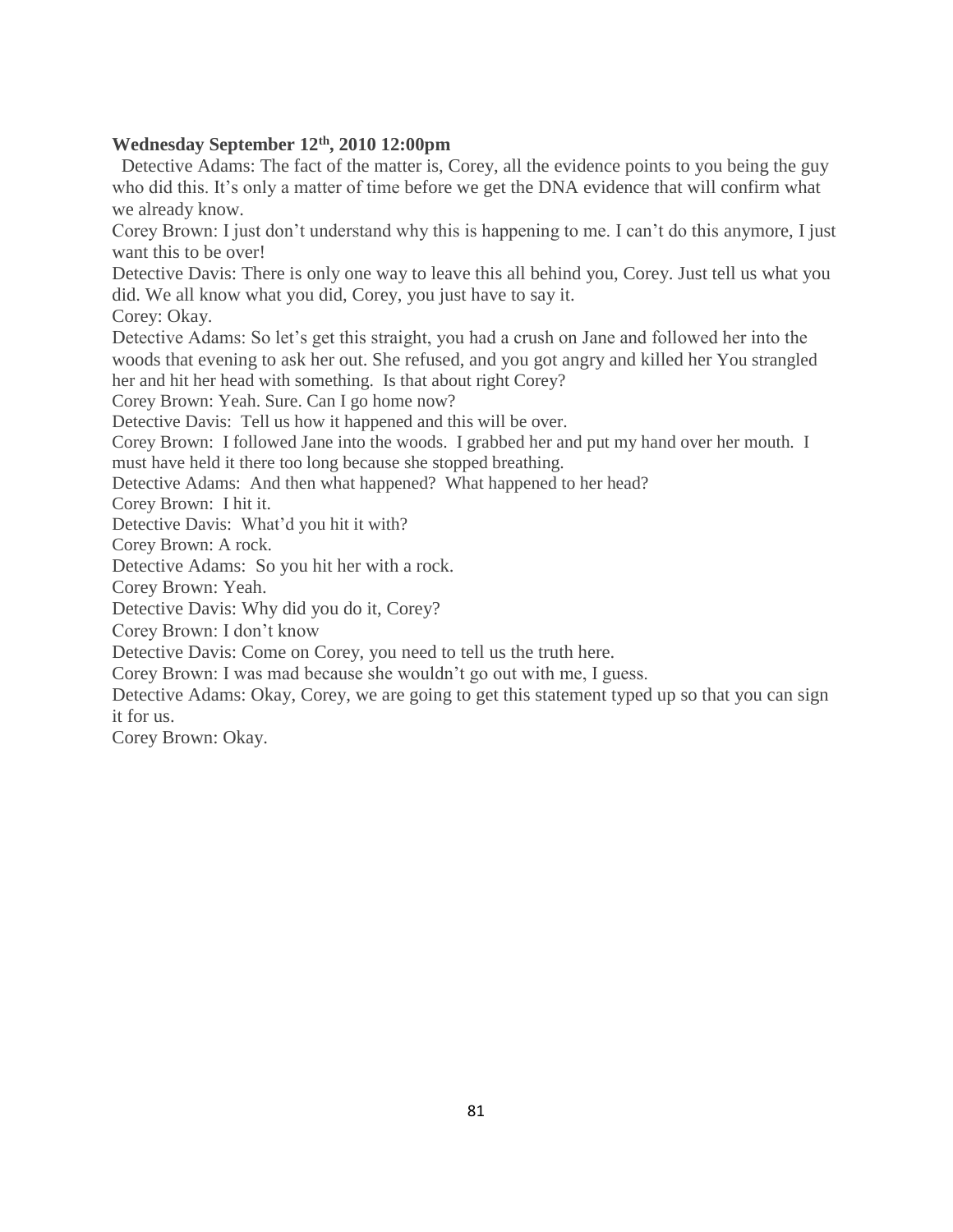APPENDIX D

POLICE REPORTS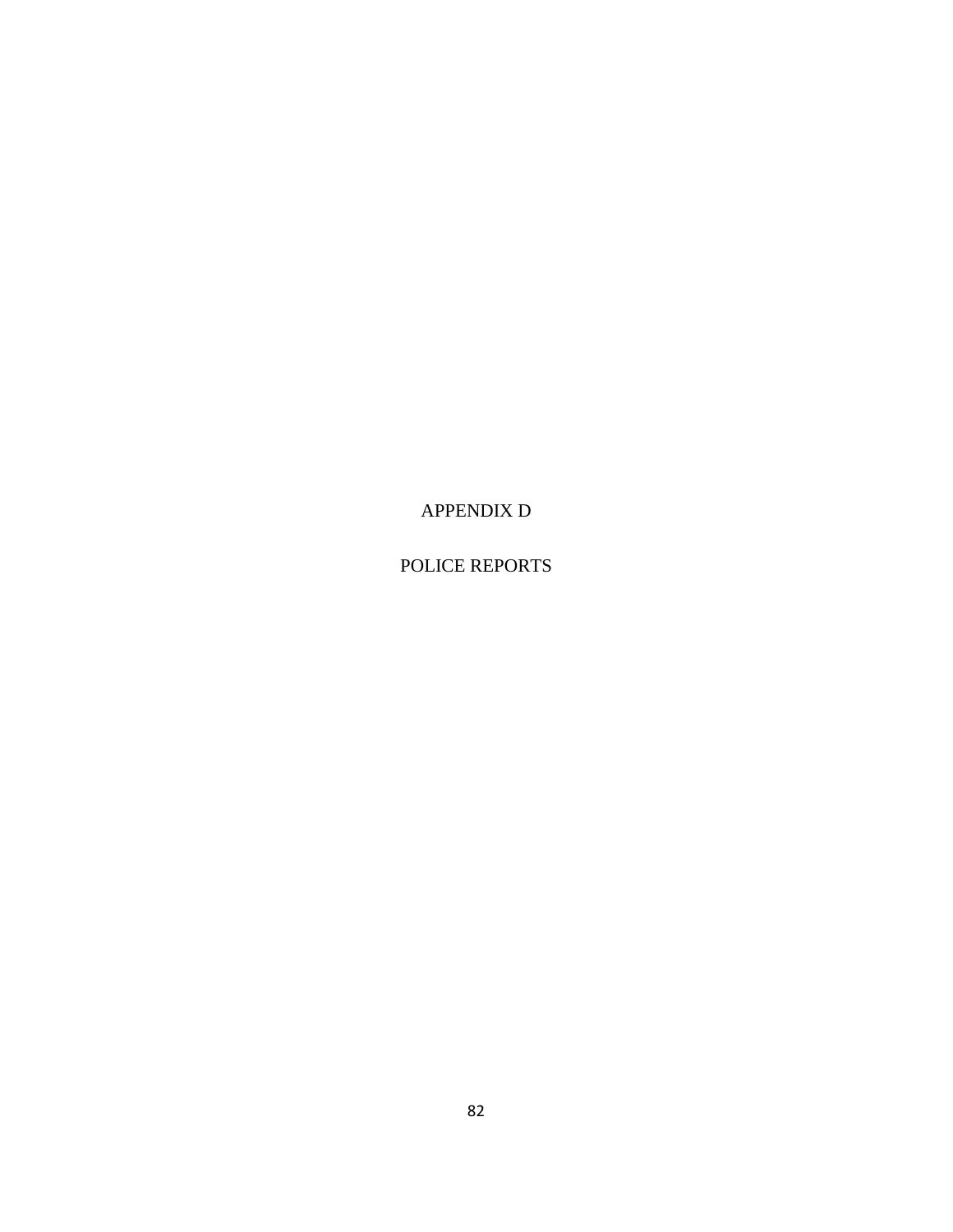#### *Accurate Report, Highly Coercive*

## **Case Incident Report Winchester Police Department**

|                     | Occurrence Date(s)     | <b>Date of Report</b>         |     | <b>Incident Description</b> |                                     | <b>Complaint Number</b>            |
|---------------------|------------------------|-------------------------------|-----|-----------------------------|-------------------------------------|------------------------------------|
|                     | 09/02/2010             | 09/03/2010                    |     |                             | Interview of Suspect                | 09 99999                           |
| Day of<br>Week      | <b>Time</b>            | Officers Responsible for Case |     |                             | <b>Case Type</b>                    | Location of Incident               |
|                     | 10:00 am-4:00          | <b>Detective R. Adams</b>     |     |                             |                                     | <b>Winchester, Illinois Police</b> |
| 4                   | pm                     | Detective G. Davis            |     |                             | Homicide                            | <b>Department</b>                  |
|                     | <b>VICTIMS/PERSONS</b> |                               |     |                             |                                     |                                    |
| Name (Last, First)  |                        | DOB                           | Age |                             | Address                             | <b>Person Status</b>               |
| Smith, Jane         |                        | 06/13/1994                    | 16  |                             | 12 Anywhere St. Winchester, Victim  |                                    |
| Name (Last, First)  |                        | <b>DOB</b>                    | Age |                             | <b>Address</b>                      | <b>Person Status</b>               |
| <b>Brown, Corey</b> |                        | 02/27/1994                    | 16  |                             | 343 Somewhere Rd.<br>Winchester, IL | <b>Suspect</b>                     |

#### **Narrative**

Interrogation of Suspect

Suspect, identified as Corey Brown, arrived at the Winchester Police Department Headquarters at approximately 09:45am on Wednesday September 10, 2010 for questioning. Questioning began at approximately 10:00 am in an interrogation room in the police department. Prior to questioning, Brown was made aware of his legal rights and asked if he voluntarily agreed to speak with us. Brown voluntarily agreed to engage in a conversation with us and interrogation began. In regard to his relation to the victim, Brown stated he and the victim were acquaintances and knew each other through school. Brown was then asked about his behavior at the victims funeral and he stated that he was emotional because "she did not deserve to die like that" and that he found the whole situation to be disturbing. We asked what he meant by that statement and he began to attempt to retract his statement and divert the conversation. We told Brown we believed he was concealing information and reminded him of the importance of telling us everything he knew. We then attempted to ask Brown to tell us where he had been the day of the victim's disappearance. Brown stated he left school and went home where he played video games with his cousin through the evening. Browndid not provide any details pertaining to his alibi which we took as a sign of deceit. At this point we encouraged Brown to try to remember details of that evening so that we could obtain a better understanding of his alibi. Brown became clearly agitated and defensive and we attempted to calm him down by telling him as long as he was honest the situation would work itself out. We also began to encourage Brown to be honest and reminded him of the importance of being truthful in these situations and reminded him that we were there to help him not hurt him. Brown continued to display deceitful behavior and we began to present Brown with the evidence we had against him. We then presented Brown with physical evidence found that directly linked him to the crime scene as well as the fact he was tardy to school the day after the victims murder. Brown, once again, became extremely defensive. We again attempted to calm Brown down and encouraged him once again to be honest with us and told him that if continued to lie to us that he would only be making things harder on himself. After presenting Brown with scenario we constructed based on evidence from the case, Brown confessed to following the victim into a wooded area and attempting to ask her on a date. Brown also confessed that when the victim refused he became angry and grabbed her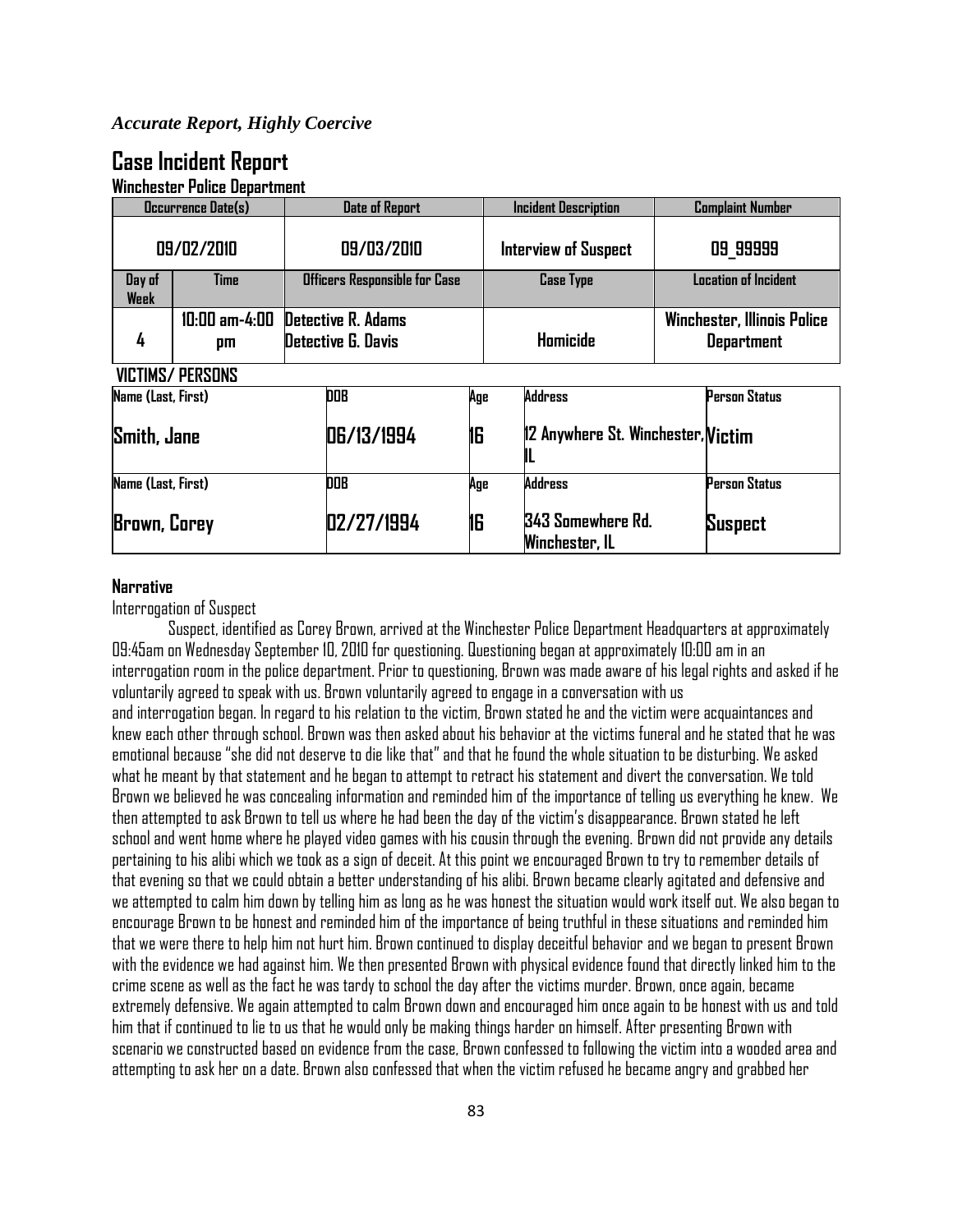resulting in her strangulation. All confessions were voluntary and given while Brown was in a sound state of mind. Interrogation concluded at approximately 3:20pm.

## *Accurate Report, Slightly Coercive*

## **Case Incident Report**

#### **Winchester Police Department**

|                     | Occurrence Date(s)        | <b>Date of Report</b>                           |     | <b>Incident Description</b> |                                     | <b>Complaint Number</b>                                 |
|---------------------|---------------------------|-------------------------------------------------|-----|-----------------------------|-------------------------------------|---------------------------------------------------------|
|                     | 09/02/2010                | 09/03/2010                                      |     |                             | Interview of Suspect                | 09 99999                                                |
| Day of<br>Week      | <b>Time</b>               | Officers Responsible for Case                   |     |                             | <b>Case Type</b>                    | <b>Location of Incident</b>                             |
| 4                   | $10:00$ am- $12:00$<br>pm | <b>Detective R. Adams</b><br>Detective G. Davis |     |                             | Homicide                            | <b>Winchester, Illinois Police</b><br><b>Department</b> |
|                     | <b>VICTIMS/PERSONS</b>    |                                                 |     |                             |                                     |                                                         |
| Name (Last, First)  |                           | <b>DOB</b>                                      | Age |                             | <b>Address</b>                      | Person Status                                           |
| Smith, Jane         |                           | 06/13/1994                                      | 16  |                             | 12 Anywhere St. Winchester, Victim  |                                                         |
| Name (Last, First)  |                           | <b>DOB</b>                                      | Age |                             | <b>Address</b>                      | Person Status                                           |
| <b>Brown, Corey</b> |                           | 02/27/1994                                      | 16  |                             | 343 Somewhere Rd.<br>Winchester, IL | <b>Suspect</b>                                          |

#### **Narrative**

Interrogation of Suspect

Suspect, identified as Corey Brown, arrived at the Winchester Police Department Headquarters at approximately 09:45am on Wednesday September 10, 2010 for questioning. Questioning began at approximately 10:00 am in an interrogation room in the police department. Prior to questioning, Brown was made aware of his legal rights and asked if he voluntarily agreed to speak with us. Brown voluntarily agreed to engage in a conversation with us and interrogation began. In regard to his relation to the victim, Brown stated he and the victim were acquaintances and knew each other through school. Brown was then asked about his behavior at the victims funeral and he stated that he was emotional because he found the whole situation to be sad. We told Brown we believed he was concealing information and reminded him of the importance of telling us everything he knew. We then attempted to ask Brown to tell us where he had been the day of the victim's disappearance. Brown stated he left school and went home where he played video games with his cousin through the evening. At this point we encouraged Brown to try to remember details of that evening so that we could obtain a better understanding of his alibi. Brown continued to display deceitful behavior and we began to present Brown with the evidence we had against him. We then presented Brown with physical evidence found that directly linked him to the crime scene as well as the fact he was tardy to school the day after the victims murder. Brown, once again, became extremely defensive. We again attempted to calm Brown down and encouraged him once again to be honest with us. After presenting Brown with scenario we constructed based on evidence from the case, Brown confessed to following the victim into a wooded area and attempting to ask her on a date. Brown also confessed that when the victim refused he became angry and grabbed her resulting in her strangulation. All confessions were voluntary and given while Brown was in a sound state of mind. Interrogation concluded at approximately 12:05pm.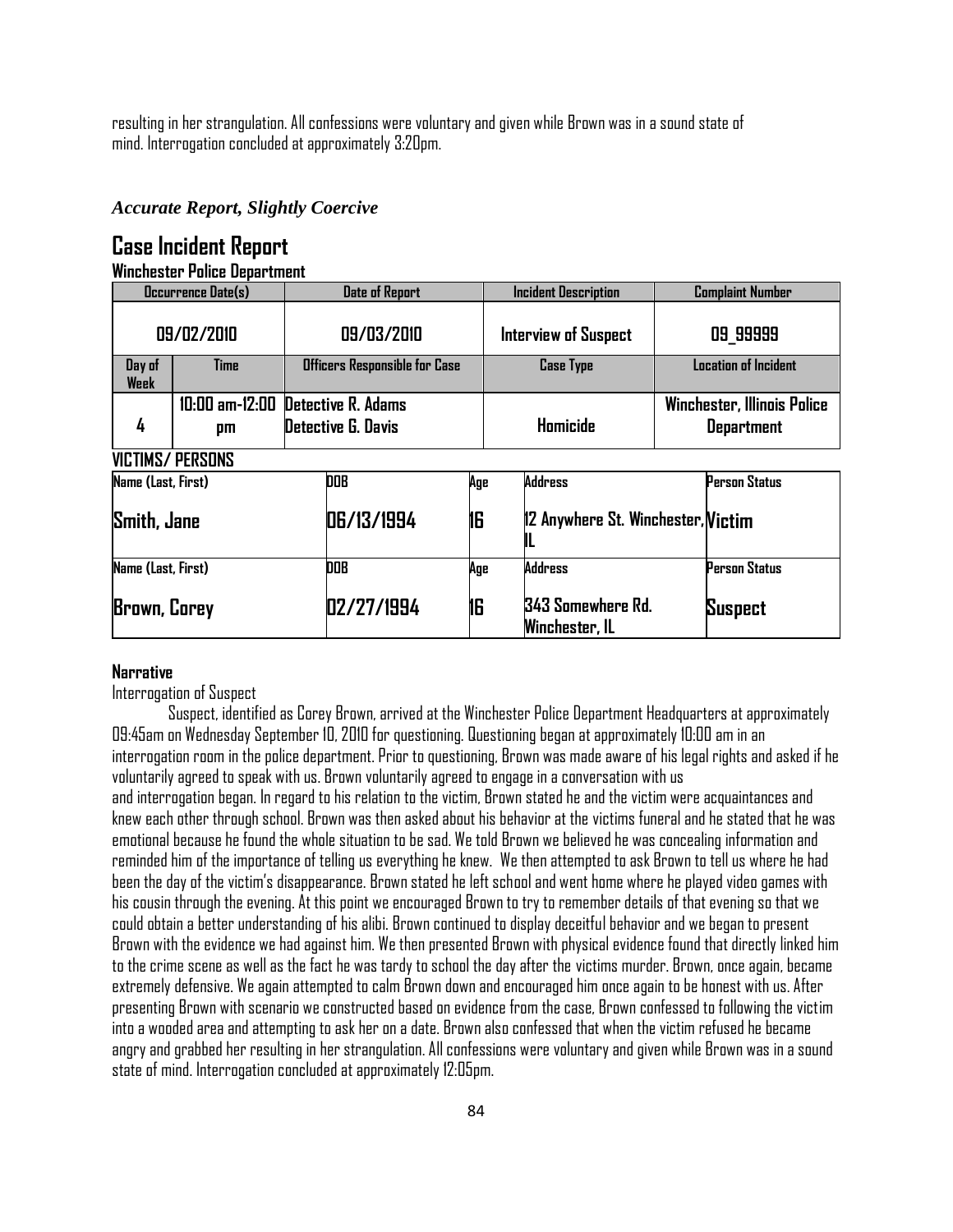#### *Inaccurate Report, Highly Coercive*

## **Case Incident Report**

#### **Winchester Police Department**

|                       | Occurrence Date(s)     | <b>Date of Report</b>                           |     | <b>Incident Description</b>                | <b>Complaint Number</b>                                 |  |
|-----------------------|------------------------|-------------------------------------------------|-----|--------------------------------------------|---------------------------------------------------------|--|
|                       | 09/02/2010             | 09/03/2010                                      |     | Interview of Suspect                       | 09 99999                                                |  |
| Day of<br><b>Week</b> | <b>Time</b>            | Officers Responsible for Case                   |     | <b>Case Type</b>                           | <b>Location of Incident</b>                             |  |
| 4                     | 10:00 am-4:00<br>pm    | <b>Detective R. Adams</b><br>Detective G. Davis |     | Hamicide                                   | <b>Winchester, Illinois Police</b><br><b>Department</b> |  |
|                       | <b>VICTIMS/PERSONS</b> |                                                 |     |                                            |                                                         |  |
| Name (Last, First)    |                        | DOB                                             | Age | <b>Address</b>                             | Person Status                                           |  |
| Smith, Jane           |                        | 06/13/1994                                      | 16  | 12 Anywhere St. Winchester, Victim         |                                                         |  |
| Name (Last, First)    |                        | DOB                                             | Age | Address                                    | <b>Person Status</b>                                    |  |
| <b>Brown, Corey</b>   |                        | 02/27/1994                                      | 16  | 343 Somewhere Rd.<br><b>Winchester, IL</b> | <b>Suspect</b>                                          |  |

#### **Narrative**

Interview of Suspect

Suspect, identified as Corey Brown, arrived at the Winchester Police Department Headquarters at approximately 09:45am on Wednesday September 10, 2010 for questioning. Questioning began at approximately 10:00 am in an interview room in the police department. Prior to questioning, Brown was made aware of his legal rights and asked if he voluntarily agreed to speak with us. Brown voluntarily agreed to engage in a conversation with us and questioning began. In regard to his relation to the victim, Brown stated he and the victim were good friends and knew each other through school. Brown was then asked about his behavior at the victims funeral and he stated that he was emotional because "she did not deserve to die like that". We asked what he meant by that statement and he began to attempt to retract his statement and divert the conversation. We then attempted to ask Brown to tell us where he had been the day of the victim's disappearance. Brown stated he left school and went home where he played video games with his cousin through the evening. Brown did not offer details in order to back up his alibi. At this point we encouraged Brown to try to remember details of that evening so that we could obtain a better understanding of his alibi. At this point, Brown became clearly agitated and defensive and we attempted to calm him down. We also began to encourage Brown to be honest and reminded him of the importance of being truthful in these situations. Brown continued to display deceitful behavior. We then presented Brown with physical evidence found that directly linked him to the crime scene. Brown, once again, became extremely defensive. We again attempted to calm Brown down and encouraged him once again to be honest with us. At approximately 3:10 pm Brown confessed to following the victim into a wooded area and attempting to ask her on a date. Brown also confessed that when the victim refused he became angry and grabbed her resulting in her strangulation. All confessions were voluntary and given while Brown was in a sound state of mind. Questioning concluded at approximately 3:20pm.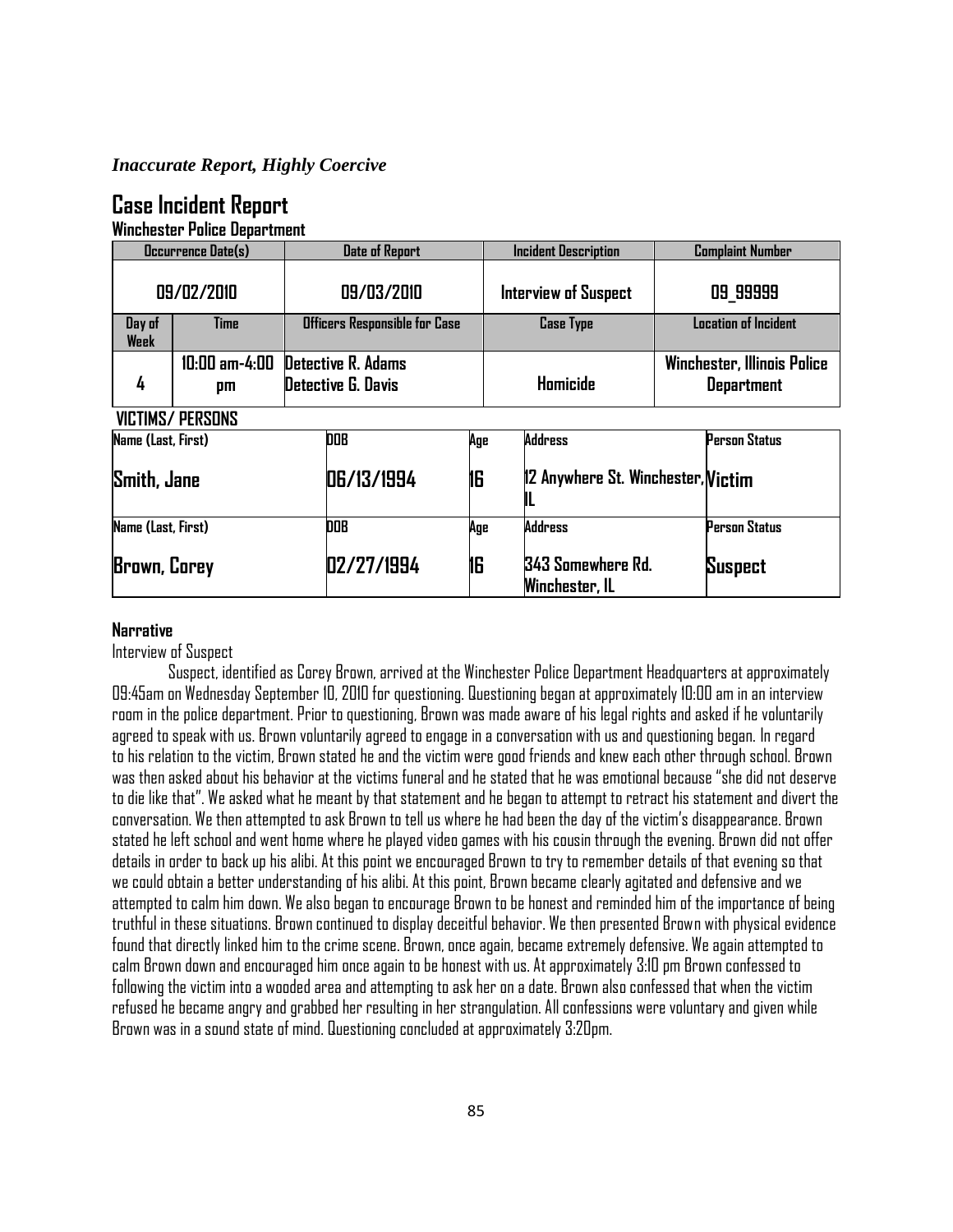#### *Inaccurate Report, Slightly Coercive*

# **Case Incident Report**

|                       | Occurrence Date(s)                      | <b>Date of Report</b>         |     | <b>Incident Description</b>         | <b>Complaint Number</b>                                 |
|-----------------------|-----------------------------------------|-------------------------------|-----|-------------------------------------|---------------------------------------------------------|
|                       | 09/02/2010                              | 09/03/2010                    |     | Interview of Suspect                | 09 99999                                                |
| Day of<br><b>Week</b> | <b>Time</b>                             | Officers Responsible for Case |     | <b>Case Type</b>                    | <b>Location of Incident</b>                             |
| 4                     | 10:00 am-12:00 Detective R. Adams<br>pm | Detective G. Davis            |     | Homicide                            | <b>Winchester, Illinois Police</b><br><b>Department</b> |
|                       | <b>VICTIMS/PERSONS</b>                  |                               |     |                                     |                                                         |
| Name (Last, First)    |                                         | <b>DOB</b>                    | Age | <b>Address</b>                      | Person Status                                           |
| Smith, Jane           |                                         | 06/13/1994                    | 16  | 12 Anywhere St. Winchester, Victim  |                                                         |
| Name (Last, First)    |                                         | DOB                           | Age | Address                             | Person Status                                           |
| <b>Brown, Corey</b>   |                                         | 02/27/1994                    | 16  | 343 Somewhere Rd.<br>Winchester, IL | Suspect                                                 |

## **Winchester Police Department**

#### **Narrative**

Interview of Suspect

Suspect, identified as Corey Brown, arrived at the Winchester Police Department Headquarters at approximately 09:45am on Wednesday September 10, 2010 for questioning. Questioning began at approximately 10:00 am in an interview room in the police department. Prior to questioning, Brown was made aware of his legal rights and asked if he voluntarily agreed to speak with us. Brown voluntarily agreed to engage in a conversation with us and questioning began. In regards to his relation to the victim, Brown stated he and the victim were good friends and knew each other through school. Brown was then asked about his behavior at the victims funeral and he stated that he was emotional because it was a sad situation. We then attempted to ask Brown to tell us where he had been the day of the victim's disappearance. Brown stated he left school and went home where he played video games with his cousin through the evening. Brown did not offer details in order to back up his alibi. We encouraged Brown to try to remember details of that evening so that we could obtain a better understanding of his alibi. At this point, Brown became clearly agitated and defensive and we attempted to calm him down. We also began to encourage Brown to be honest and reminded him of the importance of being truthful in these situations. Brown continued to display deceitful behavior. We then presented Brown with physical evidence found that directly linked him to the crime scene. Brown, once again, became extremely defensive. We again attempted to calm Brown down and encouraged him once again to be honest with us. At approximately 12:00 pm Brown confessed to following the victim into a wooded area and attempting to ask her on a date. Brown also confessed that when the victim refused he became angry and grabbed her, resulting in her strangulation. All confessions were voluntary and given while Brown was in a sound state of mind. Questioning concluded at approximately 12:05pm.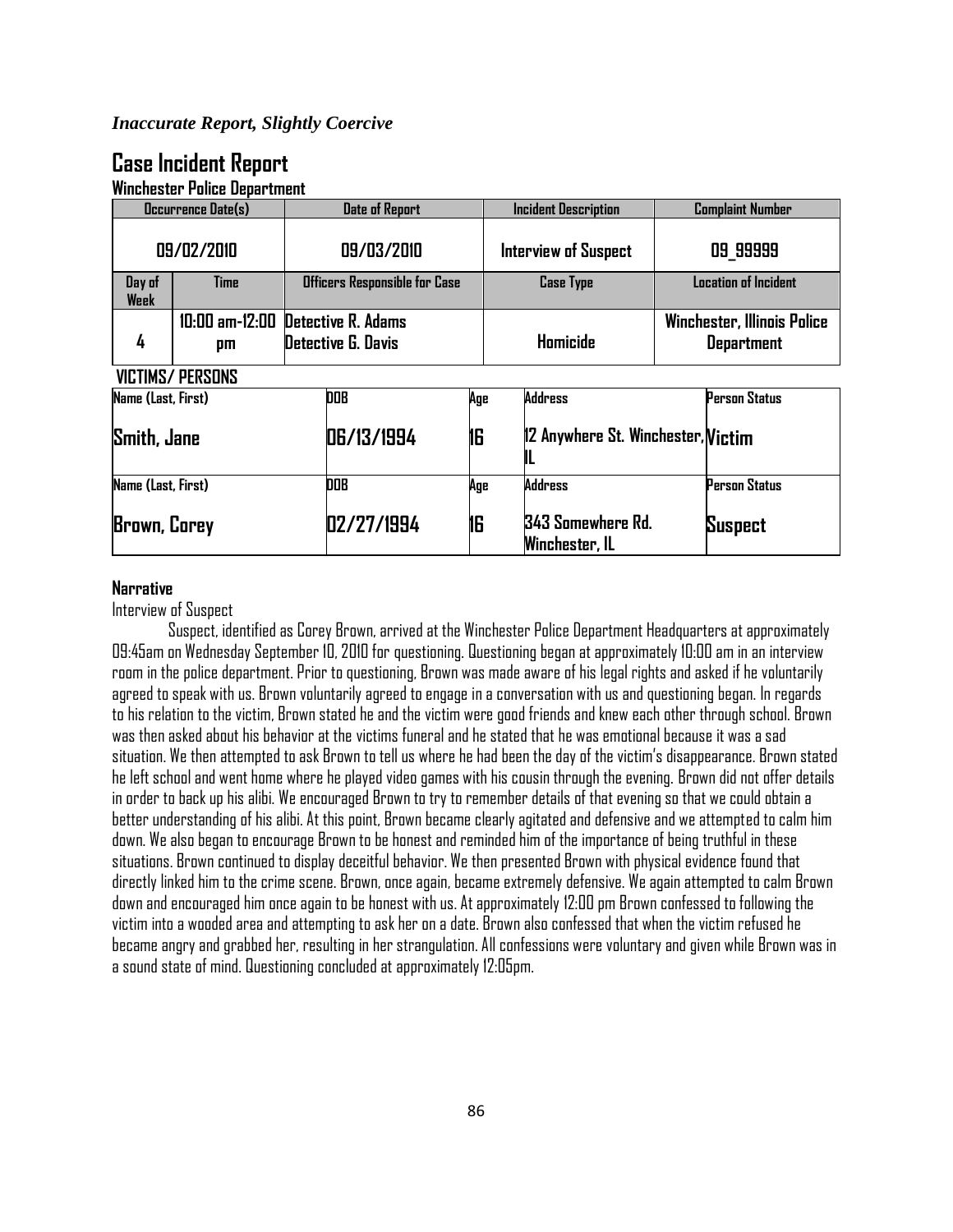APPENDIX E

PERCEPTIONS QUESTIONNAIRES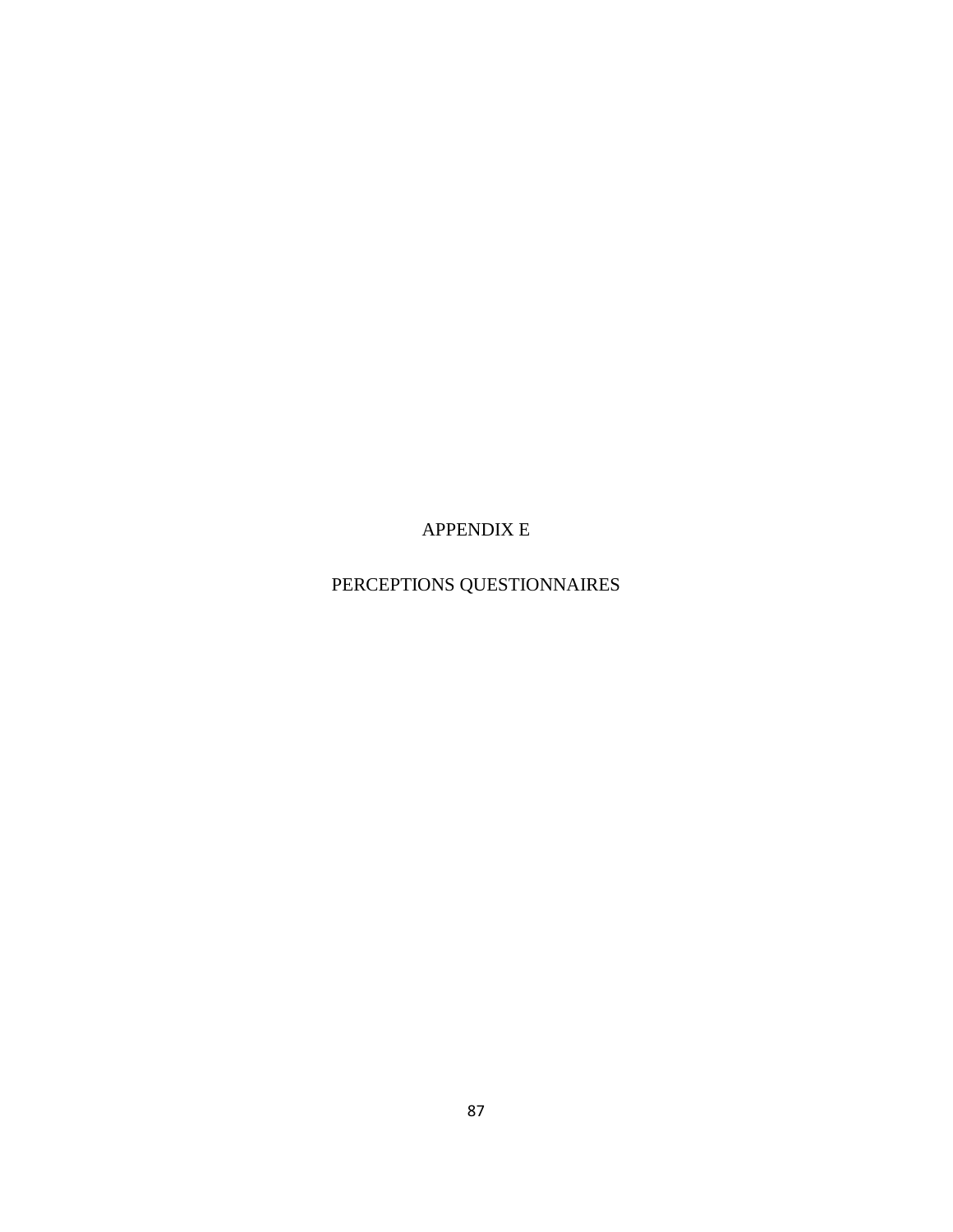\*Please choose only one choice for each question and attempt to answer every question to the best of your ability

#### **Attention Checks:**

1. How old was the victim in this case?

11 12 13 14 15 16 17

- 2. What key piece of evidence was found at the crime scene in this case?
	- a. a cellphone
	- b. a note on lined paper
	- c. a man's baseball cap
- 3. How was the victim in this case killed?
	- a. Shot
	- b. Stabbed
	- c. Strangled
- 4. How did the defendant know the victim in this case?
	- a. Family member
	- b. Friend from school
	- c. Neighbor
- 5. What evidence did the detectives present against Corey? (Please check all that apply)
	- a. Fingerprint evidence
	- b. Prior history of violent behavior
	- c. Physical evidence found at the crime scene
	- d. Identification by an eyewitness
	- e. Prior history of aggressive behavior toward females
	- f. Friends stating Corey confessed to the crime
	- g. Being tardy to school the day after Jane's disappearance
- 6. What did Corey say he was doing the afternoon Jane went missing?
	- a. Playing basketball
	- b. Doing homework
	- c. Playing video games
	- d. Walking in the park near his house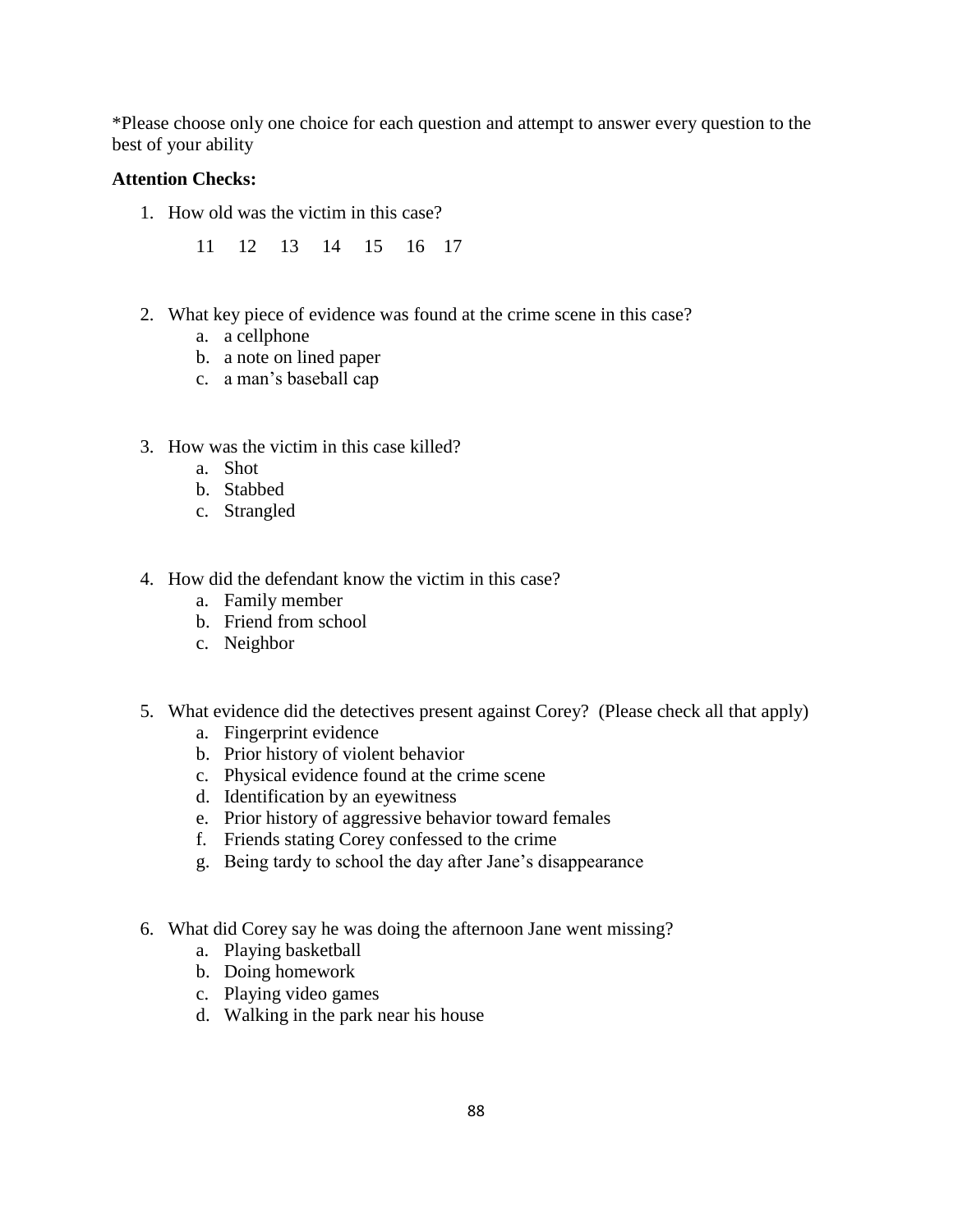## **Open-ended Questions:**

- 1. What did you think of the interrogation/ interview?
- 2. What did you think of Corey's confession?

## **Verdict Judgement**

1. What is your verdict in this case? Based on the information provided, would you find the suspect Guilty or Not Guilty of killing Jane Smith?

|                                                                                    | Guilty         |   |                | Not Guilty     |   |                                                                                             |  |
|------------------------------------------------------------------------------------|----------------|---|----------------|----------------|---|---------------------------------------------------------------------------------------------|--|
| Why?                                                                               |                |   |                |                |   |                                                                                             |  |
| 2. Please rate your confidence in your verdict decision:                           |                |   |                |                |   |                                                                                             |  |
| Very Unconfident                                                                   |                |   | Not Sure       |                |   | Very Confident                                                                              |  |
| $\mathbf{1}$                                                                       | $\overline{2}$ | 3 | $\overline{4}$ | 5 <sup>5</sup> | 6 | $\overline{7}$                                                                              |  |
| victim?<br>4. Please list three things that helped you make your verdict decision? | Yes            |   |                | N <sub>o</sub> |   | 3. Regardless of your legal verdict given above, do you think that the suspect murdered the |  |
|                                                                                    |                |   |                |                |   |                                                                                             |  |

| Very Unlikely |  | Neutral |  | Very Likely |
|---------------|--|---------|--|-------------|
|               |  |         |  |             |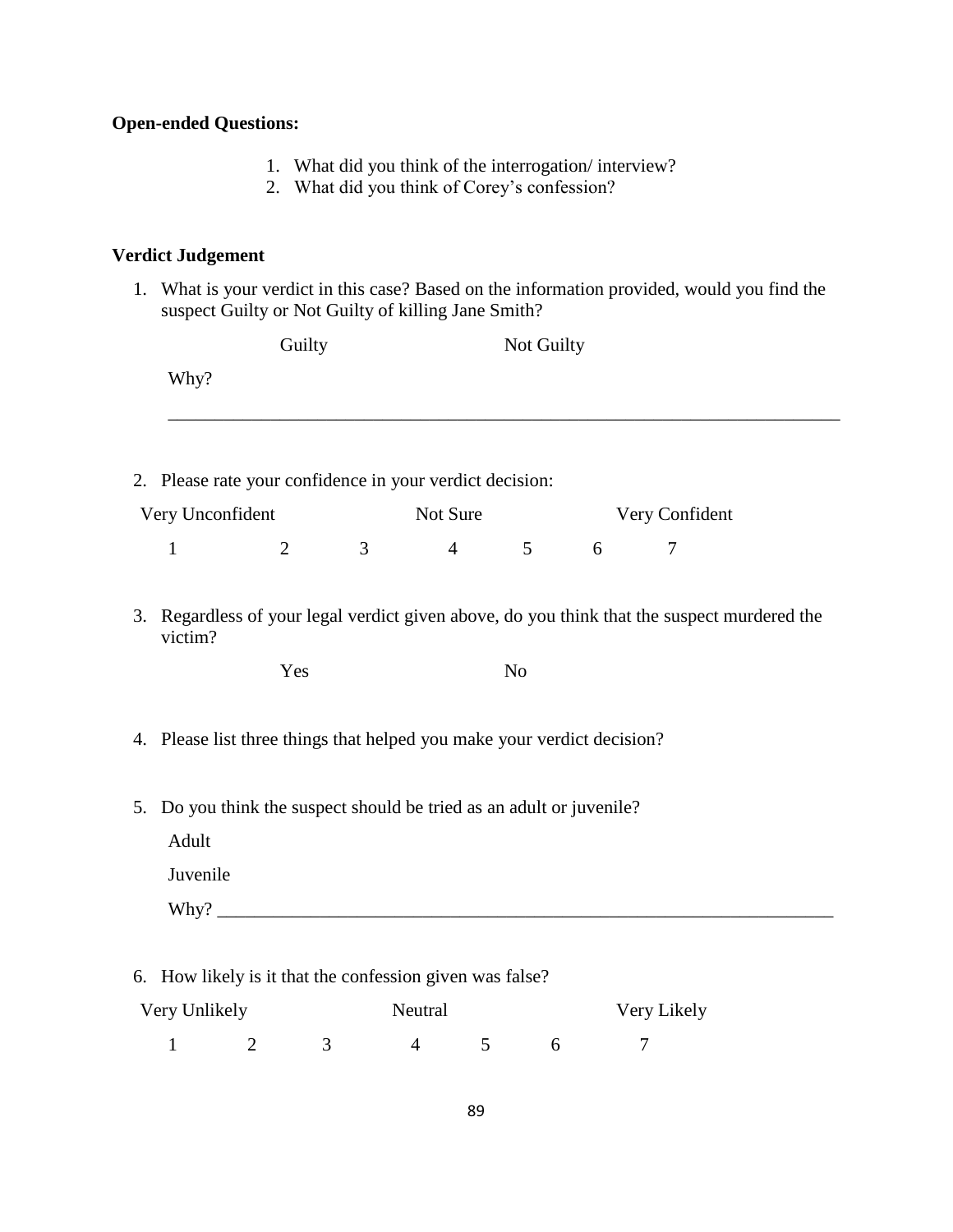- 7. If you said it was possible the confession given was false please list 3 possible reasons:
	- 1. 2. 3.

8. Please rate your view of whether the confession true or false

| Definitely True |  | Neutral |  | <b>Definitely False</b> |  |
|-----------------|--|---------|--|-------------------------|--|
|                 |  |         |  |                         |  |

## **Interrogation Questions**

|               |          |                |               |   | 1. How fair do you think the police questioning of the defendant was overall? |
|---------------|----------|----------------|---------------|---|-------------------------------------------------------------------------------|
| Very Unfair   |          | Neutral        |               |   | Very Fair                                                                     |
| $\frac{1}{2}$ | $\sim$ 3 | $\overline{4}$ | $\sim$ $\sim$ | 6 |                                                                               |

2. How manipulative do you think the detectives were during the questioning?

| Very Manipulative |  |  | Neutral |  |  | Not Manipulative |  |
|-------------------|--|--|---------|--|--|------------------|--|
|                   |  |  |         |  |  |                  |  |

3. How coercive do you think the questioning was overall?

| Very Coercive |  |  | Neutral |  | Not Coercive |  |
|---------------|--|--|---------|--|--------------|--|
|               |  |  |         |  |              |  |

|              |  |           |  | 4. How much pressure do you think the detectives put on the suspect? |
|--------------|--|-----------|--|----------------------------------------------------------------------|
| A Great Deal |  | Neutral   |  | <b>None</b>                                                          |
|              |  | $\Lambda$ |  |                                                                      |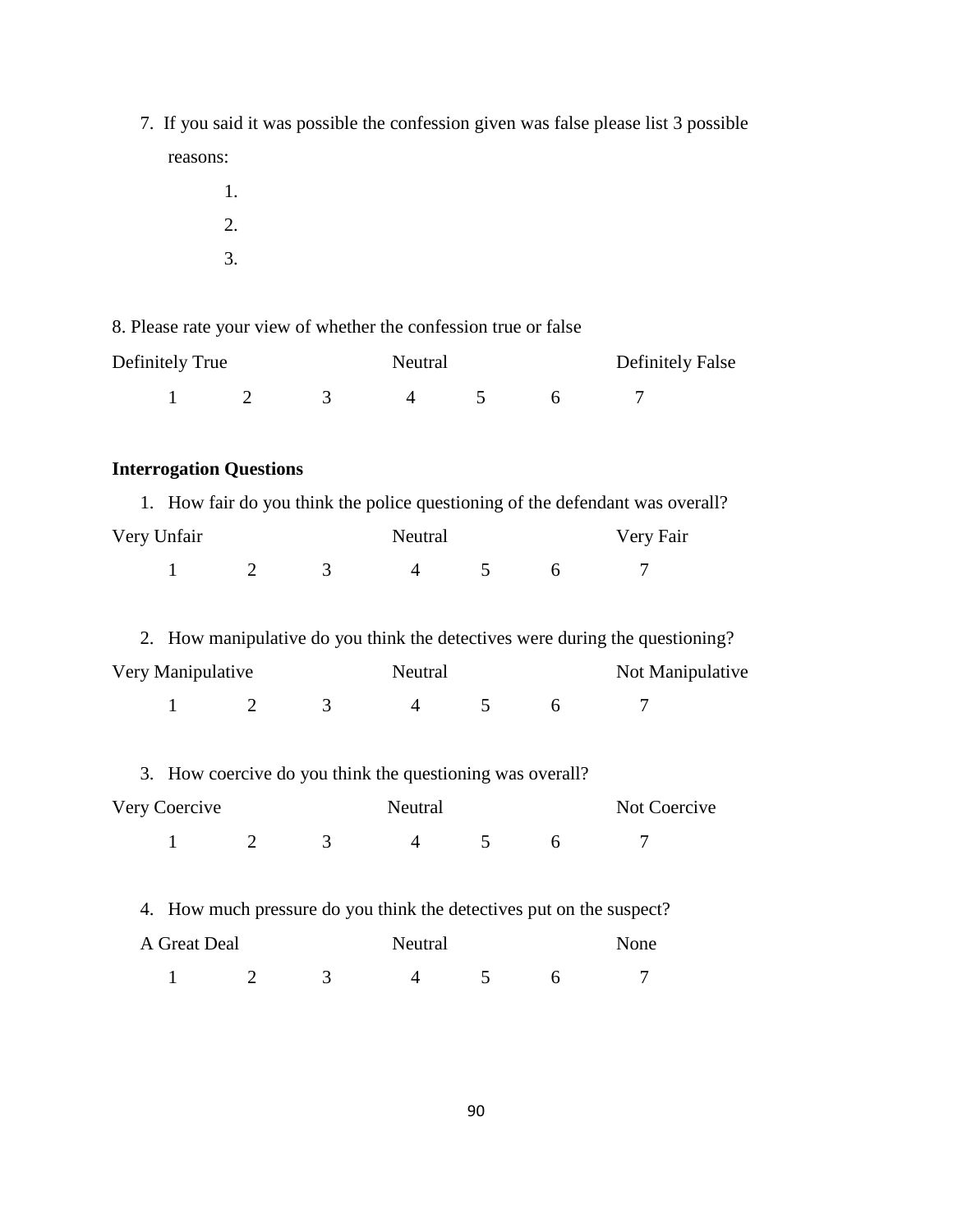|    | 5. How appropriate were the questioning techniques used by the detectives given the<br>suspect's age?    |                             |   |                                                                    |                 |   |                                                                             |  |  |
|----|----------------------------------------------------------------------------------------------------------|-----------------------------|---|--------------------------------------------------------------------|-----------------|---|-----------------------------------------------------------------------------|--|--|
|    | Very Appropriate                                                                                         |                             |   | Neutral                                                            |                 |   | Very Inappropriate                                                          |  |  |
|    | $\mathbf{1}$                                                                                             | 2                           | 3 | $\overline{4}$                                                     | $5\overline{)}$ | 6 | 7                                                                           |  |  |
|    |                                                                                                          |                             |   |                                                                    |                 |   | 6. How much sympathy do you think the detectives displayed for the suspect? |  |  |
|    | A Great Deal                                                                                             |                             |   | Neutral                                                            |                 |   | None                                                                        |  |  |
|    | $\mathbf{1}$                                                                                             | $\overline{2}$              | 3 | $\overline{4}$                                                     | $\mathfrak{S}$  | 6 | 7                                                                           |  |  |
|    |                                                                                                          |                             |   |                                                                    |                 |   | 7. How aggressive do you think the detectives were during the questioning?  |  |  |
|    | Very Aggressive                                                                                          |                             |   | Neutral                                                            |                 |   | Not Aggressive                                                              |  |  |
|    | $\mathbf{1}$                                                                                             | 2                           | 3 | $\overline{4}$                                                     | $5\overline{)}$ | 6 | $\overline{7}$                                                              |  |  |
|    |                                                                                                          |                             |   | 8. How professional were the detectives?                           |                 |   |                                                                             |  |  |
|    | Very Likeable                                                                                            |                             |   | Neutral                                                            |                 |   | Not Likeable                                                                |  |  |
|    | $\mathbf{1}$                                                                                             | $\overline{2}$              | 3 | $\overline{4}$                                                     | 5               | 6 | 7                                                                           |  |  |
| 9. | How appropriate were the questioning techniques used by the detectives given the nature<br>of the crime? |                             |   |                                                                    |                 |   |                                                                             |  |  |
|    | Very Appropriate                                                                                         |                             |   | Neutral                                                            |                 |   | Very Inappropriate                                                          |  |  |
|    | $\mathbf{1}$                                                                                             | $\overline{2}$              | 3 | $\overline{4}$                                                     | 5               | 6 | 7                                                                           |  |  |
|    |                                                                                                          | <b>Confession Questions</b> |   |                                                                    |                 |   |                                                                             |  |  |
|    |                                                                                                          |                             |   | 1. To what extent do you think the confession given was voluntary? |                 |   |                                                                             |  |  |
|    | Not at all                                                                                               |                             |   | Neutral                                                            |                 |   | Completely                                                                  |  |  |
|    | $\mathbf{1}$                                                                                             | 2                           | 3 | $\overline{4}$                                                     | 5               | 6 | 7                                                                           |  |  |
|    |                                                                                                          |                             |   |                                                                    |                 |   |                                                                             |  |  |

2. To what extent do you think the confession given was believable?

| Not at all<br>Neutral | Completely |
|-----------------------|------------|
|-----------------------|------------|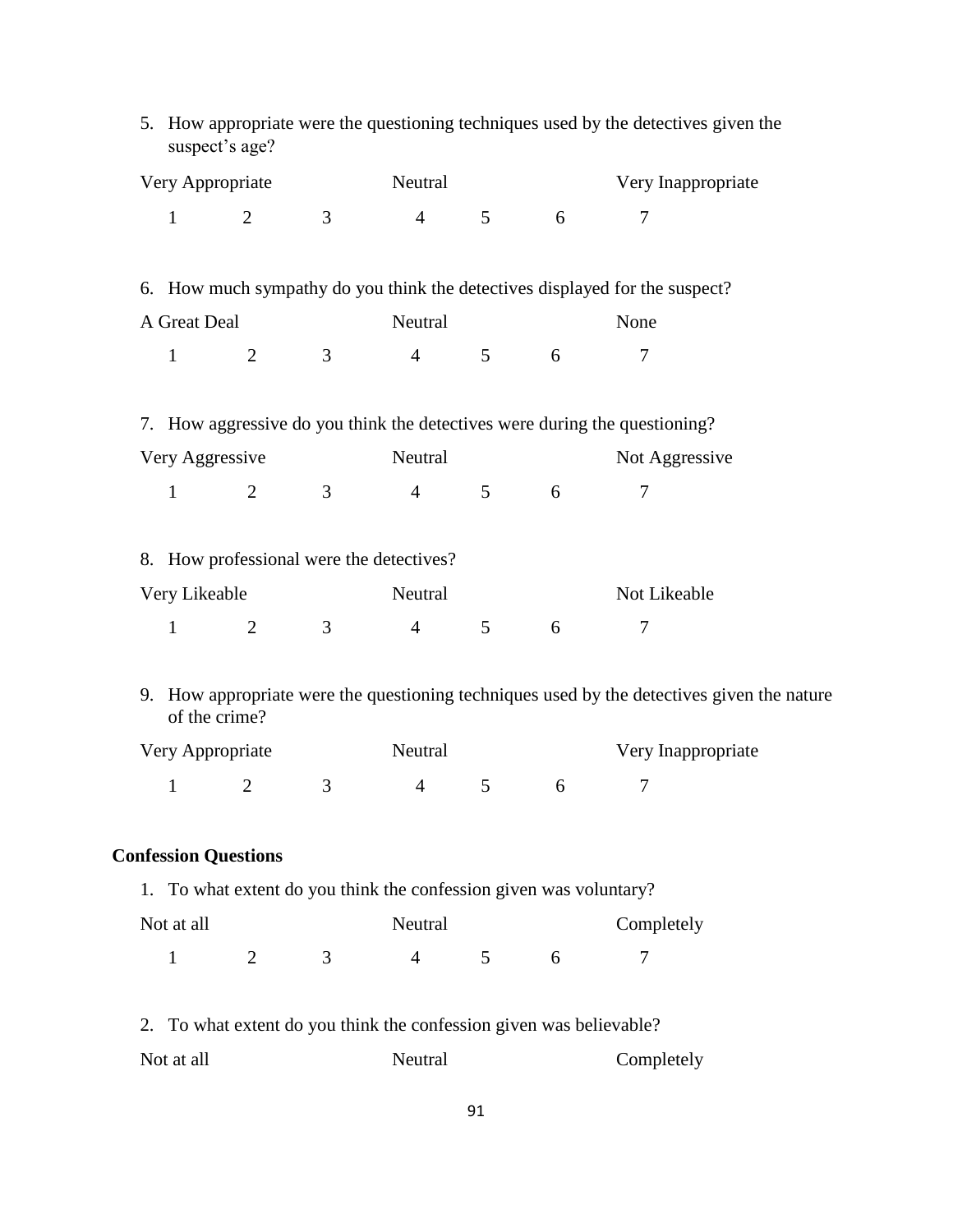|    | $\mathbf{1}$ | $\overline{2}$           | 3                                                                 | $\overline{4}$ | 5              | 6 | 7                                                                                           |  |
|----|--------------|--------------------------|-------------------------------------------------------------------|----------------|----------------|---|---------------------------------------------------------------------------------------------|--|
|    |              |                          | 3. To what extent do you think the confession given was accurate? |                |                |   |                                                                                             |  |
|    | Not at all   |                          |                                                                   | Neutral        |                |   | Completely                                                                                  |  |
|    | $\mathbf{1}$ | $\overline{2}$           | 3                                                                 | $\overline{4}$ | 5 <sup>5</sup> | 6 | 7                                                                                           |  |
|    |              |                          | <b>Suspect's Understanding of Rights</b>                          |                |                |   |                                                                                             |  |
|    |              |                          |                                                                   |                |                |   | 1. How likely is it that the defendant understood the questions being asked?                |  |
|    | Not at all   |                          |                                                                   | Neutral        |                |   | Very Likely                                                                                 |  |
|    | $\mathbf{1}$ | 2                        | 3                                                                 | $\overline{4}$ | 5 <sup>1</sup> | 6 | 7                                                                                           |  |
|    |              | confessing?              |                                                                   |                |                |   | 2. How likely do you think it is that the defendant understood he might lose his freedom by |  |
|    |              | Very Unlikely            |                                                                   | Neutral        |                |   | Very Likely                                                                                 |  |
|    | $\mathbf{1}$ | $\overline{2}$           | 3                                                                 | $\overline{4}$ | 5 <sup>5</sup> | 6 | 7                                                                                           |  |
|    |              |                          |                                                                   |                |                |   |                                                                                             |  |
| 3. |              | and signing a statement? |                                                                   |                |                |   | How likely do you think it is that the defendant understood he had a choice in confessing   |  |
|    |              | Very Unlikely            |                                                                   | Neutral        |                |   | Very Likely                                                                                 |  |
|    | $\mathbf{1}$ | $\overline{2}$           | 3                                                                 | $\overline{4}$ | 5              | 6 | 7                                                                                           |  |
|    |              |                          | present during the questioning?                                   |                |                |   | 4. How likely is it that the defendant understood his right to have a lawyer or parents     |  |
|    |              | Very Unlikely            |                                                                   | Neutral        |                |   | Very Likely                                                                                 |  |
|    | $\mathbf{1}$ | 2                        | 3                                                                 | $\overline{4}$ | 5 <sup>5</sup> | 6 | 7                                                                                           |  |
|    |              |                          | would be provided for him?                                        |                |                |   | 5. How likely is that the defendant understood that if he could not afford a lawyer one     |  |
|    |              | Very Unlikely            |                                                                   | Neutral        |                |   | Very Likely                                                                                 |  |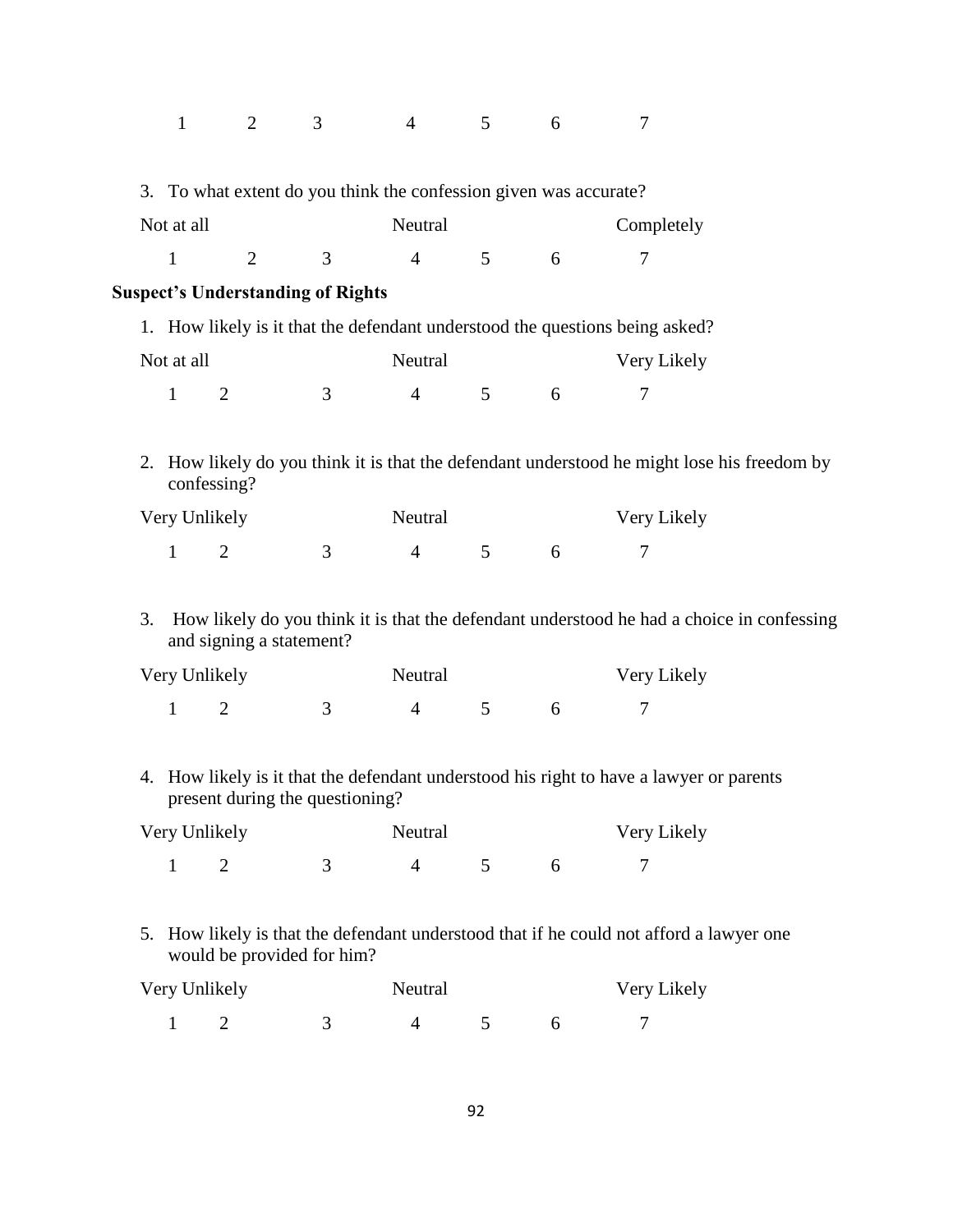|                                |                                                                                                                              |                |                            |                                                         |                |                | 6. How likely is it that the defendant understood his right to remain silent?              |  |  |  |
|--------------------------------|------------------------------------------------------------------------------------------------------------------------------|----------------|----------------------------|---------------------------------------------------------|----------------|----------------|--------------------------------------------------------------------------------------------|--|--|--|
|                                | Very Unlikely                                                                                                                |                |                            | Neutral                                                 |                |                | Very Likely                                                                                |  |  |  |
| $\mathbf{1}$<br>$\overline{2}$ |                                                                                                                              | 3              | $\overline{4}$             | 5 <sup>5</sup>                                          | 6              | $\overline{7}$ |                                                                                            |  |  |  |
| 7.                             |                                                                                                                              |                | could be used against him? |                                                         |                |                | How likely is it that the defendant understood that any statement or confession he gave    |  |  |  |
|                                | Very Unlikely                                                                                                                |                |                            | Neutral                                                 |                |                | Very Likely                                                                                |  |  |  |
|                                | $\mathbf{1}$                                                                                                                 | $\overline{2}$ | 3                          | $\overline{4}$                                          | 5              | 6              | 7                                                                                          |  |  |  |
|                                |                                                                                                                              |                |                            |                                                         |                |                | 8. How likely is it that the defendant knew he could stop the interview anytime he wanted? |  |  |  |
|                                | Very Unlikely                                                                                                                |                |                            | Neutral                                                 |                |                | Very Likely                                                                                |  |  |  |
|                                | $\mathbf{1}$                                                                                                                 | 2              | 3                          | $\overline{4}$                                          | 5              | 6              | 7                                                                                          |  |  |  |
|                                |                                                                                                                              |                |                            | <b>Police Report Questions (if report was provided)</b> |                |                |                                                                                            |  |  |  |
|                                |                                                                                                                              |                |                            |                                                         |                |                | 1. To what extent do you think the police report provided was believable?                  |  |  |  |
| Not at all                     |                                                                                                                              |                |                            | Neutral                                                 |                |                | Completely                                                                                 |  |  |  |
|                                | $\mathbf{1}$                                                                                                                 | $\overline{2}$ | 3                          | $\overline{4}$                                          | $\mathfrak{S}$ | 6              | 7                                                                                          |  |  |  |
|                                |                                                                                                                              |                |                            |                                                         |                |                | 2. To what extent do you think the police report provided was accurate?                    |  |  |  |
|                                | Not at all                                                                                                                   |                |                            | Neutral                                                 |                |                | Completely                                                                                 |  |  |  |
|                                | $\mathbf{1}$                                                                                                                 | $\overline{2}$ | 3                          | $\overline{4}$                                          | 5              | 6              | 7                                                                                          |  |  |  |
|                                | To what extent do you think the police report provided was representative of the actual<br>3.<br>questioning of the suspect? |                |                            |                                                         |                |                |                                                                                            |  |  |  |
| Not at all                     |                                                                                                                              |                |                            | Neutral                                                 |                |                | Completely                                                                                 |  |  |  |
|                                | 1                                                                                                                            | 2              | 3                          | $\overline{4}$                                          | $5^{\circ}$    | 6              | 7                                                                                          |  |  |  |
|                                |                                                                                                                              |                |                            |                                                         |                |                | 4. To what extent did reading the police report influence your verdict decision?           |  |  |  |
|                                | Not at all                                                                                                                   |                |                            | Neutral                                                 |                |                | A Great Deal                                                                               |  |  |  |
|                                | $\mathbf{1}$                                                                                                                 | $\overline{2}$ | 3                          | $\overline{4}$                                          | 5              | 6              | 7                                                                                          |  |  |  |
|                                |                                                                                                                              |                |                            |                                                         | 93             |                |                                                                                            |  |  |  |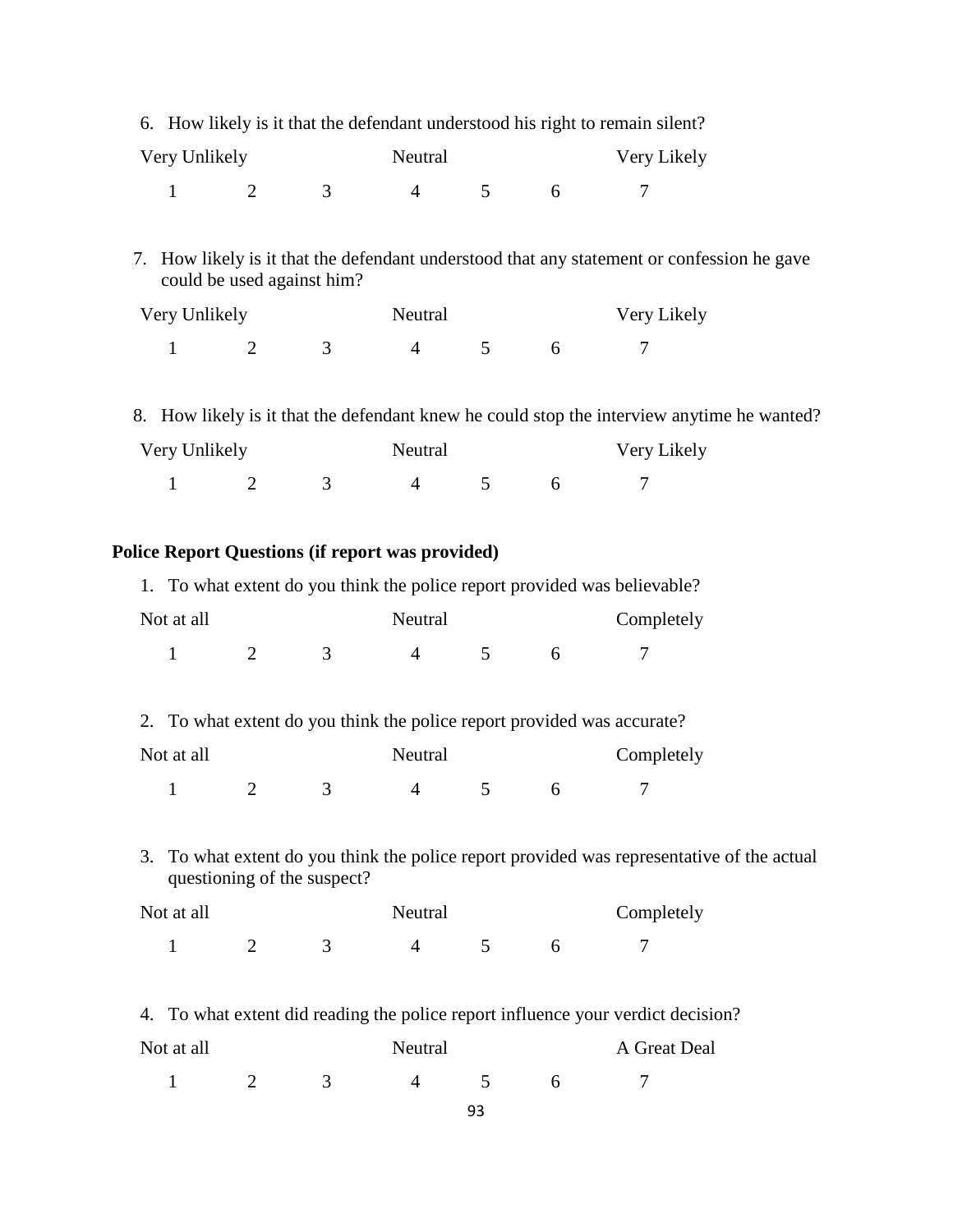## **Affective Reactions**

1. "I feel sorry for the suspect"

| <b>Completely Disagree</b> |                                      |                |                | Neutral                                        |                 |   | <b>Completely Agree</b>                                                          |
|----------------------------|--------------------------------------|----------------|----------------|------------------------------------------------|-----------------|---|----------------------------------------------------------------------------------|
|                            | $\mathbf{1}$                         | $\overline{2}$ | 3              | $\overline{4}$                                 | 5 <sup>5</sup>  | 6 | 7                                                                                |
|                            |                                      |                |                |                                                |                 |   |                                                                                  |
|                            |                                      |                |                |                                                |                 |   | 2. "The detectives need to do whatever possible in order to obtain a confession" |
|                            | <b>Completely Disagree</b>           |                |                | Neutral                                        |                 |   | <b>Completely Agree</b>                                                          |
|                            | $\mathbf{1}$                         | $\overline{2}$ | 3              | $4\overline{ }$                                | 5 <sup>5</sup>  | 6 | 7                                                                                |
|                            | 3. "I have pity for the suspect"     |                |                |                                                |                 |   |                                                                                  |
|                            | <b>Completely Disagree</b>           |                |                | Neutral                                        |                 |   | <b>Completely Agree</b>                                                          |
|                            | $\mathbf{1}$                         | $\overline{2}$ | $\overline{3}$ | $\overline{4}$                                 | 5 <sup>5</sup>  | 6 | 7                                                                                |
|                            |                                      |                |                |                                                |                 |   |                                                                                  |
|                            |                                      |                |                | 4. "I have pity for the victim and her family" |                 |   |                                                                                  |
|                            | <b>Completely Disagree</b>           |                |                | Neutral                                        |                 |   | <b>Completely Agree</b>                                                          |
|                            | $\mathbf{1}$                         | $\overline{2}$ | 3              | $\overline{4}$                                 | 5               | 6 | 7                                                                                |
|                            | 5. "I have sympathy for the suspect" |                |                |                                                |                 |   |                                                                                  |
|                            | <b>Completely Disagree</b>           |                |                | Neutral                                        |                 |   | <b>Completely Agree</b>                                                          |
|                            | $\mathbf{1}$                         | $\overline{2}$ | 3              | $\overline{4}$                                 | 5               | 6 | 7                                                                                |
|                            |                                      |                |                |                                                |                 |   |                                                                                  |
|                            | 6. "I have sympathy for the police"  |                |                |                                                |                 |   |                                                                                  |
|                            | <b>Completely Disagree</b>           |                |                | Neutral                                        |                 |   | <b>Completely Agree</b>                                                          |
|                            | $\mathbf{1}$                         | $\overline{2}$ | 3              | $\overline{4}$                                 | $5\overline{)}$ | 6 | 7                                                                                |

## **Police Perceptions Scale**

**\***Please rate the extent to which you agree/ disagree with the following statements

1. Police do their best to be fair to everyone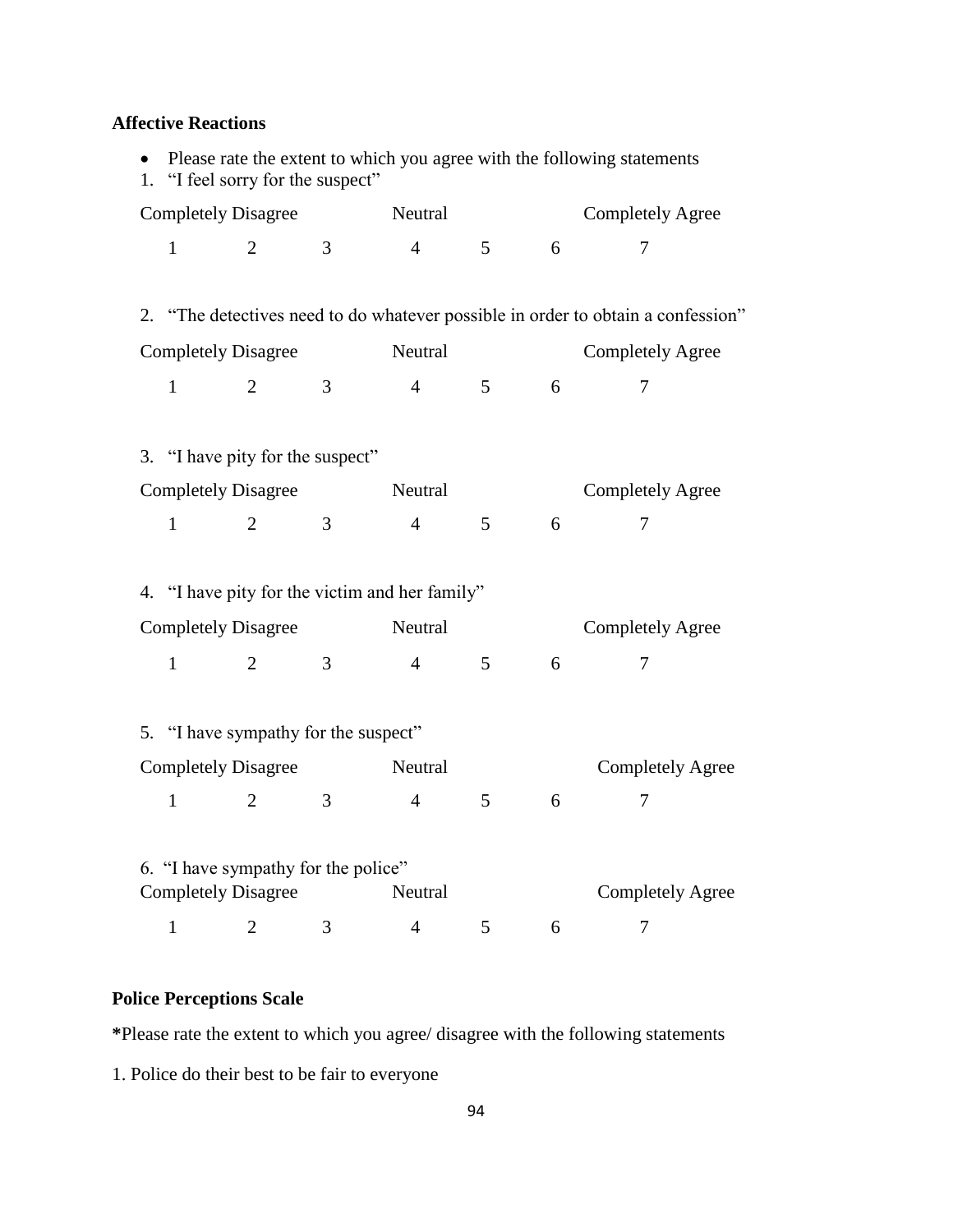|                                              | <b>Completely Disagree</b>                |        | Neutral        |                |       | <b>Completely Agree</b>                                                                  |  |
|----------------------------------------------|-------------------------------------------|--------|----------------|----------------|-------|------------------------------------------------------------------------------------------|--|
|                                              | 2                                         | 3      | $\overline{4}$ | 5              | 6     |                                                                                          |  |
| 2. Police officers treat people with respect |                                           |        |                |                |       |                                                                                          |  |
|                                              | <b>Completely Disagree</b>                |        | Neutral        |                |       | <b>Completely Agree</b>                                                                  |  |
| 1                                            | 2                                         | 3      | 4              | 5              | 6     |                                                                                          |  |
|                                              | 3. People should trust the police to help |        |                |                |       |                                                                                          |  |
|                                              | <b>Completely Disagree</b>                |        | Neutral        |                |       | <b>Completely Agree</b>                                                                  |  |
|                                              | 2                                         | 3      | $\overline{4}$ | 5              | 6     |                                                                                          |  |
| 4. I believe what police officers tell me    |                                           |        |                |                |       |                                                                                          |  |
|                                              | <b>Completely Disagree</b>                |        | Neutral        |                |       | <b>Completely Agree</b>                                                                  |  |
| 1                                            | 2                                         | 3      | $\overline{4}$ | 5 <sup>5</sup> | 6     | 7                                                                                        |  |
|                                              | 5. Police officers desire justice         |        |                |                |       |                                                                                          |  |
|                                              | <b>Completely Disagree</b>                |        | Neutral        |                |       | <b>Completely Agree</b>                                                                  |  |
|                                              | $\overline{2}$                            | 3      | $\overline{4}$ | 5              | 6     | 7                                                                                        |  |
|                                              |                                           |        |                |                |       | 6. The police usually act in ways consistent with my ideas about what is right and wrong |  |
|                                              | <b>Completely Disagree</b>                |        | Neutral        |                |       | <b>Completely Agree</b>                                                                  |  |
| 1                                            | 2                                         | 3      | $\overline{4}$ | 5 <sup>5</sup> | 6     |                                                                                          |  |
| <b>Demographics</b>                          |                                           |        |                |                |       |                                                                                          |  |
|                                              |                                           |        |                |                |       |                                                                                          |  |
|                                              | What is your age?                         |        |                |                |       |                                                                                          |  |
| Gender:                                      |                                           | Female | Male           |                | Other | Prefer not to answer                                                                     |  |

Do you identify as Hispanic or Latino- A person of Cuban, Mexican, Puerto Rican, South or Central American, or other Spanish culture or origin regardless of race. Please select from the answers below.

| Hispanic Latino     |  |
|---------------------|--|
| Not Hispanic Latino |  |
| Other:              |  |

Of the racial identities listed below, which best represents you?

- \_\_\_\_\_White (Not Hispanic Latino)- A person having origins of the original people of Europe, the Middle East, or North Africa. Political Orientation
- \_\_\_\_\_ Black or African American (Not Hispanic Latino)- A person having origins in any of the black racial groups of Africa.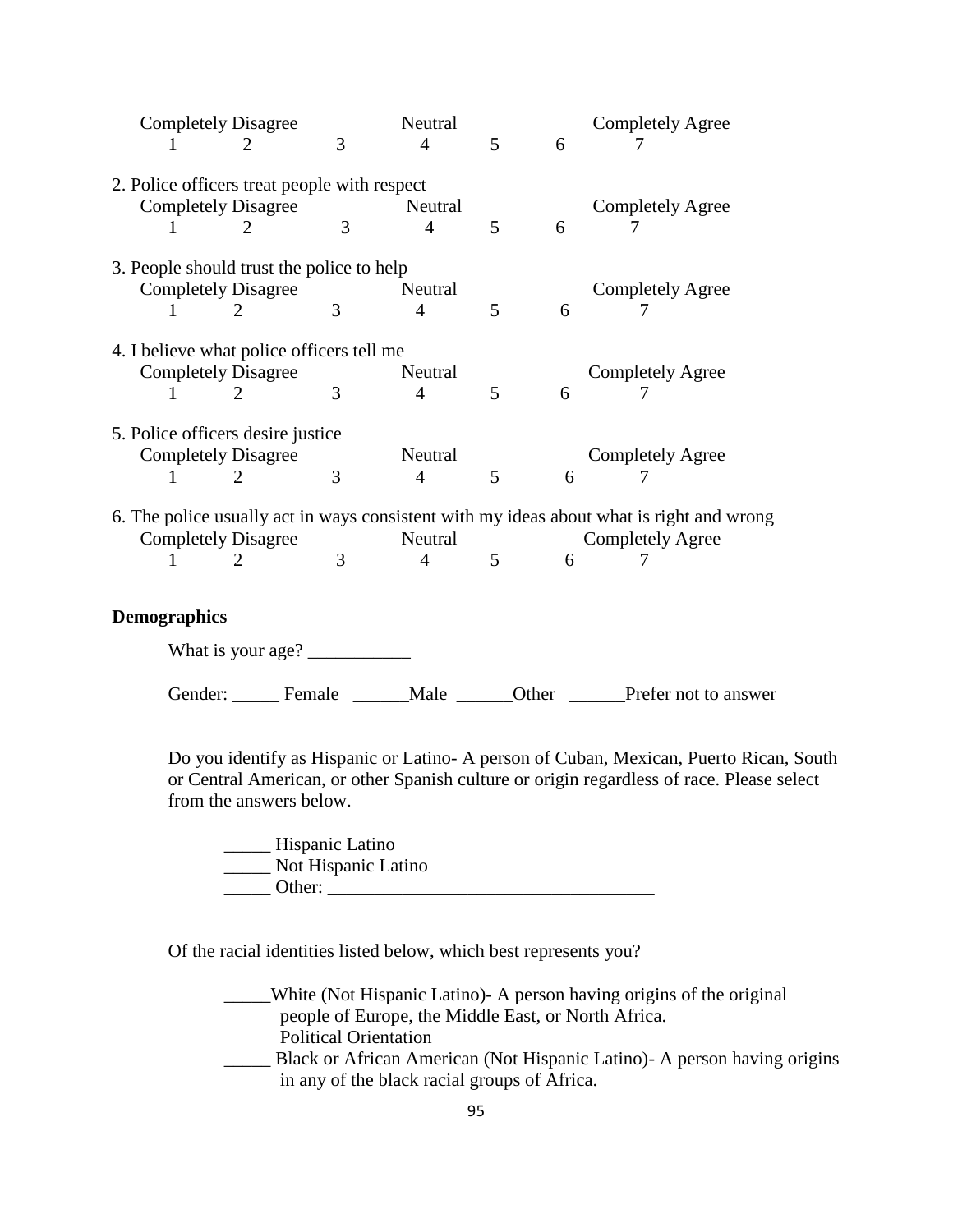| American Indian or Alaska Native (not Hispanic Latino)- A person having<br>origins in any of the original peoples of North and South America<br>(including Central America), and who maintain tribal affiliation or<br>community attachment.                    |
|-----------------------------------------------------------------------------------------------------------------------------------------------------------------------------------------------------------------------------------------------------------------|
| Asian (Not Hispanic Latino) - A person having origins in any of the<br>original peoples of the Far East, Southeast Asia, or Indian subcontinent,<br>including Cambodia, China, India, Japan, Korea, Malaysia, Pakistan, the<br>Philippine Islands, and Vietnam. |
| Native Hawaiian or Pacific Islander (Not Hispanic Latino) - A person<br>having origins in any of the peoples of Hawaii, Guam, Samoa, or other<br>Pacific Islands.                                                                                               |
| Two or more races (Not Hispanic Latino) - All person who identify with<br>more than one of the above five races.                                                                                                                                                |
| Other:                                                                                                                                                                                                                                                          |
| Which best describes your political orientation?                                                                                                                                                                                                                |

\_\_\_\_ Conservative \_\_\_\_\_ Moderate \_\_\_\_ Liberal

What is the highest degree or level of school you have completed? If currently enrolled, highest degree received.

- \_\_\_\_\_ No high school \_\_\_\_\_ Some High school, no diploma \_\_\_\_\_ High school graduate, diploma or equivalent (GED) \_\_\_\_\_\_ Some college credit, no degree \_\_\_\_\_ Trade/ technical/ vocational training \_\_\_\_\_ Associate's degree Bachelor's degree \_\_\_\_\_ Master's degree \_\_\_\_\_ Professional degree
- \_\_\_\_\_ Doctoral degree

Have you or anyone close to you (friend or family) ever been suspected of committing a crime?

Yes No

Have you or anyone close to you ever been formally questioned by the police?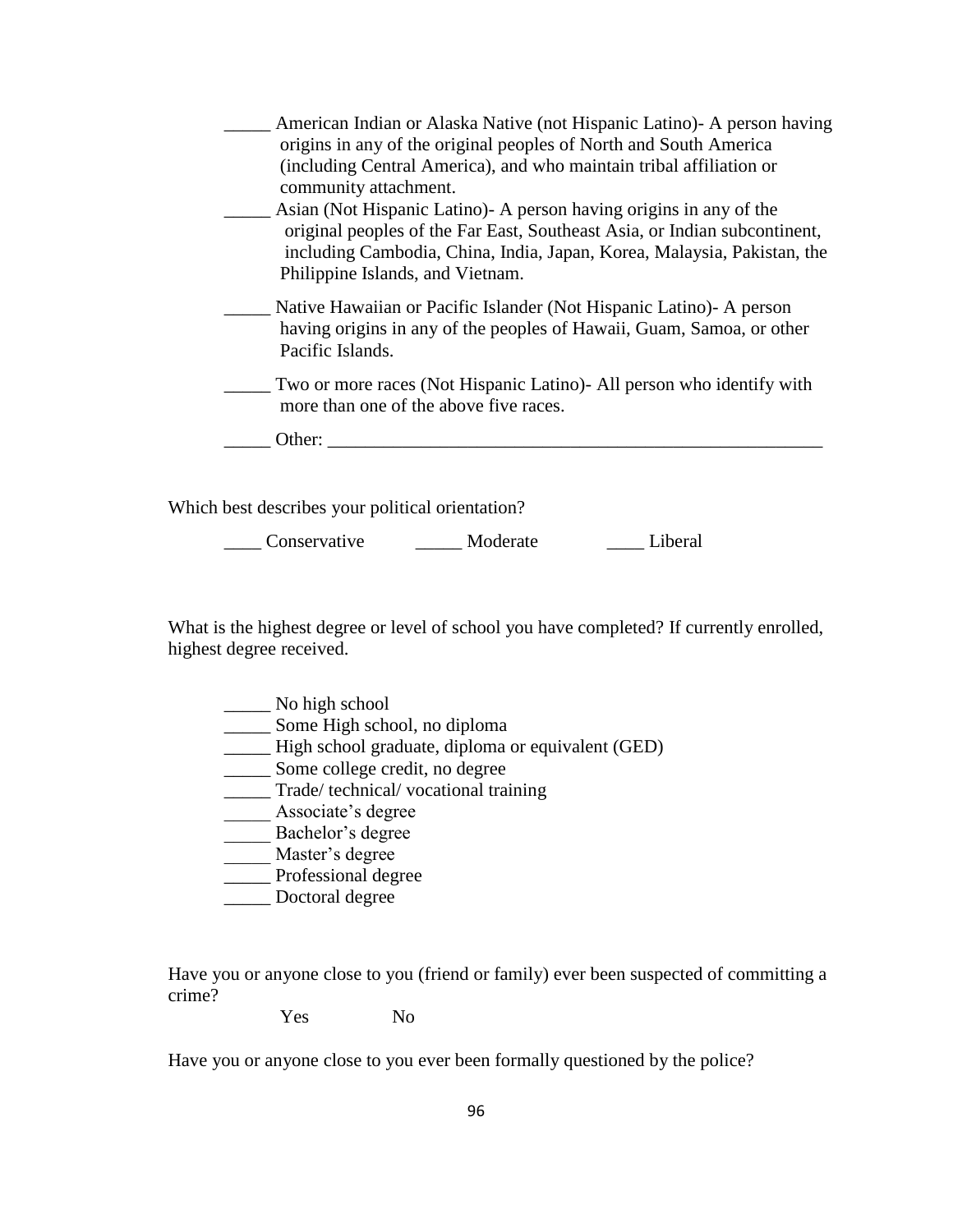Yes No Do you think you would ever confess to a crime you did not commit? Yes No Why? \_\_\_\_\_\_\_\_\_\_\_\_\_\_\_\_\_\_\_\_\_\_\_\_\_\_\_\_\_\_\_\_\_\_\_\_\_\_\_\_\_\_\_\_\_\_\_\_\_\_\_\_\_\_\_\_

In general, how much sympathy do you feel for juveniles who commit crimes?

A great deal A lot A moderate amount A little None at all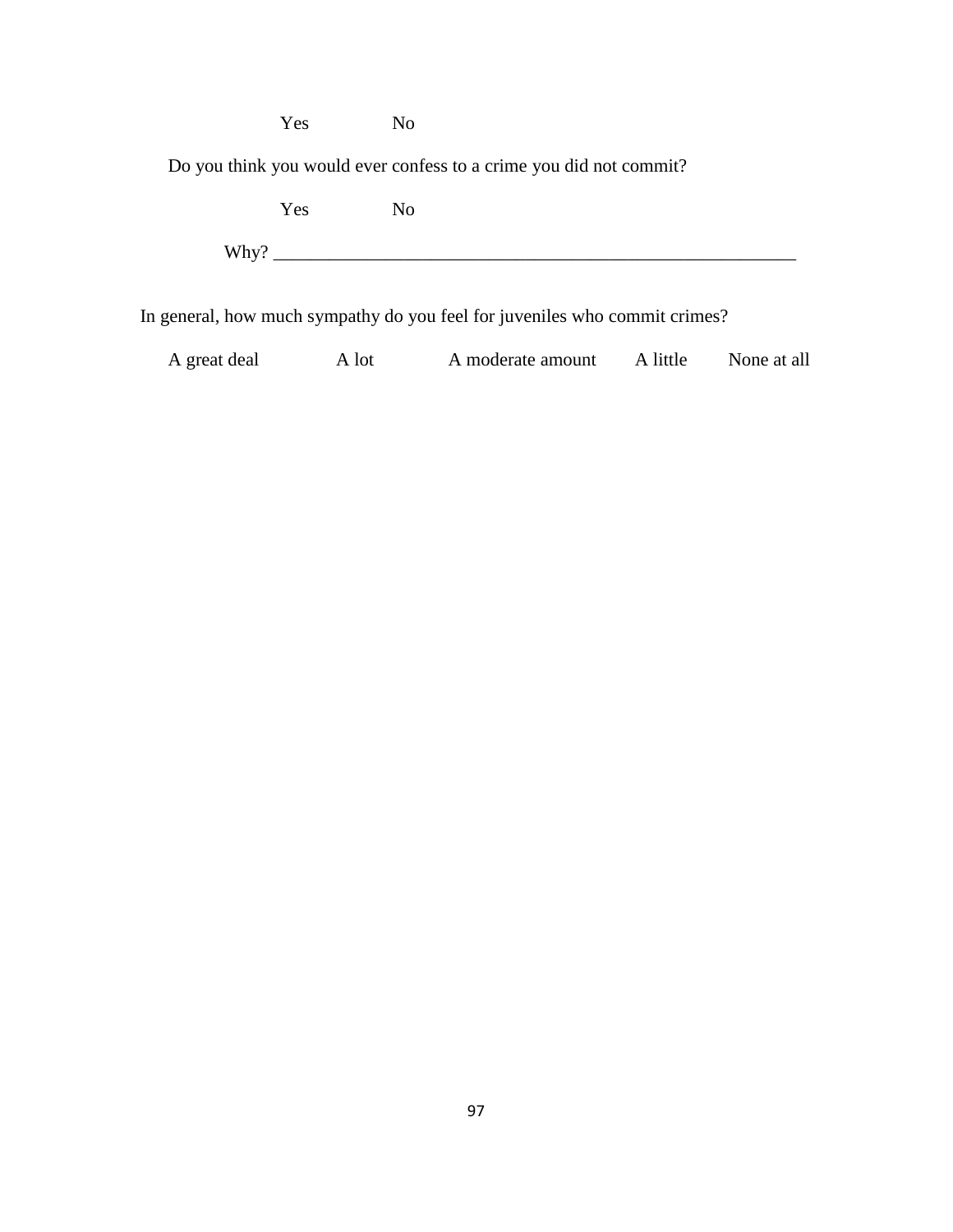APPENDIX F

QUALITATIVE CODING SCHEME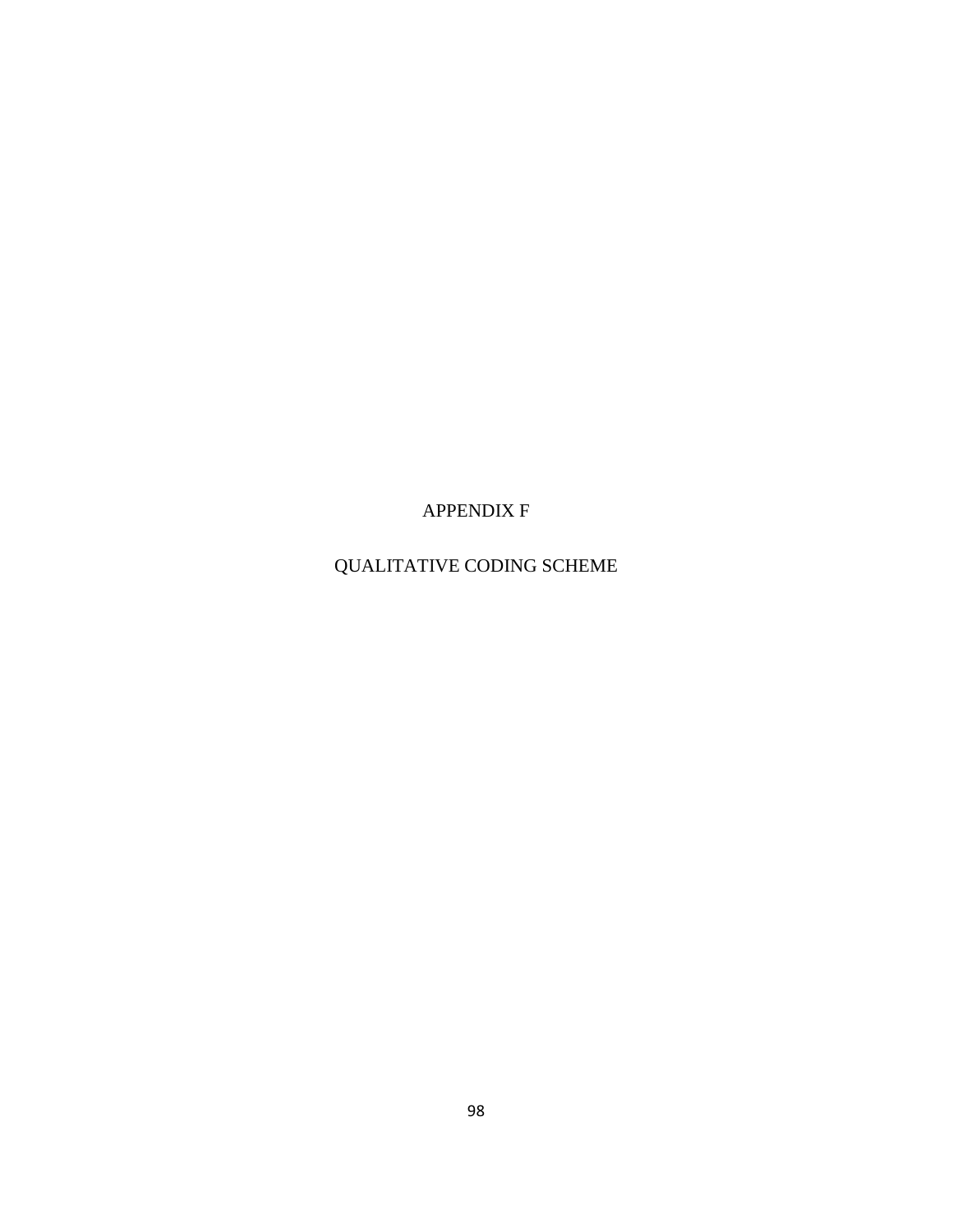#### Qualitative Coding Scheme

- 1= Inaccurate confession
- 2= Confession= guilty
- 3= Lack of/ unsubstantial evidence
- 4= Evidence indicates guilty
- 5+= Personality indicates guilty
- 5-= Personality indicates not guilty
- 6= Innocent behavior
- 7= Guilty behavior
- 8= Coercive interrogation/ poor procedure
- 9= lack of understanding of right/ consequences
- 10= Confession due to fatigue/ reward sensitivity
- 11= Diminished capacity
- $12+=$  Age (old enough)
- $12 = \text{Age}$  (too young)
- 13= No lawyer/ parent present
- $14=$  Other
- 15= Suspect is competent
- 16= The confession was voluntary
- $17+=$  Alibi is flimsy/ indicates guilty
- 17-= Alibi strong/ indicates not guilty